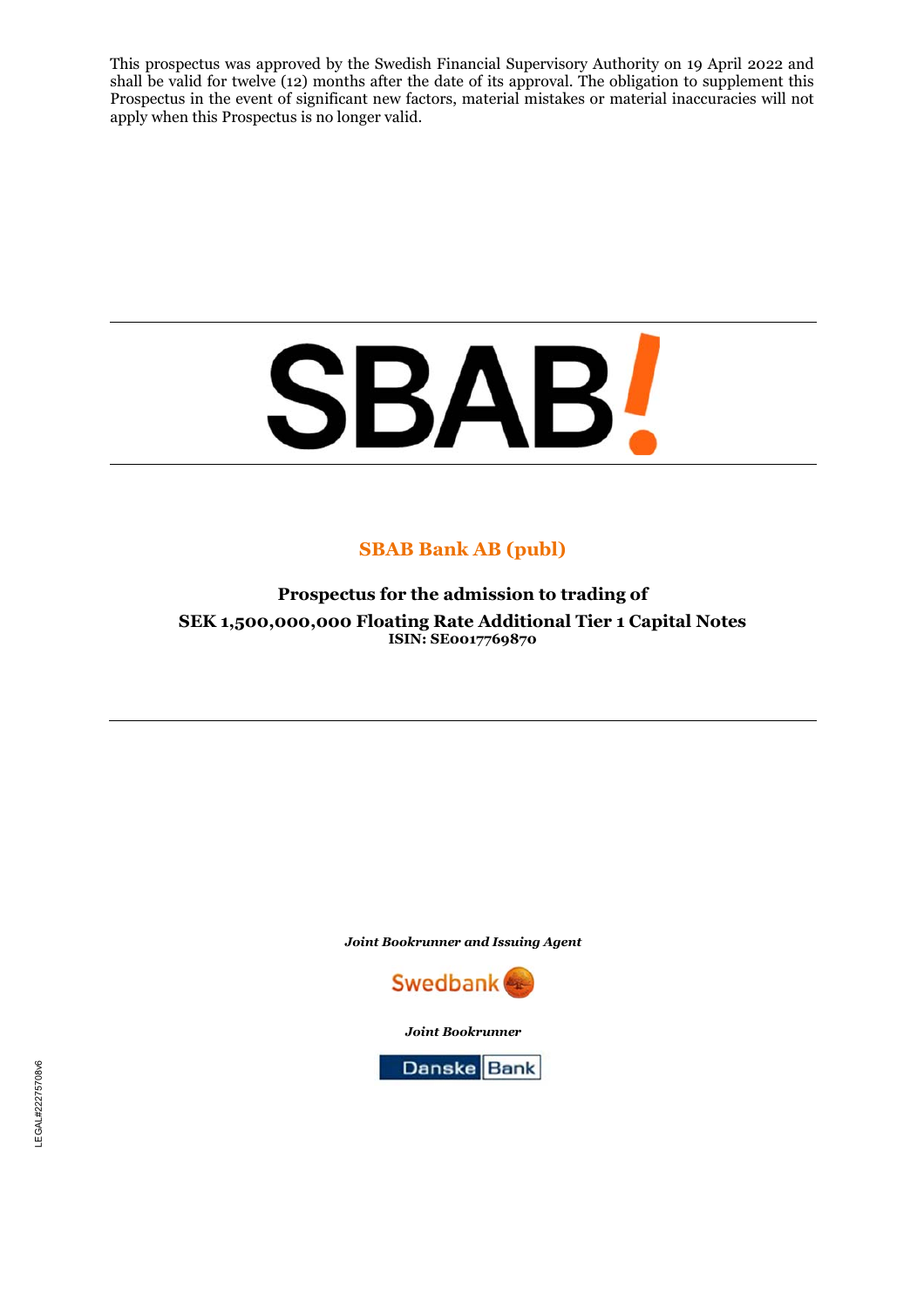#### **Important information**

In this prospectus, the "**Issuer**" means SBAB Bank AB (publ), Swedish Corporate ID No. 556253-7513 and LEI code H0YX5LBGKDVOWCXBZ594. "**SBAB**" or the "**SBAB Group**" means the Issuer and its Subsidiaries from time to time (each a "**Group Company**"). "**Subsidiary**" means, in relation to any person, any Swedish or foreign legal entity (whether incorporated or not), which at the time is a subsidiary (*dotterföretag*) to such person, directly or indirectly, as defined in the Swedish Companies Act (*aktiebolagslagen (2005:551)*).

On 13 April 2022 (the "**Issue Date**"), the Issuer issued Floating Rate Additional Tier 1 Capital Notes (the "**Floating Rate Notes**") in the Total Nominal Amount of SEK 1,500,000,000. In this prospectus (the "**Prospectus**") and except as otherwise indicated, references to the "**Notes**" are to the Floating Rate Notes, as the context requires, and references to the "**Terms and Conditions**" are to the terms and conditions of the Floating Rate Notes (set out in section "*Terms and Conditions for the Floating Rate Notes"* below), as the context requires. Words and expressions defined in the Terms and Conditions have the same meanings when used in this Prospectus, unless expressly stated or otherwise follows from the context.

This Prospectus has been prepared for the admission to trading of the Notes on Nasdaq Stockholm. This Prospectus does not contain and does not constitute an offer or a solicitation to buy or sell Notes. This Prospectus is governed by Swedish law. The courts of Sweden have exclusive jurisdiction to settle any dispute arising out of or in connection herewith.

This Prospectus has been approved and registered by the Swedish Financial Supervisory Authority (*Finansinspektionen*) (the "**Swedish FSA**") pursuant to the provisions of Article 20 of Regulation (EU) 2017/1129 of the European Parliament and of the Council of 14 June 2017 on the prospectus to be published when securities are offered to the public or admitted to trading on a regulated market, and repealing Directive 2003/71/EC (the "**Prospectus Regulation**").

Solely for the purposes of the product governance requirements set forth in Directive 2014/65/EU as amended ("**MIFID II**"), the target market assessment made by the Joint Bookrunners for the Notes has led to the conclusion that: (i) the target market for the Notes is eligible counterparties and professional clients only, each as defined in MIFID II; and (ii) all channels for distribution of the Notes to eligible counterparties and professional clients are appropriate. Any person subsequently offering, selling or recommending the Notes (a "**Distributor**") should take into consideration the Issuer's target market assessment. However, a Distributor subject to MIFID II is responsible for undertaking its own target market assessment in respect of the Notes (by either adopting or refining the Joint Bookrunners' target market assessment) and determining appropriate distribution channels.

The Notes are not intended to be, and should thus not be, offered, sold or otherwise made available to any retail investor in the European Economic Area ("**EEA**"). For these purposes, a retail investor means a person who is one (or more) of: (i) a retail client as defined in point (11) of Article 4(1) of MiFID II; (ii) a customer within the meaning of Directive 2002/92/EC (as amended), where that customer would not qualify as a professional client as defined in point (10) of Article 4(1) of MiFID II; or (iii) not a qualified investor as defined in Directive 2003/71/EC (as amended). Consequently, no key information document required by Regulation (EU) No. 1286/2014 (as amended, the "**PRIIPs Regulation**") for offering or selling the Notes or otherwise making them available to retail investors in the EEA has been prepared and therefore offering or selling the Notes or otherwise making them available to any retail investor in the EEA may be unlawful under the PRIIPS Regulation.

This Prospectus may not be distributed in any jurisdiction where such distribution would require any additional prospectus, registration or measures other than those required under Swedish law, or otherwise would conflict with regulations in such jurisdiction. Persons into whose possession this Prospectus may come are required to inform themselves about, and comply with such restrictions. Any failure to comply with such restrictions may result in a violation of applicable securities regulations. The Notes may not be offered, sold or delivered within the United States or to, or for the account or benefit of, U.S. persons. The Notes have not been, and will not be, registered under the United States Securities Act of 1933 or the securities laws of any state or other jurisdiction outside Sweden.

Each potential investor in the Notes must in light of its own circumstances determine the suitability of the investment. In particular, each potential investor should conduct their own investigation and analysis of the Issuer and the SBAB Group and the data set forth in this Prospectus and investors are urged to take steps to ensure that they understand the transaction and have made an independent assessment of the appropriateness of the transaction in light of their own objectives and circumstances before entering into any transaction (including the possible risks and benefits of entering into such transaction). Investors should also consider seeking advice from their own advisers in making this assessment.

No person has been authorised to provide any information or make any statements other than those contained in this Prospectus. Should such information or statements nevertheless be furnished, it/they must not be relied upon as having been authorised or approved by the Issuer and the Issuer assumes no responsibility for such information or statements. Neither the publication of this Prospectus nor the offering, sale or delivery of any Note implies that the information in this Prospectus is correct and current as at any date other than the date of this Prospectus or that there have not been any changes in the Issuer's or the SBAB Group's business since the date of this Prospectus. With the exception of the Issuer's consolidated financial statements for 2017, 2018, 2019, 2020 and 2021, no information in this Prospectus has been audited or reviewed by the Issuer's auditor. Financial data in this Prospectus that has not been audited by the Issuer's auditor stem from internal accounting and reporting systems.

#### **Forward-looking statements and market data**

The Prospectus contains certain forward-looking statements that reflect the Issuer's current views or expectations with respect to future events and financial and operational performance. The words "intend", "estimate", "expect", "may", "plan", "anticipate" or similar expressions regarding indications or forecasts of future developments or trends, which are not statements based on historical facts, constitute forward-looking information. Although the Issuer believes that these statements are based on reasonable assumptions and expectations, the Issuer cannot give any assurances that such statements will materialise. Because these statements involve known and unknown risks and uncertainties, the outcome could differ materially from those set out therein.

Factors that could cause the Issuer's and the SBAB Group's actual operations, result or performance to differ from the forward-looking statements include, but are not limited to, those described in "*Risk factors*". The forward-looking statements included in this Prospectus apply only to the date of the Prospectus. The Issuer undertakes no obligation to publicly update or revise any forward-looking statements, whether as a result of new information, future events or otherwise, other than as required by law. Any subsequent forward-looking information that can be ascribed to the Issuer and the SBAB Group or persons acting on the Issuer's behalf is subject to the reservations in or referred to in this section.

The Prospectus contains market data and industry forecasts, including information related to the sizes of the markets in which the SBAB Group participates. The information has been extracted from a number of sources. Although the Issuer regards these sources as reliable, the information contained in them has not been independently verified and therefore it cannot be guaranteed that this information is accurate and complete. However, as far as the Issuer is aware and can assure by comparison with other information made public by these sources, no information has been omitted in such a way as to render the information reproduced incorrect or misleading. In addition to the above, certain data in the Prospectus is also derived from estimates made by the Issuer.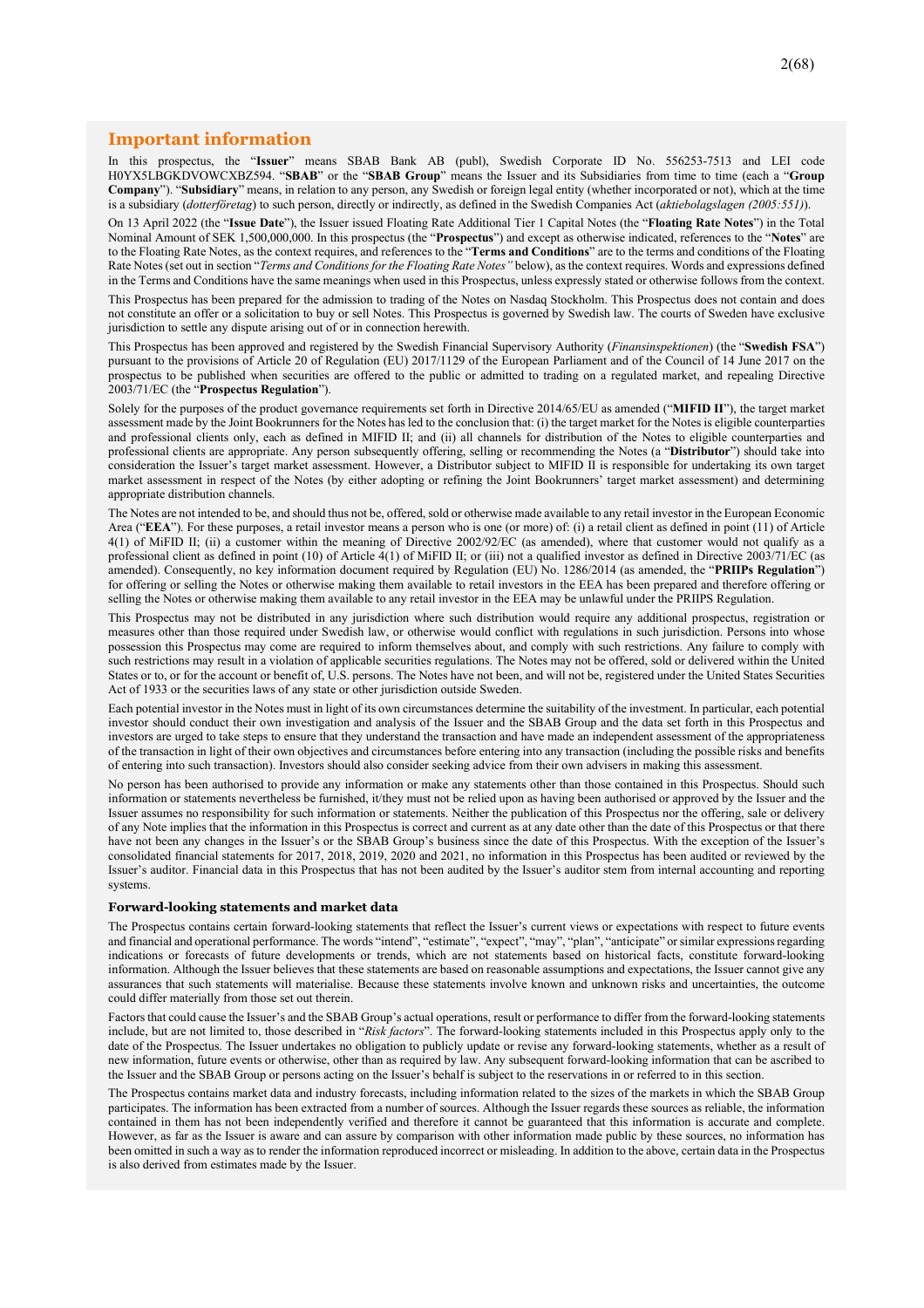# **TABLE OF CONTENTS**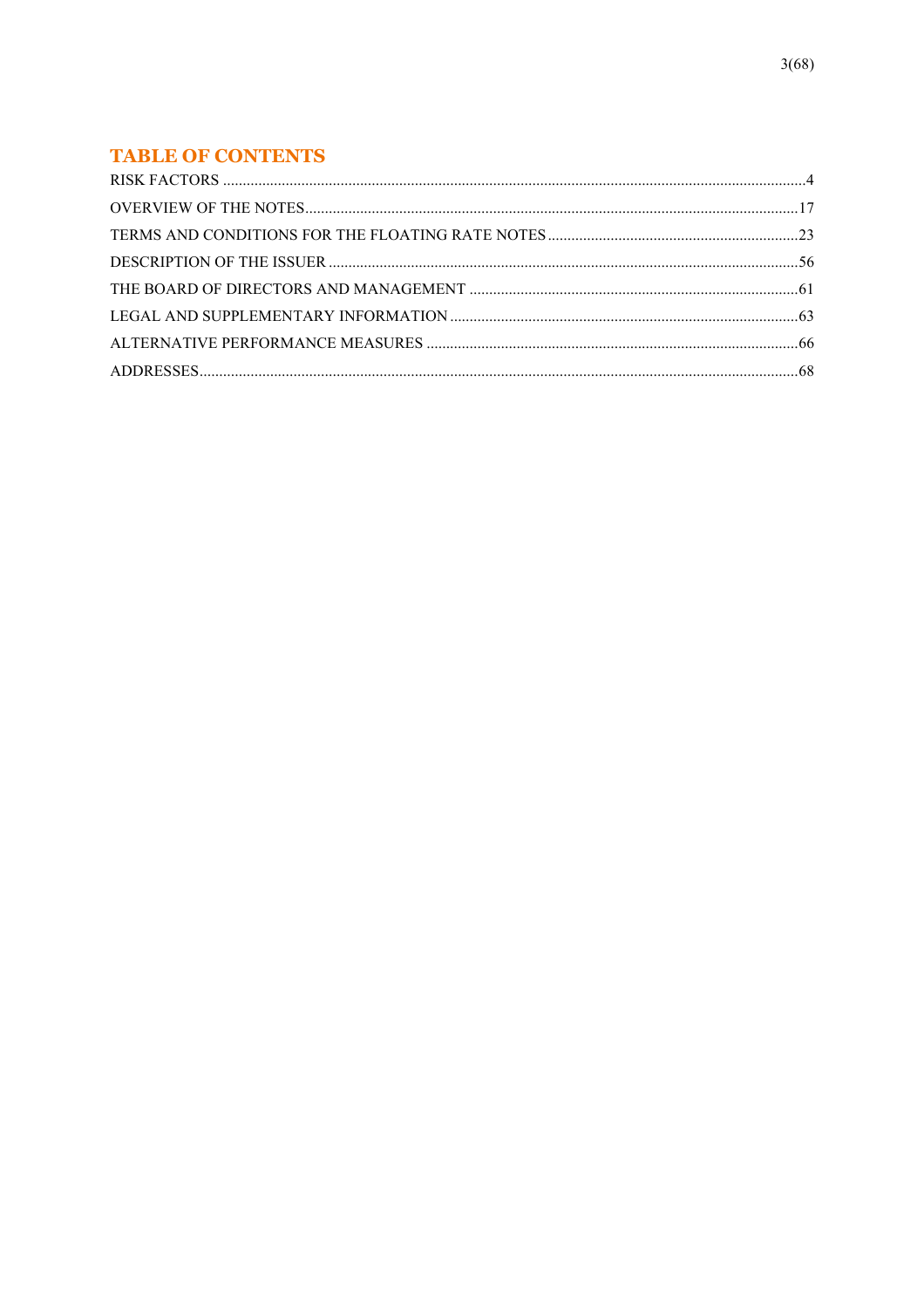# **RISK FACTORS**

*In this section, material risk factors are illustrated and discussed, including the Issuer's economic and market risks, business risks, legal and regulatory risks, as well as structural risks relating to the Notes and risks related to debt instrument such as the Notes. The Issuer's assessment of the materiality of each risk factor is based on the probability of their occurrence and the expected magnitude of their negative impact. The description of the risk factors below is based on information available and estimates made on the date of this Prospectus.* 

*The risk factors are presented in categories where the most material risk factors in a category are presented first under that category. Subsequent risk factors in the same category are not ranked in order of materiality or probability of occurrence. Where a risk factor may be categorised in more than one category, such risk factor appears only once and in the most relevant category for such risk factor.* 

# **Risks relating to the Issuer**

#### **Economic and market risks**

#### *Risks relating to disruptions in the global credit markets and economy*

As a financial institution and lender, the Issuer is subject to risks related to the global credit markets and economic development, since financial institutions, both in Sweden and globally, are dependent on the global credit market and economy being opulent, so that people are willing and able to take up loans. For the Issuer, the risk is specifically linked to customers' willingness to buy and own homes that require them to apply for mortgage loans from the Issuer. Any disruption or downturn in the global credit markets and economy would typically thus affect the Issuer, both in respect of financial performance and growth possibilities. Any downturn in the economy together with an increase in unemployment levels, would contribute to slower growth in household disposable income and, at least in the short run, higher savings and thereby accentuate these risks.

Since the SBAB Group and the Issuer are subject to risks related to the global economy, the SBAB Group and the Issuer are affected by public health epidemics, outbreaks of diseases or acts of war that may negatively affect the global economy. The coronavirus outbreak and the mitigating actions taken by governments to contain the spread of the coronavirus have resulted in substantial movements in the financial markets in the form of, for example, heavily falling interest rates, rising credit spreads and volatile and falling stock markets. Although the financial markets have stabilised and to some extent recovered since the outbreak of the first wave of the worldwide COVID-19 pandemic, the effect on the financial environment of the SBAB Group is expected to continue for as long as the coronavirus continues to spread. Ultimately, the long-term economic consequences, including consequences on the financial markets in general and the SBAB Group in particular, depend on the duration of the crisis and measures taken by governments, central banks and other agencies. Among other things, the SBAB Group has seen a decrease in the demand for certain loans offered by SBAB along with periods of increased cost of funding, volatile fair values of the financial instruments held by SBAB, a decrease in net interest income and net interest margin, and increased loan impairment charges.

Further, on 24 February 2022, Russia launched a military assault on Ukraine. The assault started after a prolonged military build-up and the Russian recognition of the self-proclaimed Donetsk People's Republic and the Luhansk People's Republic in the days prior to the military assault. The situation in Eastern Europe have led to significant volatility in the financial markets and on the global economy.

Moreover, Sweden, being a small economy dependent on exports, is largely dependent on the development of the global economy and the global financial markets. This means that although the Swedish economy, in isolation, would perform well, a negative development in the global economy normally influences the Swedish economy in such manner that the Swedish economy also develops negatively. Any sustained decline in the general economic conditions of Sweden is, given the Issuer's dependency on the same, likely to lead to, among other things, a decrease in the demand for certain loans offered by the Issuer, increased cost of funding, volatile fair values of the financial instruments held by the Issuer, a decrease in net interest income and net interest margin, and increased loan impairment charges, all of which would result in lower profitability and a deteriorated financial position. The degree to which disruptions in the global credit markets and economy may affect the Issuer is uncertain and presents a highly significant risk to the profitability and financial position of the Issuer.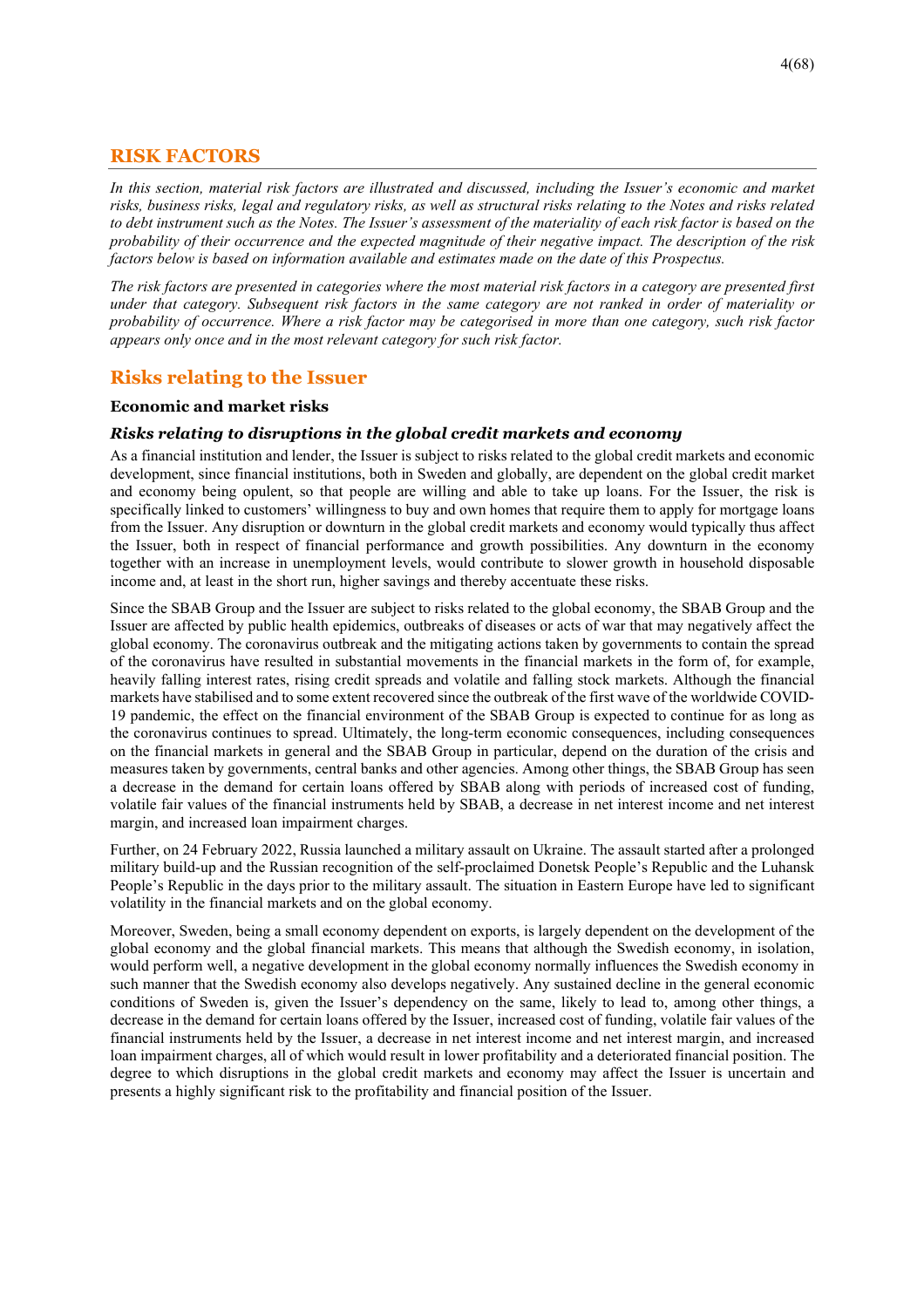#### *Risks relating to the Swedish housing market*

Since the outbreak of the coronavirus pandemic in the beginning of 2020, housing prices in Sweden have risen by about 10 per cent. on flats and 20 per cent. on houses.<sup>1</sup> However, there is a risk that housing prices may fall back slightly as interest rates are expected to continue to rise in the future, although it is unclear how rapid the rise will be. Note that rising nominal interest rates in parity with rising inflation means that real interest rates are stagnant, which means that there will be rising current housing payments for mortgaged households bur not higher costs. With regard to new homes, the construction rate of new multi-family dwellings has been relatively high for some years now, which is why the demand in that particular market segment may not be strong enough and could be subject to a decline in upcoming years, which could have a negative impact on the housing market. In addition, a couple of years ago, many housing developers have experienced difficulties with selling parts of their newly produced units. In some local markets, signals thus indicate that the supply of newly produced housing has been greater than the actual demand (i.e. willingness to pay). Examples of such signals include longer advertisement times, fewer bidders per property, falling bid premiums and a larger proportion of housing with lowered prices. At present, these indications are fewer and weaker, and the trend has generally been in the other direction. Nonetheless, there is a risk that the Swedish housing market could decline, for example as a result of significantly slower population growth. If the Swedish housing market were to decline, and demand for new loans, as a consequence, were to significantly decrease, this would negatively affect demand for SBAB's loan offerings, thereby adversely affecting its and/or the Issuer's business, results of operations and margins.

Moreover, house prices may be negatively affected by, for example, changes in regulations affecting the Swedish mortgage market directly or indirectly or by a quick rise in interest rates or unemployment levels. Legal requirements, such as further increased amortisation requirements or stricter caps on loan to value levels, may have an adverse effect on house prices, in particular in urban areas where the market value is higher, and contribute to a reduction in lending growth. Furthermore, potential tightening of monetary policy is expected to have a negative impact on housing price developments. More restrictive regulations or upcoming tightening of monetary policies that hold back house price development would further accentuate the risk of decreased demand for new loans in general, including loans that could be originated by the Issuer.

The above described risks are material to the Issuer as a significant amount of the loans provided by the Issuer are secured by mortgage certificates (*pantbrev*) in respect of properties, or pledges over tenant- owners' rights (*bostadsrätt*), located in Sweden. The degree to which a declined Swedish housing market may affect the Issuer is uncertain and presents a highly significant risk to the Issuer's credit quality. The degree to which a declined Swedish housing market may affect the Issuer is uncertain and presents a highly significant risk to the Issuer's credit quality.

#### *Risks relating to the Swedish mortgage market*

The Issuer's operations consist primarily of lending to the Swedish residential mortgage market aimed at individuals, tenant-owner associations and corporate clients, the majority of which are concentrated in major metropolitan areas in Sweden. One of the main risks related to the Swedish residential mortgage market is the credit risk associated with borrowers' creditworthiness, their ability to pay under the mortgage loan, and the value of the mortgaged properties. The debt-to-income ratio of borrowers continues to increase, which is likely to increase the risk profile among the Issuer's customers in the event of rising interest rates. As the Issuer's operations primarily consist of lending to the Swedish residential mortgage market, any negative development of the Swedish mortgage market resulting in, among other things, a noticeably lower demand for mortgages, would have a material adverse effect on the Issuer's results of operations and financial condition.

Although the Swedish mortgage market is currently dominated by a few institutions, consisting of banks, such as the Issuer, and bank owned mortgage companies, new competitors have appeared in recent times. Due to increased competition amongst lenders, the Issuer's business would face declining earnings should the Issuer, for example, be required to reduce interest levels in order to keep market shares, thereby adversely affecting its margins. Furthermore, due to the high level of interdependence between financial institutions, the Issuer is also subject to the risk of deterioration of the actual or perceived commercial and financial soundness of other financial institutions. Any default or financial difficulties of one financial institution is likely to have negative consequences for other financial institutions and would lead to liquidity problems, losses, defaults or worsening of the general economic climate in the local markets in which the Issuer operates. This means that the Issuer is subject to risks related to the banking sector as such, and risks related to other financial institutions. The degree to which negative

<sup>1</sup> https://valueguard.se/indexes.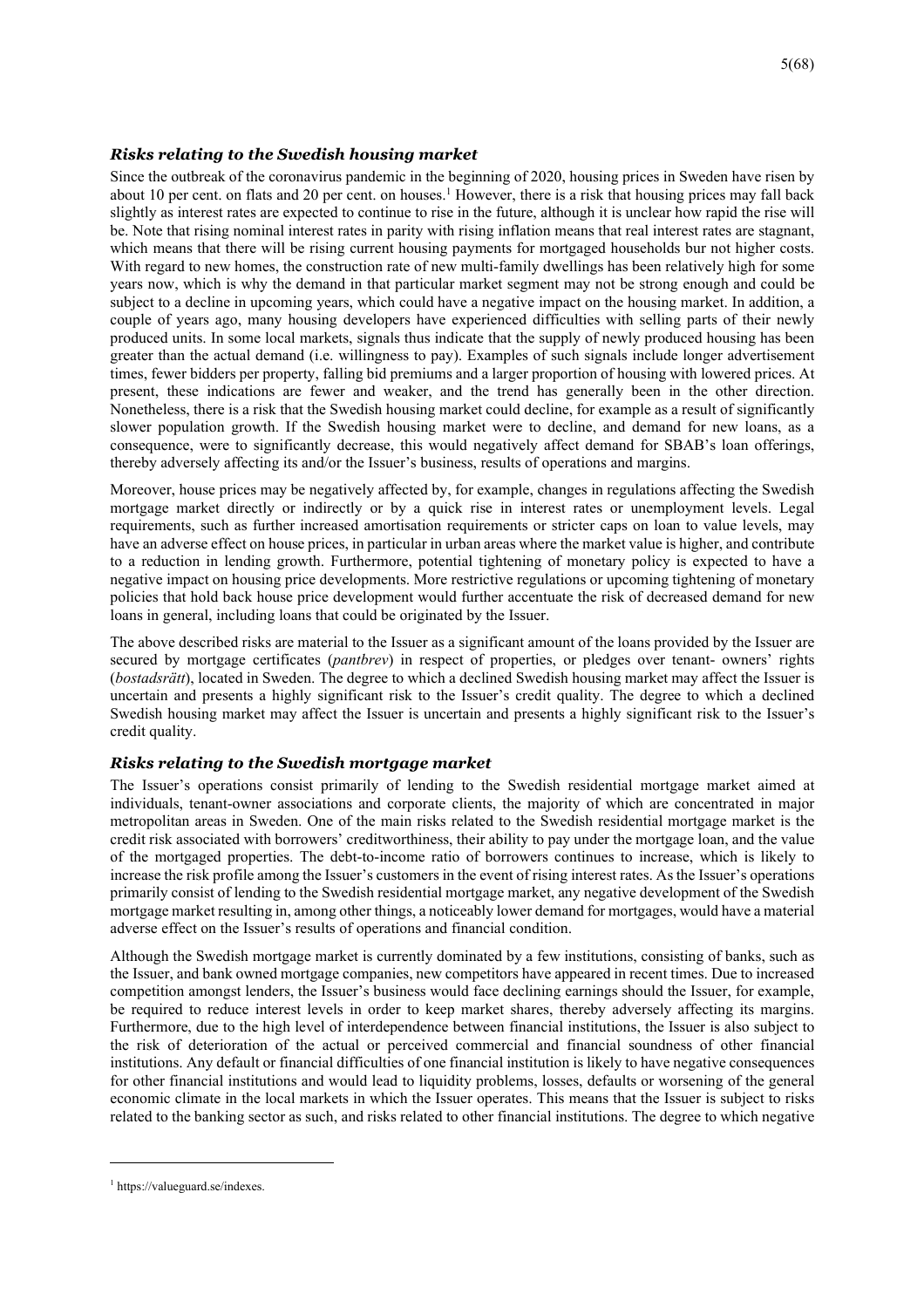developments in the Swedish mortgage housing market may affect the Issuer is uncertain and presents a highly significant risk of a negative impact on demand for mortgage loans originated by the Issuer.

#### *Risks relating to Sweden*

The Issuer's financial performance is significantly influenced by the general economic conditions of Sweden and Sweden's creditworthiness. As at the date of this Prospectus, financial instruments issued by the central government in Sweden are rated Aaa (long-term) and P-1 (short-term) by Moody's, and AAA (longterm) and A-1+ (short-term) by S&P. As the Issuer conducts all its business activities in Sweden, changes in the general economic conditions of Sweden and Sweden's creditworthiness are likely to affect to Issuer more significantly compared to competitors and other financial institutions that offer loans to a broader market segment.

These ratings may change negatively in the future due to, for example, poor economic performance, weak gross domestic product (GDP) growth outlooks and unsustainable fiscal policy. Since credit ratings inform about the credit risk associated with Sweden, the willingness of investors to invest in financial instruments issued by the Issuer is largely dependent on high credit ratings and, in turn, the creditworthiness of Sweden. Consequently, should the general economic condition of Sweden and Sweden's creditworthiness deteriorate, the willingness of investors to invest in financial instruments issued by the Issuer are likely to decline. The degree to which the general economic conditions of Sweden and Sweden's creditworthiness may affect the Issuer is uncertain and presents a highly significant risk of a negative impact on the willingness of investors to invest in financial instruments issued by the Issuer and a negative impact on the Issuer's rating and operations.

#### *Risk relating to the Issuer's collateral*

A considerable part of the loans provided by the Issuer are secured by mortgage certificates in respect of properties located in Sweden or pledges of Swedish tenant-owners' rights in Sweden as collateral, and the value of such collateral is consequently related to the performance of the real estate and housing market in Sweden. Perfecting and enforcing such collateral is subject to risks. For instance, there is no official record in Sweden stating whether a tenant-owner's right is pledged. When taking such security, the Issuer is therefore reliant on data provided by the relevant tenant-owners' association (*bostadsrättsförening*) and is thus exposed to the risk that the association's records are not correct.

In addition, when collateral is enforced, a court order is normally required to establish the borrower's obligation to pay and to enable a sale by execution measures. The Issuer's ability to enforce the collateral without the consent of the borrower is thus dependent on the above-mentioned decisions from a court and the execution measures and on other relevant circumstances in the mortgage Swedish market and in the demand for the relevant property. Should the prices of real estate and the housing market substantially decline this would affect the Issuer as the value of the collateral would decline as set out above. If the Issuer's credit losses increase due to the fact that principal and interest under defaulting loans cannot be recovered where the relevant collateral has decreased in value, this would have a negative impact on the Issuer's results of operations.

#### **Risks relating to the Issuer's business**

#### *Credit risk*

Since the Issuer conducts lending operations, credit risk – the risk that a counterparty is unable to fulfil its payment obligations towards the Issuer – is central to the Issuer's business model and is considered to be the dominant risk in its operations. Credit risk arises both in the Issuer's lending operation and its treasury operations.

Credit risk in the Issuer's lending operations arises if one or more debtors do not fulfil their payment obligations towards the Issuer. Credit risk arises in conjunction with loans and loan commitments, as well as in connection with value changes in pledged assets entailing that these no longer cover the Issuer's claim (i.e., within the ordinary course of the Issuer's business). Credit risk also includes concentration risk, which is more likely to materialise in connection with large exposures to individual counterparties, regions or industries (i.e., within the Issuer's operations that include, for example, governmental counterparties such as municipalities). Investment risk arises in relation to financial investments if a debtor does not fulfil its payment obligations, meaning it either pays late or not at all. Investment risk arises through investments in the Issuer's liquidity portfolio and the investment of surplus liquidity. Counterparty risk arises if the value of the instrument changes resulting from variations, for example, in interest rates or currency exchange rates, which means the Issuer recognises a receivable against the counterparty. In addition, counterparty risk is the risk that the Issuer's financial counterparties cannot meet their commitments under the contracted repos.

Should any such credit risk materialise, there is a risk of an increase in the number of loans not being paid. It would also require the Issuer to take measures to collect such defaulted loans (which might be costly and unsuccessful).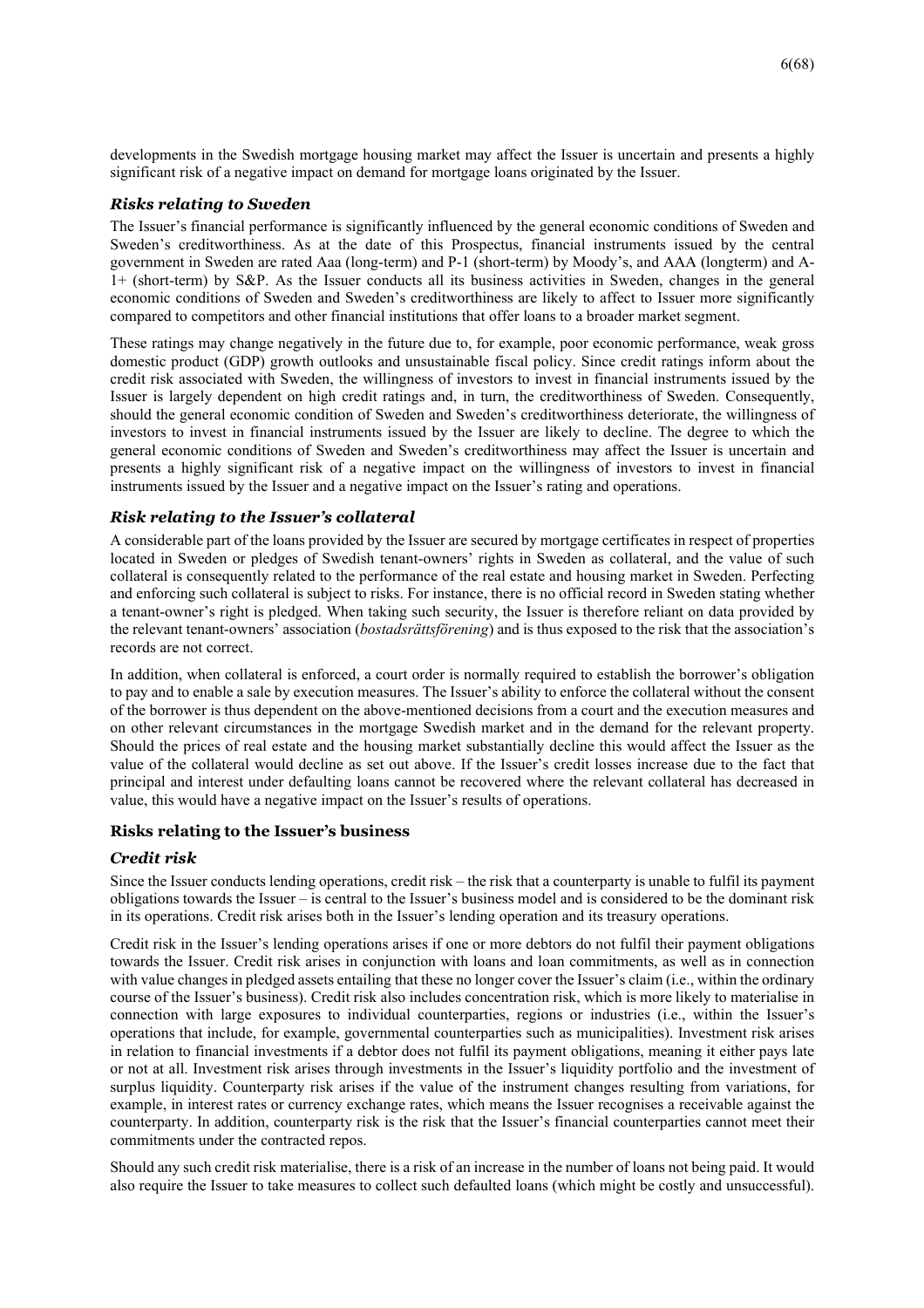Adverse changes in the credit quality of the Issuer's borrowers and counterparties would affect the recoverability and value of the Issuer's assets and require an increase in the Issuer's provision for bad and doubtful debts and other provisions. The degree to which credit risks may affect the Issuer is uncertain and presents a highly significant risk to the recoverability and value of the Issuer's assets.

#### *Market risk*

Market risk is the risk of loss or reduced future income due to market fluctuations. The Issuer's most significant exposure towards market fluctuations derives from its dependency on interest rates, currency exchange rates and changing conditions between interest costs for different issuers that affects the value of the Issuer's liquidity portfolio. Since the Issuer conducts lending operations, the Issuer is largely dependent on interest-rate levels as interest rates are the single most important factor that affects margins in connection with its core business, i.e. lending. Variations in interest rates may result in losses or lower future income, as assets and liabilities have different fixed-interest periods and interest terms. As per 31 December 2021, SBAB's total market risk exposure was SEK 221 million, compared with the limit of SEK 1,200 million. The limit for SBAB's total market risk is based on the risk metric Value at Risk (VaR), that applies a probability level of 99% and a holding period of one year. Significant fluctuations in the market would thus affect the Issuer's core business and thereby its results.

Further, the Issuer currently conducts its lending operations in SEK (the Issuer's reporting currency) but may fund itself in foreign currencies. The Issuer may also hold securities denominated in currencies other than SEK within the SBAB Group's liquidity portfolio. As per 31 December 2021, total assets and liabilities in foreign currency amounted to a net liability of SEK 11,294 million. Changes in the exchange rate for SEK against other currencies may affect the value of assets and liabilities denominated in foreign currencies and result in mark-to-market losses or lower future income. Against this background, a liquid derivative market enabling the Issuer to swap foreign currencies and interest rates to reduce its market risk is essential and any significant disruption in the access to such market would harm the Issuer and further enhance the risks associated with the Issuer's exposure to interest rates and foreign currencies, as described above.

Furthermore, the value of the assets held within the Issuer's liquidity portfolio are dependent on the interest cost related to the Issuer of the relevant security, and any negative change in such conditions may adversely affect the value of the Issuer's liquidity portfolio. The value of the Issuer's liquidity portfolio is further typically affected by the performance of financial markets. The value of the Issuer's liquidity portfolio is critical for the Issuer's ability to meet its liquidity requirements, and any significant decrease in value is likely to affect Issuer's capacity to fulfil these requirements. The degree to which fluctuations in the market may affect the Issuer is uncertain and presents a highly significant risk to the Issuer' revenue.

## *The risk of failure or interruption to the Issuer's IT and other systems*

The Issuer's business is dependent on the ability to keep a large amount of customer information and to process a large number of transactions as well as on internal and external systems for its loan distribution. The Issuer's business is thus dependent on its IT-systems to serve customers, support the Issuer's business processes, ensure complete and accurate processing of financial transactions and support the overall internal control framework.

Disruptions in the Issuer's IT infrastructure or other systems may, for example, be caused by internal factors such as larger projects for replacing or upgrading existing IT platforms and/or systems, which, if replaced or upgraded inappropriately, risks resulting in IT platforms and/or systems that do not function as expected and result in, among other things, unreliable data processing with impact on financial reporting. There is also a risk for disruptions caused by external factors such as the availability of experts required for technical support or completion of ongoing projects. For example, should the Issuer face severe disruptions in its telephone and communication platforms, customers would be unable to contact the Issuer via telephone and email. Given that the Issuer does not have any offices for physical customer meetings and instead meets its retail customers and users digitally or by telephone this risk is likely to have a significant impact on the Issuer, both as regards its reputation and lending operations, but also, as a consequence, as regards its results of operations and margins.

Despite an ongoing extensive project to replace the Issuer's system platform, parts of its infrastructure have become obsolete and outdated. The Issuer has identified risks indicating that the change is not proceeding fast enough with development-related disturbances in daily operations and that the lifecycle management of other support systems might lag behind. Accordingly, this accentuates the IT-related risks and thus further increases the negative outcomes. The degree to which IT failures may affect the Issuer is uncertain and presents a highly significant risk to the Issuer's operations.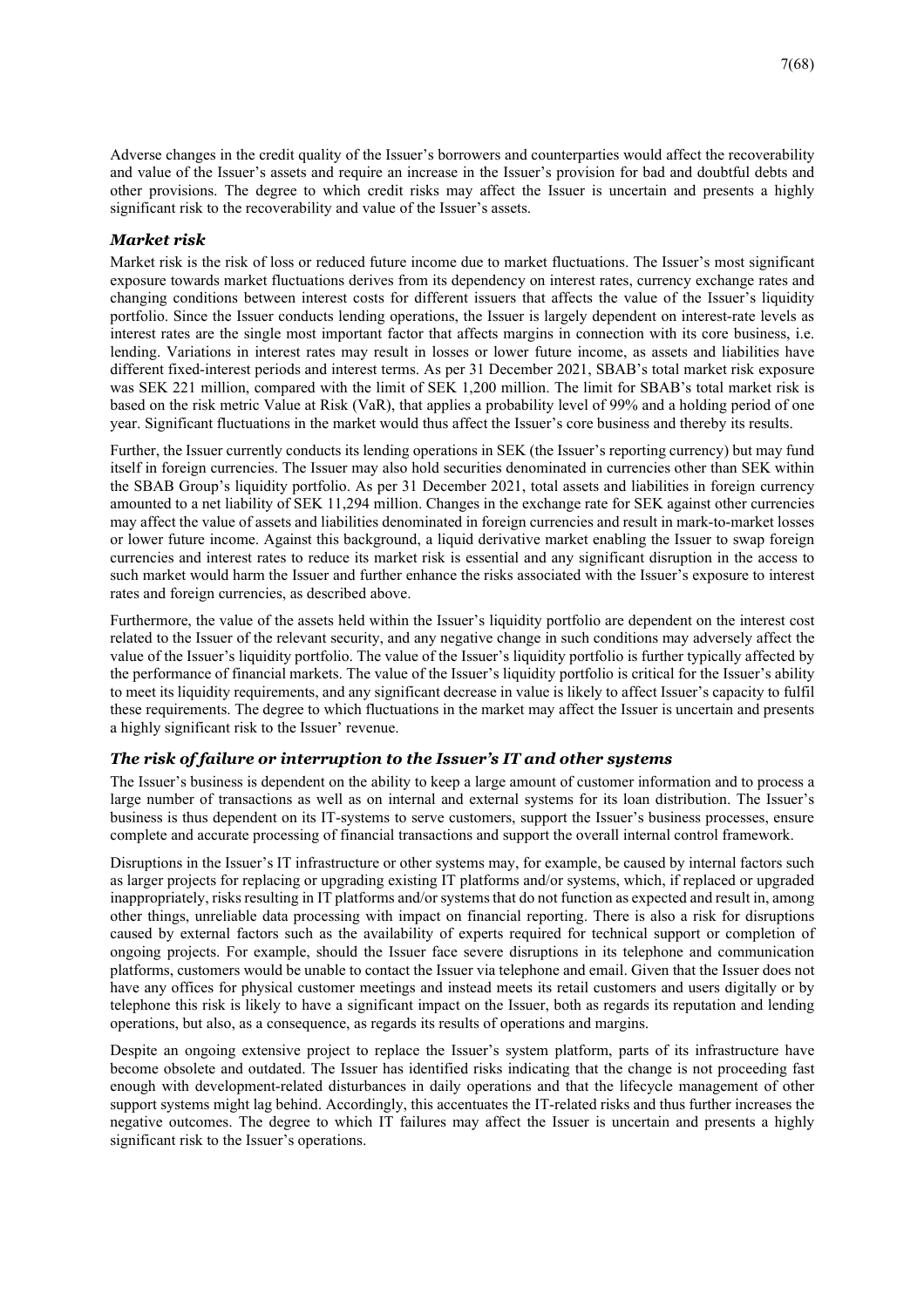# *Operational and cyber risk*

Operational risk is the risk of losses due to inappropriate or unsuccessful processes, human error, faulty systems or external events, including legal risks. Operational risk and losses often result from fraud or other external or internal crime, errors by employees, failure to document transactions properly or to obtain proper internal authorisation, failure to comply with regulatory requirements and conduct of business rules, equipment failures, natural disasters or the failure of internal or external systems, for example, those of the Issuer's suppliers or counterparties. The Issuer's business is also dependent on the ability to process a very large number of transactions within the ordinary course of the Issuer's operations. Any failure in conducting such transactions efficiently and accurately due to operational risks being materialised may thus adversely affect the Issuer's operations.

Furthermore, significant operational risks include cyber-related risks. The cyber-threat to the Swedish financial sector is extensive and persistent. A breach in security of the Issuer's IT systems risks compromising the availability of important systems and may disrupt the Issuer's business. There is also a risk of social engineering attempts and the disclosure of sensitive or confidential information, which would create significant financial and legal exposure, and damage the Issuer's reputation and brand. Since the Issuer's business in all important aspects is digitalised (for example, mortgage applications are filed online), these risks are more prominent to the Issuer compared to competitors and other lenders whose operations are less digitalised. The degree to which operational failure or the occurrence of a cyber-related incident may affect the Issuer is uncertain and presents a highly significant risk to the Issuer's ability to carry out transactions efficiently and accurately.

## *Liquidity risk*

Liquidity risk is the risk that the Issuer will not be able to meet its payment obligations on their maturity at all or without the related cost increasing significantly. Short-term liquidity risk measures the risk of the Issuer being negatively impacted in the short term by a lack of liquidity, while structural liquidity risk is a measure of the mismatch between assets and liabilities in terms of maturities, which risks leading to a lack of liquidity in the longer term. The Issuer is subject to liquidity requirements in its capacity as a credit institution supervised by the Swedish FSA, including a statutory requirement to maintain sufficient liquidity to enable it to discharge its obligations as they fall due. The inability of the Issuer to anticipate future liquidity and provide for unforeseen decreases or changes in funding sources could have consequences on the Issuer's ability to meet its payment obligations when they fall due and thus result in an investor not being paid in a timely manner.

Also, as a part of the Issuer's activities, the Issuer regularly sells mortgage loans to its subsidiary AB Sveriges Säkerställda Obligationer (publ) (with the parallel trade name The Swedish Covered Bond Corporation) ("**SCBC**"). The Issuer's claims for the purchase price of the mortgage loans acquired by SCBC are (fully or partially) repaid concurrently with the issue of covered bonds by SCBC. The Issuer's claims in relation to such sales, as well as other claims (unless arising under any derivative agreement entered into pursuant to the Swedish Act on Issuance of Covered Bonds (*lagen (2003:1223) om utgivning av säkerställda obligationer*)) such as claims under a revolving credit facility agreement between the Issuer as lender and SCBC as borrower, are subordinated to all unsubordinated claims against SCBC in SCBC's bankruptcy or liquidation. Thus, if SCBC becomes bankrupt or is liquidated or if SCBC is unable to issue covered bonds, the Issuer is likely to have outstanding subordinated claims against SCBC and is exposed to the risk of not get fully repaid or repaid in a timely manner. This may adversely affect the Issuer's liquidity and financial position.

As part of its funding, the Issuer accepts deposits from the Swedish general public, the majority of which are repayable on demand. Should a major part of the deposits be withdrawn simultaneously or during of short period of time, this would adversely affect the Issuer's liquidity since it will be required to repay a significant amount on demand. The degree to which liquidity risks may affect the Issuer is uncertain and presents a highly significant risk to the Issuer's ability to meet its payment obligations when they fall due.

## *Funding risk*

The Issuer is dependent upon the debt capital markets as a source of debt capital. Disruptions, uncertainty and/or increased volatility in the global debt capital markets may have an adverse effect on the terms on which the Issuer is able to raise debt or the ability to raise debt at all. This could be due to circumstances out of the control of the issuer such as general market disruptions or loss in confidence in financial markets stemming from for example severe changes in the economic outlook or external macro-economic shocks, uncertainty and speculation regarding the solvency of market participants or operational problems affecting third parties.

Also, any downgrade of the Issuer's credit ratings, or the credit ratings of a significant subsidiary, such as SCBC, is likely to increase the Issuer's borrowing costs, adversely affect its liquidity position, limit its access to the debt capital markets, undermine confidence in and the competitive position of the Issuer, trigger obligations under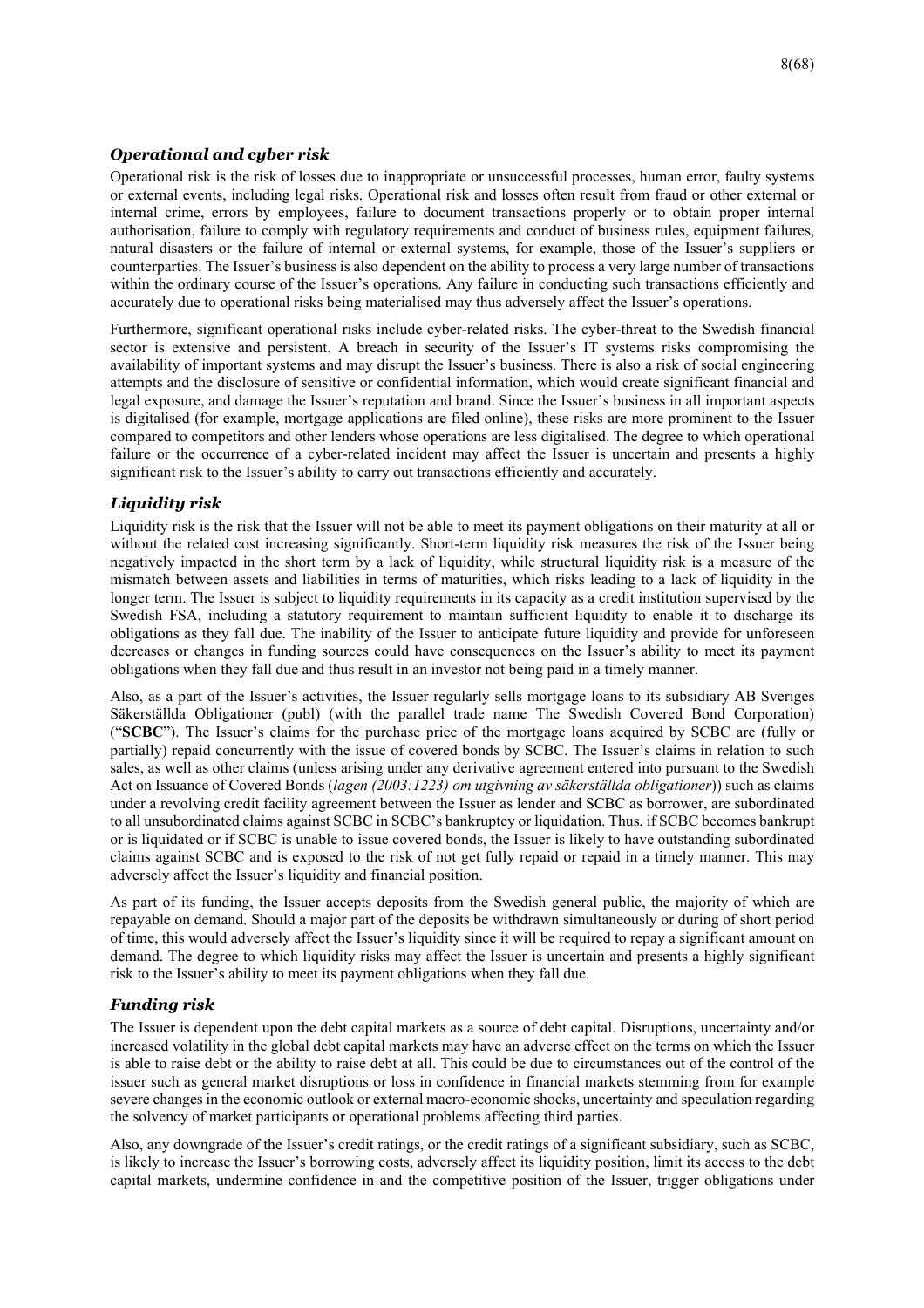certain bilateral terms in some of its trading and collateralised financing contracts, including requiring the provision of additional collateral or the replacement of the Issuer with another counterparty, and/or limit the range of counterparties willing to enter into transactions with the Issuer.

Any of the events above could lead to increased funding costs with decreased margins and incomes from SBAB's core business, i.e. mortgage lending, and could therefore have an immediate and material adverse effect on the Issuer's business and results of operations.

Furthermore, since the Issuer's shares are not listed, it does not have direct access to the equity capital markets, and as a consequence, the Issuer is partly dependent upon its owner (the Kingdom of Sweden) as a source of equity capital. If the owner does not provide the Issuer with equity capital to the extent the Issuer needs and/or if the debt capital markets are not available to the Issuer or the cost of debt capital is significantly increased, this is likely to affect the liquidity and funding of the Issuer and, consequently, the Issuer's capacity to fulfil its payment obligations. The degree to which funding risks may affect the Issuer is uncertain and presents a highly significant risk to the Issuer's capacity to fulfil its payment obligations.

#### *Environmental, Social and/or Governance 'ESG' risks*

There is a risk that the Issuer's operations have a direct or indirect negative effect on, or are directly or indirectly negatively affected by Environmental, Social and/or Governance ("**ESG**") factors.

The Issuer's exposure to environmental and climate risks primarily arises in conjunction with its grant of credit. Environmental and climate risks arise when financing new production and redevelopment projects, but also in existing holdings in areas exposed to increased sea levels or temporary flooding. Changes in the average annual temperature have consequences for the climate in the form of rising sea levels, flooding, extreme weather, heat stress, drought, more rain, earlier springs, lower ground water levels and fresh water shortages. For buildings and other collateral, it is thus important for the Issuer to assess and monitor the risks of flooding, landslides and erosion. Increased extremes in surface water levels that increase water penetration in basements and cause problems with dampness are likely to lead to assets and other collateral decreasing in value, thereby increasing the Issuer's risk of credit losses (in such cases where the Issuer would have to enforce the collateral due to defaulting repayments). Since properties are used as collateral for an absolute majority of the loans provided by the SBAB Group, this risk is highly significant.

Furthermore, the Issuer is exposed to risks linked to human rights, personnel-related matters and social conditions in conjunction with lending to new production projects and customers with a high proportion of subcontractors. The controls performed by the main contractor in areas such as working conditions are made more complex when production is outsourced. The import of prefabricated material from other countries also entails risk, since the Issuer does not know the conditions that apply for the production. Finally, since the Issuer handles payments both in lending and financing, it is exposed to corruption risk. The risk is highest in the beginning of a relationship, but is also present in all engagements. The Issuer's main exposure to corruption risk arises in conjunction with its grant of credit and deposit accounts for private customers. The degree to which ESG-risks may affect the Issuer is uncertain and presents a highly significant risk to the Issuer's collateral value and reputation.

## *Compliance*

The banking and financing sector is heavily regulated and, as a group conducting banking and financing operations, the SBAB Group is subject to regulations and regulatory supervision pursuant to numerous directives, laws, regulations and policies issued by, *inter alia*, the European Union (the "**EU**") and Sweden. Legal or regulatory developments and/or changes in supervisory policies or evaluation methods could have an adverse effect on the SBAB Group's financial strength (should it adversely affect the value of its assets), how the SBAB Group conducts its business (should it adversely affect the products and services it offers) and on the SBAB Group's results of operations (should it entail unexpected costs and/or impose restrictions on the development of the SBAB Group's business operations or otherwise affect its earnings).

As a lender to the Swedish residential mortgage market aimed primarily at individuals, the SBAB Group processes large quantities of personal data on its customers. Such processing of personal data is subject to extensive regulation and scrutiny following the implementation of the general data protection regulation 2016/679/EU, applicable as of 25 May 2018 ("**GDPR**"). Any administrative and monetary sanctions or reputational damage due to breach of the GDPR would have an adverse effect on SBAB's financial position. Apart from the unexpected costs of any sanctions or damages such measures could lead to negative publicity in the media and/or reduced confidence from customers and other stakeholders which ultimately could adversely impact the SBAB Group's business, financial condition and results of operations.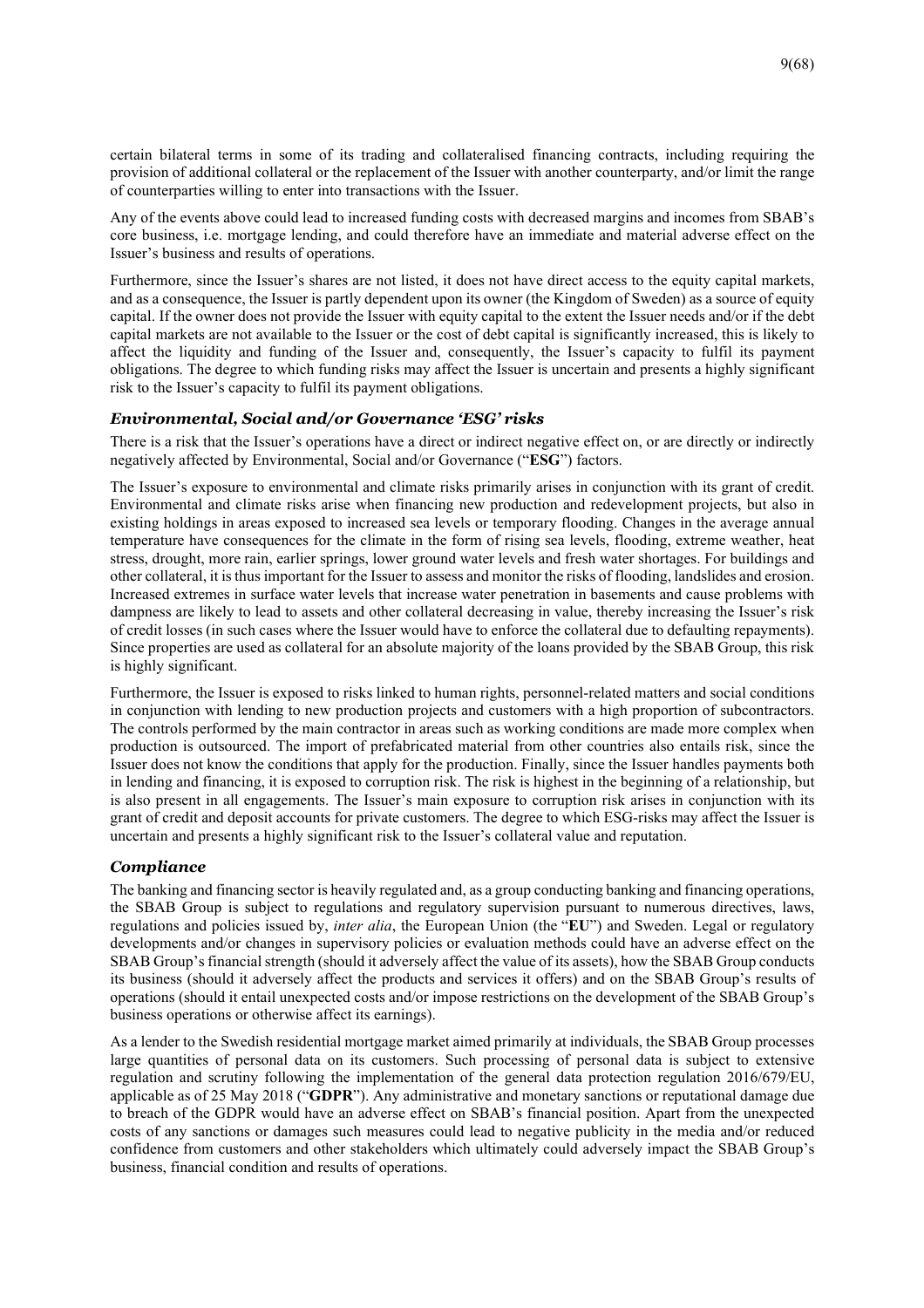As a bank, the Issuer is subject to a regulatory framework which requires the Issuer to take measures to counteract money laundering and terrorist financing within its operations. There is a risk that the Issuer's procedures, internal control functions and guidelines to counteract money laundering and terrorist financing are insufficient or not complied with, and that the Issuer's internal control functions are not adequate, to ensure that the Issuer complies with the regulatory framework. Such insufficiency or inadequacy may result in a failure to comply with the antimoney laundering regulatory framework.

Non-compliance with, as well as deficiencies in, guidelines and policies implemented to ensure compliance with regulatory frameworks that lead to negative publicity, negative consequences or criticism from *inter alia* the Swedish FSA or other regulators within the financial sector would have a material adverse effect on the Issuer's reputation, which is likely to adversely affect demand for loans offered by the Issuer. Furthermore, any noncompliance that would lead to legal implications, including remarks or warnings and/or significant administrative fines imposed by the Swedish FSA or other regulators, would require the Issuer to pay amounts (which may be significant) and take measures to ensure compliance. This could cause significant, damage to the reputation of the SBAB Group and, as a result, the SBAB Group's business (should the demand for its products and services decrease), financial condition (should the value of its assets decrease) and results of operations (should its revenue decrease and/or its costs increase) could be materially adversely affected. The degree to which compliance risks may affect the Issuer is uncertain and presents a highly significant risk to the Issuer's operations.

#### **Legal and regulatory risks relating to the SBAB Group**

#### *Compliance with and changes in tax legislation*

In 2021, the SBAB Group's tax expenses totalled SEK 560 million and its effective income tax rate was 21.1 per cent. Accordingly, tax expenses constitute a significant part of the SBAB Group's total expenses (approximately 27.4 per cent). Should the SBAB Group's tax situation for previous, current and future years change (as a result of legislative changes and decisions made by the tax authorities or as a result of changed tax treaties, regulations, case law or requirements of the tax authorities, potentially with retroactive effect), it could adversely affect the SBAB Group's business (should taxes imposed on its products and services negatively impact the demand for such products and services), financial condition (should taxes negatively impact the value of its assets) and results of operations (should taxes increase its costs and thus decrease, among other things, its operating profits). Furthermore, in 2021, the SBAB Group's deferred tax assets(+)/liabilities(-) totalled SEK 1,886 million. The recognition of deferred tax assets/liabilities pertaining to deductible temporary differences or loss carryforwards is based on management's assessment of the future likelihood of the company generating taxable profits corresponding to the basis for deferred tax assets. Incorrect such assessments risk having a material impact on the SBAB Group's results of operations and financial position. Any such events or incorrect assessments thus risk leading to increased tax expenses or additional taxes, and there is a risk these encompass significant amounts.

In addition, new legislation introducing a risk tax for credit institutions with liabilities of more than SEK 150 billion has entered into force on 1 January 2022, and the tax rate is set to 0.05 per cent. of total debt attributable to business carried out in Sweden and business carried out by foreign branches of Swedish credit institutions for taxation years commencing in 2022, and 0.06 per cent. in following years. The Issuer is one of the Swedish banks and credit institutions that is affected by the tax and thus, the Issuers tax expenses will increase.

#### *Regulatory capital and liquidity requirements*

The Issuer is subject to capital adequacy and liquidity regulations, which aim to put in place a comprehensive and risk-sensitive legal framework to ensure enhanced risk management among financial institutions. Regulations which have impacted the Issuer and are expected to continue to impact the Issuer include, among others, the Basel III framework, the EU Capital Requirements Directive 2013/36/EU ("**CRD IV**"), as amended by Directive (EU) 2019/878 ("**CRD V**"), and the EU Capital Requirements Regulation (EU) No. 575/2013 ("**CRR**"), as amended by Regulation (EU) 2019/876 ("**CRR II**") and, as a response to the ongoing coronavirus (COVID-19) pandemic, by Regulation (EU) 2020/873. CRR and CRD IV are supported by a set of binding technical standards developed by the European Banking Authority (the "**EBA**").

The capital adequacy framework includes, *inter alia*, minimum capital requirements for the components in the capital base with the highest quality, common equity tier 1 ("**CET1**") capital, additional tier 1 capital and tier 2 capital. CRR II also introduces a binding leverage ratio requirement (i.e. a capital requirement independent from the riskiness of the exposures, as a backstop to risk-weighted capital requirements) for all institutions subject to the CRR. In addition to the minimum capital requirements, CRD IV provides for further capital buffer requirements that are required to be satisfied with CET1 capital. The combined buffer requirement consists of the total Common Equity Tier 1 capital required to meet the requirement for the capital conservation buffer extended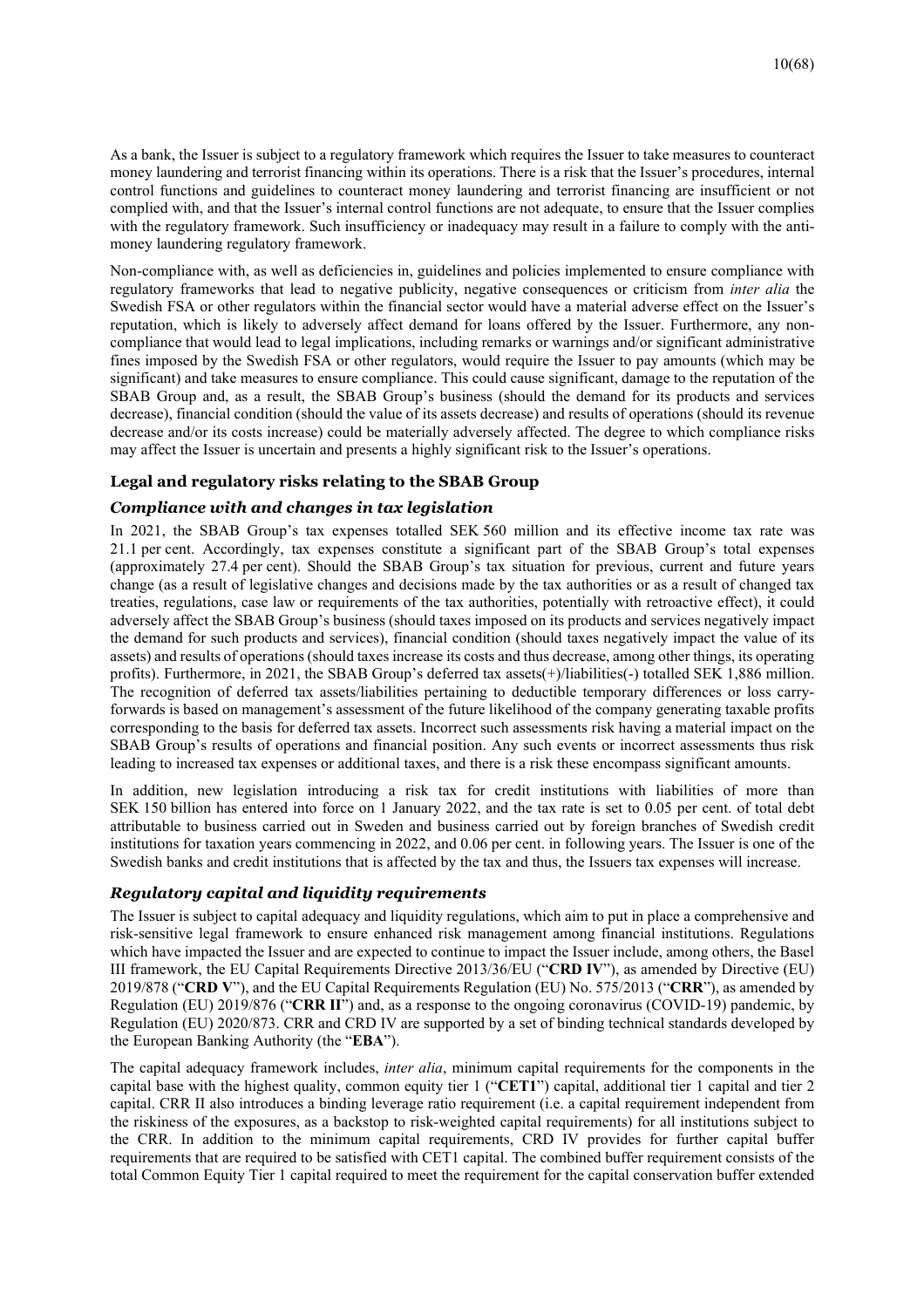by an institution-specific countercyclical capital buffer, a G-SII buffer, an O-SII buffer and a systemic risk buffer, as applicable as defined in Article 128 CRD IV. Certain buffers may be applicable to the Issuer as determined by the Swedish FSA. The countercyclical buffer rate is a capital requirement which varies over time and is to be used to support credit supply in adverse market conditions. On 16 March 2020 the countercyclical capital buffer for Sweden was lowered from the previous 2.5 per cent. to 0 per cent. as a pre-emptive measure to avoid a credit crunch due to the developments surrounding the coronavirus pandemic and the spread of the coronavirus and their impact on the economy. On 28 September 2021, the Swedish FSA communicated that the lower buffer rate will apply until 28 September 2022. As of 29 September 2022, the buffer rate will be 1 per cent. A breach of the combined buffer requirements is likely to result in restrictions on certain discretionary capital distributions by the Issuer, for example, dividends on CET1 and coupon payments on tier 1 capital instruments.

Banks are also asked to maintain an extra capital buffer, called Pillar 2 guidance (P2G), which are determined as part of the Supervisory Review and Evaluation Process (SREP) and is a bank-specific recommendation. The P2G is a non-binding supervisory recommendation and a violation of the P2G does not automatically lead to consequences such as restrictions in dividends. If the P2G is breached the Swedish FSA has the possibility to intensify its supervision or decide on a Pillar 2 requirement. On 24 September 2021, the Swedish FSA communicated to the Issuer its decision regarding increased capital requirements as a result of a supervisory review and evaluation process. In addition to existing Pillar 2 requirements, the Issuer has also been given a Pillar 2 addon within internal models which is expected to be in place until new internal models are implemented.

The conditions of the SBAB Group's business as well as external conditions are constantly changing and the full set of capital adequacy rules applicable to Swedish financial institutions continues to evolve. For the foregoing reasons, the SBAB Group is potentially required to raise additional capital in the future. Such capital, whether in the form of debt financing, hybrid capital or additional equity, is not always available on attractive terms, or at all. If the SBAB Group is required to make additional provisions, increase its reserves or capital, or exit or change its approach to certain operations as a result of, for example, the initiatives to strengthen the regulation of credit institutions, this would adversely affect its results of operations or financial condition or increase its costs, all of which may adversely affect the SBAB Group's ability to raise additional capital and make payments under instruments such as the Notes.

Serious or systematic deviations by the Issuer from the above regulations would most likely lead to the Swedish FSA determining that the Issuer's business does not satisfy the statutory soundness requirement for credit institutions and thus result in the Swedish FSA imposing sanctions against the Issuer. Further, any increase in the capital and liquidity requirements could have a negative effect on the SBAB Group's liquidity (should its revenue streams not cover continuous payment to be made under its issued capital), funding (should it not be able to raise capital on attractive terms, or at all), financial condition (should liquidity and funding be negatively affected) and results of operations (should its costs increase). The degree to which regulatory capital and liquidity requirements risks may affect the Issuer is uncertain and presents a highly significant risk to the Issuer's funding and liquidity position.

#### *The Bank Recovery and Resolution Directive*

As a bank and a financial institution, the SBAB Group is subject to the Bank Recovery and Resolution Directive ("**BRRD**") (which was amended by Directive (EU) 2019/879 ("**BRRD II**") on 27 June 2019. The BRRD legislative package establishes a framework for the recovery and resolution of credit institutions and, *inter alia*, requires EU credit institutions (such as the SBAB Group) to produce and maintain recovery plans setting out the arrangements that are to be taken to restore the long-term viability of the institution in the event of a material deterioration of its financial condition. Accordingly, the requirements under the BRRD are comprehensive, and require the Issuer to take extensive measures to ensure compliance.

The BRRD contains a number of resolution tools and powers which may be applied by the resolution authority upon certain conditions for resolution being fulfilled. These tools and powers (used alone or in combination) include, *inter alia*, a general power to write-down all or a portion of the principal amount of, or interest on, certain eligible liabilities, whether subordinated or unsubordinated, of the institution in resolution and/or to convert certain unsecured debt claims including senior notes and subordinated notes into other securities, including CET1 instruments of the surviving entity, which equity could also be subject to any further application of the general bail-in tool. This means that most of such failing institution's debt (such as the Notes) could be subject to bail-in, except for certain classes of debt, such as certain deposits and secured liabilities . In addition to the general bailin tool, the BRRD provides for relevant authorities to have the power, before any other resolution action is taken, to permanently write-down or convert into equity relevant capital instruments (such as the Notes) at the point of non-viability (see the risk factor *"Loss absorption at the point of non-viability of the Issuer"* below for further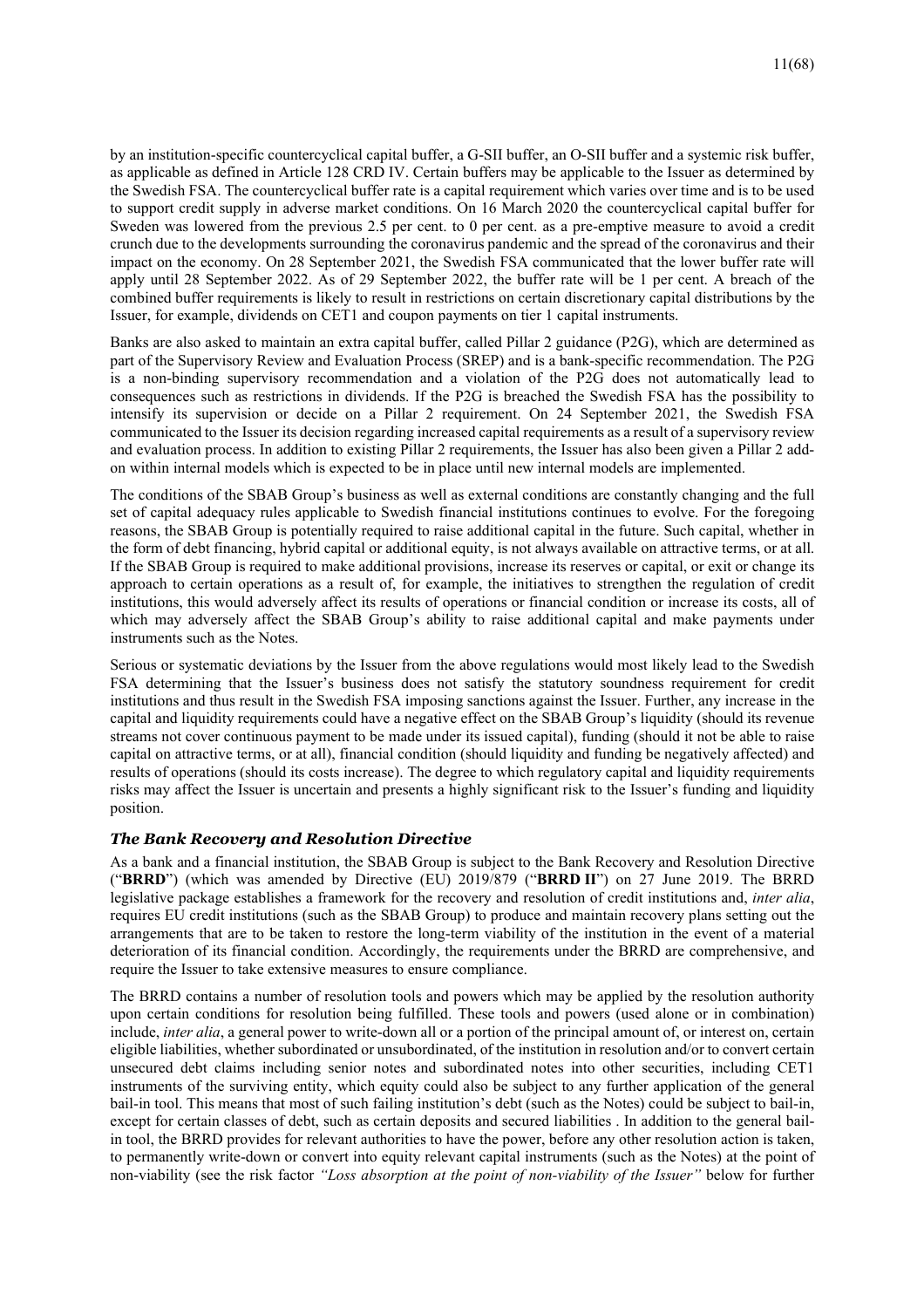information). Ultimately, the authority has the power to take control of a failing institution and, for example, transfer the institution to a private purchaser or to a publicly controlled entity pending a private sector arrangement. All these actions can be taken without any prior shareholder approval.

It is not possible to predict exactly how the powers and tools of the Swedish resolution authority (the Swedish National Debt Office (*Riksgäldskontoret)*) provided in the BRRD (as implemented into Swedish law) will affect the Issuer and the SBAB Group. However, in order to, among other things, ensure the effectiveness of bail-in and other resolution tools, all in-scope institutions must have sufficient own funds and eligible liabilities available to absorb losses and contribute to recapitalisation if the bail-in tool were to be applied. Each institution must meet an individual minimum requirement for own funds and eligible liabilities ("**MREL**"), set by the relevant resolution authorities on a case by case basis.

In early June 2021, the Swedish legislator approved new legislation attributable to the Swedish implementation of BRRD II. The new legislation entered into force on 1 July 2021, including, inter alia, amendments to the applicable minimum MREL requirement. Amongst other things, the new legislation stipulates that the new MREL requirements shall be fully complied with from 1st January 2024. This includes a minimum Pillar 1 subordination requirement for "top-tier" banks (including the SBAB Group). This Pillar 1 subordination requirement is to be satisfied with own funds and other eligible MREL instruments meeting the applicable CRR requirements, including MREL instruments constituting senior non-preferred debt.

In December 2021, the Swedish National Debt Office decided on the MREL and subordination requirement that will apply to the Issuer and the SBAB Group from 1 January 2024. In order to ensure a linear phase-in of the new requirements, the Swedish National Debt Office also decided on target levels applicable to the SBAB Group as of 1 January, 2022. Although the full requirement will be phased in until 2024, the Issuer and the SBAB Group will be required to issue an amount of additional eligible liabilities in the form of senior non-preferred notes or other MREL eligible liabilities in order to meet the new MREL requirements within the required timeframes.

If the SBAB Group were to experience difficulties in raising such eligible liabilities, it would have to reduce its lending or investments in other operations. This is likely to lead to a decrease in the SBAB Group's revenue which, if its costs remain unchanged, would decrease its operating result.

Further, given that the MREL requirements must be met by all EU credit institutions, there is a risk that there is not a sufficient investor appetite in the debt markets for the aggregate volume of eligible liabilities which must be issued up until 1 January 2024, which would have a negative effect on the price and value of such instruments. The degree to which the price and value of such instruments may vary is uncertain and presents a highly significant risk to the Issuer's revenue.

#### *Risks relating to changes in accounting standards*

From time to time, the International Accounting Standards Board (the "**IASB**"), the EU and other regulatory bodies change the financial accounting and reporting standards that govern the preparation of the SBAB Group's and the Issuer's financial statements. These changes are sometimes difficult to predict and could materially impact how the SBAB Group and the Issuer record and report their results of operations and financial condition. Changes in accounting standards may have an adverse effect on the Issuer's financial condition, as, *inter alia*, the value of its assets may decrease, which may negatively affect its amount of funds available for payments under the Notes.

In July 2014, the IASB issued a new accounting standard, International Financial Reporting Standard 9 (*Financial Instruments*) ("**IFRS 9**"), which became effective from 1 January 2018 and replaced IAS 39. IFRS 9 provides a new general hedge accounting model which is yet to be completed with a portfolio hedging model. Implementation is not mandatory until the model is complete and the model has not yet been implemented by the SBAB Group. It is currently not possible to determine the extent of the impact that an implementation of the hedge accounting model under IFRS 9 will have on CET 1 capital as the new rules, and its impact on capital ratios, are not yet final.

As a consequence of the new general hedge accounting model under IFRS 9, and the uncertainty regarding its implementation, there is a risk that the SBAB Group and/or the Issuer will be required to obtain additional capital in the future. There is, however, a risk that new equity capital or debt financing qualifying as regulatory capital will not be available on attractive terms, or at all. The degree to which changes in accounting standards may affect the Issuer is uncertain and presents a highly significant risk to the Issuer's costs for regulatory capital.

#### *Changes to the Swedish Deposit Insurance Scheme*

The Swedish Deposit Insurance Scheme ("**SDIS**") guarantees the depositors' deposits in the event the Issuer is declared bankrupt or if the Swedish FSA determines that the SDIS should be activated in a given situation. The SDIS is administered by the Swedish National Debt Office. If activated, the insurance guarantees each customer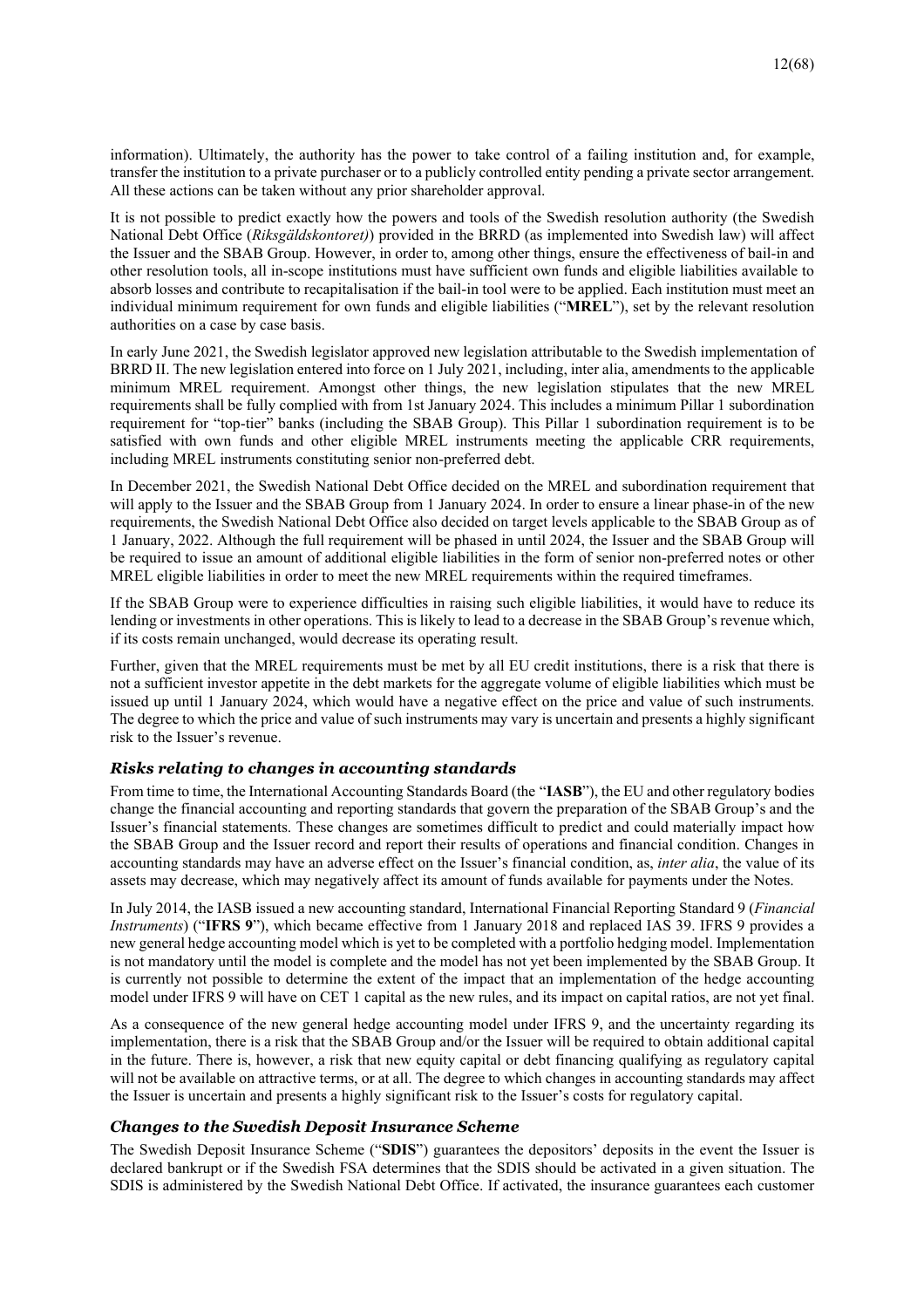compensation amounting to the value of the total funds in his or her account(s) with the Issuer, plus accrued interest, until the time of bankruptcy or the Swedish FSA's activation decision. The maximum compensation is an amount of SEK 1,050,000. There is a risk that regulatory changes which decrease the maximum compensation amount or change the SDIS are implemented which could have a negative effect on the amount of customer savings deposit currently held with the Issuer. This is likely to have a negative effect on the Issuer's business and liquidity (should its number of depositors decrease), funding and financial condition (should its assets decrease if depositors withdraw their deposits) and results of operations (should its liquidity and funding costs increase if the deposits decrease). The degree to which changes to the Swedish Deposit Insurance Scheme may affect the Issuer is uncertain and presents a highly significant risk to the Issuer's business and liquidity.

# **Risks relating to the Notes**

#### **Structural risks relating to the Notes**

#### *The Issuer's obligations under the Notes are deeply subordinated*

The Notes are intended to constitute unsecured, deeply subordinated obligations of the Issuer. In the event of the voluntary or involuntary liquidation (*likvidation*) or bankruptcy (*konkurs*) of the Issuer, the rights of the Noteholders to payments on or in respect of (including any damages awarded for breach of any obligations under) the Notes (which in the case of any payment of principal shall be to payment of the then Nominal Amount only) shall at all times rank junior to any present and future claims of (i) depositors of the Issuer, (ii) any other unsubordinated creditors of the Issuer, (iii) any senior non-preferred creditors falling within the scope of the first paragraph of Section 18 of the Swedish Rights of Priority Act (*förmånsrättslagen (1970:979)*), and (iv) any subordinated creditors, including for the avoidance of doubt holders of any instruments which as at their respective issue dates constitute or constituted Tier 2 Capital.

In the event of the voluntary or involuntary liquidation or bankruptcy of the Issuer, there is a risk that the Issuer does not have enough assets remaining after payments to senior ranking creditors to pay amounts due under the Notes.

No Noteholder who is indebted to the Issuer shall be entitled to exercise any right of set-off or counterclaim against moneys owed by the Issuer in respect of Notes held by such Noteholder.

As a result of the above, there is a risk that the Noteholders will lose some or all of their investment in the Notes. Although the Notes may pay a higher rate of interest than comparable notes which are not subordinated or which are subordinated but not so deeply, there is a significant risk that an investor in the Notes will lose all or some of its investment in the event of a voluntary or involuntary liquidation or bankruptcy of the Issuer. Accordingly, in a worst case scenario, the value of the Notes may be reduced to zero.

As noted in the risk factors "*The Bank Recovery and Resolution Directive*" above and "*Loss absorption at the point of non-viability of the Issuer*" below, there is a risk of the Notes being written-down or converted into other securities in a resolution scenario or at the point of non-viability of the Issuer.

#### *Interest payments on the Notes may be cancelled by the Issuer*

Any payment of Interest in respect of the Notes shall be payable only out of the Issuer's Distributable Items and (i) may be cancelled, at any time, in whole or in part, at the option of the Issuer in its sole discretion and notwithstanding that it has Distributable Items or that it may make any distributions pursuant to the Applicable Banking Regulations, or (ii) will be mandatorily cancelled if and to the extent so required by the Applicable Banking Regulations, including the applicable criteria for Additional Tier 1 Capital instruments.

Any cancellation of Interest (in whole or in part thereof) shall in no way limit or restrict the Issuer from making any payment of interest or equivalent payment or other distribution in connection with any instrument ranking junior to the Notes, any CET1 capital of the Issuer or in respect of any other Additional Tier 1 Capital instruments. In addition, the Issuer may without restriction use funds that could have been applied to make such cancelled payments to meet its other obligations as they become due.

As a result of the above, there is a risk that the payment of Interest is cancelled, which would adversely affect the Noteholders. Following any cancellation of interest as described above, Noteholders shall have no right thereto or to receive additional interest or compensation. Furthermore, no cancellation of interest in accordance with the terms of the Notes shall constitute a default in payment or otherwise under the Notes or entitle Noteholders to take any action to cause the Issuer to be declared bankrupt or for the liquidation, winding-up or dissolution of the Issuer. Accordingly, in a worst case scenario, the amount of any Interest may be reduced to zero.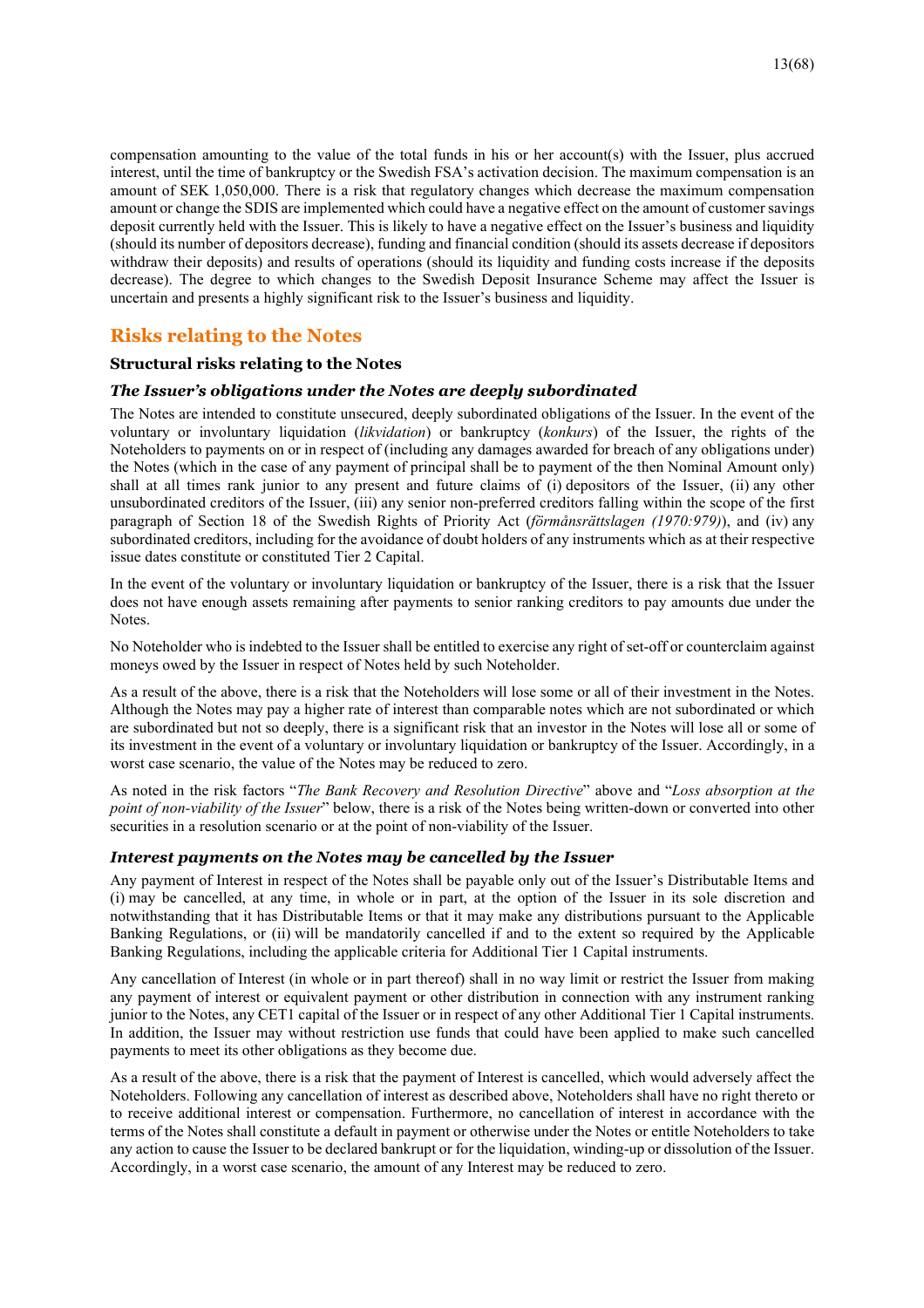Any actual or anticipated cancellation of interest on the Notes will likely have an adverse effect on the market price of the Notes. In addition, as a result of the interest cancellation provisions of the Notes, the market price of the Notes is likely to be more volatile than the market prices of other debt securities on which interest accrues that are not subject to such cancellation and also more sensitive generally to adverse changes in the Issuer's financial condition.

#### *Loss absorption following a Trigger Event*

If at any time the CET1 ratio has fallen below 5.125 per cent., in the case of the Issuer, or 7.00 per cent., in the case of the Consolidated Situation, this constitutes a Trigger Event and the Total Nominal Amount of the Notes shall be written down by an amount sufficient to restore the CET1 ratio of the Issuer and/or the Consolidated Situation to at least 5.125 per cent. or 7.00 per cent., as applicable provided that the Nominal Amount of each Note may not be written down below SEK 1. The write down of the Notes is likely to result in a holder of Notes losing some or all of their investment. Following any such reduction of the Total Nominal Amount, the Issuer may, at its discretion, reinstate in whole or in part the principal amount of the Notes, if certain conditions are met. The Issuer will not in any circumstances be obliged to reinstate in whole or in part the principal amount of the Notes (and any such reinstatement is likely to require unanimous approval at a shareholders' meeting of the Issuer).

The Issuer and/or the Swedish FSA may determine that a Trigger Event has occurred on more than one occasion and the reduced Nominal Amount of each Note may be written down on more than one occasion. Further, during any period when the then Nominal Amount of a Note is less than the initial Nominal Amount, interest will accrue on and the Notes will be redeemed at the reduced Nominal Amount of the Notes.

The Issuer's and/or the Swedish FSA's calculation of the CET1 ratio of the Issuer, and therefore its determination of whether a Trigger Event has occurred, shall be binding on the Noteholders, who shall have no right to challenge the published figures detailing the CET1 ratio of the Issuer.

#### *Loss absorption at the point of non-viability of the Issuer*

The holders of Notes are subject to the risk that the Notes may be required to absorb losses as a result of statutory powers conferred on resolution and competent authorities in Sweden (the Swedish National Debt Office and the Swedish FSA). As noted above in the risk factor "*The Bank Recovery and Resolution Directive*", the powers provided to resolution and competent authorities in the BRRD include write-down/conversion powers to ensure that relevant capital instruments (such as the Notes) fully absorb losses at the point of non-viability of the issuing institution in order to allow it to continue as a going concern subject to appropriate restructuring and without entering resolution. As a result, the BRRD contemplates that resolution authorities have the power to require the permanent write-down of such capital instruments (which write-down may be in full) or the conversion of them into CET1 instruments at the point of non-viability and before any other bail-in or resolution tool can be used. Accordingly, in a worst case scenario, the capital instruments may be written down and the value of the Notes may be reduced to zero.

There is a risk that the application of any non-viability loss absorption measure results in the Noteholders losing some or all of their investment. Any such conversion to equity or write-off of all or part of an investor's principal (including accrued but unpaid interest) shall not constitute an event of default and any affected holder of Notes will have no further claims in respect of any amount so converted or written off. The exercise of any such power is inherently unpredictable and depends on a number of factors which are outside the Issuer's control. Any such exercise, or any suggestion that the Notes could be subject to such exercise, would, therefore, materially adversely affect the value of Notes.

#### **The Notes have no maturity and call options are subject to the prior consent of the Swedish FSA**

The Notes have no fixed final redemption date and the Noteholders have no rights to call for the redemption of the Notes. The Issuer has the option to, at its own discretion, redeem the Notes five years after they have been issued at any time within the Initial Call Period or any Interest Payment Date falling after the Initial Call Period but the Noteholders should not invest in the Notes with the expectation that such a call will be exercised by the Issuer.

If the Issuer considers it favourable to exercise such a call option, the Issuer must obtain the prior consent of the Swedish FSA. The Swedish FSA may agree to permit such a call, based upon its evaluation of the regulatory capital position of the Issuer and certain other factors at the relevant time. There is therefore a risk that the Issuer will not exercise such a call or that the Swedish FSA will not permit such a call should the Issuer want. The Noteholders may be required to bear the financial risks of an investment in the Notes for an indefinite period of time and there can be no assurance that the Issuer will or may exercise the call option.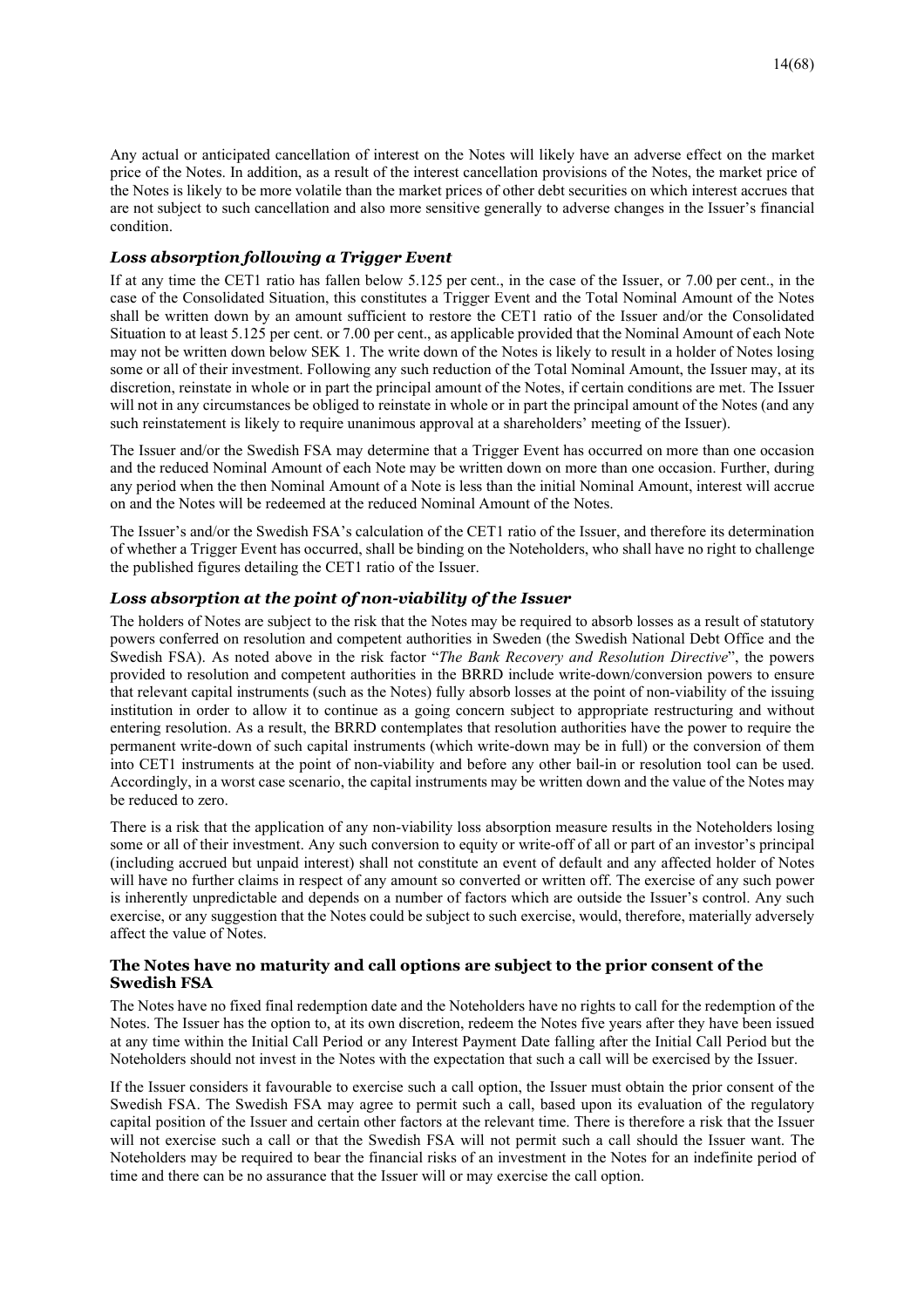#### *The Issuer may redeem the Notes on the occurrence of a Capital Event or Tax Event*

The Issuer may in certain circumstances, at its option, but in each case subject to obtaining the prior consent of the Swedish FSA, redeem the respective Notes upon the occurrence of a Capital Event or Tax Event at par together with accrued Interest on any Interest Payment Date.

It should also be noted that the Issuer may redeem the Notes as described above even if (i) the Total Nominal Amount of the relevant Notes has been reduced by means of a write-down in accordance with the relevant Terms and Conditions and (ii) the principal amount of the relevant Notes has not been fully reinstated to the initial Nominal Amount of the Notes.

There is a risk that the Noteholders will not be able to reinvest the amounts received upon redemption at a rate that will provide the same rate of return as their investments in the Notes.

#### *Substitution or variation of the Notes*

Subject to Clause 12.4 (*Early redemption, substitution or variation upon the occurrence of a Capital Event or Tax Event*) of the relevant Terms and Conditions and the prior written permission of the Swedish FSA, the Issuer may, at its option and without the permission or approval of the relevant Noteholders, elect to substitute or vary the terms of all (but not some only) outstanding Notes for, or so that they become or remain, as applicable, Qualifying Securities if a Capital Event or Tax Event occurs.

There is a risk that, due to the particular circumstances of each Noteholder, any Qualifying Security will be less favourable to each Noteholder in all respects or that a particular Noteholder would not make the same determination as the Issuer as to whether the terms of the relevant Qualifying Security are not materially less favourable to Noteholders than the terms of the relevant Notes. The substitution or variation of the Notes may thus lead to changes in the Notes that have effects that are less favourable to the Noteholders. The Issuer bears no responsibility towards the Noteholders for any adverse effects of such substitution or variation (including, without limitation, with respect to any adverse tax consequence suffered by any Noteholder). The degree to which the Notes may be substituted or varied is uncertain and presents a highly significant risk to the return of the Notes.

#### *The Issuer is not (and nor is any other Group Company) prohibited from issuing further debt, which may rank pari passu with or senior to the Notes*

There is no restriction on the amount or type of debt that the Issuer or a Group Company may issue or incur that ranks senior to, or *pari passu* with the Notes, e.g. by issuing notes or commercial papers under the funding programmes described in the section *Description of the Issuer – Funding* of this Prospectus. There is a risk that the incurrence of any such debt reduces the amount recoverable by Noteholders in the event of the voluntary or involuntary liquidation or bankruptcy of the Issuer, limits the ability of the Issuer to meet its obligations in respect of the respective Notes and results in Noteholders losing all or some of their investment in the Notes. The degree to which other debt that ranks senior to, or *pari passu* with, the Notes may be issued is uncertain and presents a highly significant risk to the amount recoverable by Noteholders.

## *The Issuer is not (and nor is any other Group Company) prohibited from pledging assets for other debt*

There is no restriction on the amount or type of assets that the Issuer or a Group Company can pledge, or otherwise use as security, for other debt. If the Issuer chooses to do so, there is risk that this reduces the amount recoverable by Noteholders in the event of the voluntary or involuntary liquidation or bankruptcy of the Issuer and result in Noteholders losing all or some of their investment in the Notes. The degree to which any other asset pledged may affect the Noteholders is uncertain and presents a highly significant risk to the amount recoverable by Noteholders.

#### **Other risks relating to the Notes**

#### *Noteholder representation and majority decisions by the Noteholders*

Under the Terms and Conditions, the Agent represents each Noteholder in all matters relating to the Notes. The Terms and Conditions contain provisions to the effect that a Noteholder is prohibited from taking actions on its own against the Issuer. To enable the Agent to represent the Noteholders in court, the Noteholders can submit a written power of attorney for legal proceedings. The failure of all Noteholders to submit such a power of attorney is likely to negatively impact the enforcement options available to the Agent on behalf of the Noteholders. Further, under the Terms and Conditions the Agent is entitled in some cases to make decisions and take measures that bind all relevant Noteholders without first obtaining the prior consent of the Noteholders.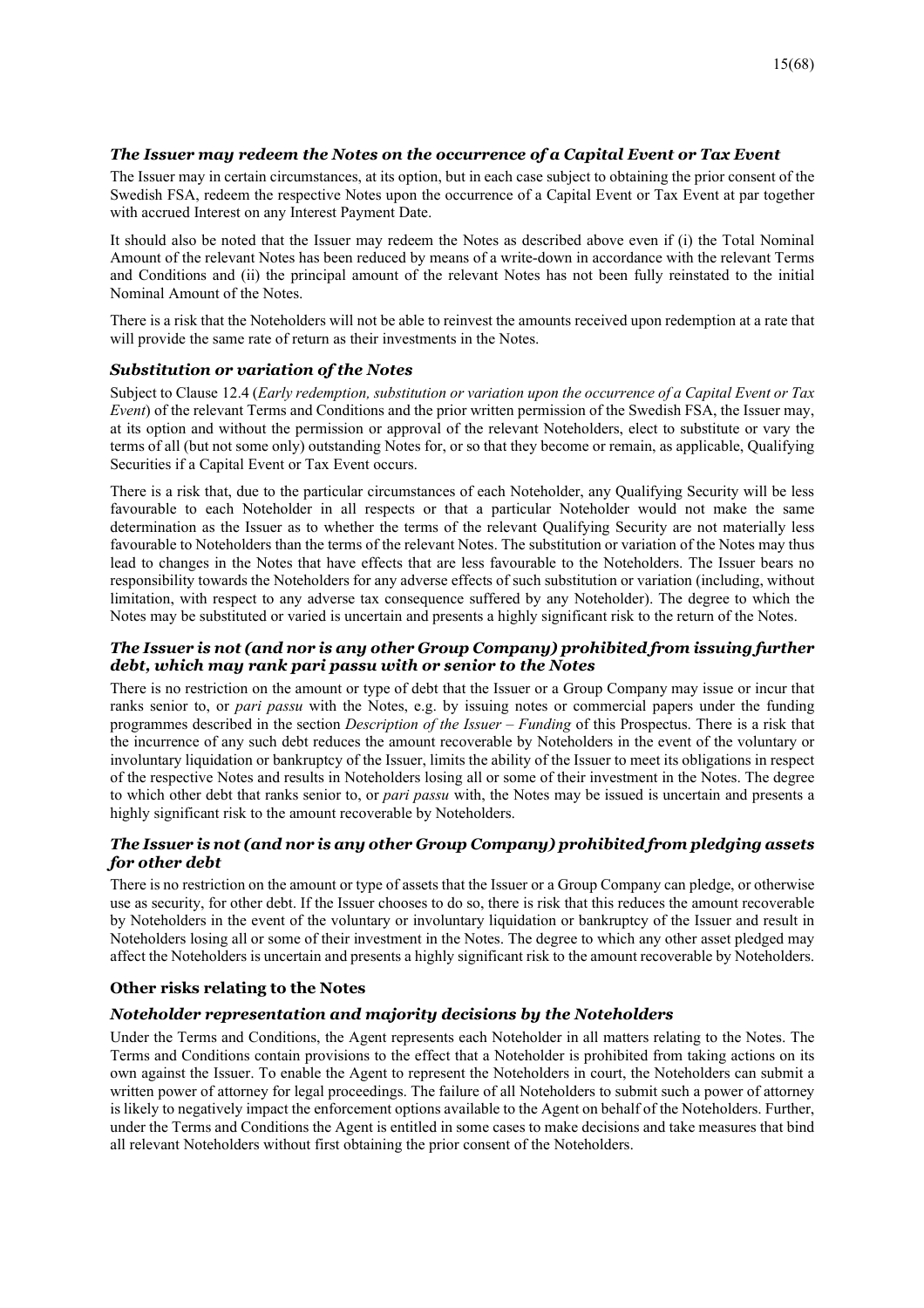Additionally, under the Terms and Conditions certain majorities of Noteholders are entitled to make decisions and take measures that bind all Noteholders, including those who vote in a manner contrary to the majority. Therefore, the actions of the majority and the Agent in such matters impact the Noteholders' rights under the Finance Documents in a manner that is possibly undesirable for some of the Noteholders. The degree to which any such decisions may affect the Noteholders is uncertain and presents a highly significant risk that the actions of the majority and the Agent in such matters can impact the Noteholders' rights under the Finance Documents in a manner that can be undesirable for some of the Noteholders.

#### *European Benchmarks Regulation*

In order to ensure the reliability of reference rates (such as STIBOR), legislative action at EU level has been taken. Hence, the so-called Benchmark Regulation (Regulation (EU) 2016/1011 of the European Parliament and of the Council of 8 June 2016 on indexes used as reference values for financial instruments and financial agreements or for measuring investment fund results and amending Directives 2008/48/EC and 2014/17/EU and Regulation (EU) No 596/2014) were added and entered into force on 1 January 2018. The Benchmark Regulation regulates the provision of reference values, reporting of data bases for reference values and use of reference values within the EU. Since the benchmark regulation has only been applied for a short period of time, the effects of it so far are difficult to assess. However, there are future risks that the benchmark regulation affects how certain reference rates are determined and how they are developed. This in conjunction with increased administrative requirements is likely to lead to a reduced number of entities involved in the determination of reference rates, which, in such case, would lead to a certain reference interest ceasing to be published.

The Terms and Conditions provide that the interest rate benchmark STIBOR, which applies for the Notes, can be replaced as set out therein, upon the occurrence of a Base Rate Event which includes if STIBOR ceases to be calculated or administered. Such replacement shall be made in good faith and in a commercially reasonable manner and is always subject to the Applicable Banking Regulations and the prior written consent of the Swedish FSA. However, there is a risk that such replacement is not made in an effective manner and consequently, if STIBOR ceases to be calculated or administered, an investor in the Notes would be adversely affected. The degree to which amendments to and application of the European Benchmarks Regulation may affect the Noteholders is uncertain and presents a highly significant risk to the return on the Noteholder's investment.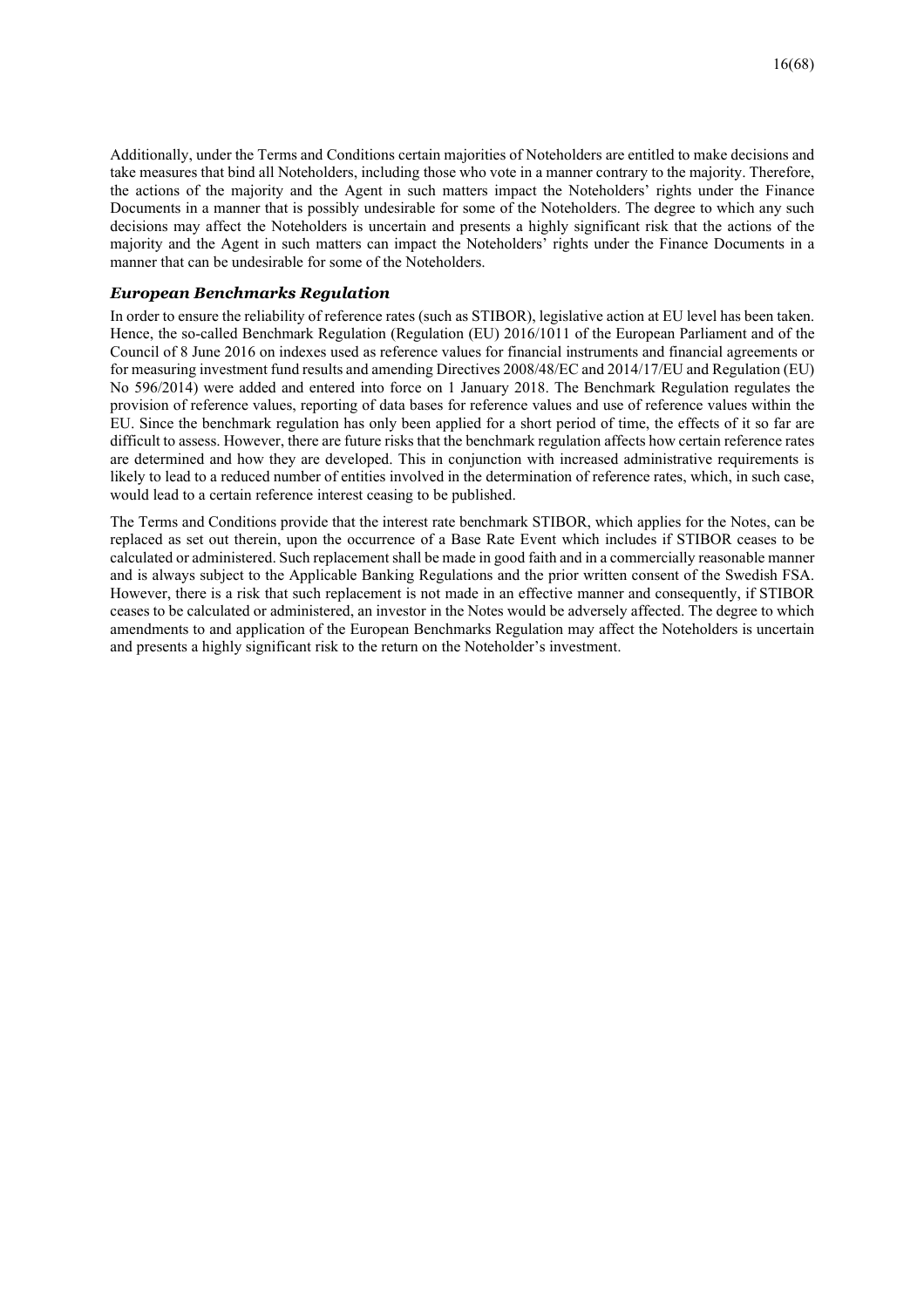# **OVERVIEW OF THE NOTES**

*This section (Overview of the Notes) is only intended to serve as an introduction to the Notes. Any decision to invest in the Notes shall be based on an assessment of all information contained in this Prospectus as well as all documents incorporated herein by reference. The complete terms and conditions of the Floating Rate Notes are found on pages 23-55.* 

# **The Notes**

The Issuer has issued 750 Floating Rate Notes with a Nominal Amount of SEK 2,000,000 each. The aggregate nominal amount of the Floating Rate Notes is SEK 1,500,000.000.

The Notes are denominated in Swedish kronor.

# **ISIN codes**

The Floating Rate Notes have been allocated the ISIN code SE0017769870.

# **Form of the Notes**

The Notes are issued in dematerialised book-entry form and registered on a Securities Account on behalf of the relevant Noteholder. Hence, no physical notes have been issued. The Notes are registered in accordance with the Financial Instruments Accounts Act and registration requests relating to the Notes shall be directed to an Account Operator. Clearing and settlement relating to the Notes, as well as payment of Interest and redemption of principal amounts, will be performed within the CSD's account-based system and is reliant on the functioning of such system.

# **Status of the Notes**

The Notes on issue are intended to constitute Additional Tier 1 Capital of the Issuer and the Consolidated Situation. The Floating Rate Notes will constitute direct, unsecured and subordinated debt liabilities of the Issuer, and such Notes, and all payments in respect of, or arising from (including any damages awarded for breach of any obligations under) such Notes, shall at all times rank:

- (a) *pari passu* without any preference among themselves;
- (b) *pari passu* with:
	- (i) any liabilities or capital instruments of the Issuer which constitute Additional Tier 1 Capital; and
	- (ii) any other liabilities or capital instruments of the Issuer that rank, or are expressed to rank, equally with the Notes,

 in each case as regards the right to receive periodic payments (to the extent any such periodic payment has not been cancelled) on a liquidation or bankruptcy of the Issuer and the right to receive repayment of capital on a liquidation or bankruptcy of the Issuer;

- (c) senior to the claims of holders of all classes of the Issuer's shares in their capacity as such holders and any other liabilities or capital instruments of the Issuer that rank, or are expressed to rank, junior to the Notes, in each case as regards the right to receive periodic payments (to the extent any such periodic payment has not been cancelled) on a liquidation or bankruptcy of the Issuer and the right to receive repayment of capital on a liquidation or bankruptcy of the Issuer; and
- (d) junior to any present and future claims of:
	- (i) depositors of the Issuer;
	- (ii) any other unsubordinated creditors of the Issuer;
	- (iii) any senior non-preferred creditors falling within the scope of the first paragraph of Section 18 of the Swedish Rights of Priority Act (*förmånsrättslagen (1970:979)*); and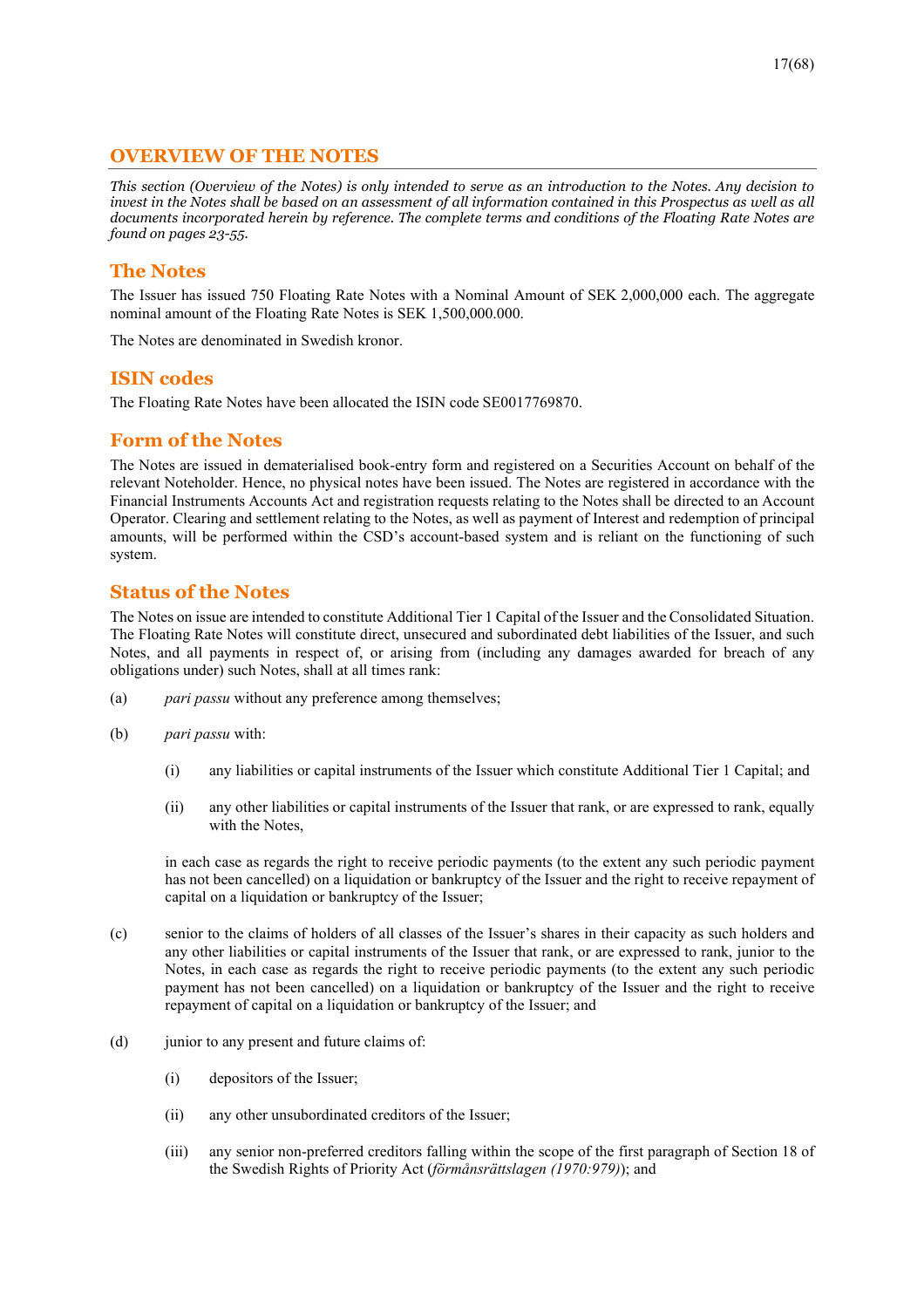(iv) except as expressly stated in paragraph (a) or (b) above, any subordinated creditors, including for the avoidance of doubt holders of any instruments which as at their respective issue dates constitute or constituted Tier 2 Capital.

# **Issuance, repurchase and redemption**

#### **Issue Date and tenor**

The Notes were issued on 13 April 2022. The Notes are perpetual and have no fixed date for redemption. The Issuer may only redeem the Notes in the circumstances described in Clause 12 (*Redemption and repurchase of the Notes*) of the Terms and Conditions. The Notes are not redeemable at the option of the Noteholders at any time.

#### **Purchase of Notes by the Issuer and related companies**

Subject to applicable law and Clause 12.5 (*Permission from the Swedish FSA*) of the Terms and Conditions, the Issuer or a Group Company, or other company forming part of the Consolidated Situation, may at any time on or following the relevant First Call Date and at any price purchase Notes on the market or in any other way. Notes held by such company may at its discretion be retained, sold or cancelled.

#### **Early redemption at the option of the Issuer**

Subject to permission from the Swedish FSA in accordance with the Terms and Conditions, all (but not some only) outstanding Notes can be redeemed at the option of the Issuer (i) any time within the Initial Call Period or (ii) any Interest Payment Date falling after the Initial Call Period.

The Issuer can exercise its option by giving not less than fifteen (15) Business Days' notice to the Noteholders in accordance with the Terms and Conditions. The Notes shall be redeemed at a price per Note equal to the Nominal Amount together with accrued but unpaid Interest.

Noteholders should not invest in the Notes with the expectation that a call will be exercised by the Issuer. The Issuer might not elect to exercise such a call. Further, the Swedish FSA must agree to permit such a call, based upon its evaluation of the regulatory capital position of the Issuer and certain other factors at the relevant time. There is a risk that the Swedish FSA will not permit such a call. Noteholders should be aware that they may be required to bear the financial risks of an investment in the Notes indefinitely.

#### **Early redemption, substitution or variation upon the occurrence of a Capital Event or Tax Event**

Subject to permission from the Swedish FSA in accordance with the Terms and Conditions, all (but not some only) outstanding Notes can be redeemed, substituted or varied before the relevant First Call Date at the option of the Issuer if a Capital Event or Tax Event occurs.

The Issuer can exercise its option by giving not less than fifteen (15) Business Days' notice to the relevant Noteholders and the Agent in accordance with the Terms and Conditions. If the Notes shall be redeemed, they shall be redeemed at a price per Note equal to the Nominal Amount together with accrued but unpaid Interest.

## **Payments in respect of the Notes**

Any payment or repayment under the Finance Documents, or any amount due in respect of a repurchase of any Notes, shall be made to such person who is registered as a Noteholder on the Record Date prior to an Interest Payment Date or other relevant payment date, or to such other person who is registered with the CSD on such Record Date as being entitled to receive the relevant payment, repayment or repurchase amount.

# **Interest**

#### **Floating Rate Notes**

Subject to Clause 10.2 and Clause 11 of the Terms and Conditions, each Floating Rate Note carries Interest at the Interest Rate applied to the Nominal Amount from (but excluding) the Issue Date up to (and including) the relevant Redemption Date. The Interest Rate will be the Base Rate, i.e. STIBOR or any reference rate replacing STIBOR in accordance with Clause 20 (*Replacement of Base Rate*) of the Terms and Conditions, plus a margin of 3.20 per cent. (and any applicable Adjustment Spread) per annum.

Interest shall be calculated on the basis of the actual number of days in the Interest Period in respect of which payment is being made divided by 360 (actual/360-days basis).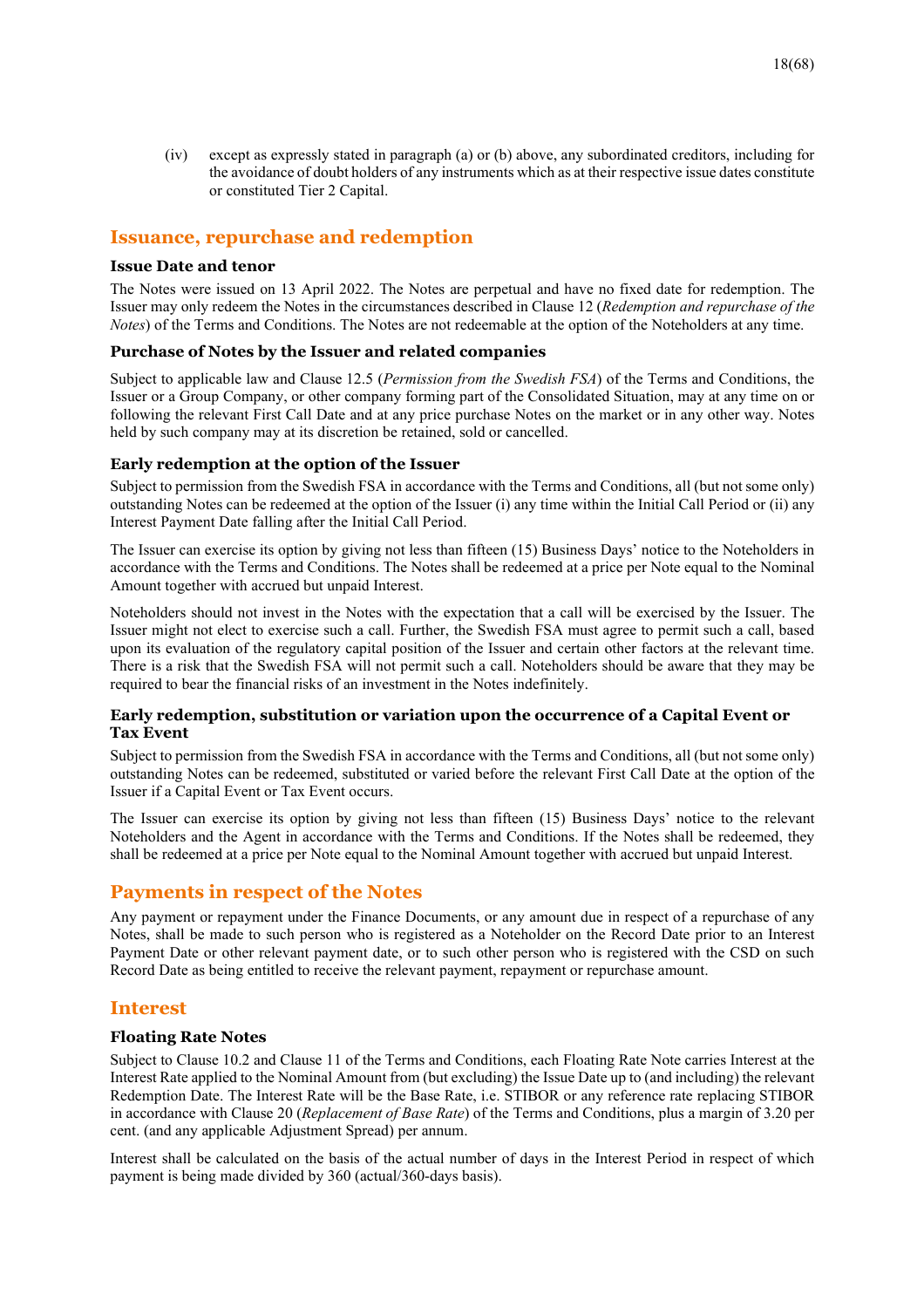The Interest Payment Dates will be 13 January, 13 April, 13 July and 13 October of each year or, to the extent such day is not a Business Day, the Business Day following from an application of the Business Day Convention. The first Interest Payment Date for the Notes will be 13 July 2022 and the last Interest Payment Date shall be the relevant Redemption Date.

#### **Interest cancellation**

Any payment of Interest in respect of the Notes shall be payable only out of the Issuer's Distributable Items and:

- (a) may be cancelled, at any time, in whole or in part, at the option of the Issuer in its sole discretion and notwithstanding that it has Distributable Items or that it may make any distributions pursuant to the Applicable Banking Regulations; or
- (b) will be mandatorily cancelled to the extent so required by the Applicable Banking Regulations, including the applicable criteria for Additional Tier 1 Capital instruments.

The Issuer can exercise its cancellation by giving notice to the relevant Noteholders and the Agent in accordance with the Terms and Conditions, which notice might be given after the date on which the relevant payment of Interest is scheduled to be made. However, failure to give such notice shall not prejudice the right of the Issuer to not pay Interest as aforementioned.

#### **Trigger Events, loss absorption and reinstatement**

A Trigger Event occurs if, at any time, the CET1 ratio of the Issuer, as calculated in accordance with the Applicable Banking Regulations, is less than 5.125 per cent., the Consolidated Situation, as calculated in accordance with the Applicable Banking Regulations, is less than 7.00 per cent., in each case as determined by the Issuer and/or the Swedish FSA (or any agent appointed for such purpose by the Swedish FSA).

If at any time a Trigger Event occurs, the Issuer shall immediately notify the Swedish FSA, the relevant Noteholders and the Agent in accordance with the Terms and Conditions and the Total Nominal Amount or the Issuer's payment obligation under the Notes shall be written down. A write-down shall be made as a reduction of the Total Nominal Amount and such write-down shall be considered to be an unconditional capital contribution (*ovillkorat kapitaltillskott*) by the Noteholders and shall be made in consultation with the Swedish FSA and in accordance with the rules of the CSD. The amount of the reduction of the Total Nominal Amount on the Write Down Date shall equal the amount of a write-down that would reduce the Total Nominal Amount down to SEK 1.00 for the Floating Rate Notes (i.e. down to a Nominal Amount of SEK 1) or such lower reduction amount as is sufficient to restore the CET1 ratio of the Issuer to at least 5.125 per cent., and the CET1 ratio of the Consolidated Situation to at least 7.00 per cent., in each case at the point of such write-down, on the terms as set out in Clause 11.1 (*Loss absorption upon a Trigger Event*) of the Terms and Conditions.

Following a write-down of the Total Nominal Amount, the Issuer may, at its sole and absolute discretion, reinstate the Notes, subject to compliance with any maximum distribution limits set out the Applicable Banking Regulations. The Issuer will not in any circumstances be obliged to reinstate in whole or in part the principal amount of the Notes. Any such reinstatement may constitute a "transfer of value" (*värdeöverföring*) for the purposes of the Swedish Companies Act (*aktiebolagslagen (2005:551)*) which would require the unanimous approval of the shareholders of the transferor (*i.e*. the Issuer) at the time of the transfer. As of the date of this Prospectus, the Issuer's sole shareholder is the Kingdom of Sweden. No assurance can be given that the Issuer's shareholder would approve any such reinstatement at the relevant time nor that the Issuer will continue to be owned solely by the Kingdom of Sweden.

Unless write up of the principal of the Notes is permitted and possible in accordance with the rules of the CSD, reinstatement shall be made by way of issuing new notes that qualify as Additional Tier 1 Capital of the Issuer to the relevant Noteholders. Any such new note issuance shall specify the relevant details of the manner in which such new note issuance shall take effect and where the Noteholders can obtain copies of the new terms and conditions of the new notes. Such new notes shall be issued without any cost or charge to the Noteholders and shall be made in accordance with the rules of the CSD. For the avoidance of doubt, at no time may the reinstated Total Nominal Amount exceed the original Total Nominal Amount of the Notes (if issued in full), being SEK 1,500,000,000.

## **European Benchmarks Regulation**

The Interest payable under the Notes is calculated by reference to the benchmark STIBOR, as defined in the Terms and Conditions. This benchmark is provided by the Swedish Financial Benchmark Facility. On 27 December 2021,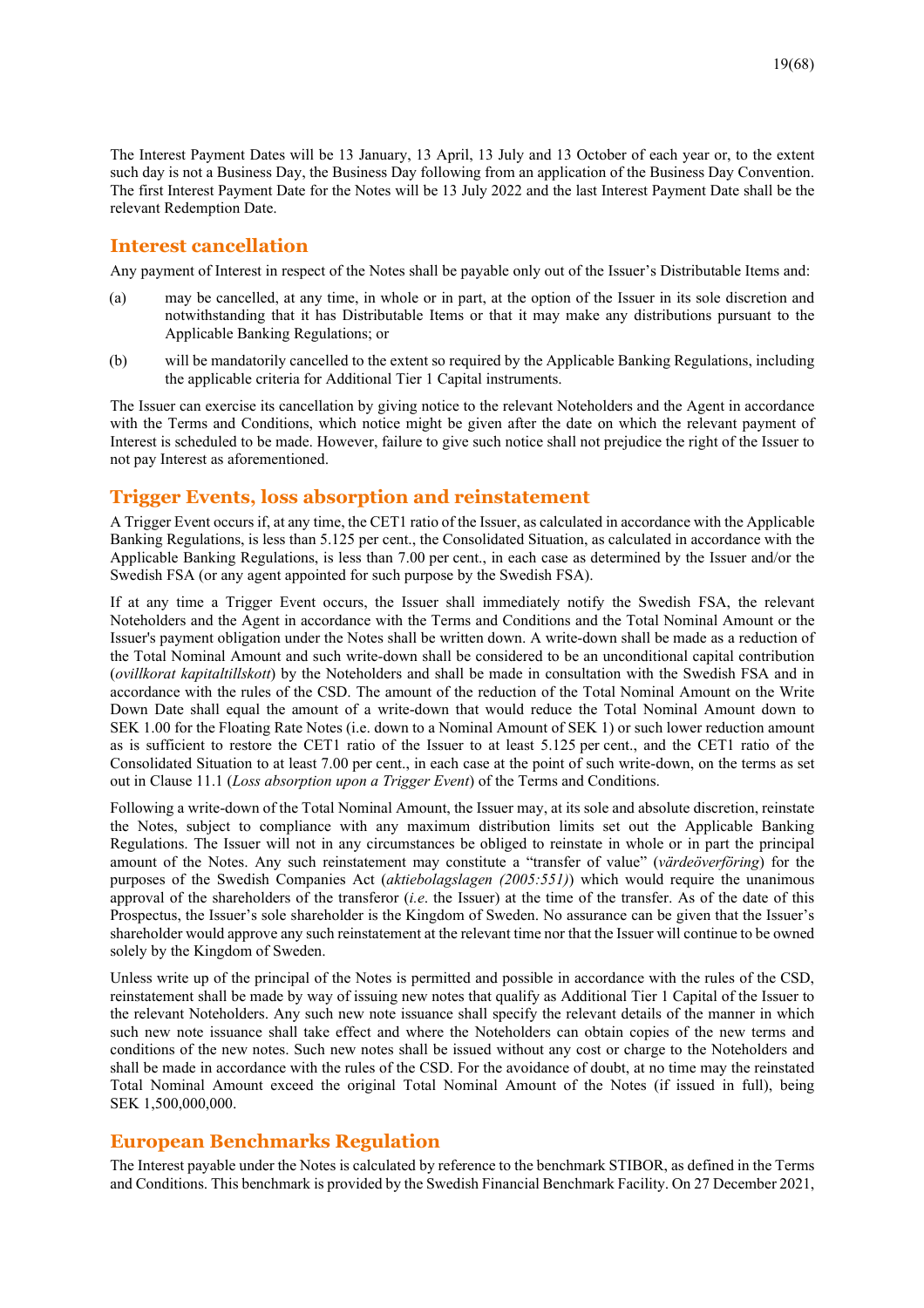the Swedish Financial Benchmark Facility filed its application with the Swedish FSA to operate as an authorised administrator pursuant to Article 34 of the Benchmarks Regulation. However, at the date of this Prospectus, the Swedish Financial Benchmark Facility does not yet appear on the register of administrators and benchmarks maintained by ESMA in accordance with Article 36 of the Benchmarks Regulation.

# **Admission to trading of the Notes**

The Issuer shall use reasonable efforts to ensure that the Notes are admitted to trading on Nasdaq Stockholm within thirty (30) days from the Issue Date, or, if such admission to trading is not possible to obtain, admitted to trading on another Regulated Market. Prior to any admission to trading, there has been no public market for the Notes. An active trading market for the Notes may not develop or, if developed, it might not be sustained. The Nominal Amount may not be indicative of the market price for the Notes.

The Issuer shall, following the admission to trading, use reasonable efforts to maintain the admission to trading as long as any Notes are outstanding, however not longer than up to and including the last day of which the admission to trading can reasonably, pursuant to the applicable regulations of the Regulated Market and the CSD, subsist.

The earliest date on which the Notes will be admitted to trading will be 20 April 2022. It is estimated that the Issuer's costs in conjunction with the admission to trading for the Floating Rate Notes will be SEK 100,000 up to the First Call Date and thereafter SEK 1,000 annually (or in accordance with the price list of the relevant Regulated Market).

# **Decisions by Noteholders**

A request by the Agent for a decision by the relevant Noteholders on a matter relating to the Finance Documents shall (at the option of the Agent) be dealt with at a Noteholders' Meeting or by way of a Written Procedure.

Only a person who is, or who has been provided with a power of attorney in accordance with the Terms and Conditions from a person who is, registered as a Noteholder:

- (a) on the Record Date specified in the notice pursuant to Clause 17.2 of the relevant Terms and Conditions, in respect of a Noteholders' Meeting; or
- (b) on the Record Date specified in the communication pursuant to Clause 18.2 of the relevant Terms and Conditions, in respect of a Written Procedure,

may exercise voting rights as a Noteholder at such Noteholders' Meeting or in such Written Procedure, provided that the relevant Notes are included in the Adjusted Total Nominal Amount. Each whole Note entitles to one vote and any fraction of a Note voted for by a person shall be disregarded. Such Record Date specified pursuant to paragraph (a) or (b) above must fall no earlier than one (1) Business Day after the effective date of the communication.

A matter decided at a duly convened and held Noteholders' Meeting or by way of Written Procedure is binding on all relevant Noteholders, irrespective of them being present or represented at the Noteholders' Meeting or responding in the Written Procedure. The Noteholders that have not adopted or voted for a decision shall not be liable for any damages that this may cause other Noteholders.

Information about decisions taken at a Noteholders' Meeting or by way of a Written Procedure shall promptly be sent by notice to each person registered as a Noteholder on the date referred to above in paragraph (a) or (b), as the case may be, and shall also be published on the websites of the Issuer and the Agent, provided that a failure to do so shall not invalidate any decision made or voting result achieved. The minutes from the relevant Noteholders' Meeting or Written Procedure shall at the request of a Noteholder be sent to it by the Issuer or the Agent, as applicable.

# **No direct action by Noteholders**

Subject to certain exemptions set out in the Terms and Conditions, a Noteholder may not take any steps whatsoever against the Issuer to enforce or recover any amount due or owing to it pursuant to the Finance Documents, or to initiate, support or procure the winding-up, dissolution, liquidation or bankruptcy (or its equivalent in any other jurisdiction) of the Issuer in relation to any of the obligations and liabilities of the Issuer under the Finance Documents.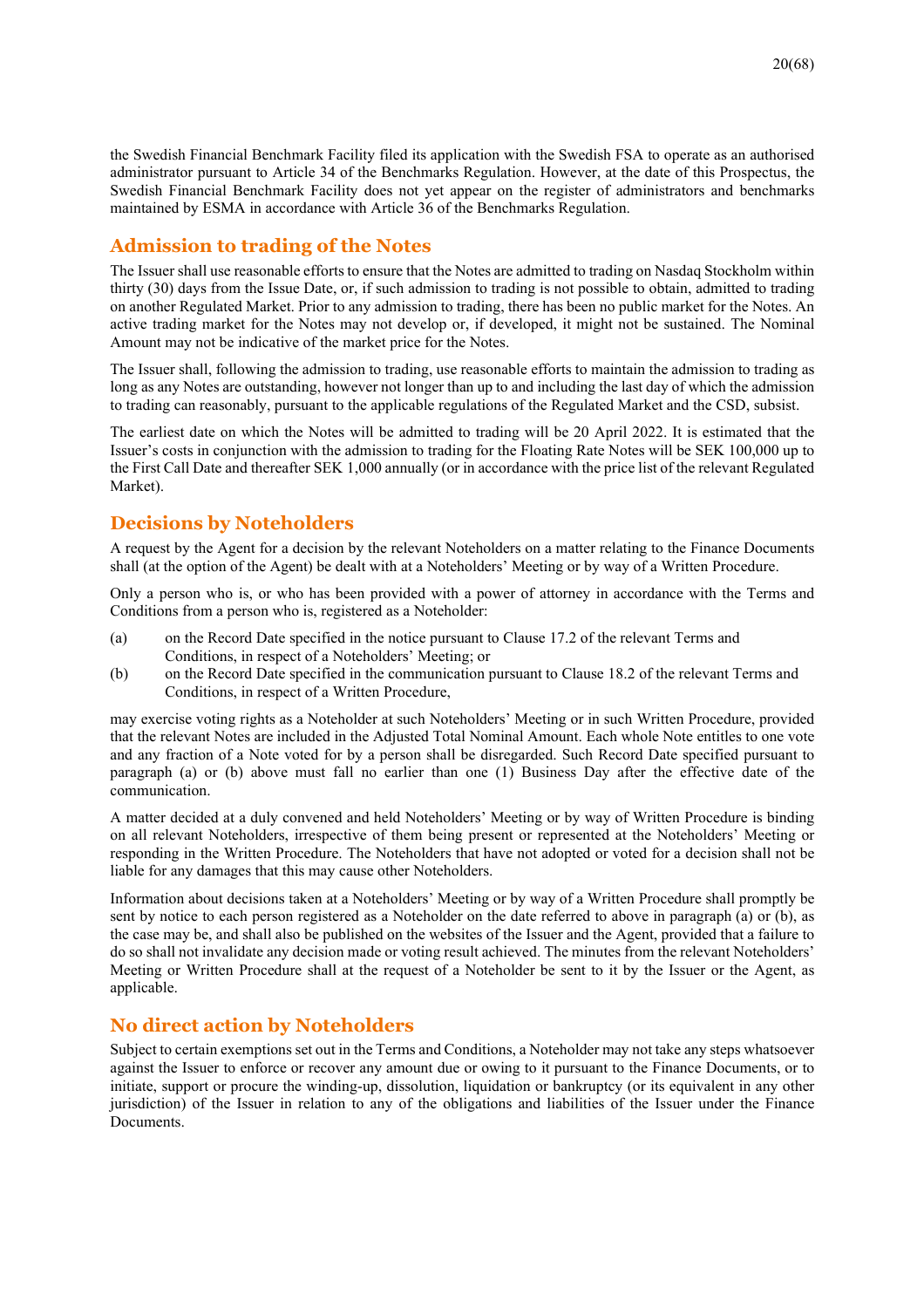# **No right for the Noteholders or the Agent to accelerate the Notes**

The Notes are intended to constitute Additional Tier 1 Capital of the Issuer. As such, the Terms and Conditions do not include any obligations or undertakings on the Issuer the breach of which would entitle the Noteholders or the Agent to accelerate the Notes.

# **Bankruptcy and liquidation**

If, and, notwithstanding anything to the contrary in the Terms and Conditions, only if, the Issuer is declared bankrupt or put into liquidation, a Noteholder may prove or claim in such bankruptcy or liquidation for payment of the Nominal Amount of Notes held by such Noteholder, together with Interest accrued to (but excluding) the date of commencement of the relevant bankruptcy or liquidation proceedings to the extent the Interest has not been cancelled by the Issuer.

No other remedy against the Issuer than as set out in the immediately preceding paragraph shall be available to the Noteholders in respect of the Notes, whether for the recovery of amounts owing in respect of the Notes or in respect of any breach by the Issuer of any of its obligations or undertakings with respect to the Notes.

# **Time-bar**

The right to receive repayment of the principal of the Notes shall be time-barred and become void ten (10) years from the Redemption Date. Subject to Clause 10 (*Interest and interest cancellation*) of the Terms and Conditions, the right to receive payment of interest (excluding any capitalised interest) shall be time-barred and become void three (3) years from the relevant due date for payment. The Issuer is entitled to any funds set aside for payments in respect of which the Noteholders' right to receive payment has been time-barred and has become void.

# **Governing law**

The Terms and Conditions of the Notes and any non-contractual obligations arising out of or in connection therewith shall be governed by and construed in accordance with the laws of Sweden. The Issuer submits to the non-exclusive jurisdiction of the District Court of Stockholm (*Stockholms tingsrätt*).

# **The CSD**

Euroclear Sweden AB, Swedish Corporate ID No. 556112-8074, P.O. Box 191, SE-101 23 Stockholm, Sweden, is initially acting as Central Securities Depositary (CSD) and registrar in respect of the Notes.

The Issuer and the Agent shall at all times be entitled to obtain information from the debt register (*skuldbok*) kept by the CSD in respect of the respective Notes. At the request of the Agent, the Issuer shall promptly obtain such information and provide it to the Agent. For the purpose of carrying out any administrative procedure that arises out of the Finance Documents, the Issuing Agent shall be entitled to obtain information from the debt register kept by the CSD in respect of the respective Notes.

# **The Agent**

Nordic Trustee & Agency AB (publ), Swedish Corporate ID No. 556882-1879, has been appointed as Agent on behalf of the relevant Noteholders in accordance with the Terms and Conditions. The Agency Agreement is available to the Noteholders at the office of the Agent during normal business hours.

# **The Issuing Agent**

Swedbank AB (publ) has been appointed as Issuing Agent in accordance with the Terms and Conditions of the Notes.

# **The Joint Bookrunners**

Swedbank AB (publ), Swedish Corporate ID No. 502017-7753 and Danske Bank A/S, Danmark, Sverige Filial, Swedish Corporate ID No. 516401-9811, have been appointed as Joint Bookrunners.

## **Ratings**

The Notes have been assigned the credit rating BB by S&P Global Ratings Europe Limited ("**S&P**") and Ba1 by Moody's Investors Service (Nordics) AB ("**Moody's**"). Each of S&P and Moody's is established in the European Union and is registered under Regulation (EC) No. 1060/2009 (as amended) (the "**CRA Regulation**"). A security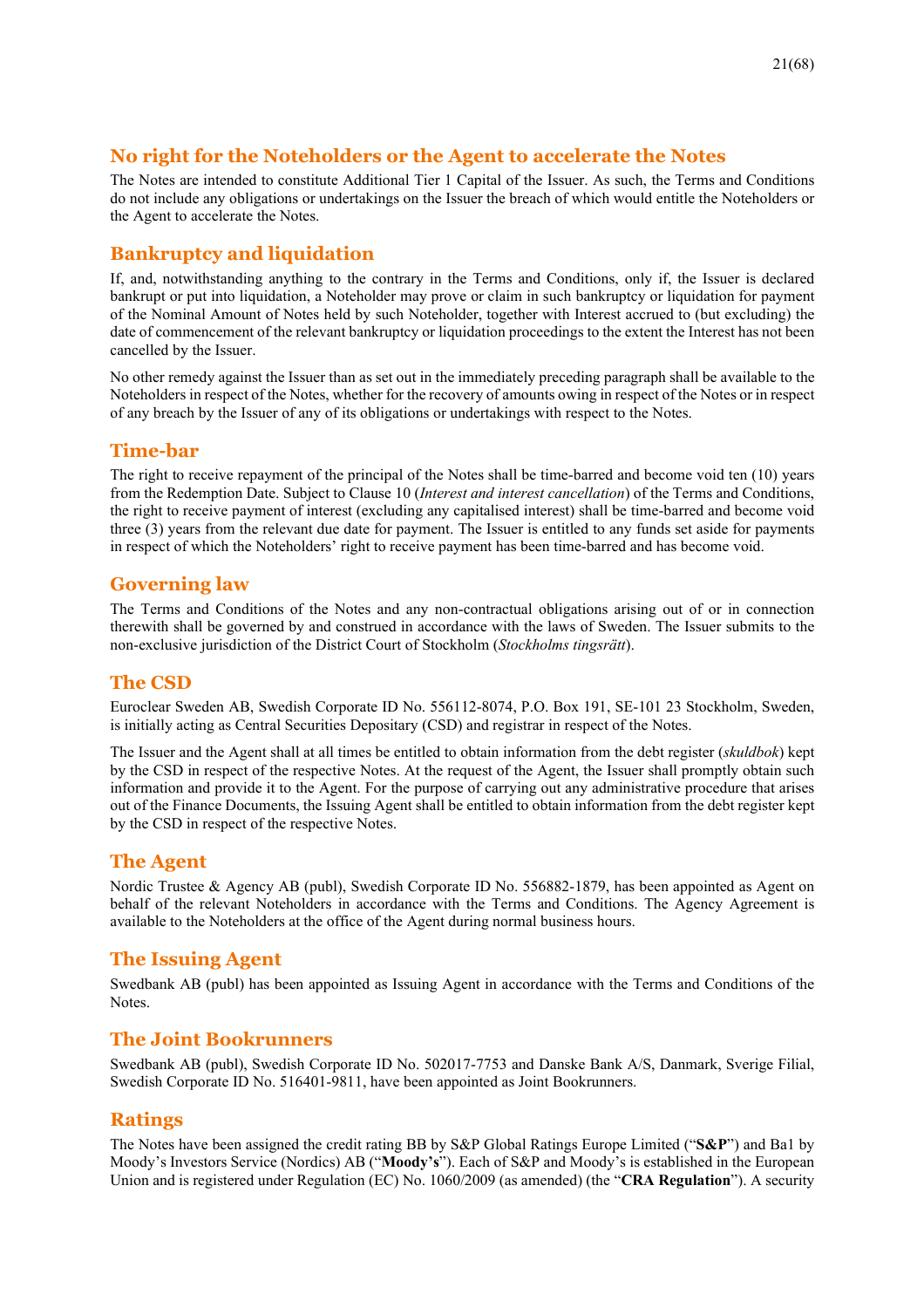rating is not a recommendation to buy, sell or hold securities and may be subject to revision, suspension, reduction or withdrawal at any time by the assigning rating agency.

| S&P's rating scale   |            |                |
|----------------------|------------|----------------|
| <b>AAA</b>           | $BBB+$     | B              |
| $AA+$                | <b>BBB</b> | $B-$           |
| AA                   | BBB-       | $CCC+$         |
| $AA-$                | $BB+$      | CCC            |
| $A+$                 | <b>BB</b>  | CCC-           |
| A                    | BB-        | CC             |
| $A-$                 | $B+$       | C              |
|                      |            | D              |
| Moody's rating scale |            |                |
| Aaa                  | Baa1       | B <sub>2</sub> |
| Aa1                  | Baa2       | B <sub>3</sub> |
| Aa2                  | Baa3       | Caal           |
| Aa3                  | Ba1        | Caa2           |
| A <sub>1</sub>       | Ba2        | Caa3           |
| A2                   | Ba3        | Ca             |
| A <sub>3</sub>       | B1         | $\mathsf{C}$   |
|                      |            |                |

The following table sets out the long-term ratings scale of S&P and Moody's, respectively.

## **Use and net amount of proceeds**

The net amount of the proceeds is SEK 1,500,000,000. The Issuer shall use the proceeds from the issue of the Notes for general corporate purposes of the SBAB Group.

# **Restrictions on the transferability of the Notes**

The Notes have not been and will not be registered under the U.S. Securities Act of 1933, as amended, or any U.S. state securities laws. A holder of Notes may not offer or sell the Notes in the United States. The Issuer has not undertaken to register the Notes under the U.S. Securities Act or any U.S. state securities laws or to affect any exchange offer for the Notes in the future. Furthermore, the Issuer has not registered the Notes under any other country's securities laws. It is the Noteholder's obligation to ensure that the offers and sales of Notes comply with all applicable securities laws.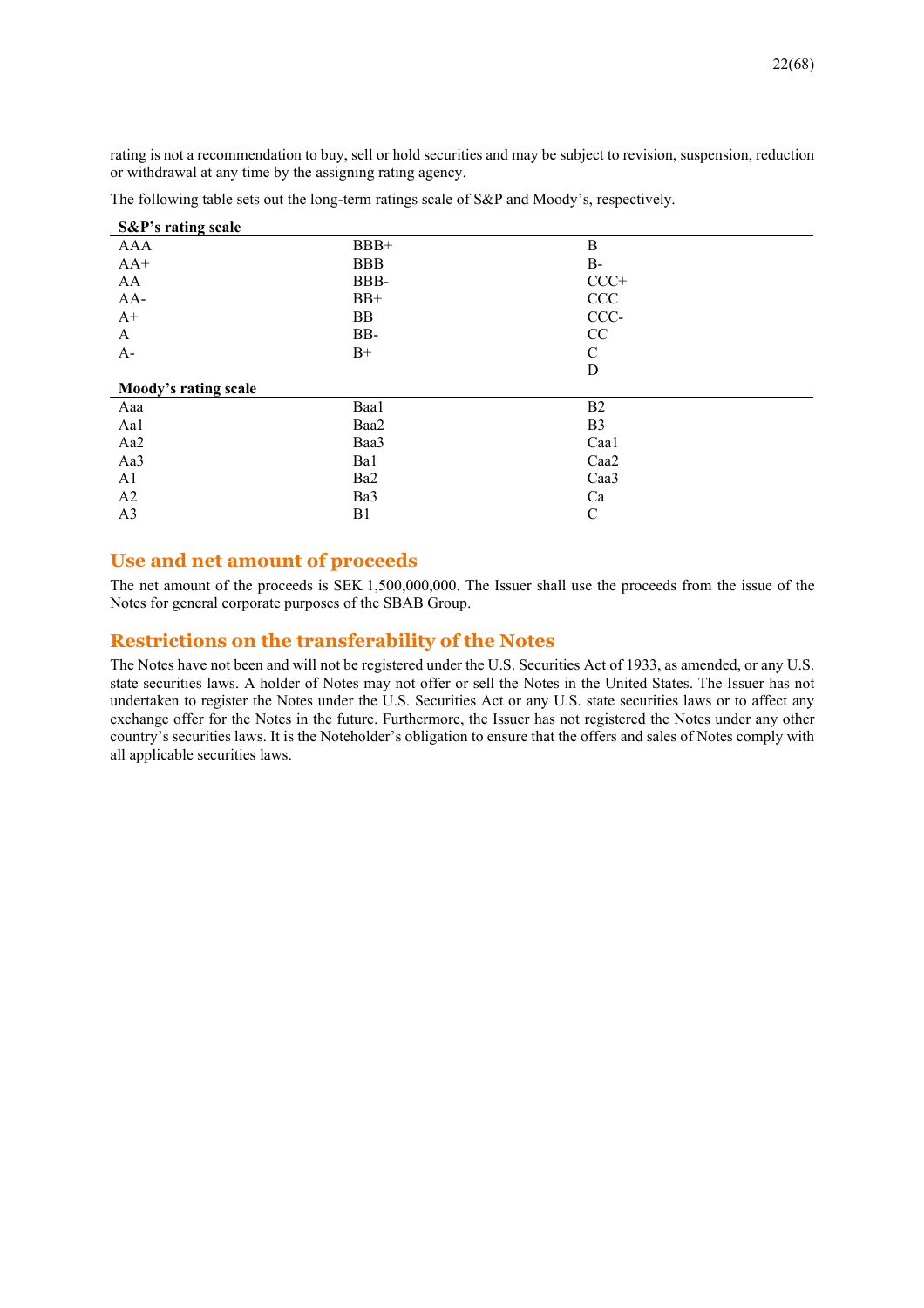**TERMS AND CONDITIONS FOR THE FLOATING RATE NOTES** 

# SBAB!

# **TERMS AND CONDITIONS FOR**

# **SBAB BANK AB (PUBL)**

# **SEK 1,500,000,000 FLOATING RATE ADDITIONAL TIER 1 CAPITAL NOTES**

ISIN: SE0017769870

Issue date: 13 April 2022

*No action is being taken that would or is intended to permit a public offering of the Notes or the possession, circulation or distribution of this document or any other material relating to the Issuer or the Notes in any jurisdiction other than Sweden, where action for that purpose is required. Persons into whose possession this document comes are required by the Issuer to inform themselves about, and to observe, any applicable restrictions.*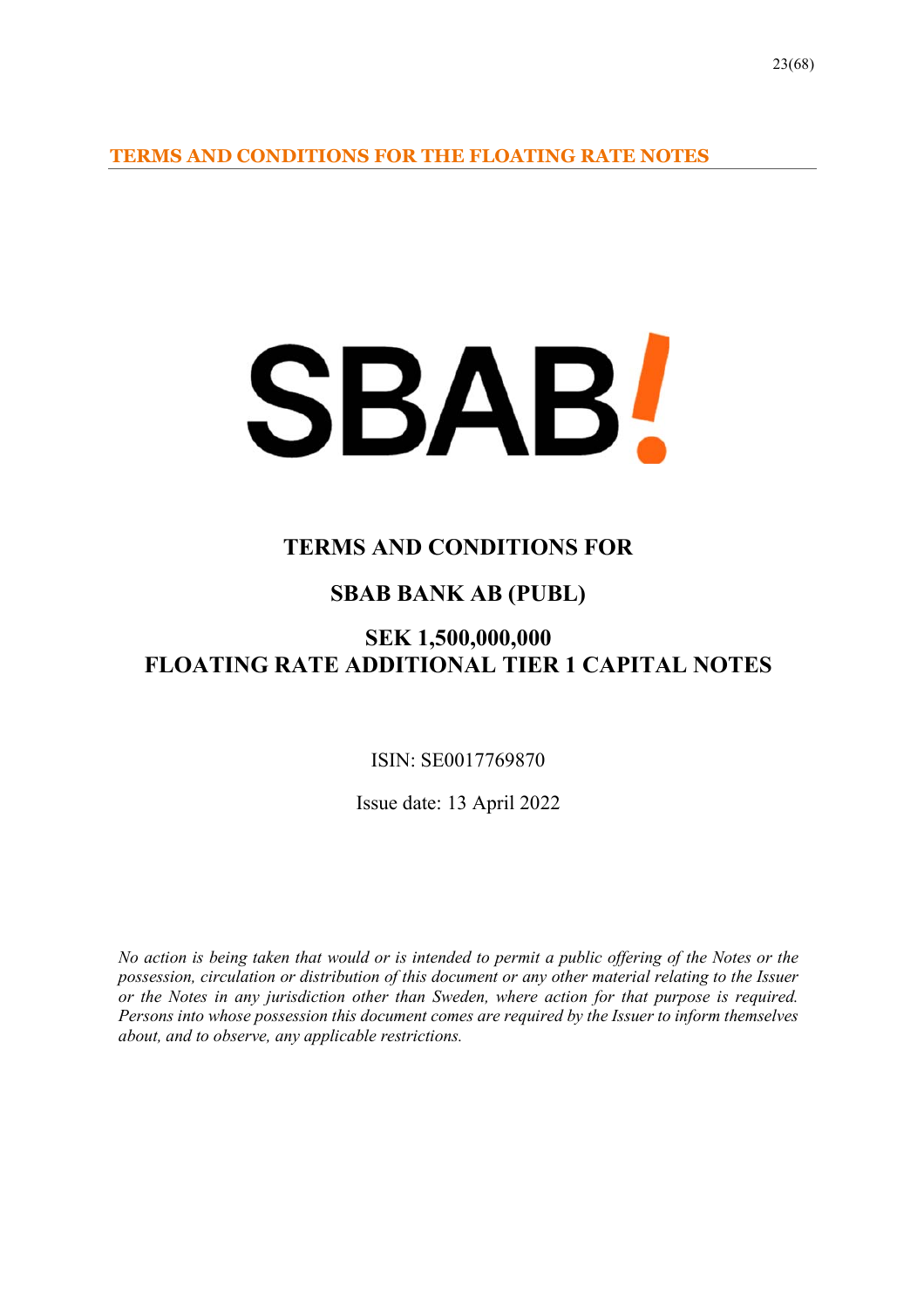#### **1. DEFINITIONS AND CONSTRUCTION**

#### **1.1 Definitions**

In these terms and conditions (the "**Terms and Conditions**"):

"**Account Operator**" means a bank or other party duly authorised to operate as an account operator pursuant to the Financial Instruments Accounts Act and through which a Noteholder has opened a Securities Account in respect of its Notes.

"**Accounting Principles**" means the international financial reporting standards (IFRS) within the meaning of Regulation 1606/2002/EC (or as otherwise adopted or amended from time to time/as in force on the Issue Date) as applied by the Issuer in preparing its annual consolidated financial statements.

"**Additional Tier 1 Capital**" means, at any time, the sum, expressed in Swedish Kronor, of all amounts that constitute additional tier 1 capital (*primärkapitaltillskott*) as defined in the Applicable Banking Regulations at the relevant time.

"**Adjusted Total Nominal Amount**" means the Total Nominal Amount *less* the Nominal Amount of all Notes owned by a Group Company or an Affiliate, irrespective of whether such person is directly registered as owner of such Notes.

"**Affiliate**" means:

- (a) an entity controlling or under common control with the Issuer (other than a Group Company, the Swedish state or any entity under the control of the Swedish state); and
- (b) any other person or entity owning any Notes (irrespective of whether such person is directly registered as owner of such Notes) that has undertaken towards a Group Company or an entity referred to in paragraph (a) above to vote for such Notes in accordance with the instructions given by a Group Company or an entity referred to in paragraph (a) above.

For the purposes of this definition, "**control**" means the possession, directly or indirectly, of the power to direct or cause the direction of the management or policies of an entity, whether through ownership of voting securities, by agreement or otherwise.

"**Agency Agreement**" means the agency agreement entered into before the Issue Date, between the Issuer and the Agent, or any replacement agency agreement entered into after the Issue Date between the Issuer and an agent.

"**Agent**" means Nordic Trustee & Agency AB (publ), Swedish Reg. No. 556882-1879 or such other party replacing it, as Agent, in accordance with these Terms and Conditions.

"**Applicable Banking Regulations**" means at any time the laws, regulations, requirements, guidelines and policies relating to capital adequacy applicable to the Issuer or the Consolidated Situation, as the case may be, including, without limitation to the generality of the foregoing, CRD IV and any other laws, regulations, requirements, guidelines and policies relating to capital adequacy as then applied in Sweden by the Swedish FSA (whether or not such requirements, guidelines or policies have the force of law and whether or not they are applied generally or specifically to the Issuer or the Consolidated Situation).

"**Base Rate**" means STIBOR or any reference rate replacing STIBOR in accordance with Clause 20 (*Replacement of Base* Rate).

"**Base Rate Administrator**" means Swedish Financial Benchmark Facility AB (SFBF) or any person replacing it as administrator of the Base Rate.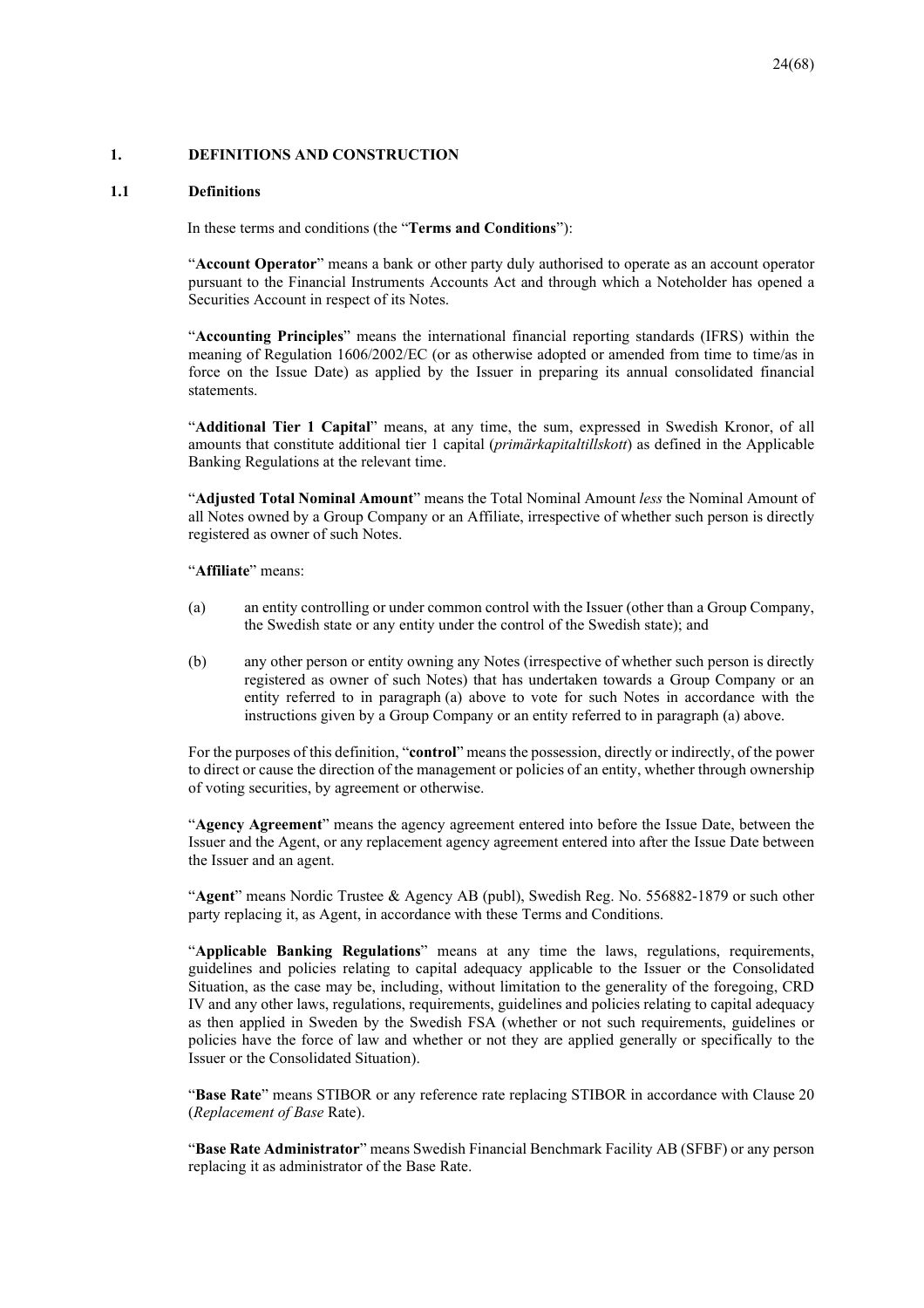"**Business Day**" means a day in Sweden other than a Sunday or other public holiday. Saturdays, Midsummer Eve (*midsommarafton*), Christmas Eve (*julafton*) and New Year's Eve (*nyårsafton*) shall for the purpose of this definition be deemed to be public holidays.

"**Business Day Convention**" means the first following day that is a Business Day unless that day falls in the next calendar month, in which case that date will be the first preceding day that is a Business Day.

"**Capital Event**" means, at any time on or after the Issue Date, a change (which has occurred or which the Swedish FSA considers to be sufficiently certain) in the regulatory classification of the Notes that results, or would be likely to result, in the exclusion, wholly or partially, of the Notes from the Additional Tier 1 Capital of the Issuer and/or the Consolidated Situation or the reclassification, wholly or partially, of the Notes as a lower quality form of regulatory capital (other than by reason of a partial exclusion of the Notes as a result of a write-down following a Trigger Event), provided that the Issuer demonstrates to the satisfaction of the Swedish FSA that such change was not reasonably foreseeable at the Issue Date and provided that such exclusion or reclassification is not a result of any applicable limitation on the amount of such Additional Tier 1 Capital contained in the Applicable Banking Regulations.

"**CET1 Capital**" means, at any time, the sum, expressed in Swedish Kronor, of all amounts that constitute common equity tier 1 capital of the Issuer or the Consolidated Situation, respectively, as calculated by the Issuer in accordance with the Applicable Banking Regulations at the relevant time.

"**CET1 ratio**" means, at any time:

- (a) in relation to the Issuer, the ratio (expressed as a percentage) of the aggregate amount of the CET1 Capital of the Issuer at such time *divided* by the Risk Exposure Amount of the Issuer at such time; and
- (b) in relation to the Consolidated Situation, the ratio (expressed as a percentage) of the aggregate amount of the CET1 Capital of the Consolidated Situation at such time *divided* by the Risk Exposure Amount of the Consolidated Situation at such time,

in each case as calculated by the Issuer in accordance with the CRD IV requirements and any applicable transitional arrangements under the Applicable Banking Regulations at the relevant time.

"**Consolidated Situation**" means the Issuer and any other entity which is part of the Swedish prudential consolidated situation (as such term is used in the Applicable Banking Regulations) of which the Issuer is a part, from time to time.

"**CRD IV**" means the legislative package consisting of the CRD IV Directive, the CRR and any CRD IV Implementing Measures.

"**CRD IV Directive**" means Directive 2013/36/EU on access to the activity of credit institutions and the prudential supervision of credit institutions and investment firms of the European Parliament and of the Council of 26 June 2013 (as most recently amended by Directive (EU) 2019/878).

"**CRD IV Implementing Measures**" means any regulatory capital rules, regulations or other requirements implementing (or promulgated in the context of) the CRD IV Directive or the CRR which may from time to time be introduced, including, but not limited to, delegated or implementing acts or regulations (including technical standards) adopted by the European Commission, national laws and regulations, adopted by the Swedish FSA and guidelines issued by the Swedish FSA, the European Banking Authority or any other relevant authority, which are applicable to the Issuer or the Group, as applicable.

"**CRR**" means Regulation (EU) No. 575/2013 on prudential requirements for credit institutions and investment firms of the European Parliament and of the Council of 26 June 2013 (as most recently amended by Regulation (EU) 2019/876) as the same may be amended or replaced from time to time.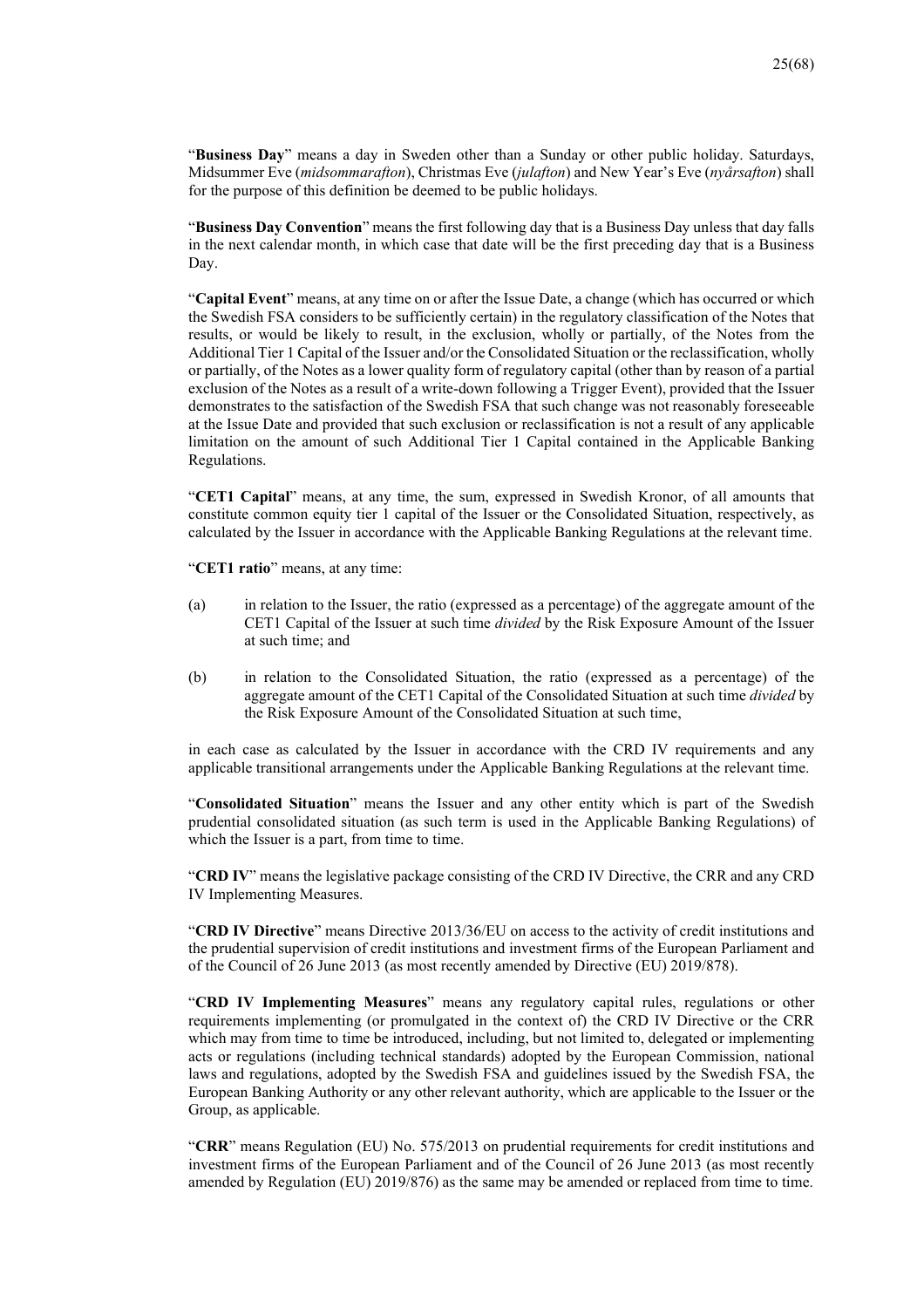"**CSD**" means the Issuer's central securities depository and registrar in respect of the Notes, Euroclear Sweden AB, Swedish Reg. No. 556112-8074, P.O. Box 191, 101 23 Stockholm, Sweden, or any other party replacing it, as CSD, in accordance with these Terms and Conditions.

"**CSD Regulations**" means the CSD's rules and regulations applicable to the Issuer, the Agent and the Notes from time to time.

"**Debt Register**" means the debt register (*skuldbok*) kept by the CSD in respect of the Notes in which a Noteholder is registered.

"**Distributable Items**" shall have the meaning given to such term in CRD IV (as most recently amended by Directive (EU) 2019/878 and Regulation (EU) 2019/876) interpreted and applied in accordance with the Applicable Banking Regulations.

"**Finance Documents**" means these Terms and Conditions, and any other document designated by the Issuer and the Agent as a Finance Document.

"**Financial Instruments Accounts Act**" means the Swedish Financial Instruments Accounts Act (*lagen (1998:1479) om värdepapperscentraler och kontoföring av finansiella instrument*).

"**First Call Date**" means the Interest Payment Date falling on or immediately after the fifth (5) anniversary of the Issue Date (being 13 April 2027).

"**Force Majeure Event**" has the meaning set forth in Clause 27.1.

"**Group**" means the Issuer and its Subsidiaries from time to time (each a "**Group Company**").

"**Initial Call Period**" means the period commencing on (and including) the First Call Date and ending on (and including) the Interest Payment Date falling on or immediately after three (3) months of the First Call Date.

"**Insolvent**" means, in respect of a relevant person, that it is deemed to be insolvent, or admits inability to pay its debts as they fall due, in each case within the meaning of Chapter 2, Sections 7–9 of the Swedish Bankruptcy Act (*konkurslagen (1987:672)*) (or its equivalent in any other jurisdiction), suspends making payments on any of its debts or by reason of actual financial difficulties commences negotiations with all or substantially all of its creditors (other than the Noteholders and creditors of secured debt) with a view to rescheduling any of its indebtedness (including company reorganisation under the Swedish Company Reorganisation Act (*lagen (1996:764) om företagsrekonstruktion*) (or its equivalent in any other jurisdiction)) or is subject to involuntary winding-up, dissolution or liquidation.

"**Interest**" means the interest on the Notes calculated in accordance with Clause 10.1 (*Interest*).

"**Interest Payment Date**" means 13 January, 13 April, 13 July and 13 October of each year or, to the extent such day is not a Business Day, the Business Day following from an application of the Business Day Convention. The first Interest Payment Date for the Notes shall be 13 July 2022 and the last Interest Payment Date shall be the relevant Redemption Date.

#### "**Interest Period**" means:

- (a) in respect of the first Interest Period, the period from (but excluding) the Issue Date to (and including) the first Interest Payment Date; and
- (b) in respect of subsequent Interest Periods, the period from (but excluding) an Interest Payment Date to (and including) the next succeeding Interest Payment Date (or a shorter period if relevant).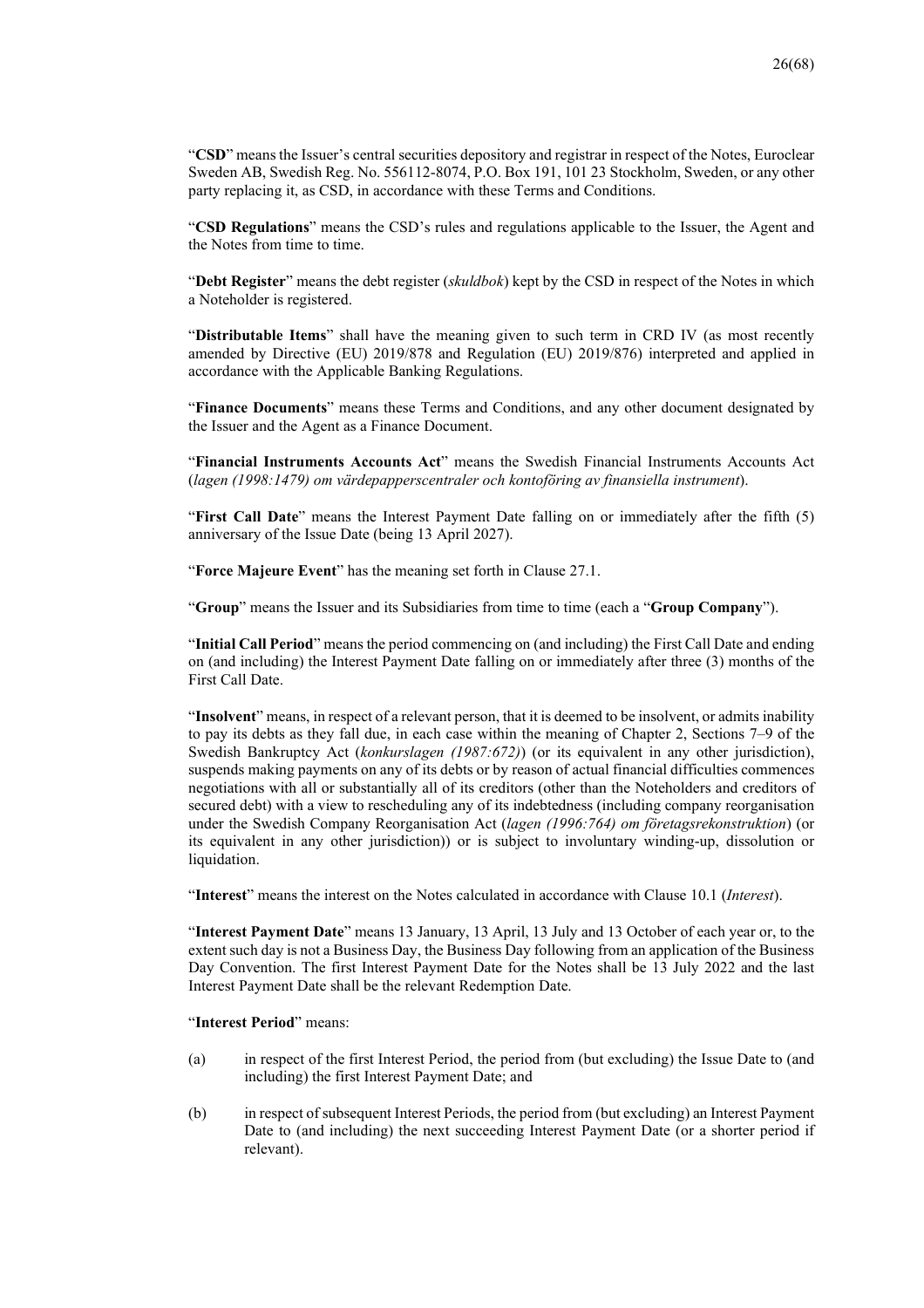"**Interest Rate**" means the Base Rate plus a margin of three and two tenths (3.20) per cent. per annum as adjusted by any application of Clause 20 (*Replacement of Base Rate*).

"**Issue Date**" means 13 April 2022.

"**Issuer**" means SBAB Bank AB (publ), a public limited liability company incorporated under the laws of Sweden with Reg. No. 556253-7513 and LEI code H0YX5LBGKDVOWCXBZ594.

"**Issuing Agent**" means Swedbank AB (publ), or such other party replacing it, as Issuing Agent, in accordance with these Terms and Conditions and the CSD Regulations.

"**Loss Absorbing Instruments**" means capital instruments or other obligations of the Issuer (other than the Notes) or any other member of the Consolidated Situation, which include a principal loss absorption mechanism that is capable of generating CET1 Capital and that is activated by a trigger event set by reference to the CET1 ratio of the Issuer and/or the CET1 ratio of the Consolidated Situation.

"**Nominal Amount**" has the meaning set forth in Clause 2.3.

"**Note**" means a debt instrument (*skuldförbindelse*) for the Nominal Amount and of the type set forth in Chapter 1 Section 3 of the Financial Instruments Accounts Act and which is governed by and issued under these Terms and Conditions.

"**Noteholder**" means the person who is registered on a Securities Account as direct registered owner (*ägare*) or nominee (*förvaltare*) with respect to a Note.

"**Noteholders' Meeting**" means a meeting among the Noteholders held in accordance with Clause 17 (*Noteholders' meeting*).

"**Qualifying Securities**" means securities issued directly by the Issuer following a substitution or variation of the Notes in accordance with Clause 12.4(b) that have terms not materially less favourable to investors, certified by the Issuer acting reasonably (having consulted with an independent investment bank or independent financial adviser of international standing), than the terms of the Notes (immediately prior to the relevant substitution or variation), provided that they shall:

- (a) include a ranking at least equal to that of the Notes;
- (b) have at least the same Interest Rate and the same Interest Payment Dates as those applying to the Notes;
- (c) have the same redemption rights as the Notes;
- (d) preserve any existing rights under the Notes to any accrued interest which has not been paid but which has not been cancelled in respect of the period from (and including) the Interest Payment Date last preceding the date of the relevant substitution or variation of the Notes;
- (e) if the Notes were admitted to trading on a Regulated Market immediately prior to the relevant substitution or variation, are to be admitted to trading on a Regulated Market (noting that no investor in the relevant Qualifying Securities (or its representative) has the right to accelerate the relevant Qualifying Securities or otherwise request a prepayment or redemption of the relevant Qualifying Securities upon a failure to admit the relevant Qualifying Securities to trading);
- (f) are assigned (or maintain) the same or higher credit ratings as were assigned to the Notes (if any) immediately prior to the relevant substitution or variation of the Notes; and
- (g) comply with the then current requirements for Additional Tier 1 Capital contained in the Applicable Banking Regulations.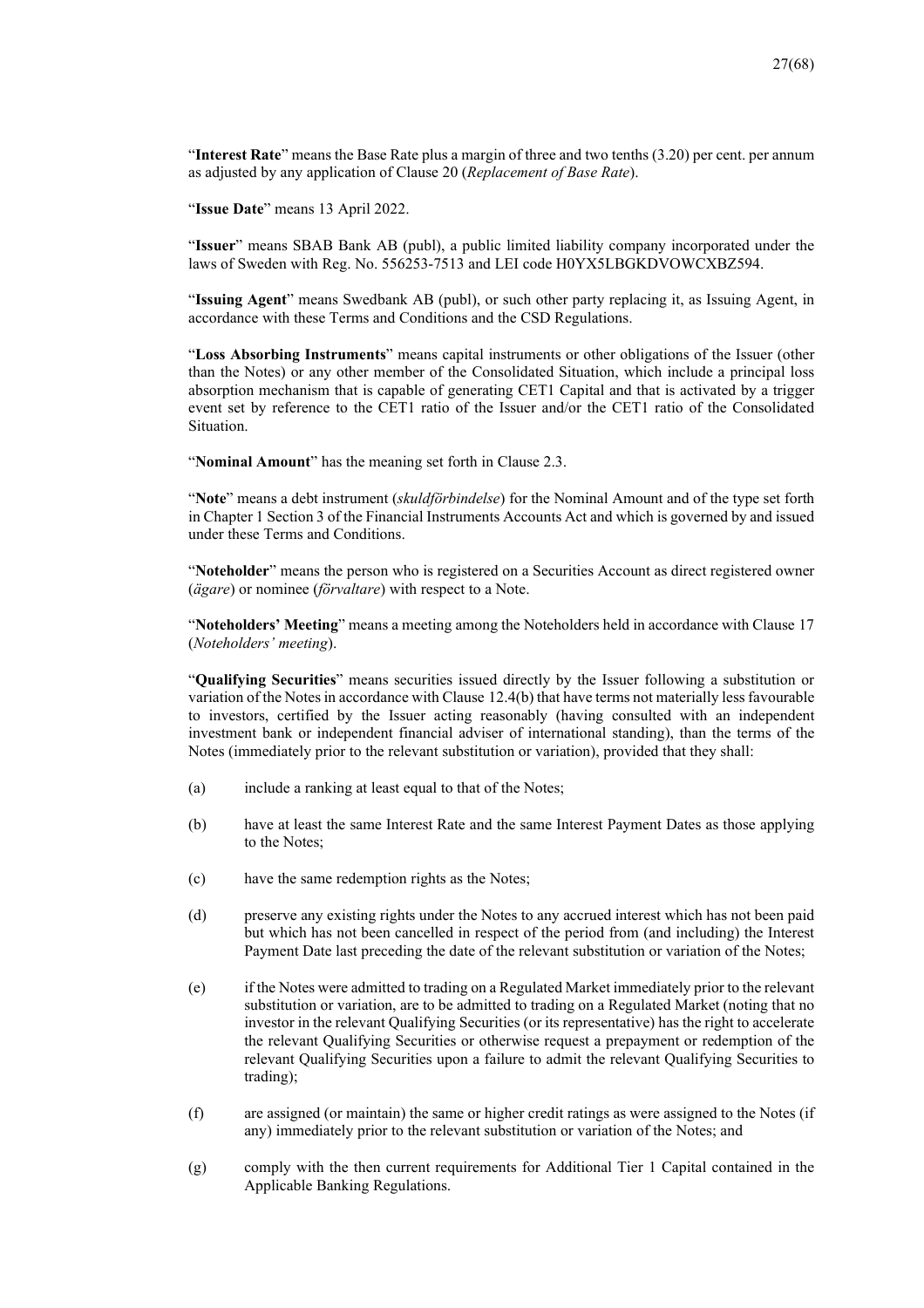"**Quotation Day**" means, in relation to any period for which an interest rate is to be determined, two (2) Business Days before the first day of that period.

"**Record Date**" means the fifth (5) Business Day prior to:

- (a) an Interest Payment Date;
- (b) a Redemption Date;
- (c) a date on which a payment to the Noteholders is to be made under Clause 15 (*Distribution of proceeds*);
- (d) a date of a Noteholders' Meeting; or
- (e) another relevant date,

or in each case such other Business Day falling prior to a relevant date if generally applicable on the Swedish bond market.

"**Redemption Date**" means the date (if any) on which the relevant Notes are to be redeemed or repurchased in accordance with Clause 12 (*Redemption and repurchase of the Notes*).

"**Regulated Market**" means Nasdaq Stockholm or any other regulated market (as defined in Directive 2014/65/EU of the European Parliament and of the Council of 15 May 2014 on markets in financial instruments and amending Directive 2002/92/EC and Directive 2011/61/EU).

"**Reinstatement Date**" shall have the meaning as set forth in Clause 11.2.6.

"**Risk Exposure Amount**" means, at any time, with respect to the Issuer or the Consolidated Situation, as the case may be, the aggregate amount of the risk weighted assets or equivalent of the Issuer or the Consolidated Situation, respectively, calculated in accordance with the Applicable Banking Regulations at such time.

"**Securities Account**" means the account for dematerialised securities maintained by the CSD pursuant to the Financial Instruments Accounts Act in which:

- (a) an owner of such security is directly registered; or
- (b) an owner's holding of securities is registered in the name of a nominee.

"**Security**" means a mortgage, charge, pledge, lien, security assignment or other security interest securing any obligation of any person, or any other agreement or arrangement having a similar effect.

#### "**STIBOR**" means:

- (a) the Stockholm interbank offered rate (STIBOR) administered by the Base Rate Administrator for Swedish Kronor and for a period equal to the relevant Interest Period, as displayed on page STIBOR= of the Refinitiv screen (or through such other system or on such other page as replaces the said system or page) as of or around 11.00 a.m. on the Quotation Day;
- (b) if no rate as described in paragraph (a) above is available for the relevant Interest Period, the rate determined by the Issuing Agent by linear interpolation between the two closest rates for STIBOR fixing, as displayed on page STIBOR= of the Refinitiv screen (or any replacement thereof) as of or around 11.00 a.m. on the Quotation Day for Swedish Kronor;
- (c) if no rate as described in paragraph (a) or (b) above is available for the relevant Interest Period, the arithmetic mean of the Stockholm interbank offered rates (rounded upwards to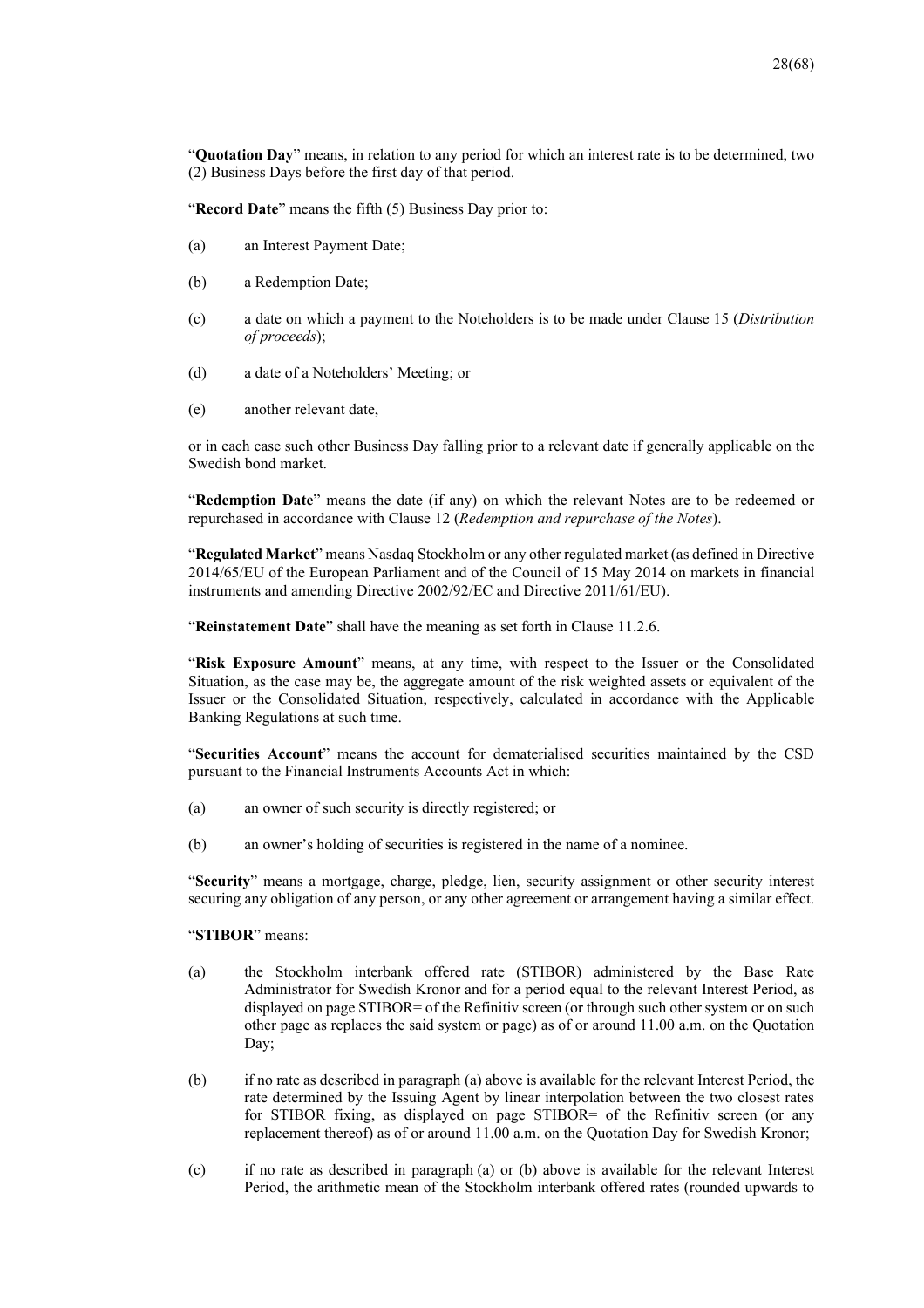four decimal places) as supplied to the Issuing Agent at its request quoted by leading banks in the Stockholm interbank market reasonably selected by the Issuing Agent for deposits of SEK 100,000,000 for the relevant period; or

(d) if no rate as described in paragraph (a) or (b) above is available for the relevant Interest Period and no quotation is available pursuant to paragraph (c) above, the interest rate which according to the reasonable assessment of the Issuing Agent best reflects the interest rate for deposits in Swedish Kronor offered in the Stockholm interbank market for the relevant period.

"**Subsidiary**" means, in relation to any person, any Swedish or foreign legal entity (whether incorporated or not), which at the time is a subsidiary (*dotterföretag*) to such person, directly or indirectly, as defined in the Swedish Companies Act (*aktiebolagslagen (2005:551)*).

"**Successor Base Rate**" means the rate that an Independent Adviser or the Issuer determines is a successor to or the replacement of the applicable Base Rate and which is formally recommended by a Relevant Nominating Body.

"**Swedish FSA**" means the Swedish Financial Supervisory Authority (*Finansinspektionen*) or such other governmental authority in Sweden (or, if the Issuer becomes subject to primary bank supervision in a jurisdiction other than Sweden, in such other jurisdiction) or the European Union having primary bank supervisory authority with respect to the Issuer.

"**Swedish Kronor**" and "**SEK**" means the lawful currency of Sweden.

"**Tax Event**" means, as a result of any change in, or amendment to, the laws or regulations of Sweden, or any change in the application or official interpretation of such laws or regulations, which change or amendment becomes effective on or after the Issue Date, such that the Issuer is, or becomes, subject to a significant amount of additional taxes, duties or other governmental charges or civil liabilities with respect to the Notes, provided that the Issuer satisfies the Swedish FSA that such change in tax treatment of the Notes is material and was not reasonably foreseeable as at the Issue Date.

"**Tier 2 Capital**" means tier 2 capital (*supplementärkapital*) as defined in Chapter 4 of Title I of Part Two of the CRR and/or any other Applicable Banking Regulations at such time.

"**Total Nominal Amount**" means the total aggregate Nominal Amount of the Notes outstanding at the relevant time.

"**Trigger Event**" means if, at any time, the CET1 ratio of:

- (a) the Issuer, as calculated in accordance with the Applicable Banking Regulations, is less than 5.125 per cent.; or
- (b) the Consolidated Situation, as calculated in accordance with the Applicable Banking Regulations, is less than 7.00 per cent.,

in each case as determined by the Issuer and/or the Swedish FSA (or any agent appointed for such purpose by the Swedish FSA).

"**Write Down Amount**" has the meaning as set forth in Clause 11.1.5.

"Write Down Date" has the meaning as set forth in Clause 11.1.2.

"**Written Down Additional Tier 1 Instrument**" means an instrument (other than the Notes) issued directly or indirectly by the Issuer and qualifying as Additional Tier 1 Capital of the Issuer and/or the Consolidated Situation (as the case may be) that, immediately prior to any reinstatement of the Notes, has a nominal amount which is less than its initial nominal amount due to a write down and that has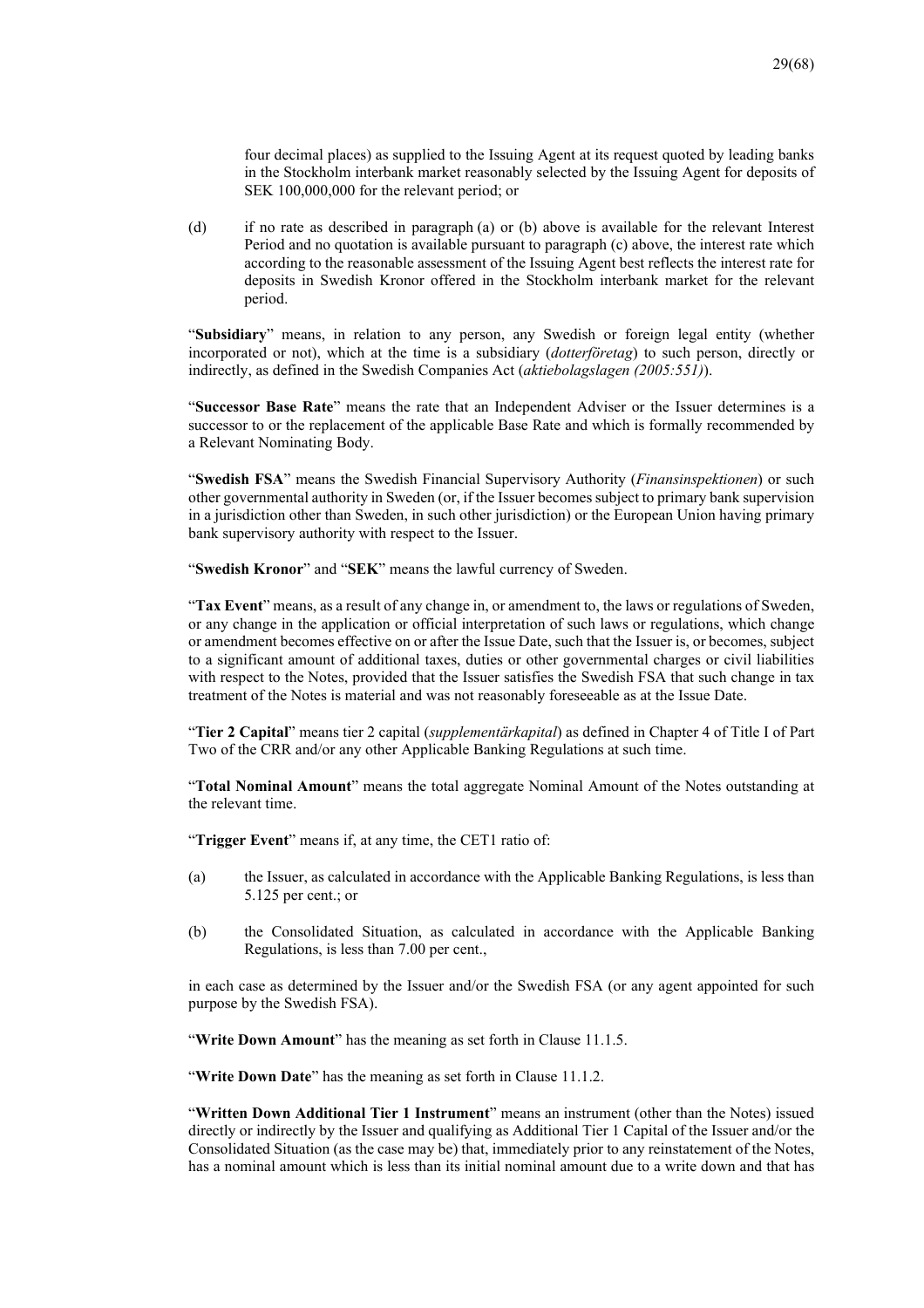terms permitting a principal write up to occur on a basis similar to that set out in Clause 11.2 (*Reinstatement of the Notes*) in the circumstances existing on the relevant Reinstatement Date.

"**Written Procedure**" means the written or electronic procedure for decision making among the Noteholders in accordance with Clause 18 (*Written procedure*).

## **1.2 Construction**

- $1.2.1$ Unless a contrary indication appears, any reference in these Terms and Conditions to:
	- (a) any agreement or instrument is a reference to that agreement or instrument as supplemented, amended, novated, extended, restated or replaced from time to time;
	- (b) a "**regulation**" includes any law, regulation, rule or official directive (whether or not having the force of law) of any governmental, intergovernmental or supranational body, agency or department;
	- (c) a provision of regulation is a reference to that provision as amended or re-enacted; and
	- (d) a time of day is a reference to Stockholm time.
- 1.2.2 When ascertaining whether a limit or threshold specified in Swedish Kronor has been attained or broken on a specific Business Day, an amount in another currency shall be counted on the basis of the rate of exchange for such currency against Swedish Kronor for the previous Business Day, as published by the Swedish Central Bank (*Riksbanken*) on its website (www.riksbank.se). If no such rate is available, the most recently published rate shall be used instead.
- $1.2.3$ No delay or omission of the Agent or of any Noteholder to exercise any right or remedy under the Finance Documents shall impair or operate as a waiver of any such right or remedy.
- 1.2.4 The privacy notice and any other information contained in this document before the table of contents section do not form part of these Terms and Conditions and may be updated without the consent of the Noteholders and the Agent.

#### **2. THE NOTES**

- 2.1 The Notes are denominated in Swedish Kronor and each Note is constituted by these Terms and Conditions. The Issuer undertakes to make payments in relation to the Notes and to comply with these Terms and Conditions, subject to and in accordance with these Terms and Conditions.
- 2.2 By subscribing for Notes, each initial Noteholder agrees that the Notes shall benefit from and be subject to the Finance Documents and by acquiring Notes, each subsequent Noteholder confirms such agreement.
- 2.3 The initial nominal amount of each Note is SEK 2,000,000 (the "**Nominal Amount**"). The initial Total Nominal Amount of the Notes is SEK 1,500,000,000. The Nominal Amount, and the Total Nominal Amount, may be subject to a write-down, and subsequent reinstatement, in each case on a *pro rata* basis, in accordance with Clause 11 (*Loss absorption and reinstatement*), and "Nominal Amount" shall be construed accordingly.
- 2.4 Each Note is issued on a fully paid basis at an issue price of 100.00 per cent. of the Nominal Amount.
- 2.5 The ISIN for the Notes is SE0017769870.
- 2.6 The Issuer reserves the right to issue further notes, including, subordinated notes, and other obligations in the future, which may rank senior to or *pari passu* with the Notes.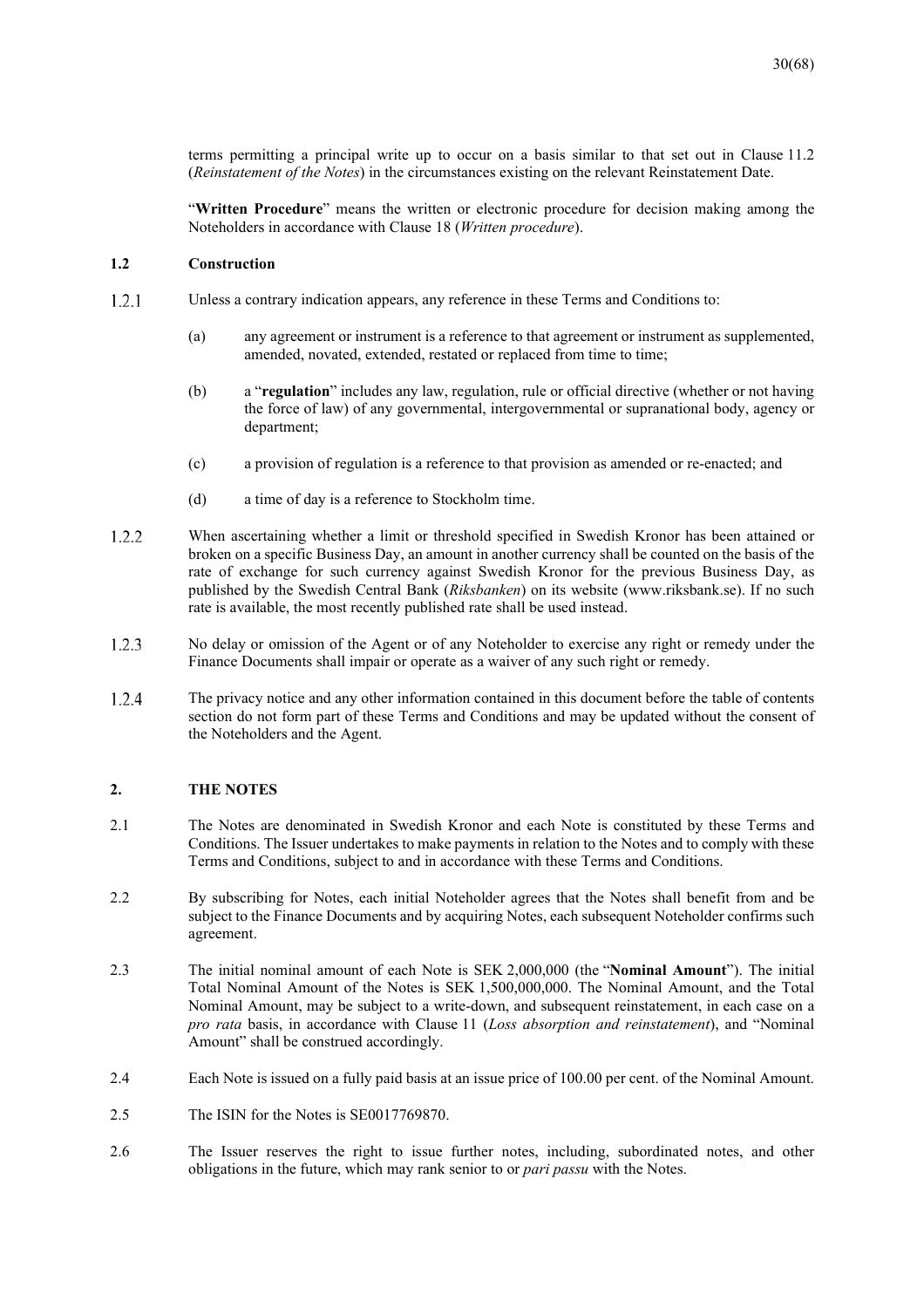- 2.7 The Notes are freely transferable but the Noteholders may be subject to purchase or transfer restrictions with regard to the Notes, as applicable, under local regulations to which a Noteholder may be subject. Each Noteholder must ensure compliance with such restrictions at its own cost and expense.
- 2.8 No action is being taken in any jurisdiction that would or is intended to permit a public offering of the Notes or the possession, circulation or distribution of any document or other material relating to the Issuer or the Notes in any jurisdiction, where action for that purpose is required. Each Noteholder must inform itself about, and observe, any applicable restrictions to the transfer of material relating to the Issuer or the Notes.

#### **3. STATUS OF THE NOTES**

- 3.1 The Notes on issue are intended to constitute Additional Tier 1 Capital of the Issuer and the Consolidated Situation. The Notes will constitute direct, unsecured and subordinated debt liabilities of the Issuer, and the Notes, and all payments in respect of, or arising from (including any damages awarded for breach of any obligations under) the Notes, shall at all times rank:
	- (a) *pari passu* without any preference among themselves;
	- (b) *pari passu* with:
		- (i) any liabilities or capital instruments of the Issuer which constitute Additional Tier 1 Capital; and
		- (ii) any other liabilities or capital instruments of the Issuer that rank, or are expressed to rank, equally with the Notes,

in each case as regards the right to receive periodic payments (to the extent any such periodic payment has not been cancelled) on a liquidation or bankruptcy of the Issuer and the right to receive repayment of capital on a liquidation or bankruptcy of the Issuer;

- (c) senior to the claims of holders of all classes of the Issuer's shares in their capacity as such holders and any other liabilities or capital instruments of the Issuer that rank, or are expressed to rank, junior to the Notes, in each case as regards the right to receive periodic payments (to the extent any such periodic payment has not been cancelled) on a liquidation or bankruptcy of the Issuer and the right to receive repayment of capital on a liquidation or bankruptcy of the Issuer; and
- (d) junior to any present and future claims of:
	- (i) depositors of the Issuer;
	- (ii) any other unsubordinated creditors of the Issuer;
	- (iii) any senior non-preferred creditors falling within the scope of the first paragraph of Section 18 of the Swedish Rights of Priority Act (*förmånsrättslagen (1970:979)*); and
	- (iv) except as expressly stated in paragraph (a) or (b) above, any subordinated creditors, including for the avoidance of doubt holders of any instruments which as at their respective issue dates constitute or constituted Tier 2 Capital.
- 3.2 A Noteholder or the Agent may only declare the Notes (and any accrued interest) due and payable in the event of the liquidation (*likvidation*) or bankruptcy (*konkurs*) of the Issuer as set out in Clause 14 (*Bankruptcy or liquidation*).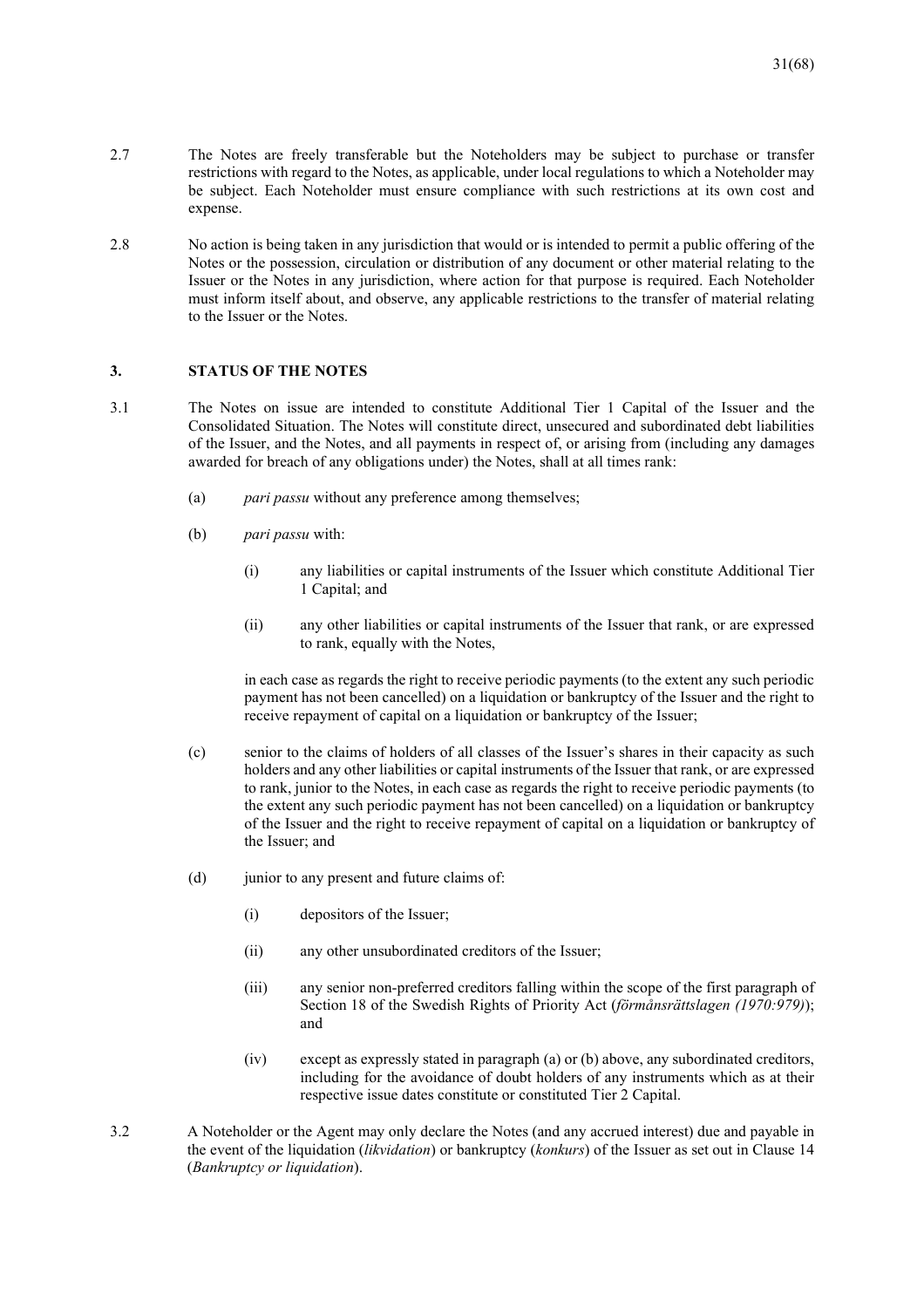3.3 No Noteholder who is indebted to the Issuer shall be entitled to exercise any right of set-off or counterclaim against moneys owed by the Issuer in respect of Notes held by such Noteholder. Notwithstanding the preceding sentence, if any of the amounts owing to any Noteholder by the Issuer in respect of, or arising under or in connection with the Notes is discharged by set-off, such Noteholder shall, subject to applicable regulations, immediately pay an amount equal to the amount of such discharge to the Issuer (or, in the event of its liquidation or bankruptcy, the liquidator or, as appropriate, other insolvency practitioner appointed to the Issuer) and, until such time as payment is made, shall hold an amount equal to such amount in trust for the Issuer (or the liquidator or, as appropriate, other insolvency practitioner appointed to the Issuer (as the case may be)) and accordingly any such discharge shall be deemed not to have taken place.

#### **4. USE OF PROCEEDS**

The Issuer shall use the proceeds from the issue of the Notes for general corporate purposes of the Group.

#### **5. CONDITIONS FOR DISBURSEMENT**

- 5.1 Prior to the issuance of the Notes, the Issuer shall provide the following to the Agent:
	- (a) the Finance Documents and the Agency Agreement duly executed by the parties thereto;
	- (b) an extract from the resolution from the board of directors of the Issuer approving the issue of the Notes and delegating the final approval of the issue of the Notes and the entering into any documents necessary in connection therewith to the Chief Executive Officer of the Issuer;
	- (c) a copy of a power of attorney issued by the Chief Executive Officer of the Issuer approving the final issue of the Notes, the terms of the Finance Documents and the Agency Agreement, and resolving to enter into any other documents necessary in connection therewith;
	- (d) the articles of association and an up to date registration certificate of the Issuer;
	- (e) evidence that the person(s) who has/have signed the Finance Documents, the Agency Agreement and any other documents in connection therewith on behalf of parties thereto is/are duly authorised to do so; and
	- (f) such other documents and information as is agreed between the Agent and the Issuer.
- 5.2 The Agent may assume that the documentation delivered to it pursuant to Clause 5.1 is accurate, correct and complete unless it has actual knowledge that this is not the case, and the Agent does not have to verify the contents of any such documentation.
- 5.3 The Agent shall confirm to the Issuing Agent when the conditions in Clause 5.1 have been satisfied.

#### **6. NOTES IN BOOK-ENTRY FORM**

- 6.1 The Notes will be registered for the Noteholders on their respective Securities Accounts and no physical notes will be issued. Accordingly, the Notes will be registered in accordance with the Financial Instruments Accounts Act. Registration requests relating to the Notes shall be directed to an Account Operator. The Debt Register shall constitute conclusive evidence of the persons who are Noteholders and their holdings of Notes.
- 6.2 Those who according to assignment, Security, the provisions of the Swedish Children and Parents Code (*föräldrabalk (1949:381)*), conditions of will or deed of gift or otherwise have acquired a right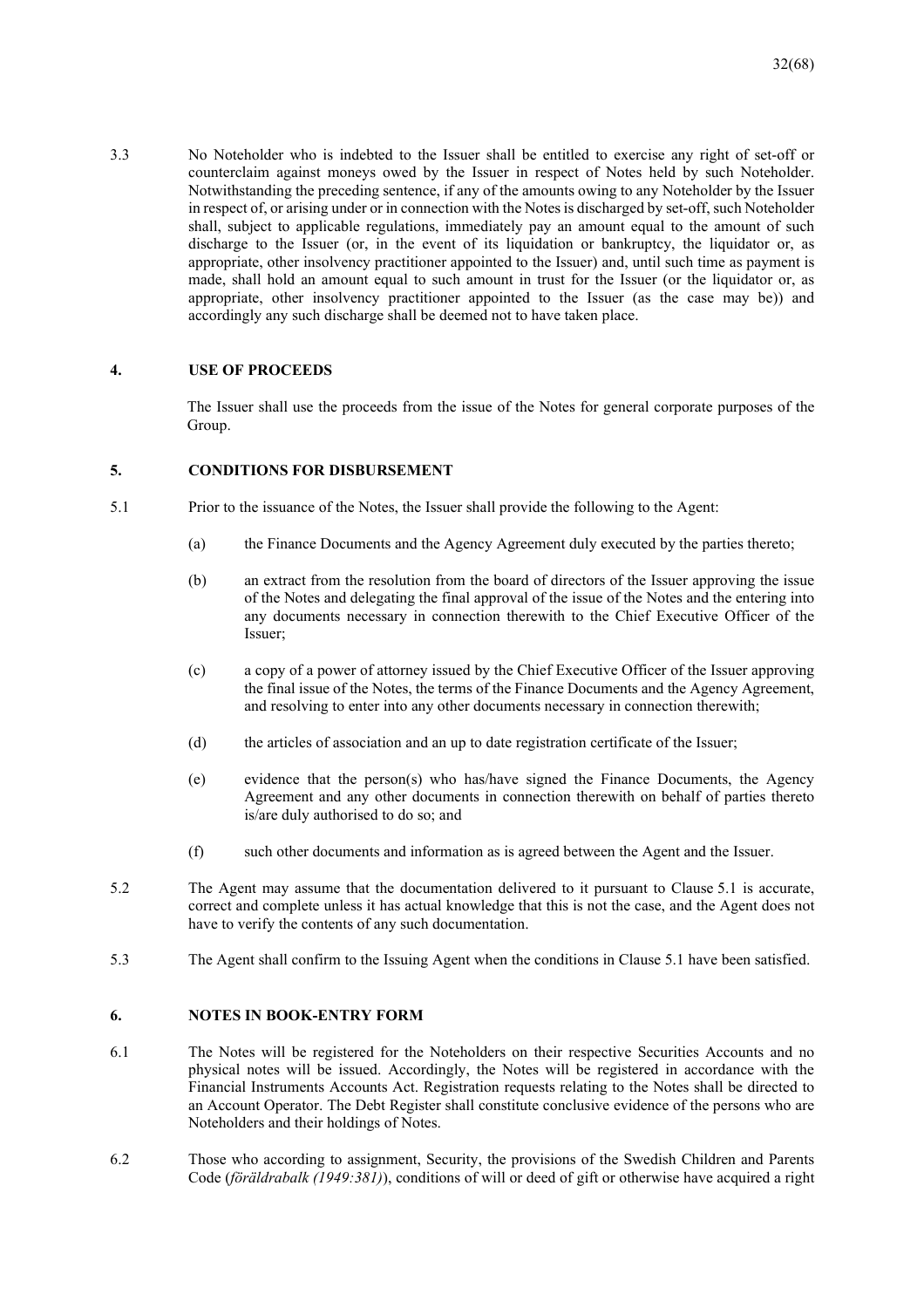to receive payments in respect of a Note shall register their entitlements to receive payment in accordance with the Financial Instruments Accounts Act.

- 6.3 The Issuer and the Agent shall at all times be entitled to obtain information from the Debt Register. At the request of the Agent, the Issuer shall promptly obtain such information and provide it to the Agent. For the purpose of carrying out any administrative procedure that arises out of the Finance Documents, the Issuing Agent shall be entitled to obtain information from the Debt Register.
- 6.4 The Issuer shall issue any necessary power of attorney to such persons employed by the Agent, as notified by the Agent, in order for such individuals to independently obtain information directly from the Debt Register. The Issuer may not revoke any such power of attorney unless directed by the Agent or unless consent thereto is given by the Noteholders.
- 6.5 The Issuer and the Agent may use the information referred to in Clause 6.3 only for the purposes of carrying out their duties and exercising their rights in accordance with the Finance Documents and the Agency Agreement and shall not disclose such information to any Noteholder or third party unless necessary for such purposes.

#### **7. RIGHT TO ACT ON BEHALF OF A NOTEHOLDER**

- 7.1 If any person other than a Noteholder (including the owner of a Note, if such person is not the Noteholder) wishes to exercise any rights under the Finance Documents, it must obtain a power of attorney or other authorisation from the Noteholder or a successive, coherent chain of powers of attorney or authorisations starting with the Noteholder and authorising such person.
- 7.2 A Noteholder may issue one or several powers of attorney to third parties to represent it in relation to some or all of the Notes held by it. Any such representative may act independently under the Finance Documents in relation to the Notes for which such representative is entitled to represent the Noteholder and may further delegate its right to represent the Noteholder.
- 7.3 The Agent shall only have to examine the face of a power of attorney or other authorisation that has been provided to it pursuant to Clause 7.2 and may assume that such document has been duly authorised, is valid, has not been revoked or superseded and that it is in full force and effect, unless otherwise is apparent from its face or the Agent has actual knowledge to the contrary.
- 7.4 These Terms and Conditions shall not affect the relationship between a Noteholder who is the nominee (*förvaltare*) with respect to a Note and the owner of such Note, and it is the responsibility of such nominee to observe and comply with any restrictions that may apply to it in this capacity.

## **8. ADMISSION TO TRADING**

- 8.1 The Issuer shall use reasonable efforts to ensure that the Notes are admitted to trading on Nasdaq Stockholm within thirty (30) days from the Issue Date or, if such admission to trading is not possible to obtain, admitted to trading on another Regulated Market.
- 8.2 The Issuer shall, following the admission to trading, use reasonable efforts to maintain the admission to trading as long as any Notes are outstanding, however not longer than up to and including the last day of which the admission to trading can reasonably, pursuant to the applicable regulations of the Regulated Market and the CSD Regulations, subsist.
- 8.3 For the avoidance of doubt, neither a Noteholder nor the Agent has the right to accelerate the Notes or otherwise request a prepayment or redemption of the Notes if a failure to admit the Notes to trading or maintain admission to trading of the Notes in accordance with Clause 8.1 or 8.2 above occurs.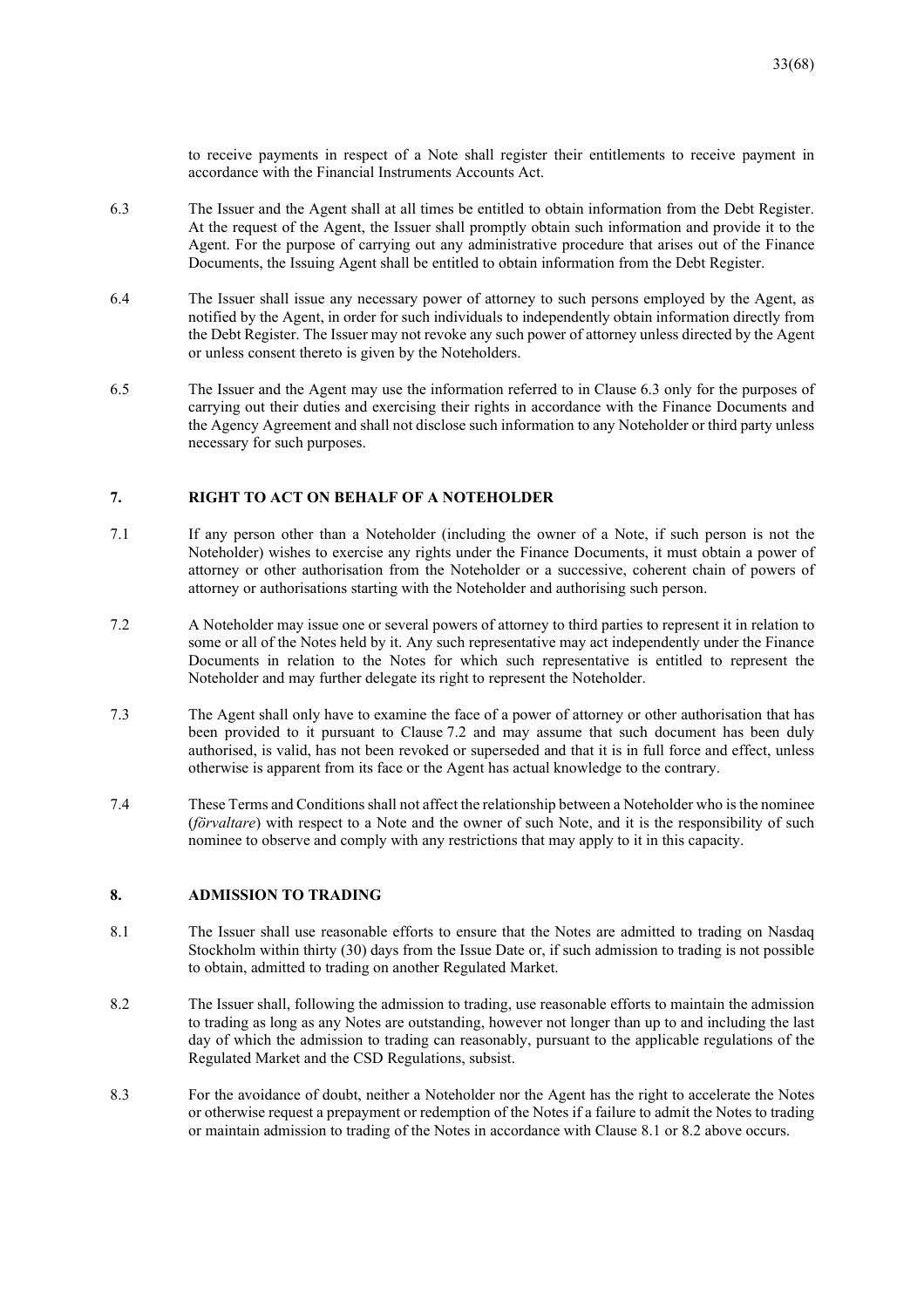#### **9. PAYMENTS IN RESPECT OF THE NOTES**

- 9.1 Any payment or repayment under the Finance Documents, or any amount due in respect of a repurchase of any Notes, shall be made to such person who is registered as a Noteholder on the Record Date prior to an Interest Payment Date or other relevant payment date, or to such other person who is registered with the CSD on such Record Date as being entitled to receive the relevant payment, repayment or repurchase amount.
- 9.2 Provided that a Noteholder has registered an income account (*avkastningskonto*) for the relevant Securities Account on the applicable Record Date, the CSD shall procure that principal, interest and other payments under the Notes are deposited to such income account on the relevant payment date. If an income account has not been registered on the Record Date for the payment, no payment will be effected by the CSD to such Noteholder. The outstanding amount will instead be held by the Issuer until the person that was registered as a Noteholder on the relevant Record Date has made a valid request for such amount. Should the CSD, due to a delay on behalf of the Issuer or some other obstacle, not be able to effect payments as aforesaid, the Issuer shall procure that such amounts are paid to the persons who are registered as Noteholders on the relevant Record Date as soon as possible after such obstacle has been removed.
- 9.3 If, due to any obstacle for the CSD, the Issuer cannot make a payment or repayment, such payment or repayment may be postponed until the obstacle has been removed. For the avoidance of doubt, such postponement shall in no event constitute an event of default.
- 9.4 If payment or repayment is made in accordance with this Clause 9, the Issuer and the CSD shall be deemed to have fulfilled their obligation to pay, irrespective of whether such payment was made to a person not entitled to receive such amount, unless the Issuer or the CSD (as applicable) was aware of that the payment was being made to a person not entitled to receive such amount, unless the Issuer or the CSD (as applicable) was aware of that the payment was being made to a person not entitled to receive such amount.
- 9.5 The Issuer is not liable to gross-up any payments under the Finance Documents by virtue of any withholding tax (including but not limited to any withholding or deduction required pursuant to an agreement described in Section 1471(b) of the U.S. Internal Revenue Code of 1986 (the "**Code**") or otherwise imposed pursuant to Sections 1471 through 1474 of the Code, any regulations or agreements thereunder, or any official interpretations thereof, or any law implementing an intergovernmental approach thereto), public levy or the similar.

#### **10. INTEREST AND INTEREST CANCELLATION**

#### **10.1 Interest**

- $10.1.1$ Subject to Clause 10.2 and Clause 11, each Note carries Interest at the Interest Rate applied to the Nominal Amount from (but excluding) the Issue Date up to (and including) the relevant Redemption Date.
- 10.1.2 Interest accrues during an Interest Period. Payment of Interest in respect of the Notes shall be made to the Noteholders on each Interest Payment Date for the preceding Interest Period.
- 10.1.3 Interest shall be calculated on the basis of the actual number of days in the Interest Period in respect of which payment is being made divided by 360 (actual/360-days basis).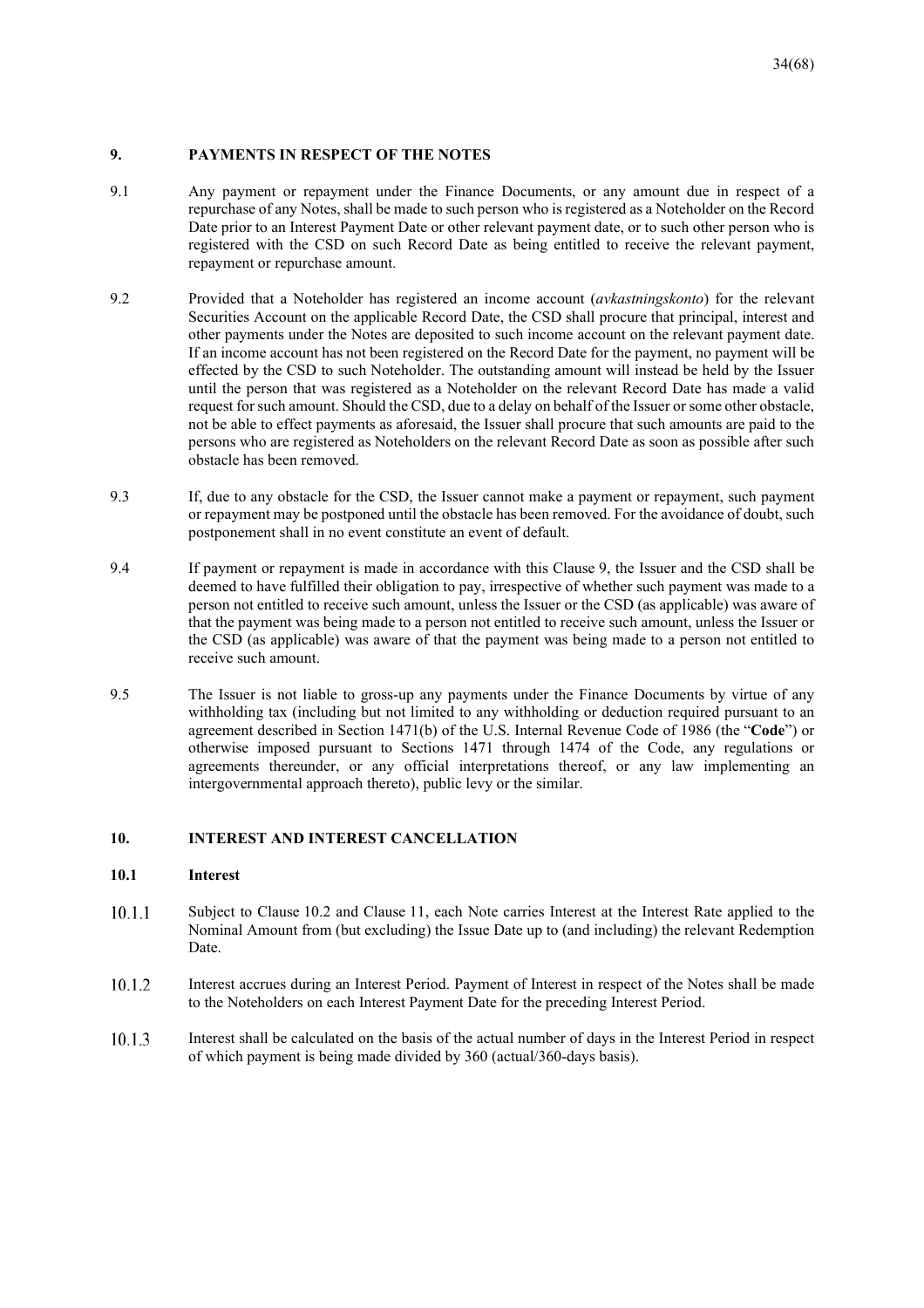#### **10.2 Interest cancellation**

- 10.2.1 Any payment of Interest in respect of the Notes shall be payable only out of the Issuer's Distributable Items and:
	- (a) may be cancelled, at any time, in whole or in part, at the option of the Issuer in its sole discretion and notwithstanding that it has Distributable Items or that it may make any distributions pursuant to the Applicable Banking Regulations; or
	- (b) will be mandatorily cancelled if and to the extent so required by the Applicable Banking Regulations, including the applicable criteria for Additional Tier 1 Capital instruments.
- 10.2.2 The Issuer shall give notice to the Noteholders in accordance with Clause 26 (*Notices*) of any such cancellation of a payment of Interest, which notice might be given after the date on which the relevant payment of Interest is scheduled to be made. Notwithstanding the foregoing, failure to give such notice shall not prejudice the right of the Issuer not to pay Interest as described above and shall not constitute an event of default for any purpose.
- 10.2.3 Following any cancellation of Interest as described above, the right of the Noteholders to receive accrued Interest in respect of any such Interest Period will terminate and the Issuer will have no further obligation to pay such Interest or to pay interest thereon, whether or not payments of Interest in respect of subsequent Interest Periods are made, and such unpaid Interest will not be deemed to have "accrued" or been earned for any purpose.
- 10.2.4 Failure to pay such interest (or the cancelled part thereof) in accordance with this Clause 10 shall not constitute an event of default or the occurrence of any event related to the insolvency of the Issuer or entitle the Noteholders to take any action to cause the Issuer to be declared bankrupt or for the liquidation, winding-up or dissolution of the Issuer.

#### **10.3 Calculation of Interest in case of write-down or reinstatement**

- 10.3.1 Subject to Clause 10.2 (*Interest cancellation*), in the event that a write-down of the Notes occurs pursuant to Clause 11.1 (*Loss absorption upon a Trigger Event*) during an Interest Period, Interest will continue to accrue on the Nominal Amount (as adjusted as of the relevant Write Down Date).
- 10.3.2 Subject to Clause 10.2 (*Interest cancellation*), in the event that a reinstatement of the Notes occurs pursuant to Clause 11.2 (*Reinstatement of the Notes*), Interest shall begin to accrue on the reinstated Nominal Amount with effect from (and including) the relevant Reinstatement Date.
- 10.3.3 In connection with a write-down or write-up pursuant to Clause 11 (*Loss absorption and reinstatement*), the Issuer shall inform the CSD of the adjusted basis for calculation that shall be applied on the next Interest Payment Date, in order for the Noteholders to receive an amount of Interest equivalent to the Interest Rate on the Nominal Amount so written down or written up (as applicable).

#### **10.4 No penalty interest**

Under no circumstances shall any penalty interest (*dröjsmålsränta*) be payable by the Issuer in respect of the Notes.

#### **11. LOSS ABSORPTION AND REINSTATEMENT**

#### **11.1 Loss absorption upon a Trigger Event**

 $11.1.1$ If at any time a Trigger Event occurs, the Issuer shall immediately notify the Swedish FSA, the Noteholders and the Agent in accordance with Clause 26 (*Notices*) and the Total Nominal Amount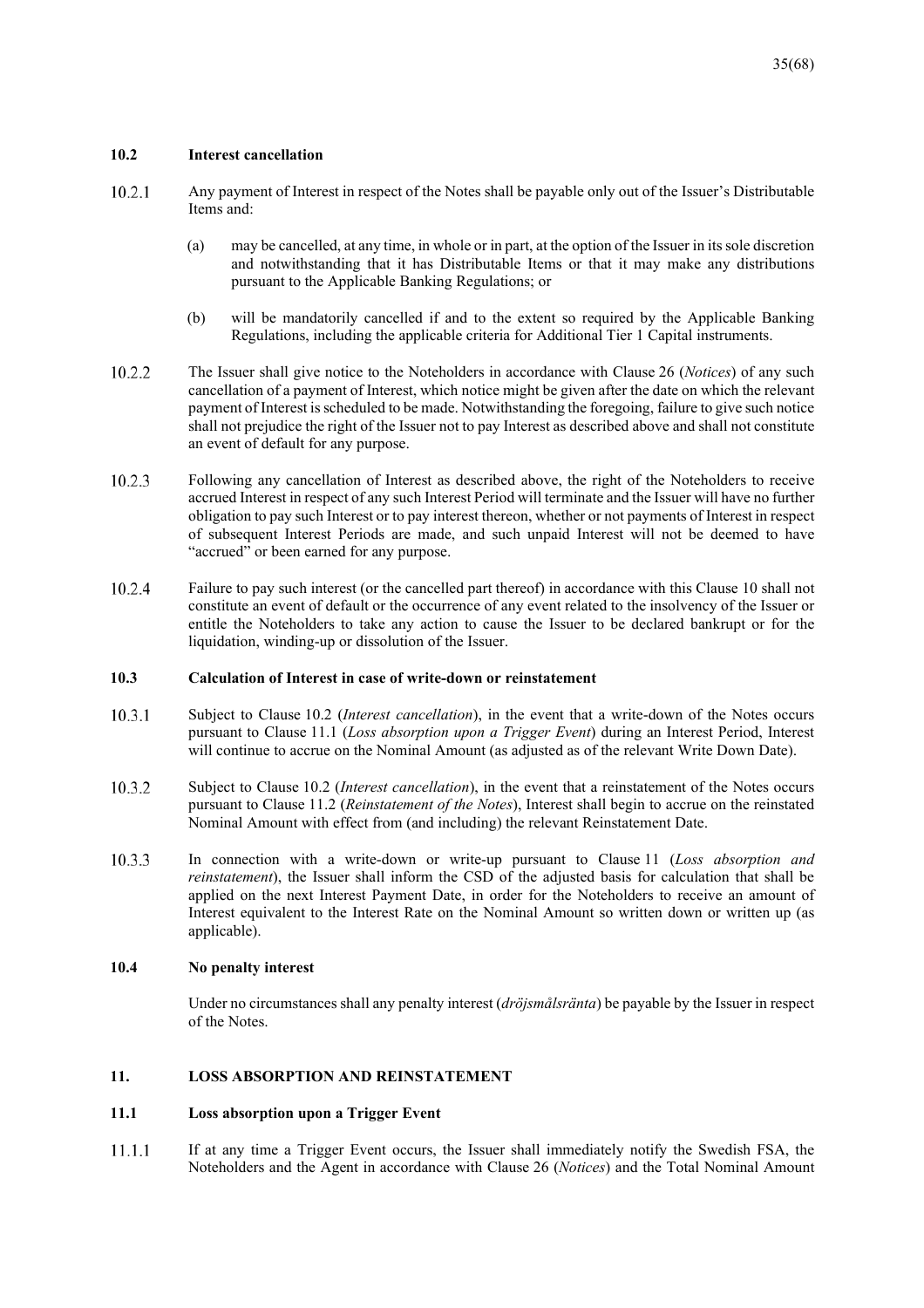and the Issuer's payment obligation under the Notes shall be written down in accordance with this Clause 11.1 (*Loss absorption upon a Trigger Event*).

- 11.1.2 A write-down shall take place without delay on a date selected by the Issuer in consultation with the Swedish FSA (the "**Write Down Date**") but no later than one month following the occurrence of the relevant Trigger Event. The Swedish FSA may require that the period of one month referred to above is reduced in cases where it assesses that sufficient certainty on the required amount of the write-down is established or in cases where it assesses that an immediate write-down is needed. For the purposes of determining whether a Trigger Event has occurred, the CET1 ratios may be calculated at any time based on information (whether or not published) available to management of the Issuer, including information internally reported within the Issuer pursuant to its procedures for monitoring the CET1 ratios. The Issuer intends to calculate and publish the CET1 ratios on at least a semi-annual basis. The determination as to whether a Trigger Event has occurred shall be made by the Issuer and the Swedish FSA or any agent appointed for such purpose by the Swedish FSA. Any such determination shall be binding on the Issuer and the Noteholders.
- A write-down shall be made as a reduction of the Total Nominal Amount and such write-down shall 11.1.3 be considered to be an unconditional capital contribution (*ovillkorat kapitaltillskott*) by the Noteholders and shall be made in consultation with the Swedish FSA and in accordance with the CSD Regulations.
- 11.1.4 The aggregate reduction of the Total Nominal Amount of the Notes outstanding on the Write Down Date will, subject as provided below, be equal to the lower of:
	- (a) the amount necessary to generate sufficient CET1 Capital that would restore the CET1 ratio of the Issuer to at least 5.125 per cent. and the CET1 ratio of the Consolidated Situation to at least 7.00 per cent. at the point of such reduction, after taking into account (subject as provided below) the *pro rata* write-down and/or conversion of the prevailing nominal amount of all Loss Absorbing Instruments (if any) to be written down and/or converted concurrently (or substantially concurrently) with the Notes, provided that, with respect to each Loss Absorbing Instrument (if any), such *pro rata* write-down and/or conversion shall only be taken into account to the extent required to restore the CET1 ratios contemplated above to the lower of (i) such Loss Absorbing Instrument's trigger level and (ii) the trigger level in respect of which the relevant Trigger Event under the Notes has occurred and, in each case, in accordance with the terms of the relevant Loss Absorbing Instruments and the Applicable Banking Regulations; and
	- (b) the amount that would result in the Nominal Amount of a Note being reduced to SEK 1.00.
- 11.1.5 The aggregate reduction determined in accordance with Clause 11.1.4 shall be applied to all of the Notes *pro rata* on the basis of their Nominal Amount immediately prior to the write-down and references herein to "**Write Down Amount**" shall mean, in respect of each Note, the amount by which the Nominal Amount of such Note is to be written down accordingly. A Trigger Event may occur on more than one occasion (and each Note may be written down on more than one occasion).
- 11.1.6 To the extent the write down and/or conversion of any Loss Absorbing Instruments for the purpose of Clause 11.1.4 is not possible for any reason, this shall not in any way prevent any write-down of the Notes. Instead, in such circumstances, the Notes will be written down and the Write Down Amount determined as provided above but without including for the purpose of Clause 11.1.4 any CET1 Capital in respect of the write down or conversion of such Loss Absorbing Instruments, to the extent it is not possible for them to be written down and/or converted.
- 11.1.7 The Issuer shall set out its determination of the Write Down Amount per Note in the relevant notice referred to in Clause 11.1.8 below together with the Nominal Amount following the relevant writedown. However, if the Write Down Amount has not been determined when such notice is given, the Issuer shall, as soon as reasonably practicable following such determination, notify the Write Down Amount to the Noteholders and the Agent in accordance with Clause 26 (*Notices*) and procure that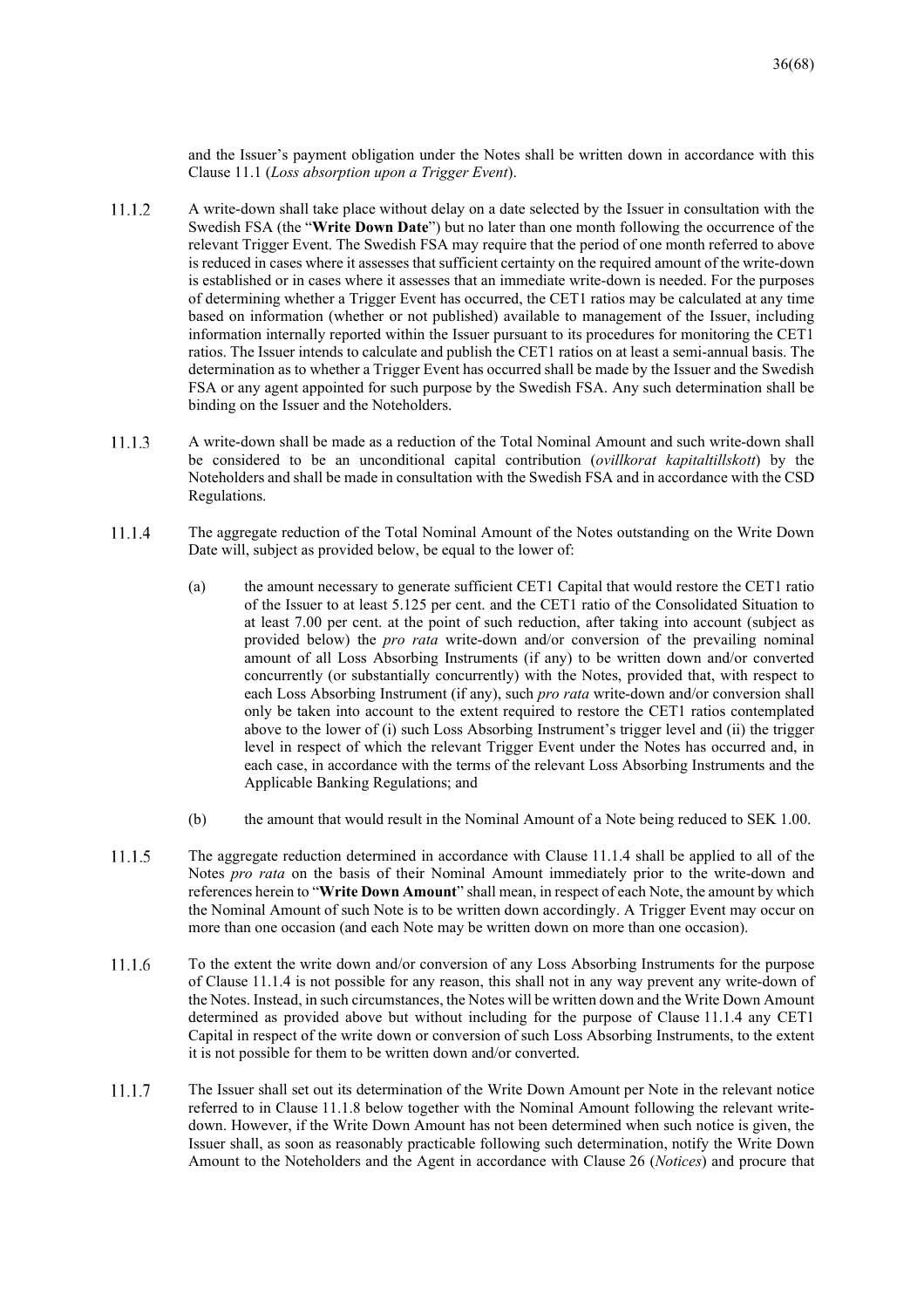the Swedish FSA is notified. The Issuer's determination of the relevant Write Down Amount shall be irrevocable and binding on all parties.

- 11.1.8 If the Notes are to be written down, the Issuer shall notify the Noteholders and the Agent in accordance with Clause 26 (*Notices*). Notwithstanding the foregoing, failure to give such notice shall not prejudice, affect the effectiveness of, or otherwise invalidate, any write-down of the Notes.
- 11.1.9 Any reduction of the Nominal Amount of a Note pursuant to this Clause 11.1 (*Loss absorption upon a Trigger Event*) shall not constitute an event of default by the Issuer for any purpose, and the Noteholders shall have no right to claim for amounts written down, whether in liquidation or bankruptcy of the Issuer or otherwise, save to the extent (if any) such amounts are reinstated in accordance with Clause 11.2 (*Reinstatement of the Notes*).

#### **11.2 Reinstatement of the Notes**

- 11.2.1 Following a write-down of the Total Nominal Amount in accordance with Clause 11.1 (*Loss absorption upon a Trigger Event*), the Issuer may, at its absolute discretion but subject to obtaining relevant approval from its shareholder (if required), reinstate any portion of the principal of the Notes, subject to compliance with any maximum distribution limits set out in the Applicable Banking Regulations and any other applicable regulations.
- 11.2.2 Unless write up of the principal of the Notes is permitted and possible in accordance with the CSD Regulations, reinstatement shall be made by way of issuing new notes that qualify as Additional Tier 1 Capital of the Issuer to the relevant Noteholders. Any such new note issuance shall specify the relevant details of the manner in which such new note issuance shall take effect and where the Noteholders can obtain copies of the new terms and conditions of the new notes. Such new notes shall be issued without any cost or charge to the Noteholders and shall be made in accordance with the CSD Regulations.
- 11.2.3 A reinstatement in accordance with this Clause 11.2 (*Reinstatement of the Notes*) shall be made taking into account any preceding or imminent reinstatement of corresponding or similar loss absorbing instruments (if any) issued by the Issuer or any other member of the Consolidated Situation, including but not limited to Additional Tier 1 Capital instruments (other than the Notes).
- 11.2.4 For the avoidance of doubt, at no time may the reinstated Total Nominal Amount exceed the original Total Nominal Amount of the Notes (if issued in full) as at the Issue Date, being SEK 1,500,000,000.
- 11.2.5 For the avoidance of doubt, any reinstatement of any proportion of the principal of the Notes shall be made on a *pro rata* basis and without any preference among the Notes and on a *pro rata* basis with the reinstatement of all Written Down Additional Tier 1 Instruments (if any). Any failure by the Issuer to reinstate the Notes on a *pro rata* basis with the write up of all Written Down Additional Tier 1 Instruments (if any) however will not affect the effectiveness, or otherwise invalidate, any reinstatement of the Notes and/or reinstatement of the Written Down Additional Tier 1 Instruments or give Noteholders any rights as a result of such failure.
- If the Issuer decides to reinstate any proportion of the principal of the Notes, the Issuer shall notify 11.2.6 the Noteholders and the Agent in accordance with Clause 26 (*Notices*) prior to such reinstatements becoming effective and specifying the date on which the reinstatements will become effective (the "**Reinstatement Date**"). Such notice shall specify the Record Date and any technical or administrative actions that a Noteholder needs to undertake to receive its portion of the reinstatement. A reinstatement of the Notes shall take place on a Business Day as selected by the Issuer, however, falling no earlier than twenty (20) Business Days following the effective date of the reinstatement notice.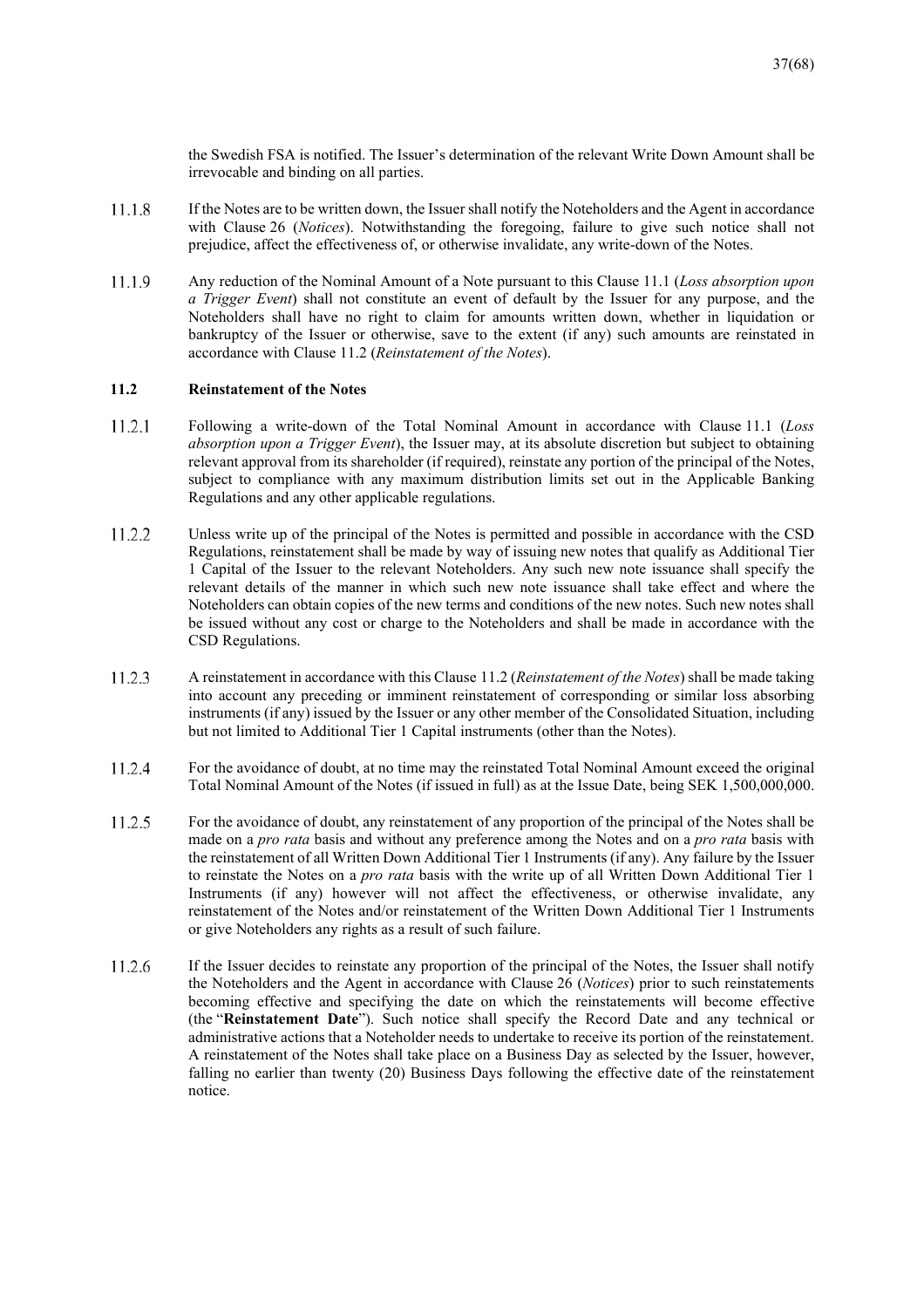#### **12. REDEMPTION AND REPURCHASE OF THE NOTES**

#### **12.1 No scheduled redemption**

- $12.1.1$ The Notes are perpetual and have no fixed date for redemption. The Issuer may only redeem the Notes in the circumstances described in this Clause 12 (*Redemption and repurchase of the Notes*).
- 12.1.2 The Notes are not redeemable at the option of the Noteholders at any time and the Noteholders shall have no right to accelerate the Notes or other remedies or sanctions against the Issuer for any breach of these Terms and Conditions by the Issuer, other than as set out in Clause 14 (*Bankruptcy or liquidation*).

#### **12.2 Early redemption at the option of the Issuer**

Subject to Clause 12.5 (*Permission from the Swedish FSA*) and giving notice in accordance with Clause 12.7 (*Notice of early redemption, substitution or variation*), the Issuer may redeem all (but not some only) outstanding Notes at:

- (a) any time within the Initial Call Period; or
- (b) any Interest Payment Date falling after the Initial Call Period.

#### **12.3 Purchase of Notes by the Issuer and related companies**

Subject to applicable law and to Clause 12.5 (*Permission from the Swedish FSA*), the Issuer or a Group Company, or other company forming part of the Consolidated Situation, may at any time on or following the First Call Date and at any price purchase Notes on the market or in any other way and at any price. Notes held by such company may at its discretion be retained, sold or cancelled.

#### **12.4 Early redemption, substitution or variation upon the occurrence of a Capital Event or Tax Event**

If a Capital Event or Tax Event occurs, the Issuer may, at its option, but subject to Clause 12.5 (*Permission from the Swedish FSA*) and giving notice in accordance with Clause 12.7 (*Notice of early redemption, substitution or variation*):

- (a) redeem all (but not some only) outstanding Notes on any Interest Payment Date; or
- (b) substitute or vary the terms of all (but not some only) of the outstanding Notes without any requirement for the consent or approval of the Noteholders, so that they become or remain, as applicable, Qualifying Securities, provided that such substitution or variation does not itself give rise to any right of the Issuer to redeem, substitute or vary the terms of the Notes in accordance with this Clause 12.4 (*Early redemption, substitution or variation upon the occurrence of a Capital Event or Tax Event*) in relation to the Qualifying Securities so substituted or varied.

#### **12.5 Permission from the Swedish FSA**

The Issuer, or any other company forming part of the Consolidated Situation, may not redeem, purchase, substitute or vary, as contemplated by this Clause 12 (*Redemption and repurchase of the Notes*), any Notes without the prior written permission of the Swedish FSA and in accordance with the Applicable Banking Regulations (including any pre-conditions set out therein at the relevant time). Any refusal by the Swedish FSA to give its permission shall not constitute an event of default for any purpose.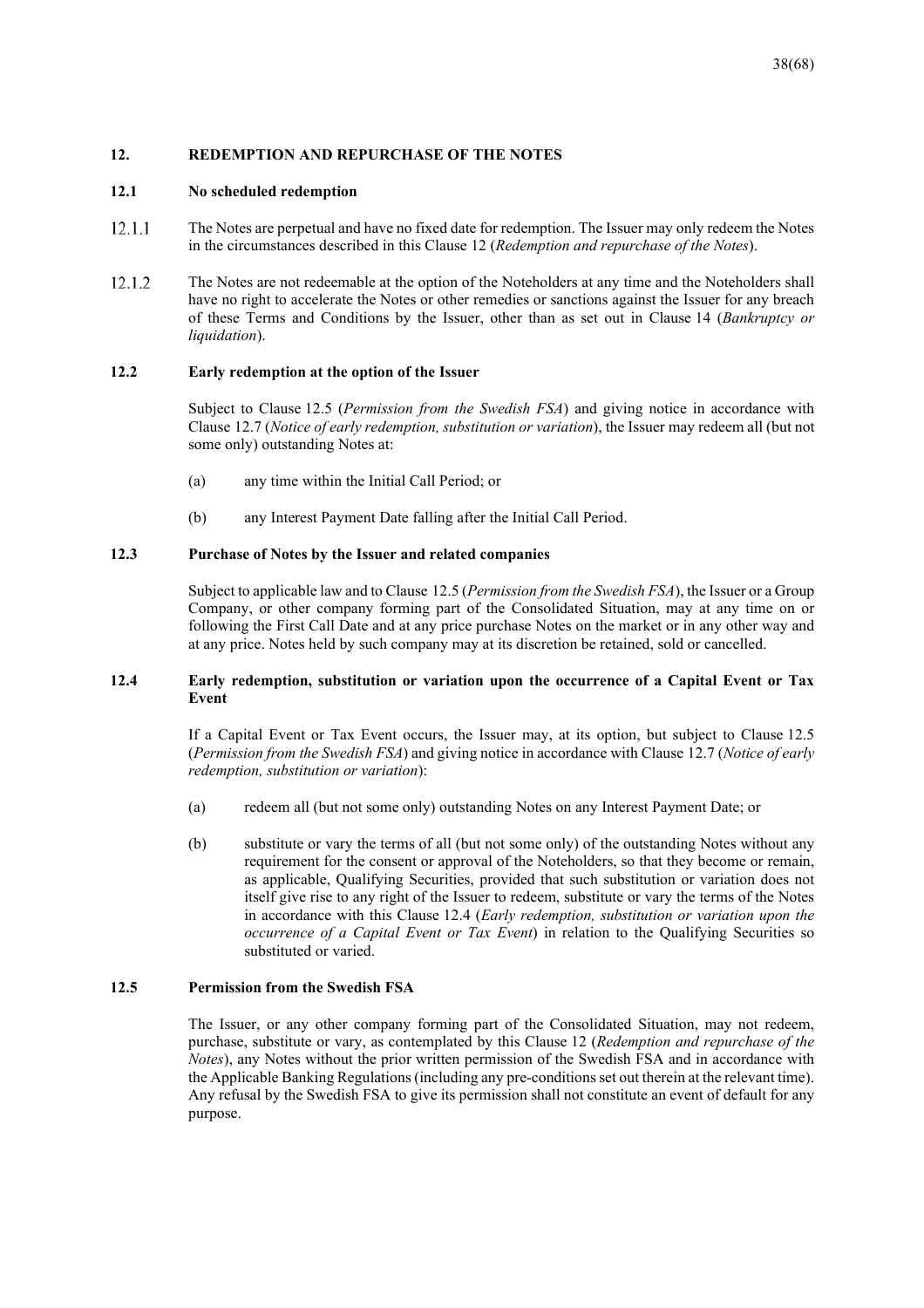#### **12.6 Early redemption amount**

The Notes shall be redeemed at a price per Note equal to the Nominal Amount together with accrued but unpaid Interest.

#### **12.7 Notice of early redemption, substitution or variation**

- 12.7.1 Any redemption, substitution or variation in accordance with Clauses 12.2 (*Early redemption at the option of the Issuer*) and 12.4 (*Early redemption, substitution or variation upon the occurrence of a Capital Event or Tax Event*) shall be made by the Issuer having given:
	- (a) not less than fifteen (15) Business Days' notice to the Noteholders; and
	- (b) not less than five (5) Business Days' notice (or such lesser period as may be agreed between the Issuer and the Agent) before the giving of the notice referred to in (a), to the Agent,

in each case notice shall be given in accordance with Clause 26 (*Notices*). Any such notice is irrevocable and, upon expiry of the notice period, the Issuer is bound to redeem the Notes.

12.7.2 Notwithstanding Clause 12.7.1, if a Trigger Event occurs following a notice being given in accordance with Clause 12.7.1 but prior to the relevant redemption of the Notes, such notice shall be of no force and effect and Clause 11.1 (*Loss absorption upon a Trigger Event*) shall apply, and, for the avoidance of doubt, no redemption shall occur.

#### **13. INFORMATION TO NOTEHOLDERS**

#### **13.1 Information from the Issuer**

The Issuer will make the following information available to the Noteholders and the Agent by way of publication on the website of the Issuer:

- (a) as soon as the same become available, but in any event within five (5) months after the end of each financial year, audited consolidated financial statements of the Group for that financial year prepared in accordance with the Accounting Principles; and
- (b) as soon as the same become available, but in any event within two (2) months after the end of each quarter of its financial year, consolidated financial statements or the year-end report (*bokslutskommuniké*) (as applicable) of the Group for such period prepared in accordance with the Accounting Principles.

#### **13.2 Information from the Agent**

Subject to the restrictions of any agreement regarding the non-disclosure of information received from the Issuer, the Agent is entitled to disclose to the Noteholders any event or circumstance directly or indirectly relating to the Issuer or the Notes. Notwithstanding the foregoing, the Agent may if it considers it to be beneficial to the interests of the Noteholders delay disclosure or refrain from disclosing certain information.

#### **13.3 Information among the Noteholders**

Upon a reasonable request by a Noteholder, the Agent shall promptly distribute to the Noteholders any information from such Noteholder which relates to the Notes. The Agent may require that the requesting Noteholder or the Issuer reimburses any costs or expenses incurred, or to be incurred, by the Agent in doing so (including a reasonable fee for the work of the Agent) before any such information is distributed.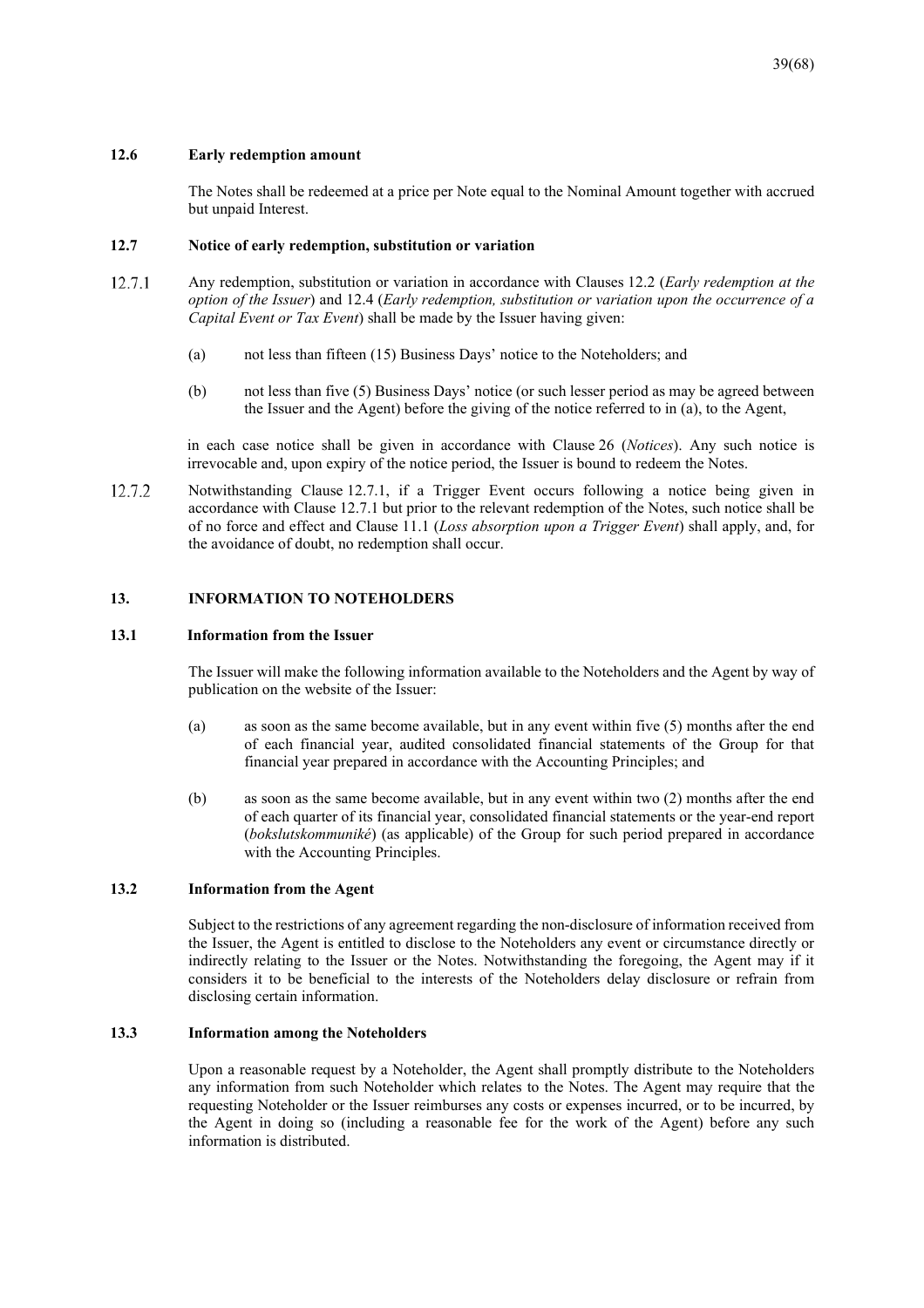#### **13.4 Publication of Finance Documents**

The latest version of these Terms and Conditions (including any document amending these Terms and Conditions) shall be available on the websites of the Issuer and the Agent.

## **14. BANKRUPTCY OR LIQUIDATION**

- 14.1 The Noteholders have no right to accelerate the Notes or otherwise request prepayment or redemption of the principal amount of the Notes. If, and, notwithstanding anything to the contrary in these Terms and Conditions, only if, the Issuer is declared bankrupt or put into liquidation, a Noteholder may prove or claim in such bankruptcy or liquidation for payment of the Nominal Amount of Notes held by such Noteholder, together with Interest accrued to (but excluding) the date of commencement of the relevant bankruptcy or liquidation proceedings to the extent the Interest has not been cancelled by the Issuer.
- 14.2 If an event where the Issuer is declared bankrupt or put into liquidation as set out in Clause 14.1 above occurs, the Agent is, following the instructions of the Noteholders, authorised to:
	- (a) by notice to the Issuer, declare all, but not only some, of the outstanding Notes due for payment together with any other amounts payable under the Finance Documents (except any Interest cancelled in accordance with Clause 10.2 (*Interest cancellation*)), immediately or at such later date as the Agent determines; and
	- (b) exercise any or all of its rights, remedies, powers and discretions under the Finance Documents.
- 14.3 In the event of an acceleration of the Notes upon the Issuer being declared bankrupt or put into liquidation, the Issuer shall redeem all Notes at an amount equal to 100 per cent. of the Nominal Amount together with accrued and unpaid interest. However, no payment will be made to the Noteholders before all amounts due, but unpaid, to all other creditors of the Issuer ranking ahead of the Noteholders as described in Clause 3 (*Status of the Notes*) have been repaid by the Issuer, as ascertained by the judicial liquidator (*likvidator*) or bankruptcy administrator (*konkursförvaltare*).
- 14.4 In the event of bankruptcy, liquidation or resolution of the Issuer, no Noteholder shall be entitled to exercise any right of set-off or counterclaim against monies owned by the Issuer in respect of the Notes held by such Noteholder.

#### **15. DISTRIBUTION OF PROCEEDS**

- 15.1 In the event of the liquidation or bankruptcy of the Issuer, all payments relating to the Notes and the Finance Documents shall be distributed in the following order of priority, in accordance with the instructions of the Agent:
	- (a) *first*, in or towards payment *pro rata* of:
		- (i) all unpaid fees, costs, expenses and indemnities payable by the Issuer to the Agent in accordance with the Agency Agreement (other than any indemnity given for liability against the Noteholders);
		- (ii) other costs and expenses relating to the protection or the Noteholders' rights as may have been incurred by the Agent;
		- (iii) any costs incurred by the Agent for external experts that have not been reimbursed by the Issuer in accordance with Clause 21.2.9; and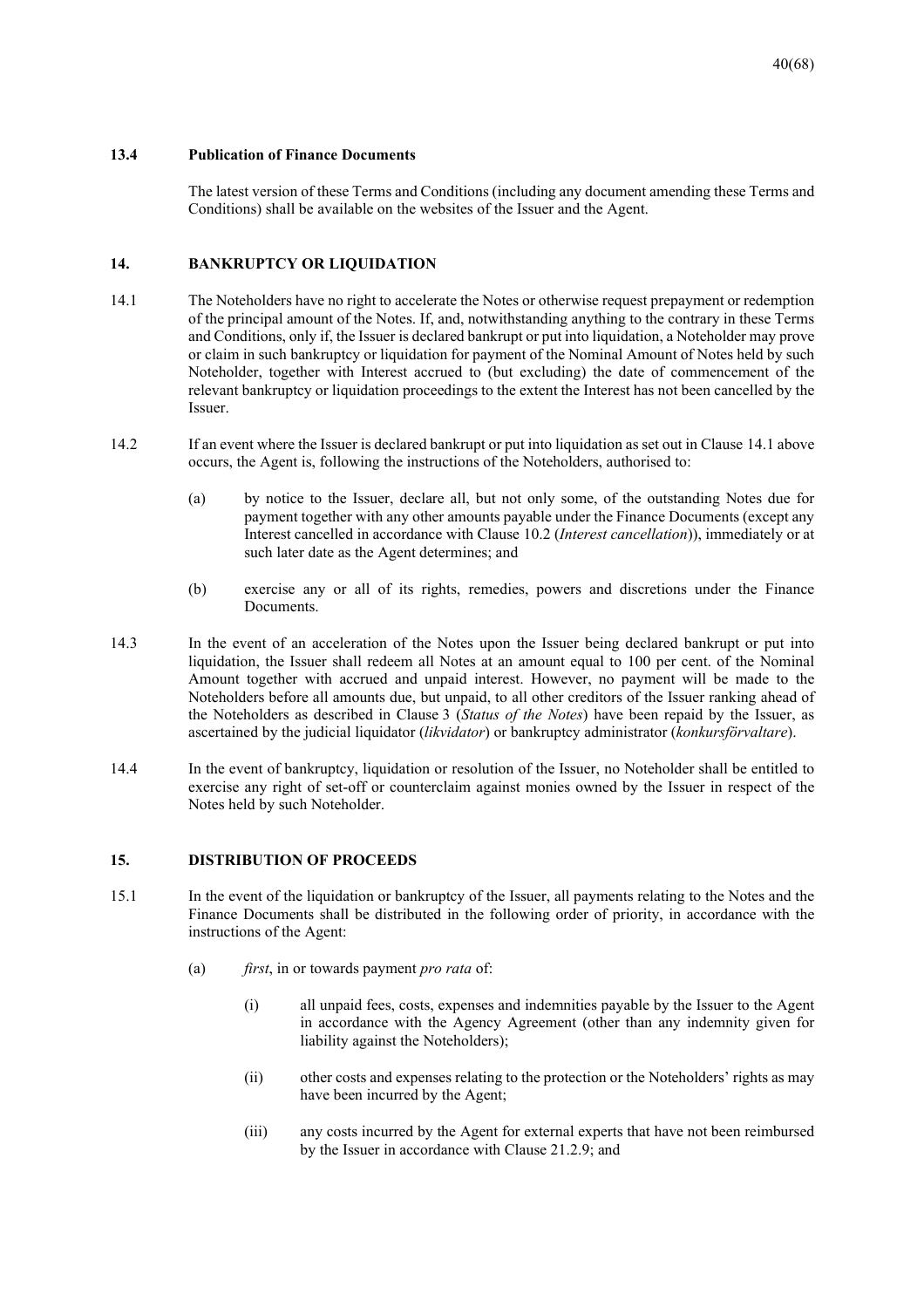- (iv) any costs and expenses incurred by the Agent in relation to a Noteholders' Meeting or a Written Procedure that have not been reimbursed by the Issuer in accordance with Clause 16.16;
- (b) *secondly*, in or towards payment *pro rata* of accrued but unpaid Interest under the Notes not cancelled in accordance with Clause 10.2 (*Interest cancellation*) (Interest due on an earlier Interest Payment Date to be paid before any Interest due on a later Interest Payment Date);
- (c) *thirdly*, in or towards payment *pro rata* of any unpaid principal under the Notes; and
- (d) *fourthly*, in or towards payment *pro rata* of any other costs or outstanding amounts unpaid under the Finance Documents.
- 15.2 Funds that the Agent receives (directly or indirectly) following an application of Clause 15.1 in connection with the enforcement of the Notes constitute escrow funds (*redovisningsmedel*) and must be held on a separate bank account on behalf of the Noteholders and the other interested parties. The Agent shall arrange for payments of such funds in accordance with this Clause 15 (*Distribution of proceeds*) as soon as reasonably practicable.
- 15.3 If the Issuer or the Agent shall make any payment under this Clause 15 (*Distribution of proceeds*), the Issuer or the Agent, as applicable, shall notify the Noteholders of any such payment at least fifteen (15) Business Days before the payment is made in accordance with Clause 26 (*Notices*). The notice from the Issuer shall specify the Record Date, the payment date and the amount to be paid.

#### **16. DECISIONS BY NOTEHOLDERS**

- 16.1 A request by the Agent for a decision by the Noteholders on a matter relating to the Finance Documents shall (at the option of the Agent) be dealt with at a Noteholders' Meeting or by way of a Written Procedure.
- 16.2 Any request from the Issuer or a Noteholder (or Noteholders) representing at least ten (10) per cent. of the Adjusted Total Nominal Amount (such request shall, if made by several Noteholders, be made by them jointly) for a decision by the Noteholders on a matter relating to the Finance Documents shall be directed to the Agent and dealt with at a Noteholders' Meeting or by way a Written Procedure, as determined by the Agent. The person requesting the decision may suggest the form for decision making, but if it is in the Agent's opinion more appropriate that a matter is dealt with at a Noteholders' Meeting than by way of a Written Procedure, it shall be dealt with at a Noteholders' Meeting.
- 16.3 The Agent may refrain from convening a Noteholders' Meeting or instigating a Written Procedure if:
	- (a) the suggested decision must be approved by any person in addition to the Noteholders and such person has informed the Agent that an approval will not be given; or
	- (b) the suggested decision is not in accordance with applicable laws.
- 16.4 The Agent shall not be responsible for the content of a notice for a Noteholders' Meeting or a communication regarding a Written Procedure unless and to the extent it contains information provided by the Agent.
- 16.5 Should the Agent not convene a Noteholders' Meeting or instigate a Written Procedure in accordance with these Terms and Conditions, without Clause 16.3 being applicable, the person requesting the decision by Noteholders may request the Issuer to convene such Noteholders' Meeting or instigate such Written Procedure, as the case may be, instead. Should the Issuer in such situation not convene a Noteholders' Meeting, the person requesting the decision by Noteholders may convene such Noteholders' Meeting or instigate such Written Procedure, as the case may be, instead. The Issuer or the Issuing Agent shall then upon request provide the convening Noteholder with such information available in the Debt Register as may be necessary in order to convene and hold the Noteholders'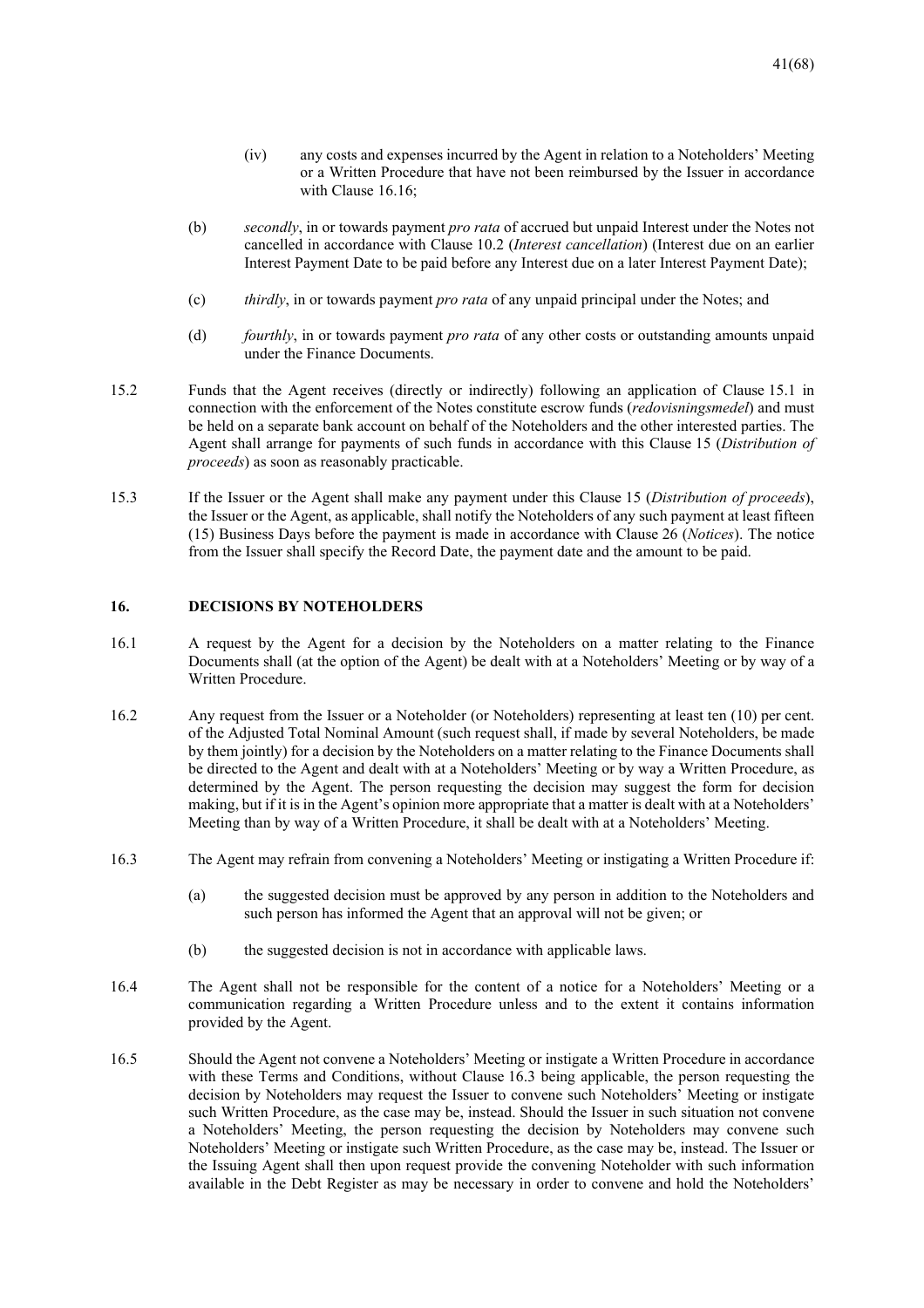Meeting or instigate and carry out the Written Procedure, as the case may be. The Issuer or Noteholder(s), as applicable, shall supply to the Agent a copy of the dispatched notice or communication.

- 16.6 Should the Issuer wish to replace the Agent, it may:
	- (a) convene a Noteholders' Meeting in accordance with Clause 17.1;
	- (b) instigate a Written Procedure by sending communication in accordance with Clause 18.1, in either case with a copy to the Agent.

After a request from the Noteholders pursuant to Clause 21.4.3, the Issuer shall no later than ten (10) Business Days after receipt of such request (or such later date as may be necessary for technical or administrative reasons) convene a Noteholders' Meeting in accordance with Clause 17.1. The Issuer shall inform the Agent before a notice for a Noteholders' Meeting or communication relating to a Written Procedure where the Agent is proposed to be replaced is sent and shall, on the request of the Agent, append information from the Agent together with the a notice or the communication.

- 16.7 Only a Noteholder, or a person who has been provided with a power of attorney pursuant to Clause 7 (*Right to act on behalf of a Noteholder*) from a Noteholder:
	- (a) on the Record Date specified in the notice pursuant to Clause 17.2, in respect of a Noteholders' Meeting; or
	- (b) on the Record Date specified in the communication pursuant to Clause 18.2, in respect of a Written Procedure,

may exercise voting rights as a Noteholder at such Noteholders' Meeting or in such Written Procedure, provided that the relevant Notes are included in the Adjusted Total Nominal Amount. Each whole Note entitles to one vote and any fraction of a Note voted for by a person shall be disregarded. Such Record Date specified pursuant to paragraph (a) or (b) above must fall no earlier than one (1) Business Day after the effective date of the communication.

- 16.8 The following matters shall require the consent of Noteholders representing at least seventy-five (75) per cent. of the Adjusted Total Nominal Amount for which Noteholders are voting at a Noteholders' Meeting or for which Noteholders reply in a Written Procedure in accordance with the instructions given pursuant to Clause 18.2:
	- (a) a change to the terms of Clause 3 (*Status of the Notes*);
	- (b) a change to the terms dealing with the requirements for Noteholders' consent set out in Clauses 16 (*Decisions by Noteholders*), 17 (*Noteholders' meeting*) and 18 (*Written procedure*);
	- (c) a change to an Interest Rate (other than as a result of an application of Clause 20 (*Replacement of Base* Rate)) or the Nominal Amount; and
	- (d) an early redemption of the Notes, other than as permitted by these Terms and Conditions (which for the avoidance of doubt shall always be subject to Clause 12.5 (*Permission from the Swedish FSA*)).
- 16.9 Any matter not covered by Clause 16.8 shall require the consent of Noteholders representing more than fifty (50) per cent. of the Adjusted Total Nominal Amount for which Noteholders are voting at a Noteholders' Meeting or for which Noteholders reply in a Written Procedure in accordance with the instructions given pursuant to Clause 18.2. This includes, but is not limited to, any amendment to, or waiver of, the terms of any Finance Document that does not require a higher majority (other than an amendment permitted pursuant to Clause 19.1(a), 19.1(d) or 19.1(e)).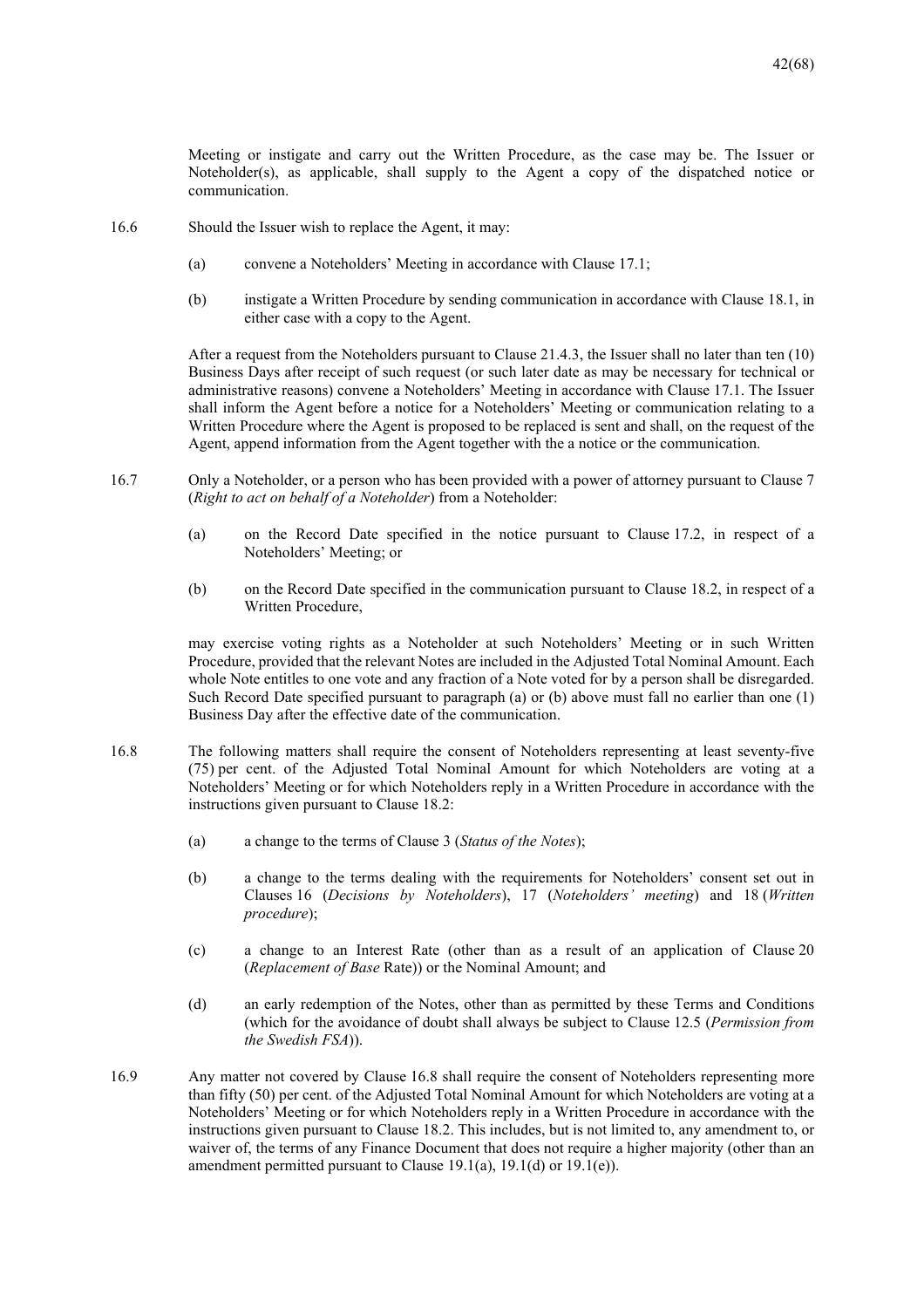- 16.10 Quorum at a Noteholders' Meeting or in respect of a Written Procedure only exists if a Noteholder (or Noteholders) representing at least fifty (50) per cent. of the Adjusted Total Nominal Amount in case of a matter pursuant to Clause 16.8, and otherwise twenty (20) per cent. of the Adjusted Total Nominal Amount:
	- (a) if at a Noteholders' Meeting, attend the meeting in person or by other means prescribed by the Agent pursuant to Clause 17.2 (or appear through duly authorised representatives); or
	- (b) if in respect of a Written Procedure, reply to the request.

If a quorum exists for some but not all of the matters to be dealt with at a Noteholders' Meeting or by a Written Procedure, decisions may be taken in the matters for which a quorum exists.

- 16.11 If a quorum does not exist at a Noteholders' Meeting or in respect of a Written Procedure, the Agent or the Issuer shall convene a second Noteholders' Meeting (in accordance with Clause 17.1) or initiate a second Written Procedure (in accordance with Clause 18.1), as the case may be, provided that the person(s) who initiated the procedure for Noteholders' consent has confirmed that the relevant proposal is not withdrawn. For the purposes of a second Noteholders' Meeting or second Written Procedure pursuant to this Clause 16.11, the date of request of the second Noteholders' Meeting pursuant to Clause 17.1 or second Written Procedure pursuant to Clause 18.1, as the case may be, shall be deemed to be the relevant date when the quorum did not exist. The quorum requirement in Clause 16.10 shall not apply to such second Noteholders' Meeting or Written Procedure.
- 16.12 Any decision which extends or increases the obligations of the Issuer or the Agent, or limits, reduces or extinguishes the rights or benefits of the Issuer or the Agent, under the Finance Documents shall be subject to the Issuer's or the Agent's consent, as applicable.
- 16.13 A Noteholder holding more than one Note need not use all its votes or cast all the votes to which it is entitled in the same way and may in its discretion use or cast some of its votes only.
- 16.14 The Issuer may not, directly or indirectly, pay or cause to be paid any consideration to or for the benefit of owner of Notes (irrespective of whether such person is a Noteholder) for or as inducement to vote under these Terms and Conditions, unless such consideration is offered to all Noteholders that vote in respect of the proposal at the relevant Noteholders' Meeting or in a Written Procedure within the time period stipulated for the consideration to be payable or the time period for replies in the Written Procedure, as the case may be.
- 16.15 A matter decided at a duly convened and held Noteholders' Meeting or by way of Written Procedure is binding on all Noteholders, irrespective of them being present or represented at the Noteholders' Meeting or responding in the Written Procedure or how they voted. The Noteholders that have not adopted or voted for a decision shall not be liable for any damages that this may cause other Noteholders.
- 16.16 All costs and expenses incurred by the Issuer or the Agent for the purpose of convening a Noteholders' Meeting or for the purpose of carrying out a Written Procedure, including reasonable fees to the Agent, shall be paid by the Issuer.
- 16.17 If a decision is to be taken by the Noteholders on a matter relating to the Finance Documents, the Issuer shall promptly at the request of the Agent provide the Agent with a certificate specifying the number of Notes owned by Group Companies or (to the knowledge of the Issuer) Affiliates, irrespective of whether such person is directly registered as owner of such Notes. The Agent shall not be responsible for the accuracy of such certificate or otherwise be responsible for determining whether a Note is owned by a Group Company or an Affiliate.
- 16.18 Information about decisions taken at a Noteholders' Meeting or by way of a Written Procedure shall promptly be published on the websites of the Issuer and the Agent, provided that a failure to do so shall not invalidate any decision made or voting result achieved. The minutes from the relevant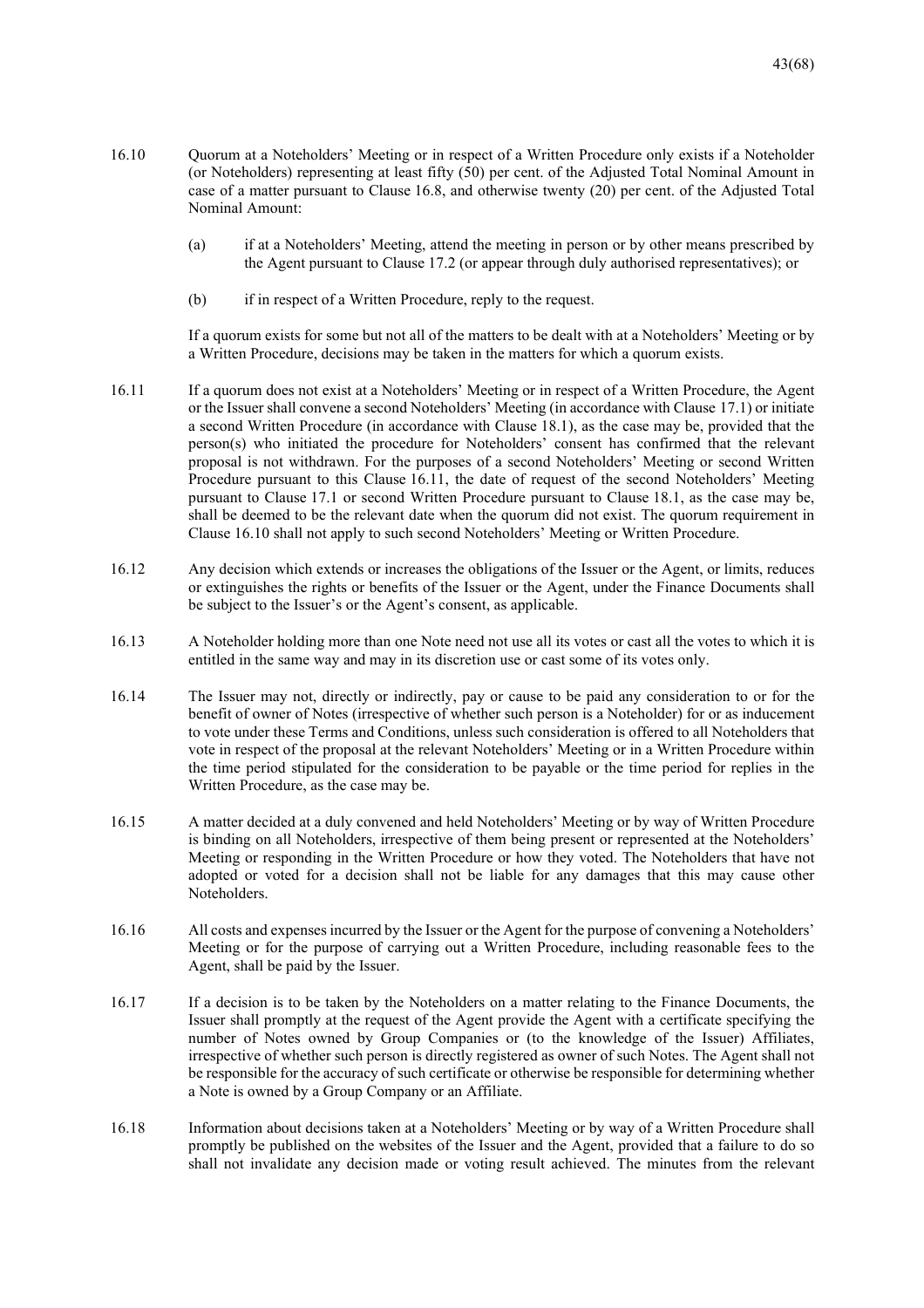Noteholders' Meeting or Written Procedure shall at the request of a Noteholder be sent to it by the Issuer or the Agent, as applicable.

#### **17. NOTEHOLDERS' MEETING**

- 17.1 The Agent shall convene a Noteholders' Meeting as soon as practicable and in any event no later than ten (10) Business Days after receipt of a valid request from the Issuer or the Noteholder(s) (or such later date as may be necessary for technical or administrative reasons) by sending a notice thereof to each person who is registered as a Noteholder on the Record Date prior to the date on which the notice is sent.
- 17.2 The notice pursuant to Clause 17.1 shall include:
	- (a) time for the meeting;
	- (b) place for the meeting;
	- (c) a specification of the Record Date on which a person must be registered as a Noteholder in order to be entitled to exercise voting rights;
	- (d) a form of power of attorney;
	- (e) the agenda for the meeting;
	- (f) any applicable conditions and conditions precedent;
	- (g) the reasons for, and contents of, each proposal;
	- (h) if the proposal concerns an amendment to any Finance Document, the details of such proposed amendment;
	- (i) if a notification by the Noteholders is required in order to attend the Noteholders' Meeting, information regarding such requirement; and
	- (j) information on where additional information (if any) will be published.
- 17.3 The Noteholders' Meeting shall be held no earlier than ten (10) Business Days and no later than thirty (30) Business Days after the effective date of the notice.
- 17.4 Without amending or varying these Terms and Conditions, the Agent may prescribe such further regulations regarding the convening and holding of a Noteholders' Meeting as the Agent may deem appropriate. Such regulations may include a possibility for Noteholders to vote without attending the meeting in person.

#### **18. WRITTEN PROCEDURE**

18.1 The Agent shall instigate a Written Procedure as soon as practicable and in any event no later than ten (10) Business Days after receipt of valid a request from the Issuer or the Noteholder(s) (or such later date as may be necessary for technical or administrative reasons) by sending a communication to each such person who is registered as a Noteholder on the Record Date prior to the date on which the communication is sent.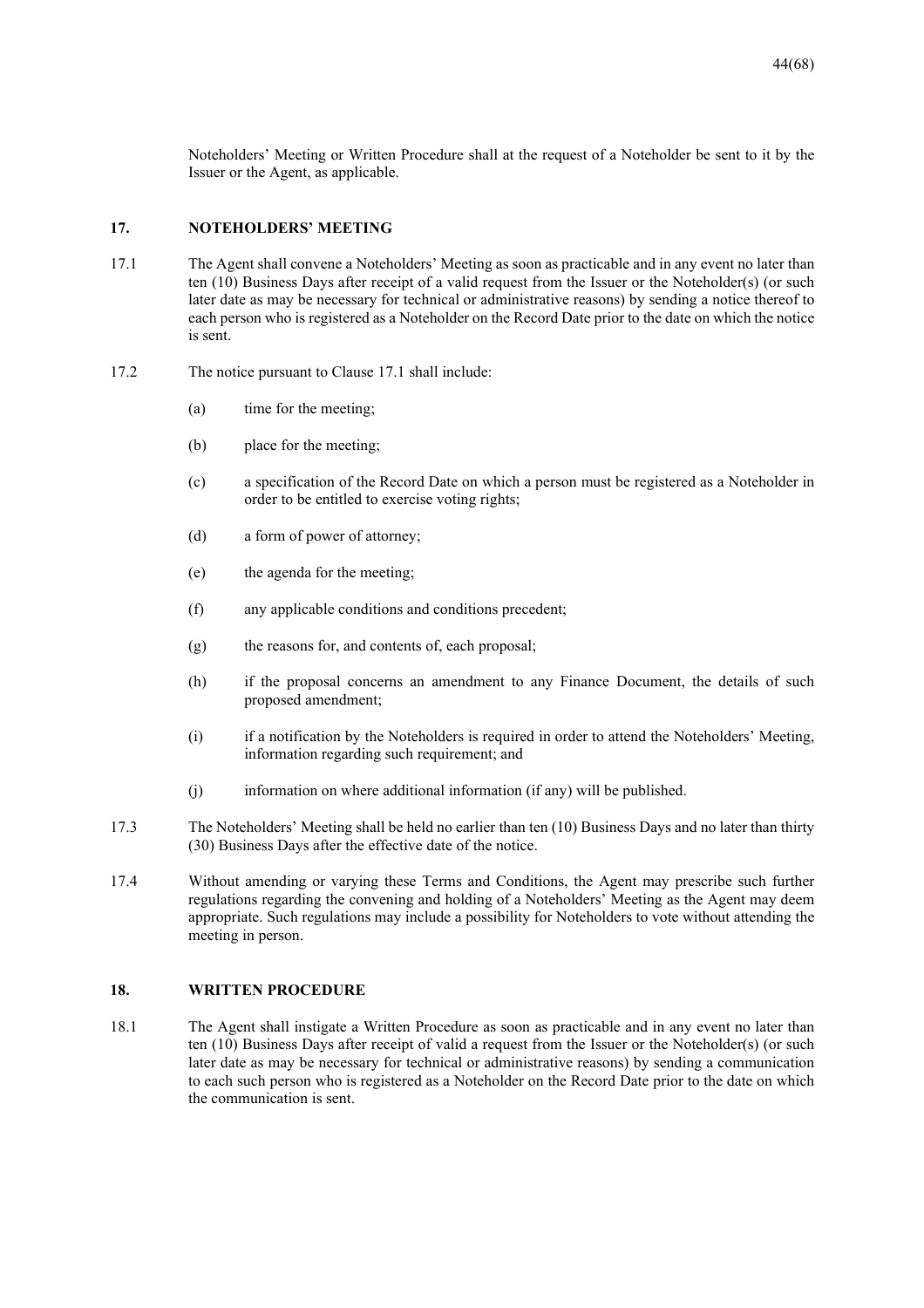- 18.2 A communication pursuant to Clause 18.1 shall include:
	- (a) a specification of the Record Date on which a person must be registered as a Noteholder in order to be entitled to exercise voting rights;
	- (b) instructions and directions on where to receive a form for replying to the request (such form to include an option to vote yes or no for each request) as well as a form of power of attorney;
	- (c) the stipulated time period within which the Noteholder must reply to the request (such time period to last at least ten (10) Business Days and not longer than thirty (30) Business Days from the effective date of the communication pursuant to Clause 18.1);
	- (d) any applicable conditions and conditions precedent;
	- (e) the reasons for, and contents of, each proposal;
	- (f) if a proposal concerns an amendment to any Finance Document, the details of such proposed amendment;
	- (g) if the voting is to be made electronically, the instructions for such voting; and
	- (h) information on where additional information (if any) will be published.
- 18.3 When consents from Noteholders representing the requisite majority of the total Adjusted Total Nominal Amount pursuant to Clauses 16.8 and 16.9 have been received in a Written Procedure, the relevant decision shall be deemed to be adopted pursuant to Clause 16.8 or Clause 16.9, as the case may be, even if the time period for replies in the Written Procedure has not yet expired.

#### **19. AMENDMENTS AND WAIVERS**

- 19.1 The Issuer and the Agent (acting on behalf of the Noteholders) may, subject to the prior written permission of the Swedish FSA (to the extent required pursuant to Applicable Banking Regulations), agree to amend the Finance Documents or waive any provision in a Finance Document, provided that the Agent is satisfied that such amendment or waiver:
	- (a) is not detrimental to the interest of the Noteholders as a group;
	- (b) is made solely for the purpose of rectifying obvious errors and mistakes;
	- (c) is required by the Swedish FSA for the Notes to satisfy the requirements for Additional Tier 1 Capital under the Applicable Banking Regulations as applied by the Swedish FSA from time to time (provided that it is not detrimental to the interest of the Noteholders as a group);
	- (d) is required by any applicable regulation, a court ruling or a decision by a relevant authority, including but not limited to, to facilitate any measure by the relevant regulator pursuant to the Swedish Resolutions Act (*lagen (2015:1016) om resolution*);
	- (e) is a variation upon replacement of Base Rate made in accordance with Clause 20 (*Replacement of Base* Rate);
	- (f) is necessary for the purpose of having the Notes admitted to trading on the corporate bond list of Nasdaq Stockholm (or any other Regulated Market, as applicable) provided that such amendment or waiver does not materially adversely affect the rights of the Noteholders; or
	- (g) has been duly approved by the Noteholders in accordance with Clause 16 (*Decisions by Noteholders*).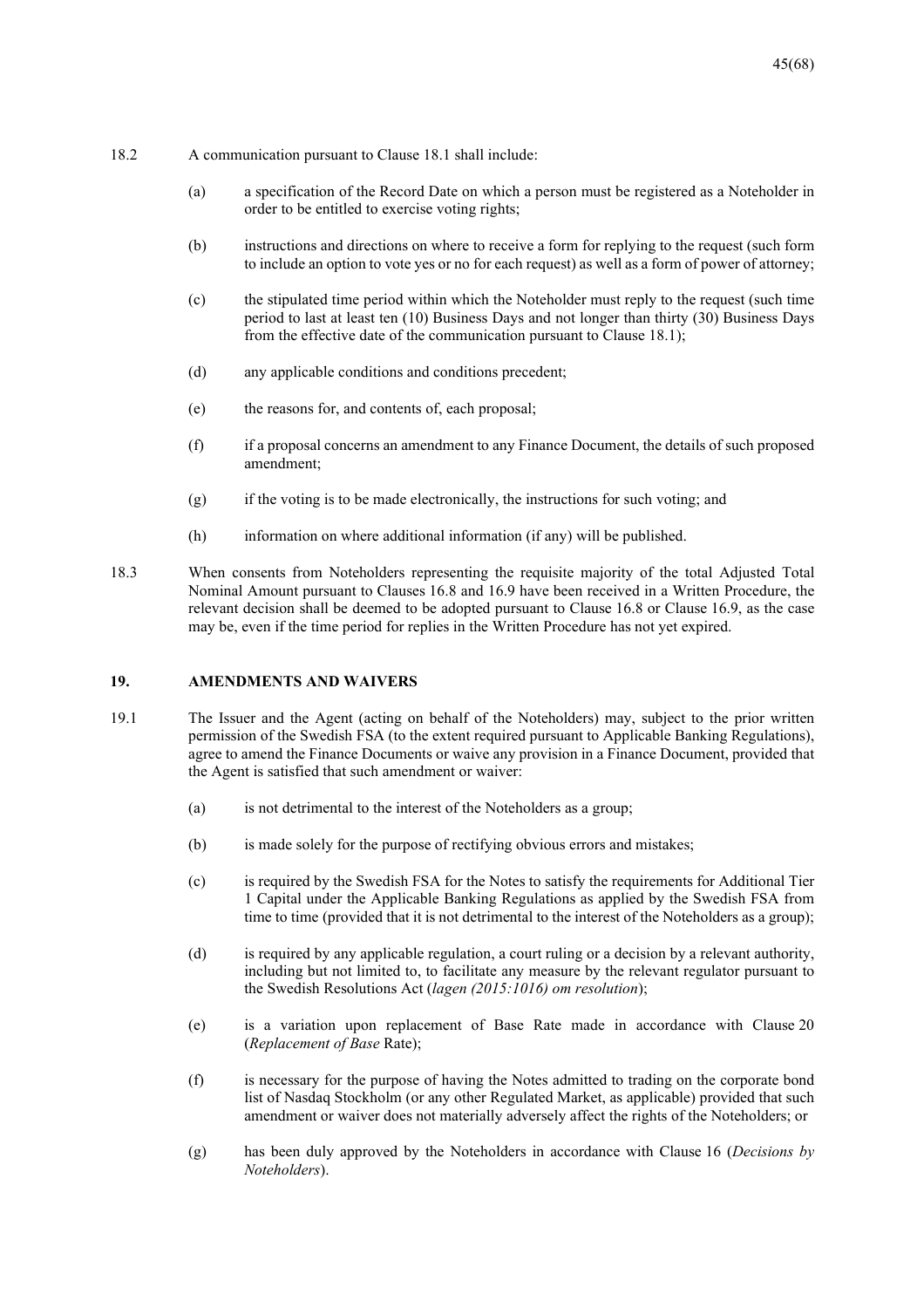- 19.2 The Issuer may substitute or vary the terms of all (but not some only) of the outstanding Notes without any requirement for the consent or approval of the Noteholders, so that they become or remain, as applicable, Qualifying Securities, provided that such substitution or variation does not itself give rise to any right of the Issuer to redeem, substitute or vary the terms of the Notes in accordance with Clause 12.4 (*Early redemption, substitution or variation upon the occurrence of a Capital Event or Tax Event*) in relation to the Qualifying Securities so substituted or varied.
- 19.3 The Agent shall promptly notify the Noteholders of any amendments or waivers made in accordance with Clause 19.1 and 19.2, setting out the date from which the amendment or waiver will be effective, and ensure that any amendments to the Finance Documents are published in the manner stipulated in Clause 13.4 (*Publication of Finance Documents*). The Issuer shall ensure that any amendments to the Finance Documents are duly registered with the CSD and each other relevant organisation or authority.
- 19.4 An amendment to the Finance Documents shall take effect on the date determined by the Noteholders Meeting, in the Written Procedure or by the Agent, as the case may be.

#### **20. REPLACEMENT OF BASE RATE**

#### **20.1 General**

- 20.1.1 Any determination or election to be made by an Independent Adviser, the Issuer or the Noteholders in accordance with the provisions of this Clause 20 shall at all times be made by such Independent Adviser, the Issuer or the Noteholders (as applicable) acting in good faith, in a commercially reasonable manner and by reference to relevant market data.
- 20.1.2 If a Base Rate Event has occurred, this Clause 20 shall take precedent over the fallbacks set out in paragraph (b) to (d) (inclusive) of the definition of STIBOR.

#### **20.2 Definitions**

In this Clause 20:

"**Adjustment Spread**" means a spread (which may be positive, negative or zero) or a formula or methodology for calculating a spread, or a combination thereof to be applied to a Successor Base Rate and that is:

- (a) formally recommended by any Relevant Nominating Body in relation to the replacement of the Base Rate; or
- (b) if paragraph (a) above is not applicable, the adjustment spread that the Independent Adviser determines is reasonable to use in order to eliminate, to the extent possible, any transfer of economic value from one party to another as a result of a replacement of the Base Rate and is customarily applied in comparable debt capital market transactions.

"**Base Rate Amendments**" has the meaning set forth in Clause 20.3.4.

"**Base Rate Event**" means one or several of the following circumstances:

- (a) the Base Rate (for the relevant Interest Period) has ceased to exist or ceased to be published for at least five (5) consecutive Business Days as a result of the Base Rate (for the relevant Interest Period) ceasing to be calculated or administered;
- (b) a public statement or publication of information by (i) the supervisor of the Base Rate Administrator or (ii) the Base Rate Administrator that the Base Rate Administrator ceases to provide the applicable Base Rate (for the relevant Interest Period) permanently or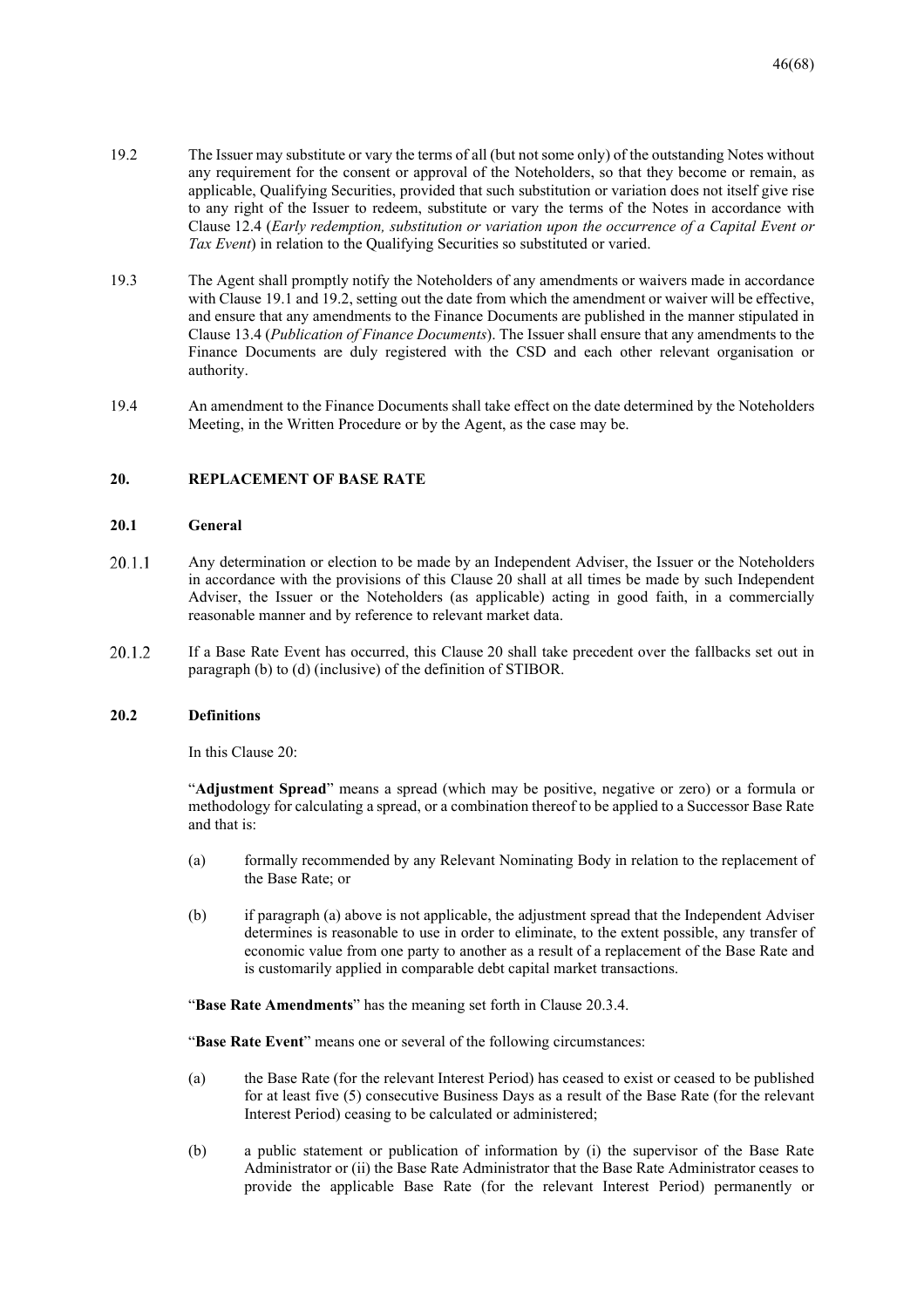indefinitely and, at the time of the statement or publication, no successor administrator has been appointed or is expected to be appointed to continue to provide the Base Rate;

- (c) a public statement or publication of information in each case by the supervisor of the Base Rate Administrator that the Base Rate (for the relevant Interest Period) is no longer representative of the underlying market which the Base Rate is intended to represent and the representativeness of the Base Rate will not be restored in the opinion of the supervisor of the Base Rate Administrator;
- (d) a public statement or publication of information in each case by the supervisor of the Base Rate Administrator with the consequence that it is unlawful for the Issuer or the Issuing Agent to calculate any payments due to be made to any Noteholder using the applicable Base Rate (for the relevant Interest Period) or it has otherwise become prohibited to use the applicable Base Rate (for the relevant Interest Period);
- (e) a public statement or publication of information in each case by the bankruptcy trustee of the Base Rate Administrator or by the trustee under the bank recovery and resolution framework (*krishanteringsregelverket*) containing the information referred to in paragraph (b) above; or
- (f) a Base Rate Event Announcement has been made and the announced Base Rate Event as set out in paragraphs (b) to (e) above will occur within six (6) months.

"**Base Rate Event Announcement**" means a public statement or published information as set out in paragraph (b) to (e) of the definition of Base Rate Event that any event or circumstance specified therein will occur.

"**Independent Adviser**" means an independent financial institution or adviser of repute in the debt capital markets where the Base Rate is commonly used.

"**Relevant Nominating Body**" means, subject to applicable law, firstly any relevant supervisory authority, secondly any applicable central bank, or any working group or committee of any of them, or thirdly the Financial Stability Council (*Finansiella stabilitetsrådet*) or any part thereof.

#### "**Successor Base Rate**" means:

- (a) a screen or benchmark rate, including the methodology for calculating term structure and calculation methods in respect of debt instruments with similar interest rate terms as the Notes, which is formally recommended as a successor to or replacement of the Base Rate by a Relevant Nominating Body; or
- (b) if there is no such rate as described in paragraph (a) above, such other rate as the Independent Adviser determines is most comparable to the Base Rate.

For the avoidance of doubt, in the event that a Successor Base Rate ceases to exist, this definition shall apply *mutatis mutandis* to such new Successor Base Rate.

#### **20.3 Determination of Base Rate, Adjustment Spread and Base Rate Amendments**

20.3.1 Without prejudice to Clause 20.3.2, upon a Base Rate Event Announcement, the Issuer may, if it is possible to determine a Successor Base Rate at such point of time, at any time before the occurrence of the relevant Base Rate Event at the Issuer's expense appoint an Independent Adviser to initiate the procedure to determine a Successor Base Rate, the Adjustment Spread and any Base Rate Amendments for purposes of determining, calculating and finally deciding the applicable Base Rate. For the avoidance of doubt, the Issuer will not be obliged to take any such actions until obliged to do so pursuant to Clause 20.3.2.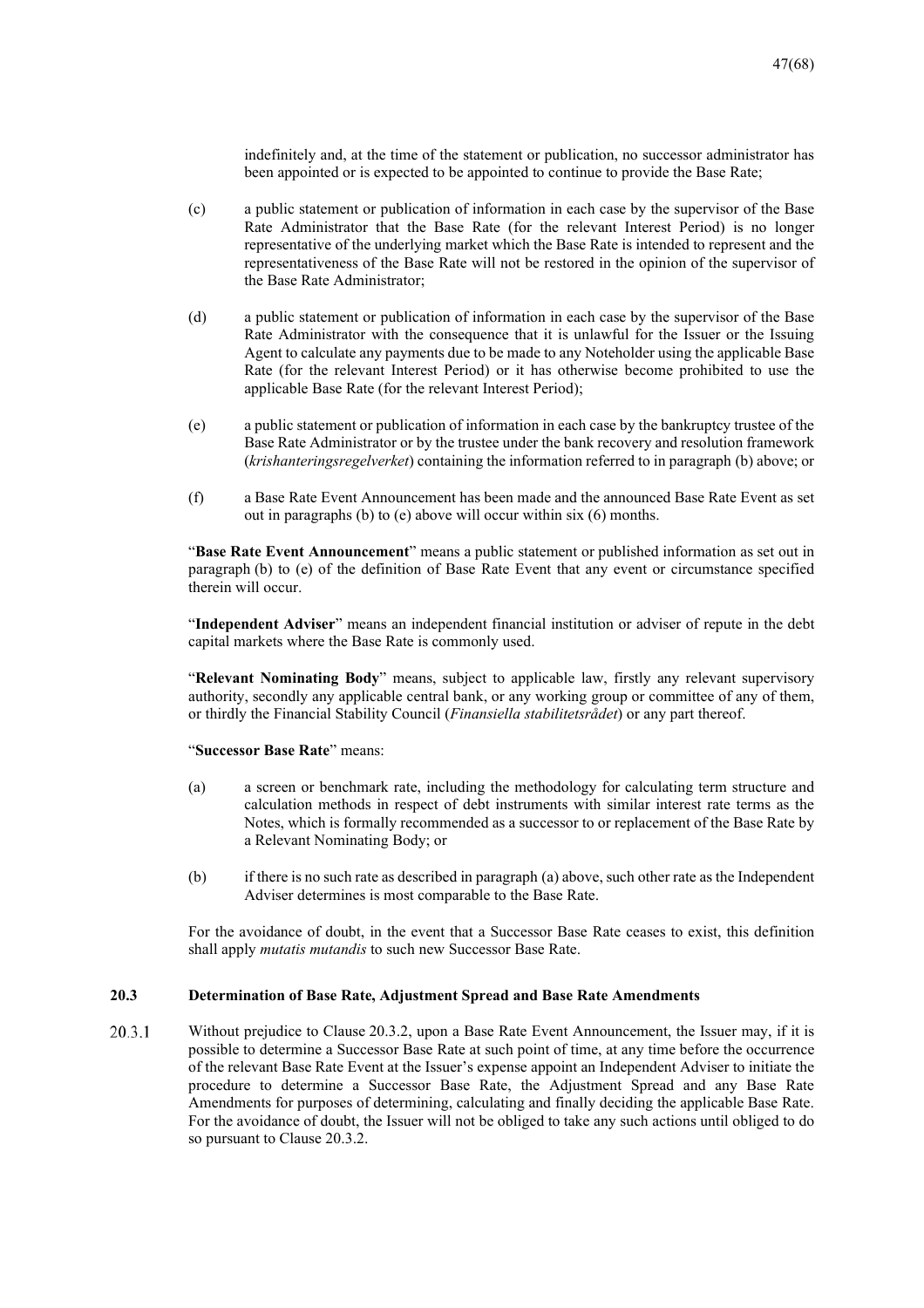- 20.3.2 If a Base Rate Event has occurred, the Issuer shall use all commercially reasonable endeavours to, as soon as reasonably practicable and at the Issuer's expense, appoint an Independent Adviser to initiate the procedure to determine, as soon as commercially reasonable, a Successor Base Rate, the Adjustment Spread and any Base Rate Amendments for purposes of determining, calculating, and finally deciding the applicable Base Rate.
- 20.3.3 If the Issuer fails to appoint an Independent Adviser in accordance with Clause 20.3.2, the Noteholders shall, if so decided at a Noteholders' Meeting or by way of Written Procedure, be entitled to appoint an Independent Adviser (at the Issuer's expense) for the purposes set forth in Clause 20.3.2. If an event of default has occurred and is continuing, or if the Issuer fails to carry out any other actions set forth in Clause 20.3 to 20.6, the Agent (acting on the instructions of the Noteholders) may to the extent necessary effectuate any Base Rate Amendments without the Issuer's cooperation.
- 20.3.4 The Independent Adviser shall also initiate the procedure to determine any technical, administrative or operational changes required to ensure the proper operation of a Successor Base Rate or to reflect the adoption of such Successor Base Rate in a manner substantially consistent with market practice ("**Base Rate Amendments**").
- 20.3.5 Provided that a Successor Base Rate, the applicable Adjustment Spread and any Base Rate Amendments have been finally decided no later than prior to the relevant Quotation Day in relation to the next succeeding Interest Period, they shall become effective with effect from and including the commencement of the next succeeding Interest Period, always subject to any technical limitations of the CSD and any calculations methods applicable to such Successor Base Rate.

#### **20.4 Interim measures**

- 20.4.1 If a Base Rate Event set out in any of the paragraphs (a) to (e) of the Base Rate Event definition has occurred but no Successor Base Rate and Adjustment Spread have been finally decided prior to the relevant Quotation Day in relation to the next succeeding Interest Period or if such Successor Base Rate and Adjustment Spread have been finally decided but due to technical limitations of the CSD, cannot be applied in relation to the relevant Quotation Day, the Interest Rate applicable to the next succeeding Interest Period shall be:
	- (a) if the previous Base Rate is available, determined pursuant to the terms that would apply to the determination of the Base Rate as if no Base Rate Event had occurred; or
	- (b) if the previous Base Rate is no longer available or cannot be used in accordance with applicable law or regulation, equal to the Interest Rate determined for the immediately preceding Interest Period.
- 20.4.2 For the avoidance of doubt, Clause 20.4.1 shall apply only to the relevant next succeeding Interest Period and any subsequent Interest Periods are subject to the subsequent operation of, and to adjustments as provided in, this Clause 20. This will however not limit the application of Clause 20.4.1 for any subsequent Interest Periods, should all relevant actions provided in this Clause 20 have been taken, but without success.

#### **20.5 Notices etc.**

Prior to the Successor Base Rate, the applicable Adjustment Spread and any Base Rate Amendments become effective the Issuer shall promptly, following the final decision by the Independent Adviser of any Successor Base Rate, Adjustment Spread and any Base Rate Amendments, give notice thereof to the Agent, the Issuing Agent and the Noteholders in accordance with Clause 26 (*Notices*) and the CSD. The notice shall also include information about the effective date of the amendments. If the Notes are admitted to trading on a stock exchange, the Issuer shall also give notice of the amendments to the relevant stock exchange.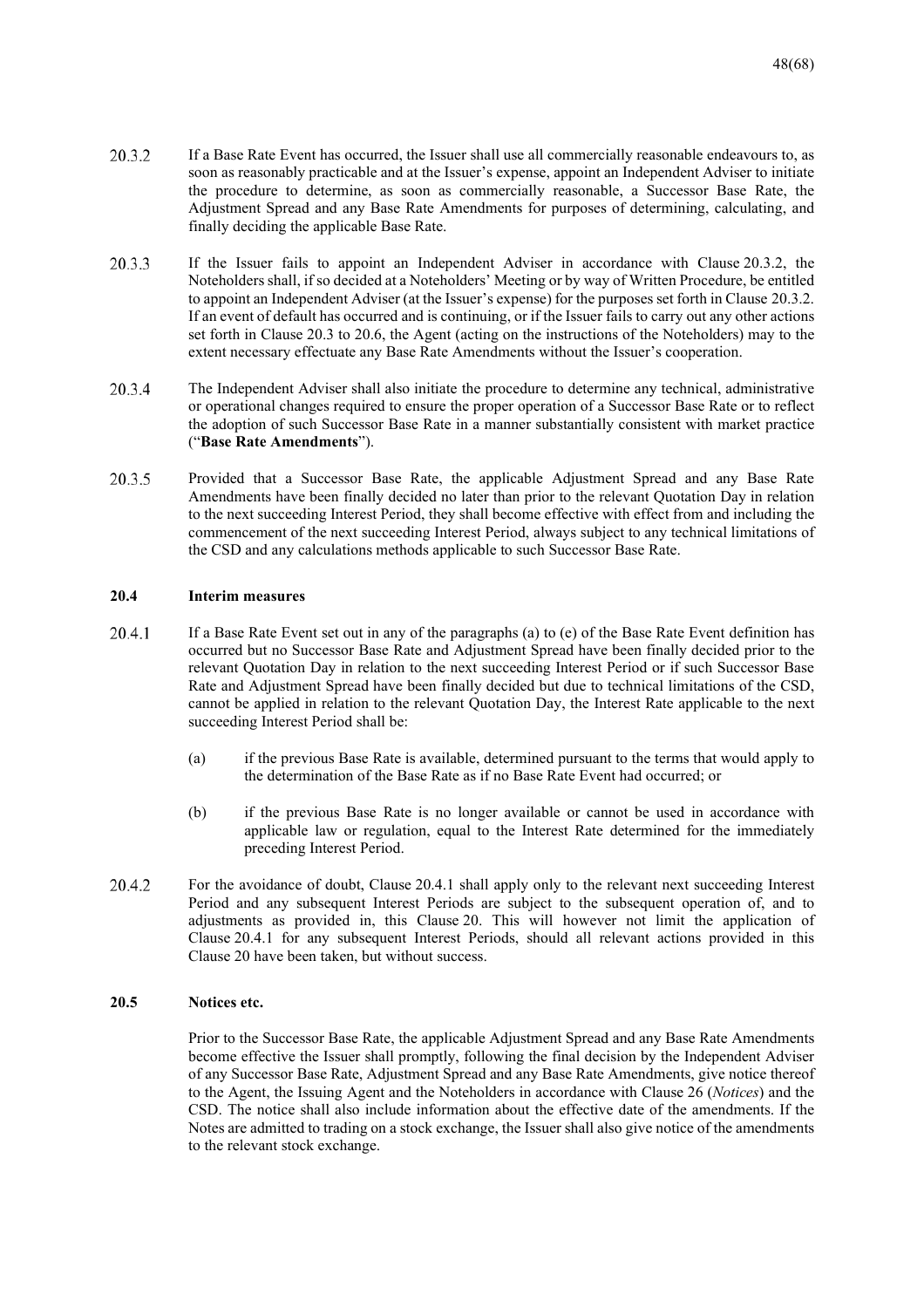#### **20.6 Variation upon replacement of Base Rate**

- 20.6.1 No later than giving the Agent notice pursuant to Clause 20.5, the Issuer shall deliver to the Agent a certificate signed by the Independent Adviser and the CEO, CFO or any other duly authorised signatory of the Issuer (subject to Clause 20.3.3) confirming the relevant Successor Base Rate, the Adjustment Spread and any Base Rate Amendments, in each case as determined and decided in accordance with the provisions of this Clause 20. The Successor Base Rate the Adjustment Spread and any Base Rate Amendments (as applicable) specified in such certificate will, in the absence of manifest error or bad faith in any decision, be binding on the Issuer, the Agent, the Issuing Agent and the Noteholders.
- 20.6.2 Subject to receipt by the Agent of the certificate referred to in Clause 20.6.1, the Issuer and the Agent shall, at the request and expense of the Issuer, without the requirement for any consent or approval of the Noteholders, without undue delay effect such amendments to the Finance Documents as may be required by the Issuer in order to give effect to this Clause 20.
- 20.6.3 The Agent and the Issuing Agent shall always be entitled to consult with external experts prior to amendments are effected pursuant to this Clause 20 Neither the Agent nor the Issuing Agent shall be obliged to concur if in the reasonable opinion of the Agent or the Issuing Agent (as applicable), doing so would impose more onerous obligations upon it or expose it to any additional duties, responsibilities or liabilities or reduce or amend the protective provisions afforded to the Agent or the Issuing Agent in the Finance Documents.

#### **20.7 Limitation of liability for the Independent Adviser**

Any Independent Adviser appointed pursuant to Clause 20.3 shall not be liable whatsoever for damage or loss caused by any determination, action taken or omitted by it under or in connection with any Finance Document, unless directly caused by its gross negligence or wilful misconduct. The Independent Adviser shall never be responsible for indirect or consequential loss.

#### **21. THE AGENT**

#### **21.1 Appointment of the Agent**

- By subscribing for Notes, each initial Noteholder appoints the Agent to act as its agent in all matters 21.1.1 relating to the Notes and the Finance Documents, and authorises the Agent to act on its behalf (without first having to obtain its consent, unless such consent is specifically required by these Terms and Conditions) in any legal or arbitration proceedings relating to the Notes held by such Noteholder, including the winding-up, dissolution, liquidation or bankruptcy (or its equivalent in any other jurisdiction) of the Issuer. By acquiring Notes, each subsequent Noteholder confirms such appointment and authorisation for the Agent to act on its behalf.
- 21.1.2 Each Noteholder shall immediately upon request provide the Agent with any such documents, including a written power of attorney (in form and substance satisfactory to the Agent), that the Agent deems necessary for the purpose of exercising its rights and/or carrying out its duties under the Finance Documents. The Agent is under no obligation to represent a Noteholder which does not comply with such request.
- 21.1.3 The Issuer shall promptly upon request provide the Agent with any documents and other assistance (in form and substance satisfactory to the Agent), that the Agent deems necessary for the purpose of exercising its rights and/or carrying out its duties under the Finance Documents.
- 21.1.4 The Agent is entitled to fees for its work and to be indemnified for costs, losses and liabilities on the terms set out in the Finance Documents and the Agency Agreement and the Agent's obligations as Agent under the Finance Documents are conditioned upon the due payment of such fees and indemnifications.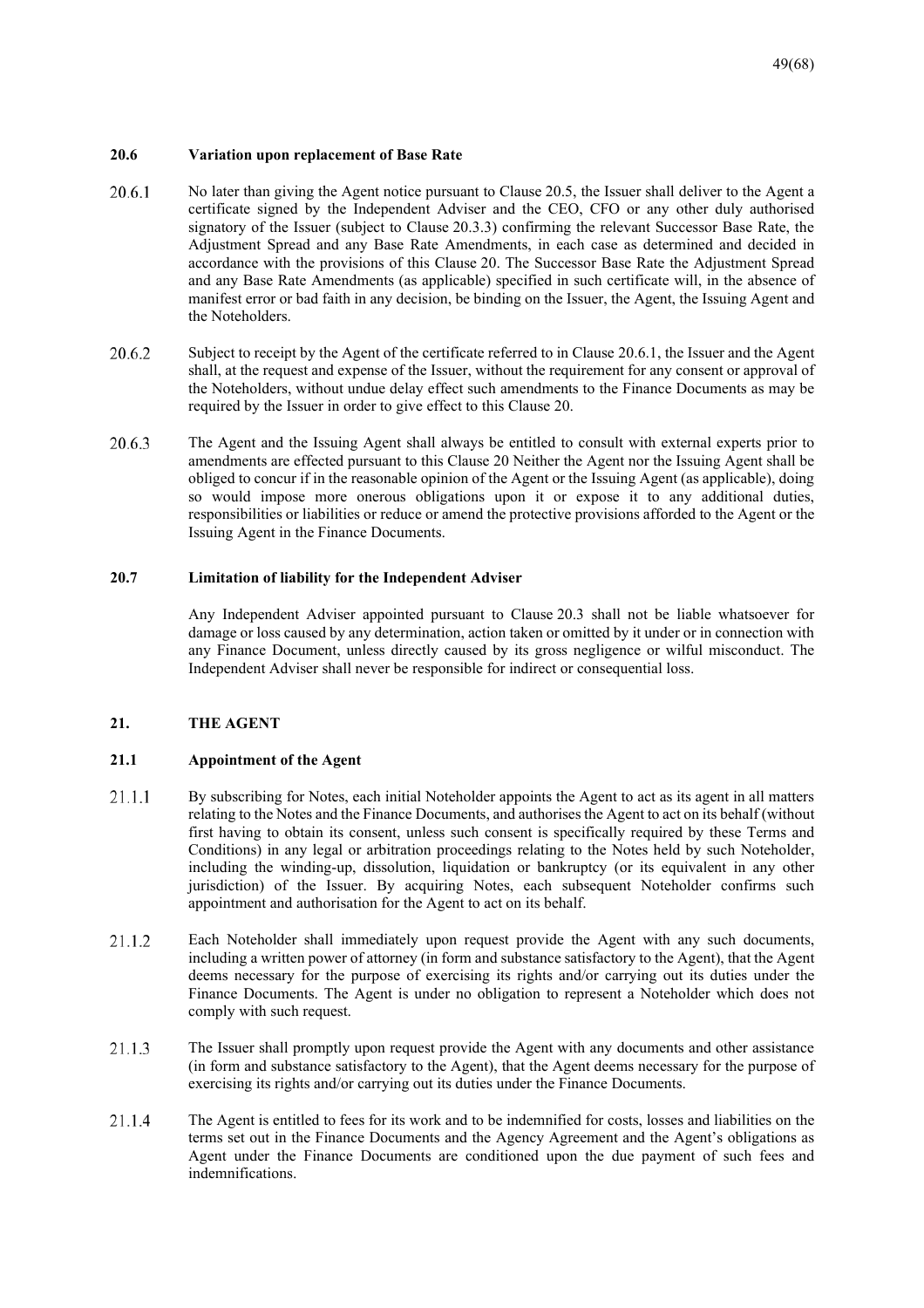21.1.5 The Agent may act as agent or trustee for several issues of securities or other loans issued by or relating to the Issuer and other Group Companies notwithstanding potential conflicts of interest.

#### **21.2 Duties of the Agent**

- 21.2.1 The Agent shall represent the Noteholders in accordance with the Finance Documents. However, the Agent is not responsible for the content, validity, execution or enforceability of the Finance Documents.
- 21.2.2 When acting in accordance with the Finance Documents, the Agent is always acting with binding effect on behalf of the Noteholders. The Agent shall act in the best interest of the Noteholders as a group and carry out its duties under the Finance Documents in a reasonable, proficient and professional manner, with reasonable care and skill. The Agent is never acting as an advisor to the Noteholders or the Issuer. Any advice or opinion from the Agent does not bind the Noteholders or the Issuer.
- 21.2.3 The Agent is entitled to delegate its duties to other professional parties, but the Agent shall remain liable for the actions of such parties under the Finance Documents.
- The Agent shall treat all Noteholders equally and, when acting pursuant to the Finance Documents, 21.2.4 act with regard only to the interests of the Noteholders and shall not be required to have regard to the interests or to act upon or comply with any direction or request of any other person, other than as explicitly stated in the Finance Documents.
- 21.2.5 Other than as specifically set out in the Finance Documents, the Agent shall not be obliged to monitor:
	- (a) the performance, default or any breach by the Issuer or any other party of its obligations under the Finance Documents;
	- (b) the financial condition of the Issuer and the Group; or
	- (c) whether any other event specified in any Finance Document has occurred.

Should the Agent not receive such information, the Agent is entitled to assume that no such event or circumstance exists or can be expected to occur, provided that the Agent does not have actual knowledge of such event or circumstance.

- 21.2.6 Notwithstanding any other provision of the Finance Documents to the contrary, the Agent is not obliged to do or omit to do anything if it would or might in its reasonable opinion constitute a breach of any law or regulation.
- 21.2.7 If in the Agent's reasonable opinion the cost, loss or liability which it may incur (including reasonable fees to the Agent) in complying with instructions of the Noteholders, or taking any action at its own initiative, will not be covered by the Issuer, the Agent may refrain from acting in accordance with such instructions, or taking such action, until it has received such funding or indemnities (or adequate security has been provided therefore) as it may reasonably require.
- 21.2.8 The Agent shall give a notice to the Noteholders:
	- (a) before it ceases to perform its obligations under the Finance Documents by reason of the non-payment by the Issuer of any fee or indemnity due to the Agent under the Finance Documents or the Agency Agreement; or
	- (b) if it refrains from acting for any reason described in Clause 21.2.7.
- 21.2.9 The Agent is entitled to engage external experts when carrying out its duties under the Finance Documents. The Issuer shall on demand by the Agent pay all reasonable costs for external experts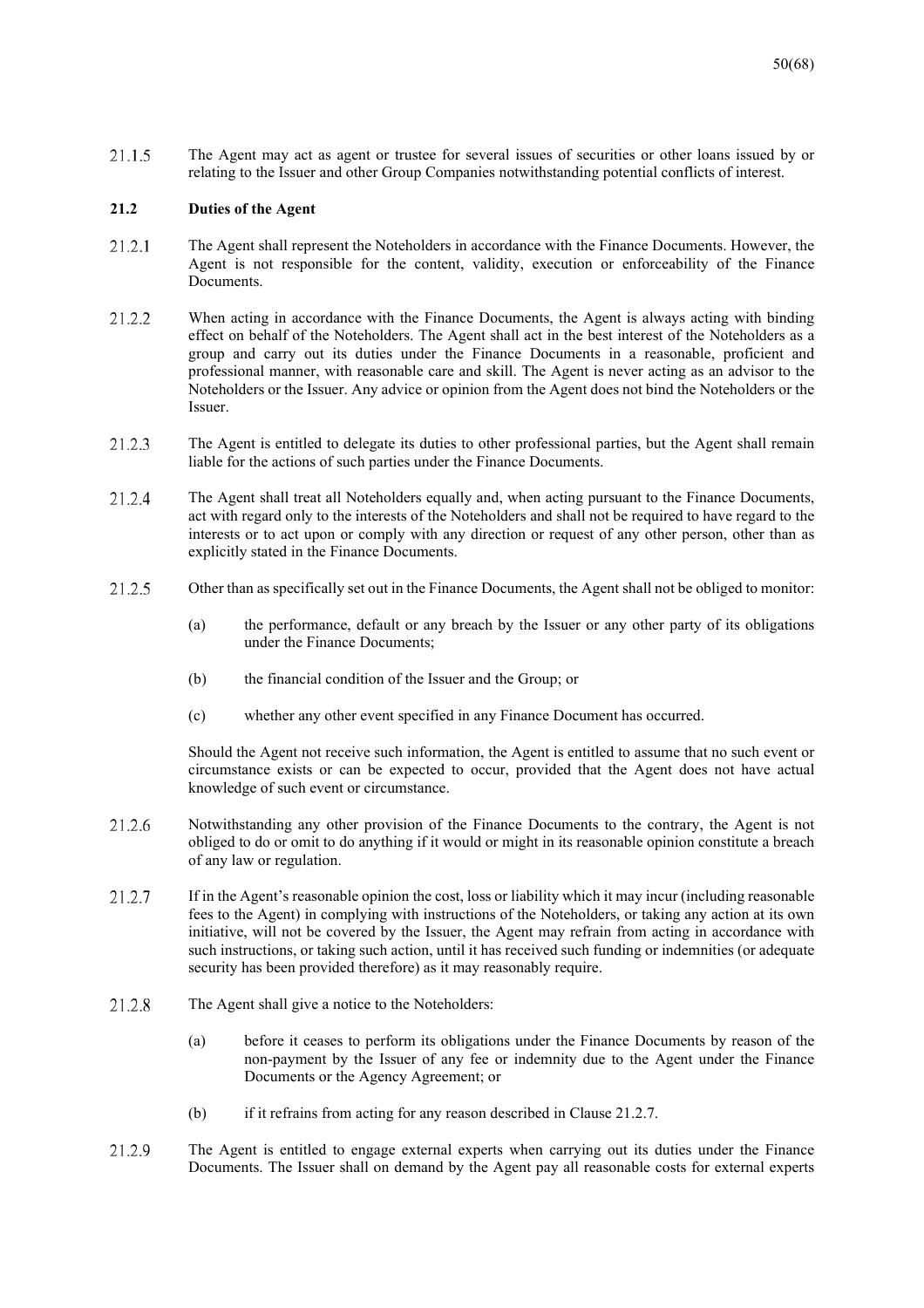engaged after the occurrence of a breach of the Terms and Conditions, or for the purpose of investigating or considering:

- (a) an event or circumstance which the Agent reasonably believes is or may lead to a breach of the Terms and Conditions or may lead to bankruptcy or liquidation;
- (b) in connection with any Noteholders' Meeting or Written Procedure;
- (c) in connection with any amendment (whether contemplated by the Finance Documents or not) or waiver under the Finance Documents; or
- (d) a matter relating to the Issuer which the Agent reasonably believes may be detrimental to the interests of the Noteholders under the Finance Documents.

Any compensation for damages or other recoveries received by the Agent from external experts engaged by it for the purpose of carrying out its duties under the Finance Documents shall be distributed in accordance with Clause 15 (*Distribution of proceeds*).

21.2.10 The Agent shall, as applicable, enter into agreements with the CSD, and comply with such agreement and the CSD Regulations applicable to the Agent, as may be necessary in order for the Agent to carry out its duties under the Finance Documents.

#### **21.3 Liability for the Agent**

- $2131$ The Agent will not be liable to the Noteholders for damage or loss caused by any action taken or omitted by it under or in connection with any Finance Document, unless directly caused by its negligence or wilful misconduct. The Agent shall never be responsible for indirect loss.
- 21.3.2 The Agent shall not be considered to have acted negligently if it has acted in accordance with advice from or opinions of reputable external experts engaged by the Agent or if the Agent has acted with reasonable care in a situation when the Agent considers that it is detrimental to the interests of the Noteholders to delay the action in order to first obtain instructions from the Noteholders.
- 21.3.3 The Agent shall not be liable for any delay (or any related consequences) in crediting an account with an amount required pursuant to the Finance Documents to be paid by the Agent to the Noteholders, provided that the Agent has taken all necessary steps as soon as reasonably practicable to comply with the regulations or operating procedures of any recognised clearing or settlement system used by the Agent for that purpose.
- 21.3.4 The Agent shall have no liability to the Noteholders for damage caused by the Agent acting in accordance with instructions of the Noteholders given in accordance with Clause 16 (*Decisions by Noteholders*).
- 21.3.5 Any liability towards the Issuer which is incurred by the Agent in acting under, or in relation to, the Finance Documents shall not be subject to set-off against the obligations of the Issuer to the Noteholders under the Finance Documents.

#### **21.4 Replacement of the Agent**

- 21.4.1 Subject to Clause 21.4.6, the Agent may resign by giving notice to the Issuer and the Noteholders, in which case the Noteholders shall appoint a successor Agent at a Noteholders' Meeting convened by the old Agent or by way of Written Procedure initiated by the old Agent.
- 21.4.2 Subject to Clause 21.4.6, if the Agent is Insolvent, the Agent shall be deemed to resign as Agent and the Issuer shall within ten (10) Business Days appoint a successor Agent which shall be an independent financial institution or other reputable company which regularly acts as agent under debt issuances.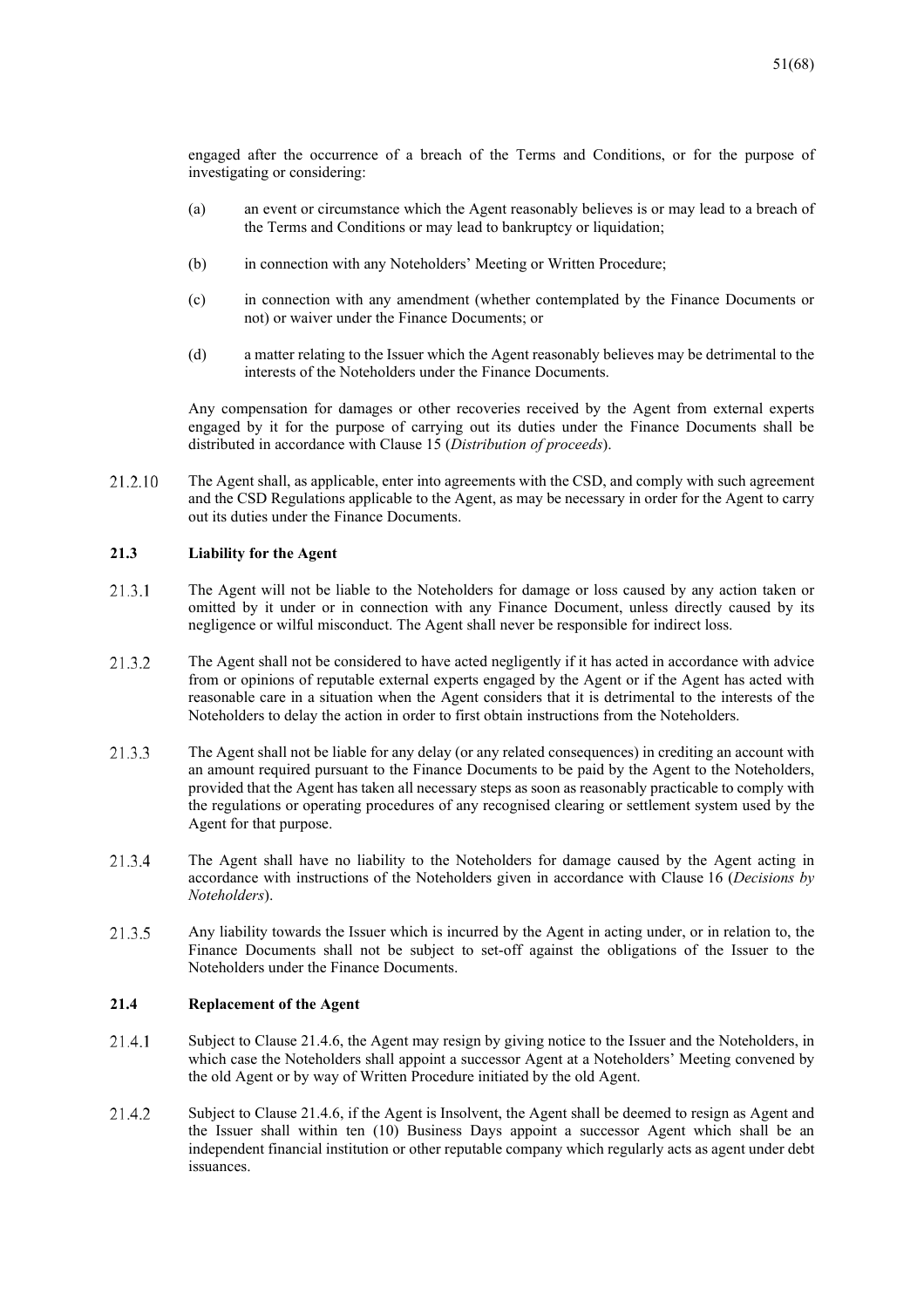- 21.4.3 A Noteholder (or Noteholders) representing at least ten (10) per cent. of the Adjusted Total Nominal Amount may, by notice to the Issuer (such notice may only be validly given by a person who is a Noteholder on the Business Day immediately following the day on which the notice is received by the Issuer and shall, if given by several Noteholders, be given by them jointly), require that a Noteholders' Meeting is held for the purpose of dismissing the Agent and appointing a new Agent. The Issuer may, at a Noteholders' Meeting convened by it or by way of Written Procedure initiated by it, propose to the Noteholders that the Agent be dismissed and a new Agent appointed.
- 21.4.4 If the Noteholders have not appointed a successor Agent within ninety (90) days after:
	- (a) the earlier of the notice of resignation was given or the resignation otherwise took place; or
	- (b) the Agent was dismissed through a decision by the Noteholders,

the Issuer shall appoint a successor Agent which shall be an independent financial institution or other reputable company which regularly acts as agent under debt issuances.

- 21.4.5 The retiring Agent shall, at its own cost, make available to the successor Agent such documents and records and provide such assistance as the successor Agent may reasonably request for the purposes of performing its functions as Agent under the Finance Documents.
- 21.4.6 The Agent's resignation or dismissal shall only take effect upon the appointment of a successor Agent and acceptance by such successor Agent of such appointment and the execution of all necessary documentation to effectively substitute the retiring Agent.
- 2147 Upon the appointment of a successor, the retiring Agent shall be discharged from any further obligation in respect of the Finance Documents but shall remain entitled to the benefit of the Finance Documents and remain liable under the Finance Documents in respect of any action which it took or failed to take whilst acting as Agent. Its successor, the Issuer and each of the Noteholders shall have the same rights and obligations amongst themselves under the Finance Documents as they would have had if such successor had been the original Agent.
- 21.4.8 In the event that there is a change of the Agent in accordance with this Clause 21.4, the Issuer shall execute such documents and take such actions as the new Agent may reasonably require for the purpose of vesting in such new Agent the rights, powers and obligation of the Agent and releasing the retiring Agent from its further obligations under the Finance Documents and the Agency Agreement. Unless the Issuer and the new Agent agree otherwise, the new Agent shall be entitled to the same fees and the same indemnities as the retiring Agent.

## **22. THE ISSUING AGENT**

- 22.1 The Issuer shall when necessary appoint an Issuing Agent to manage certain specified tasks under these Terms and Conditions and in accordance with the legislation, rules and regulations applicable to and/or issued by the CSD and relating to the Notes. The Issuing Agent shall be a commercial bank or securities institution approved by the CSD.
- 22.2 The Issuer shall ensure that the Issuing Agent enters into agreements with the CSD, and comply with such agreement and the CSD Regulations applicable to the Issuing Agent, as may be necessary in order for the Issuing Agent to carry out its duties relating to the Notes.
- 22.3 The Issuing Agent will not be liable to the Noteholders for damage or loss caused by any action taken or omitted by it under or in connection with any Finance Document, unless directly caused by its gross negligence or wilful misconduct. The Issuing Agent shall never be responsible for indirect or consequential loss.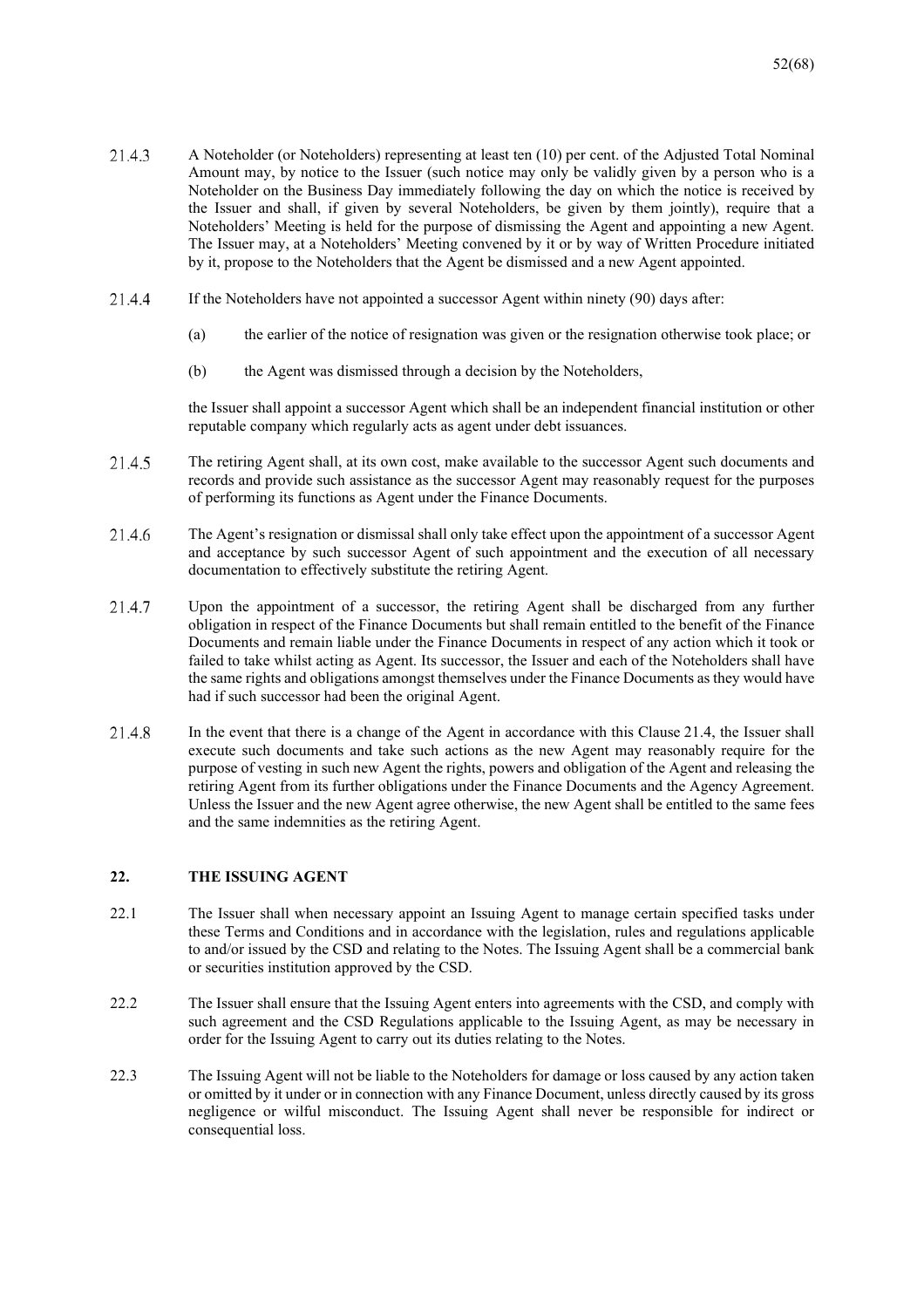#### **23. THE CSD**

- 23.1 The Issuer has appointed the CSD to manage certain tasks under these Terms and Conditions and in accordance with the CSD Regulations and the other regulations applicable to the Notes.
- 23.2 The CSD may retire from its assignment or be dismissed by the Issuer, provided that the Issuer has effectively appointed a replacement CSD that accedes as CSD at the same time as the old CSD retires or is dismissed and provided also that the replacement does not have a negative effect on any Noteholder or any admission to trading of the Notes. The replacing CSD must be authorised to professionally conduct clearing operations pursuant to the Securities Markets Act (*lagen (2007:528) om värdepappersmarknaden*) and be authorised as a central securities depository in accordance with the Financial Instruments Account Act.

#### **24. NO DIRECT ACTIONS BY NOTEHOLDERS**

- 24.1 A Noteholder may not take any steps whatsoever against the Issuer to enforce or recover any amount due or owing to it pursuant to the Finance Documents, or to initiate, support or procure the windingup, dissolution, liquidation or bankruptcy (or its equivalent in any other jurisdiction) of the Issuer in relation to any of the obligations and liabilities of the Issuer under the Finance Documents. Such steps may only be taken by the Agent.
- 24.2 Clause 24.1 shall not apply if the Agent has been instructed by the Noteholders in accordance with the Finance Documents to take certain actions but fails for any reason to take, or is unable to take (for any reason other than a failure by a Noteholder to provide documents in accordance with Clause 21.1.2), such actions within a reasonable period of time and such failure or inability is continuing. However, if the failure to take certain actions is caused by the non-payment of any fee or indemnity due to the Agent under the Finance Documents or the Agency Agreement or by any reason described in Clause 21.2.7, such failure must continue for at least forty (40) Business Days after notice pursuant to Clause 21.2.8 before a Noteholder may take any action referred to in Clause 24.1.
- 24.3 The provisions of Clause 24.1 shall not in any way limit an individual Noteholder's right to claim and enforce payments which are due by the Issuer to some but not all Noteholders.
- 24.4 The provisions of this Clause 24 (*No direct actions by Noteholders*) are subject to the over-riding limitations set out in Clause 3 (*Status of the Notes*).

#### **25. TIME-BAR**

- 25.1 The right to receive repayment of the principal of the Notes shall be time-barred and become void ten (10) years from the Redemption Date. Subject to Clause 10 (*Interest and interest cancellation*), the right to receive payment of interest (excluding any capitalised interest) shall be time-barred and become void three (3) years from the relevant due date for payment. The Issuer is entitled to any funds set aside for payments in respect of which the Noteholders' right to receive payment has been timebarred and has become void.
- 25.2 If a limitation period is duly interrupted in accordance with the Swedish Act on Limitations (*preskriptionslagen (1981:130)*), a new limitation period of ten (10) years with respect to the right to receive repayment of the principal of the Notes, and of three (3) years with respect to receive payment of interest (excluding capitalised interest) will commence, in both cases calculated from the date of interruption of the limitation period, as such date is determined pursuant to the provisions of the Swedish Act on Limitations.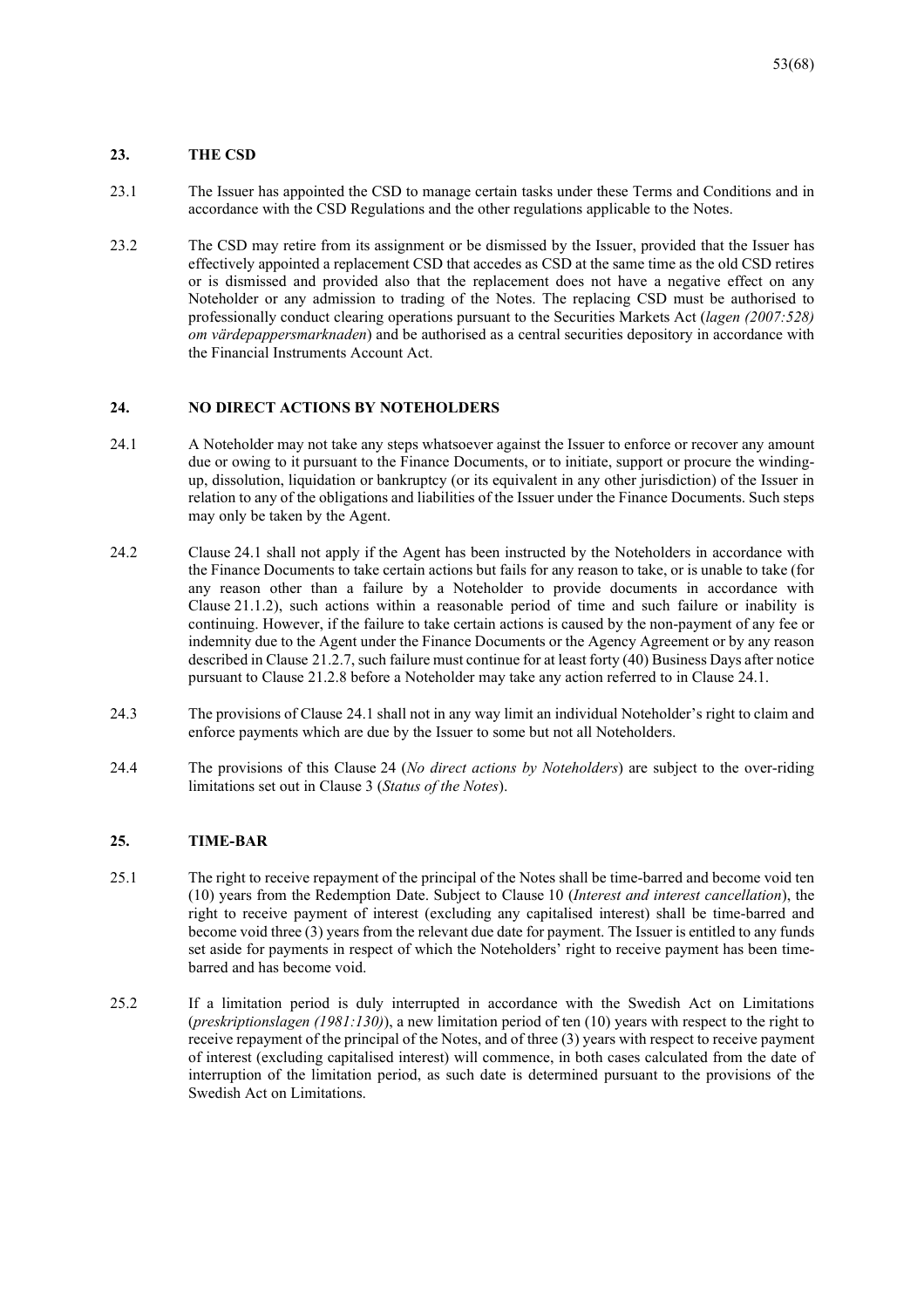#### **26. NOTICES**

- 26.1 Any notice or other communication to be made under or in connection with the Finance Documents:
	- (a) if to the Agent, shall be given at the address registered with the Swedish Companies Registration Office (*Bolagsverket*) on the Business Day prior to dispatch, or, if sent by email by the Issuer, to the email address notified by the Agent to the Issuer from time to time;
	- (b) if to the Issuer, shall be given at the address registered with the Swedish Companies Registration Office on the Business Day prior to dispatch, or, if sent by email by the Agent, to the email address notified by the Issuer to the Agent from time to time; and
	- (c) if to the Noteholders, shall be given at their addresses as registered with the CSD, on the date such person shall be a Noteholder in order receive the communication or if such date is not specified, on the Business Day prior to dispatch, and by either courier delivery or letter for all Noteholders. A notice to the Noteholders shall also be published on the websites of the Issuer and the Agent.
- 26.2 Any notice or other communication made by one person to another under or in connection with the Finance Documents shall be sent by way of courier, personal delivery or letter, or, if between the Issuer and the Agent, by email, and will only be effective:
	- (a) in case of courier or personal delivery, when it has been left at the address specified in Clause 26.1;
	- (b) in case of letter, three (3) Business Days after being deposited postage prepaid in an envelope addressed to the address specified in Clause 26.1; or
	- (c) in case of email, when received in readable form by the email recipient.
- 26.3 Any notice which shall be provided to the Noteholders in physical form pursuant to these Terms and Conditions may, at the discretion of the Agent, be limited to:
	- (a) a cover letter, which shall include:
		- (i) all information needed in order for Noteholders to exercise their rights under the Finance Documents;
		- (ii) details of where Noteholders can retrieve additional information;
		- (iii) contact details to the Agent; and
		- (iv) an instruction to contact the Agent should any Noteholder wish to receive the additional information by regular mail; and
	- (b) copies of any document needed in order for Noteholder to exercise their rights under the Finance Documents.
- 26.4 Any notice or other communication pursuant to the Finance Documents shall be in English.
- 26.5 Failure to send a notice or other communication to a Noteholder or any defect in it shall not affect its sufficiency with respect to other Noteholders.

#### **27. FORCE MAJEURE**

27.1 Neither the Agent nor the Issuing Agent shall be held responsible for any damage arising out of any legal enactment, or any measure taken by a public authority, or war, strike, lockout, boycott, blockade,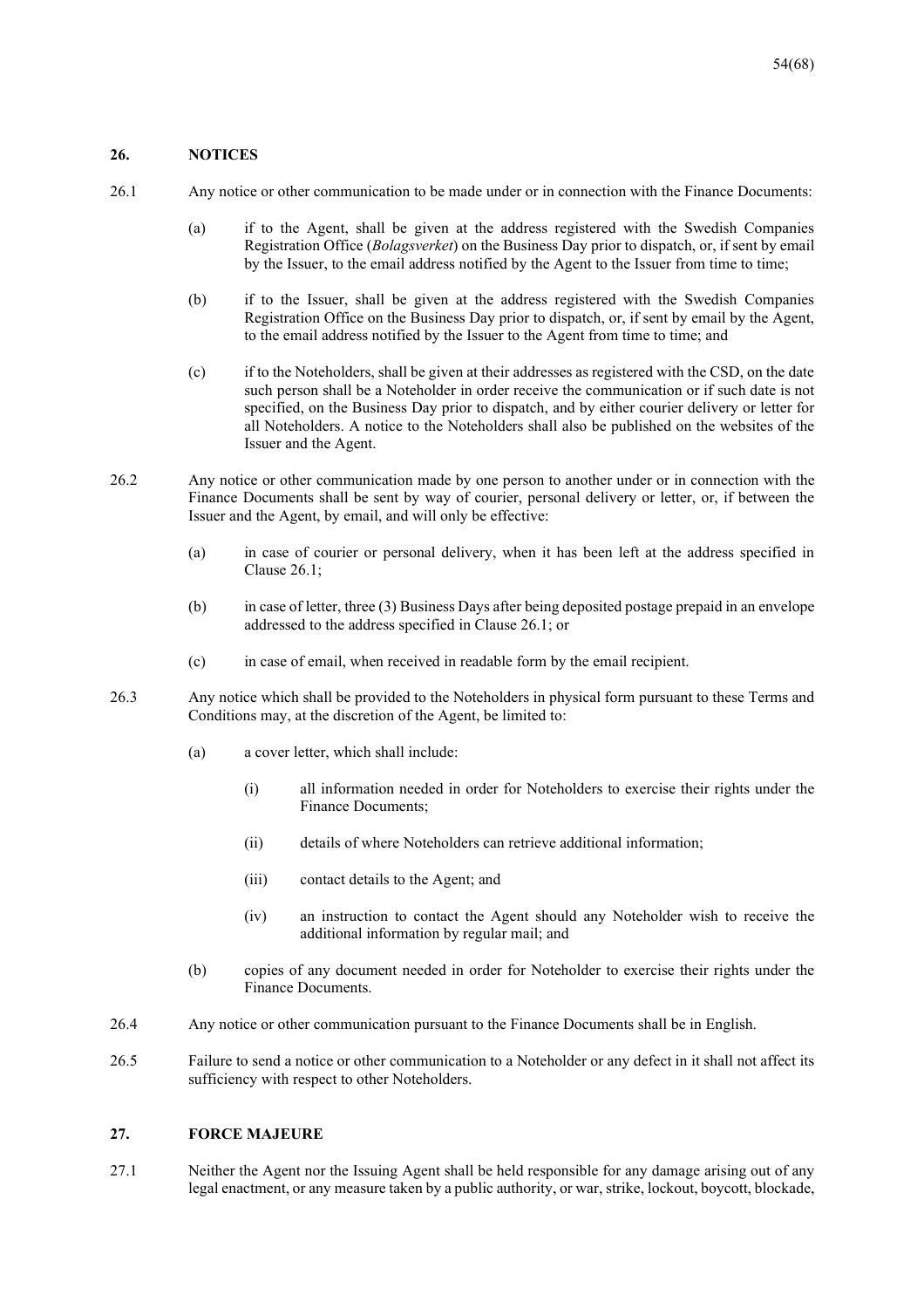natural disaster, insurrection, civil commotion, terrorism or any other similar circumstance (a "**Force Majeure Event**"). The reservation in respect of strikes, lockouts, boycotts and blockades applies even if the Agent or the Issuing Agent itself takes such measures, or is subject to such measures.

- 27.2 Should a Force Majeure Event arise which prevents the Agent or the Issuing Agent from taking any action required to comply with these Terms and Conditions, such action may be postponed until the obstacle has been removed.
- 27.3 The provisions in this Clause 27 apply unless they are inconsistent with the provisions of the Financial Instruments Accounts Act which provisions shall take precedence.

## **28. GOVERNING LAW AND JURISDICTION**

- 28.1 These Terms and Conditions, and any non-contractual obligations arising out of or in connection therewith, shall be governed by and construed in accordance with the laws of Sweden.
- 28.2 The Issuer submits to the non-exclusive jurisdiction of the District Court of Stockholm (*Stockholms tingsrätt*).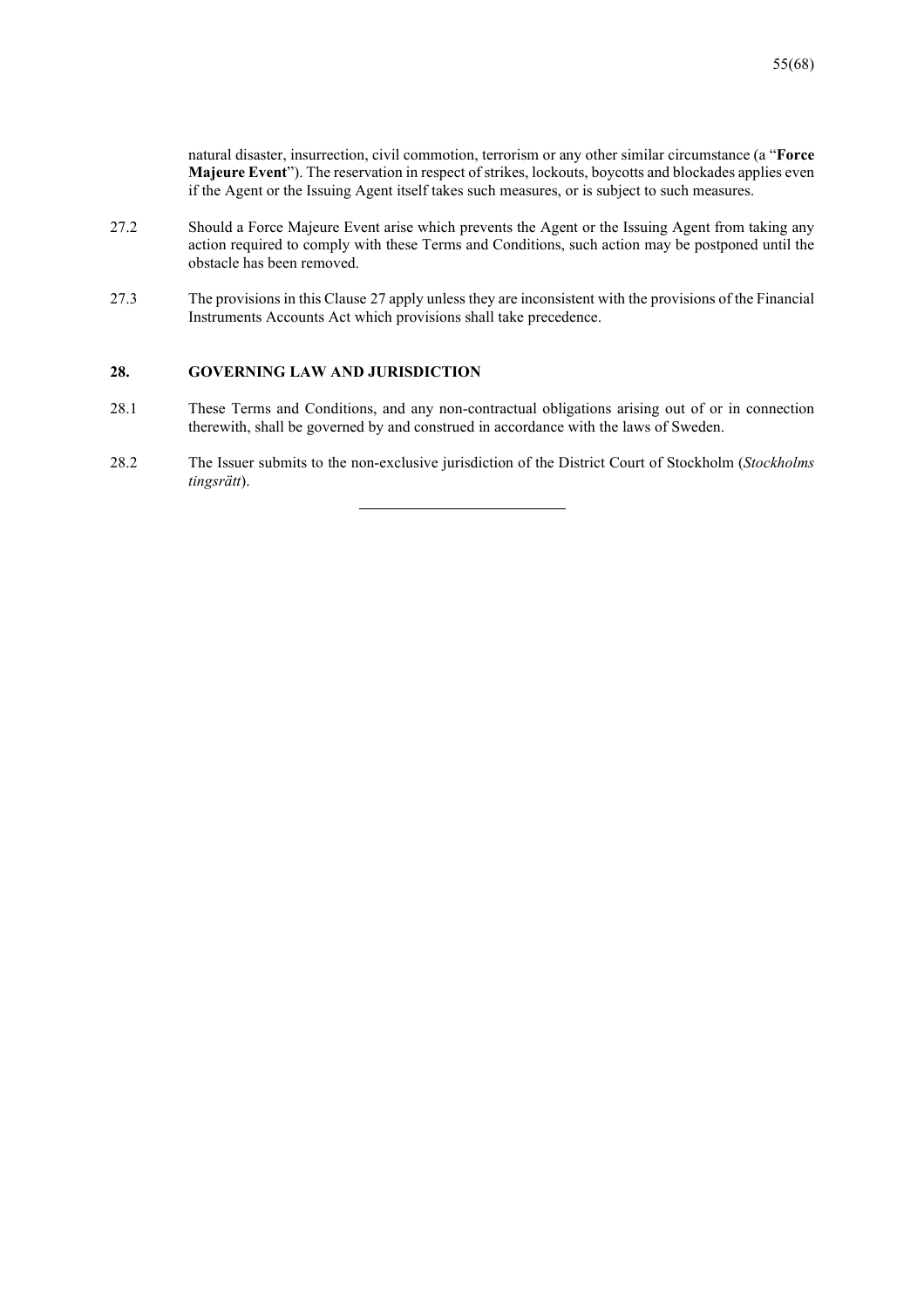# **DESCRIPTION OF THE ISSUER**

# **Introduction**

The legal and commercial name of the Issuer is SBAB Bank AB (publ). The Issuer is a public limited liability company and joint stock banking company, wholly owned by the Kingdom of Sweden. The interest of the Kingdom of Sweden is represented by the Government Offices of Sweden. The Issuer operates as an independent profit-making company regulated as a banking company under the Swedish Act on Banking and Financing Activities (*lagen (2004:297) om bank- och finansieringsrörelse*) and is subject to the supervision of the Swedish FSA. The Issuer obtained its licence to conduct banking operations from the Swedish FSA on 30 November 2010. Relevant Articles of Association, permitting the Issuer to conduct banking operations, were adopted on 16 March 2011. Adjustments to the Articles of Association have been made when relevant and the latest Articles of Association were adopted on 28 April 2016 and duly registered on and valid as of 3 June 2016. On 12 December 2018, the Issuer was also authorised by the Swedish FSA to conduct securities operations in the form of a permit to trade for its own account (*bedriva handel med finansiella instrument för egen räkning*). The permit is, in the Issuer's opinion, required due to legislative amendments following the implementation of MiFID II.

The Issuer was registered in Sweden on 21 December 1984. The Issuer's Swedish Corporate ID is 556253-7513 and its legal entity identifier (LEI) code is H0YX5LBGKDVOWCXBZ594. The Issuer's registered office is situated in the municipality of Solna, Sweden. The registered postal address of the Issuer is P.O. Box 4209, SE 171 04 Solna, Sweden, the telephone number is +46 8 614 43 00 and the Issuer's website is www.sbab.se. The information on the Issuer's website does not form part of this Prospectus unless such information is incorporated by reference into this Prospectus. The visiting address of the Issuer is Svetsarvägen 24, SE-171 41 Solna, Sweden.

The Issuer has been assigned the credit ratings as set out below from Moody's and S&P:

|                      | Moody's | S&P   |
|----------------------|---------|-------|
| <b>Issuer Rating</b> | Αl      | A     |
| Long-term funding    | Αl      | А     |
| Short-term funding   | P-1     | $A-1$ |

The Issuer was established for the purpose of acquiring the requisite capital to finance Government-backed residential mortgages and commenced its operations on 1 July 1985. Prior to this, Government-backed residential mortgages were financed directly via the Government budget.

On the date of this Prospectus, the SBAB Group consists of the Issuer as parent company and its wholly-owned subsidiaries SCBC and Booli Search Technologies AB ("**Booli**") and its newly acquired majority owned subsidiary Boappa AB ("**Boappa**"). As set out in the sections "*The Swedish Covered Bond Corporation*" and "*Credit facility agreement between the Issuer and SCBC*", the Issuer is dependent on its subsidiary SCBC due to the two companies' mutual commercial and legal relationship.

On 3 May 2021, SBAB acquired 58 per cent. of the shares in Boappa. There are put and call options over the remaining shares. Boappa provides a communication platform, tailored mainly for tenant-owners' associations, via the app "Boappa". SCBC's main purpose is to issue covered bonds (*säkerställda obligationer*) (i.e. bonds or other comparable full-recourse debt instruments secured by a pool of mortgage credits and/or public sector credits) pursuant to the Swedish Act on Issuance of Covered Bonds (*lagen (2003:1223) om utgivning av säkerställda obligationer*) and to conduct activities related thereto. A more detailed description of SCBC is set out below in the section "*The Swedish Covered Bond Corporation*".

On 8 November 2021 Klas Danielsson was dismissed as CEO for SBAB and Mikael Inglander, previously CFO, took over as acting CEO.

# **Accounting principles**

Unless stated otherwise, the financial information relating to 2020–2021 in this section "*Description of the Issuer*" has been extracted without adjustment from the Year-End Report 2021.

The consolidated accounts have been prepared in compliance with International Financial Reporting Standards (IFRS) as adopted by the EU. In addition to these accounting standards, the Swedish FSA's Regulatory Code 2008:25 (Regulations and general guidelines regarding annual reports at credit institutions and securities companies) (*Föreskrifter och allmänna råd (FFFS 2008:25) om årsredovisning i kreditinstitut och*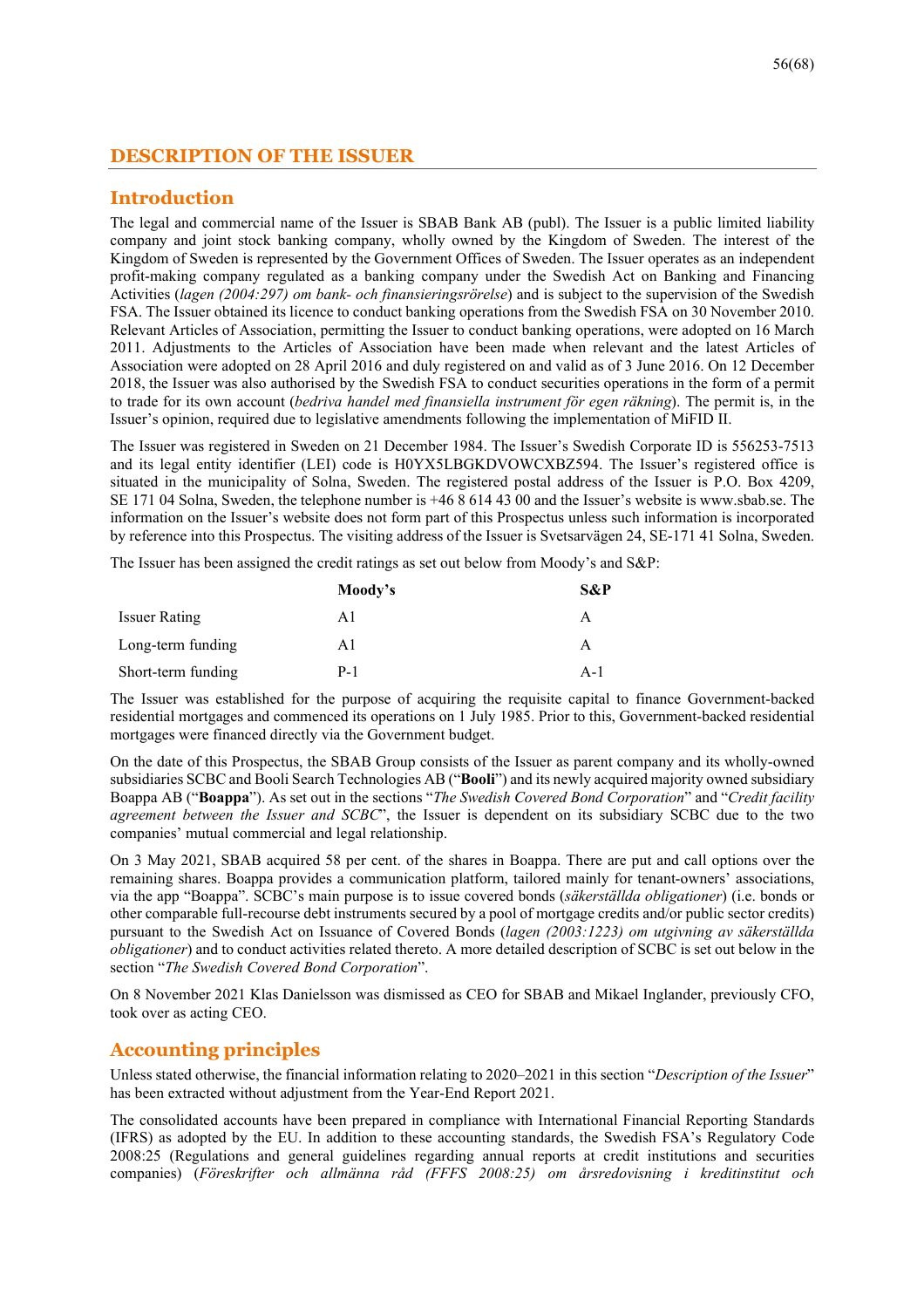*värdepappersbolag*), the Swedish Annual Accounts Act for Credit Institutions and Securities Companies (*lagen (1995:1559) om årsredovisning i kreditinstitut och värdepappersbolag*) as well as the requirements in the Swedish Financial Reporting Board's recommendation RFR 1 Supplementary Accounting Rules for Groups are taken into consideration.

The Issuer, being the parent company of the SBAB Group, applies statutory IFRS, which means that the annual report has been prepared in compliance with IFRS with the additions and exceptions that ensue from the Swedish Financial Reporting Board's recommendation RFR 2 Accounting for Legal Entities, the Swedish FSA's Regulatory Code 2008:25 (Regulations and general guidelines regarding annual reports at credit institutions and securities companies) and the Swedish Annual Accounts Act for Credit Institutions and Securities Companies.

The main differences between the SBAB Group's and the Issuer's accounting policies are described on page 114 of the Year End Report 2021.

From 1 January 2018, the mandatory sections of IFRS 9 have replaced IAS 39 within IFRS, while the SBAB Group uses the option to apply IAS 39 regarding hedge accounting.

## **Activities**

The SBAB Group's main business operations consist of lending in the Swedish residential mortgage market directed at individuals, tenant-owner associations and companies. The SBAB Group may also finance e.g. acquisitions of offices and other commercial properties, but in relation to the SBAB Group's total loan portfolio, lending to commercial properties is not significant. Besides security over mortgage certificates or rights in tenantowner associations, the SBAB Group may also accept other collateral such as shares in limited liability companies. SBAB Group has a number of business partners that act as distributors for the SBAB Group's products. In 2007, the SBAB Group expanded its product range to include savings products for individuals and in 2009 deposit facilities were launched for companies and tenant-owner associations. As a feature of the SBAB Group's plan to broaden its operations, unsecured loans were launched during 2010.

The SBAB Group's business strategy since August 2014 has been to focus on, and develop, the core business areas of mortgages and residential financing with more efficient operations and an increased focus on mortgage offers, customer communication and sales. The SBAB Group's savings offer continues to be an important part of the business. Furthermore, sustainability is an important and integrated part of the SBAB Group's overall business strategy, as evident from, amongst other, the specific green loan offering launched to customers in June 2018 and by the SBAB Group being an issuer of green bonds with dedicated use of proceeds since 2016.

# **The Swedish Covered Bond Corporation**

SCBC is a wholly-owned subsidiary of the Issuer. SCBC's activities are mainly focused on issuing covered bonds in the Swedish and international capital market, as further described under "*Introduction*" above. To this end, SCBC currently has three funding programmes in place; a domestic covered bond programme in Sweden, a euro medium term covered note programme (the "*EMTCN Programme*") in the international market and an Australian covered bond issuance programme. On the date of this Prospectus, these three programmes have all been assigned the highest possible credit rating (Aaa) by Moody's. Other programmes may be established and stand-alone issues may be made from time to time.

SCBC does not conduct any new lending operations, but acquires loans primarily from the Issuer and may acquire loans from others. SCBC acquired a portfolio of loans from the Issuer in 2006 under a master sale agreement that also provides for the continuous transfer of loans from the Issuer to SCBC from time to time on the terms and conditions stated in that agreement (as amended and restated or amended and replaced from time to time). The Issuer and SCBC have also entered into a subordination agreement, pursuant to which the Issuer has agreed that all present and future claims that it has or may have against SCBC, except any claims that the Issuer may have against SCBC under any derivative agreement entered into pursuant to the Swedish Act on Issuance of Covered Bonds, will be subordinated to all unsubordinated claims against SCBC in the event of SCBC's bankruptcy. Of the total subordinated debt under the Subordination Agreement, SEK 6,000 million comprises an internal group debt instrument (senior non-preferred notes) that was issued by SCBC to the Issuer in December 2019 for the purpose of meeting the MREL requirement announced by the Swedish National Debt Office in relation to SCBC.

SCBC's lending to the public after provisions as at 31 December 2021 amounted to SEK 442,067 million (SEK 398,029 million as at 31 December 2020). The above data relating to 31 December 2020 has been derived from SCBC's Year End report for 2021.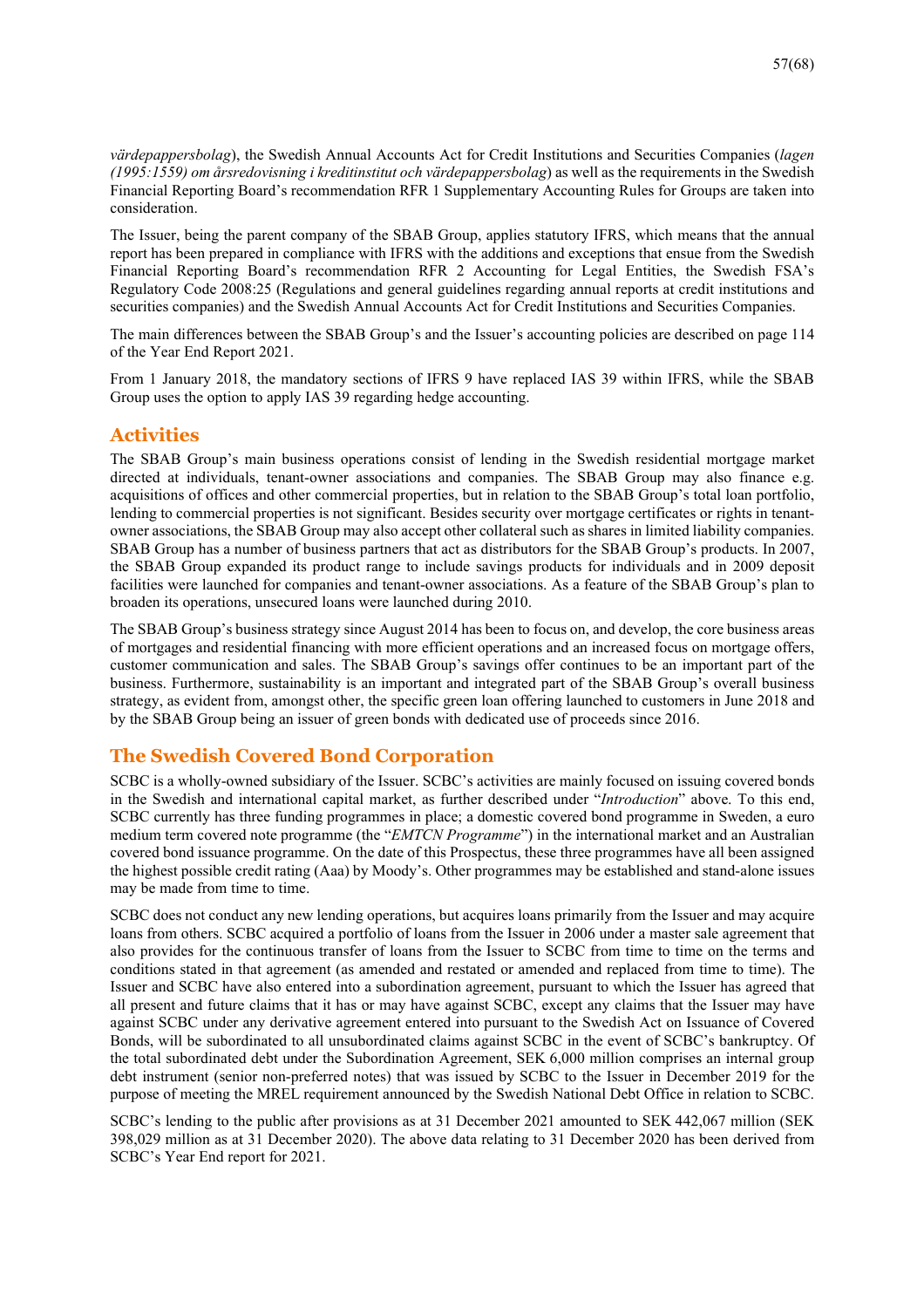# **Credit facility agreement between the Issuer and SCBC**

In December 2008, a multicurrency revolving credit facility agreement was established between the Issuer and SCBC. Under the agreement the Issuer makes available a committed credit facility to SCBC up to an amount equal to SCBC's outstanding covered bonds, from time to time, with an original maturity falling in the period within 364 days from the date of the agreement. The term of the agreement is 364 days and is automatically extended by a further 364 days unless terminated by SCBC or if a default under the agreement is outstanding and the Issuer gives notice to SCBC 30 days prior to the relevant termination date that the agreement should not be extended.

Satisfying the requirements set out in Chapter 6, section 1 of the Swedish FSA's Regulatory Code 2014:12 (Regulations regarding prudential requirements and capital buffers) (*Föreskrifter (FFFS 2014:12) om tillsynskrav och kapitalbuffertar*) and the corresponding requirements in the CRR, SCBC and the Issuer are supervised as a single liquidity sub-group as part of the liquidity management and risk control pursuant to the Swedish FSA's Regulatory Code 2010:7 (Regulations regarding management of liquidity risks in credit institutions and investment firms) (*Föreskrifter (FFFS 2010:7) om hantering och offentliggörande av likviditetsrisker för kreditinstitut och värdepappersbolag*).

# **Lending**

The SBAB Group's lending to the public after provisions at 31 December 2021 amounted to SEK 467,041 million (SEK 422,835 million at 31 December 2020).

# **Deposits**

In April 2007, the SBAB Group introduced savings products for private customers. During 2009, the savings products were also made available to corporate customers and tenant-owner associations. Total deposits amounted to SEK 144,950 million as at 31 December 2021 (SEK 135,658 million as at 31 December 2020).

# **Funding**

## **Short-term funding**

The Issuer mainly finances its short-term funding needs through two commercial paper programmes; a Swedish commercial paper programme (SVCP) and a Euro Commercial Paper Programme (ECP). The Issuer is also active in the repo- and deposit markets for short term liquidity needs on a daily basis.

## **Long-term funding**

The Issuer issues its long-term non-covered debt under the Issuer's EUR 13 billion Euro Medium Term Note programme and may also issue on a stand-alone basis or under additional programmes from time to time.

SBAB Group's covered bond funding is conducted by SCBC, through (i) the EMTCN Programme, (ii) the Swedish covered bond programme, (iii) the Australian covered bond programme, (iv) on a stand-alone basis and/or (v) under additional programmes from time to time.

During 2021, the SBAB Group issued a number of long-term transactions with a volume equivalent to SEK 99.2 billion distributed among various currencies but mainly EUR and SEK.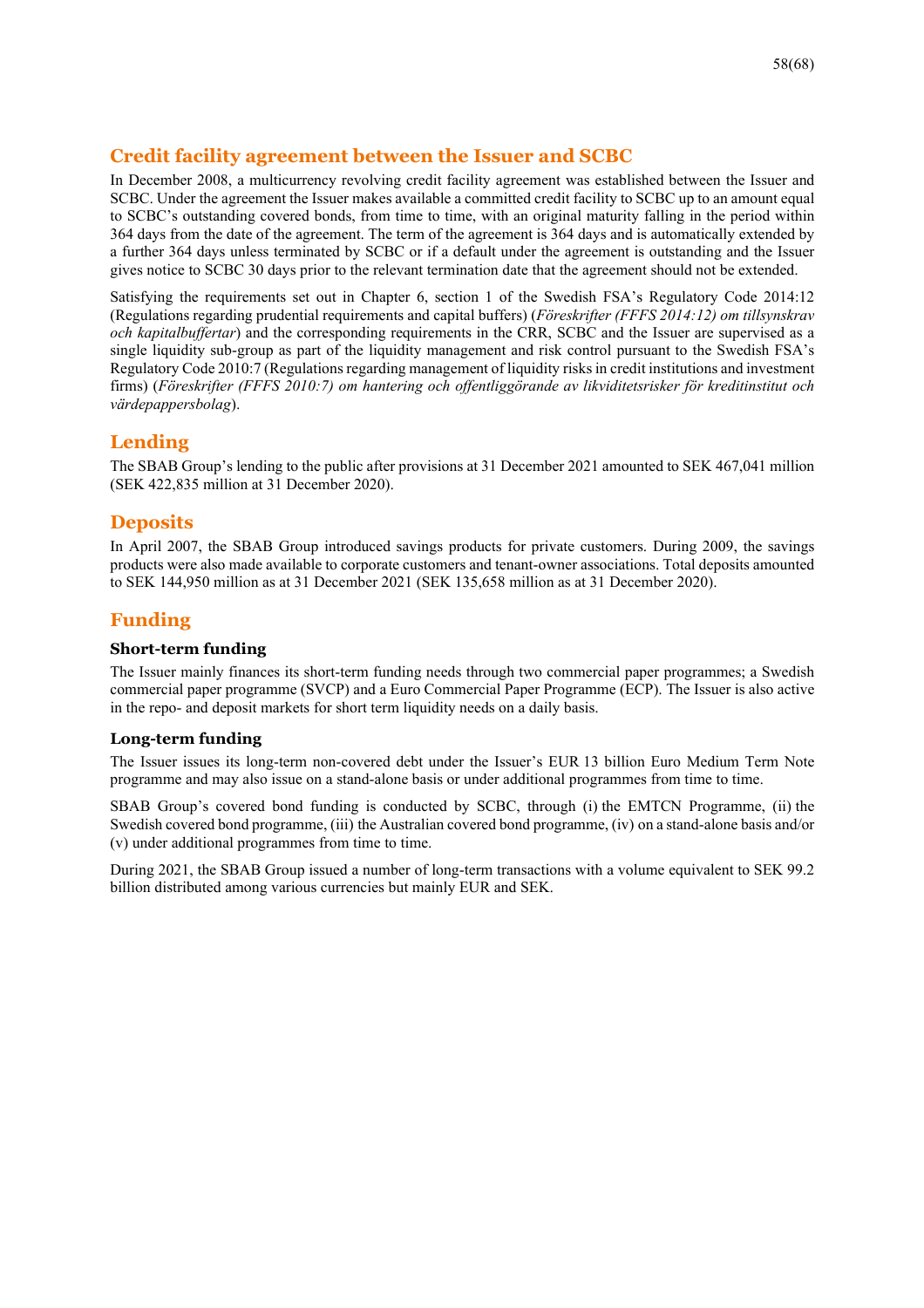|                                          |         | <b>SBAB Group</b>  |        | <b>The Issuer</b> |
|------------------------------------------|---------|--------------------|--------|-------------------|
| <b>SEK</b> million                       | 2021    | 2020               | 2021   | 2020              |
|                                          |         | <b>SEK</b> million |        |                   |
| Debt securities in issue                 |         |                    |        |                   |
| Financial liabilities at amortised cost: |         |                    |        |                   |
| Swedish kronor commercial paper          | 200     | 450                | 200    | 450               |
| Foreign currency commercial paper        | 4,015   | 4,740              | 4,015  | 4,740             |
|                                          | 4,215   | 5,190              | 4,215  | 5,190             |
| Bond loans:                              |         |                    |        |                   |
| Bond loans in SEK                        |         |                    |        |                   |
|                                          | 82,876  | 59,066             | 27,541 | 22,662            |
|                                          | 182,293 | 157,437            | 7,752  | 9,734             |
| Bond loans in foreign currency           |         |                    |        |                   |
|                                          | 82,333  | 96,504             | 11,297 | 17,245            |
|                                          | 12,648  | 5,507              | 12,647 | 5,010             |
|                                          | 360,150 | 318,514            | 59,237 | 54,651            |
|                                          | 364,365 | 323,704            | 63,452 | 59,841            |
|                                          | 300,913 | 263,863            |        |                   |

# **Credit losses**

The diagram below shows the SBAB Group's credit losses and the credit loss level as a percentage of total lending at the end of each year for each of the years 2009 to 2021.



The credit loss data in the table above has been derived from the SBAB Group's annual reports for each year and except for the year 2021 when then data has been derived from the Issuer´s Year End Report 2021.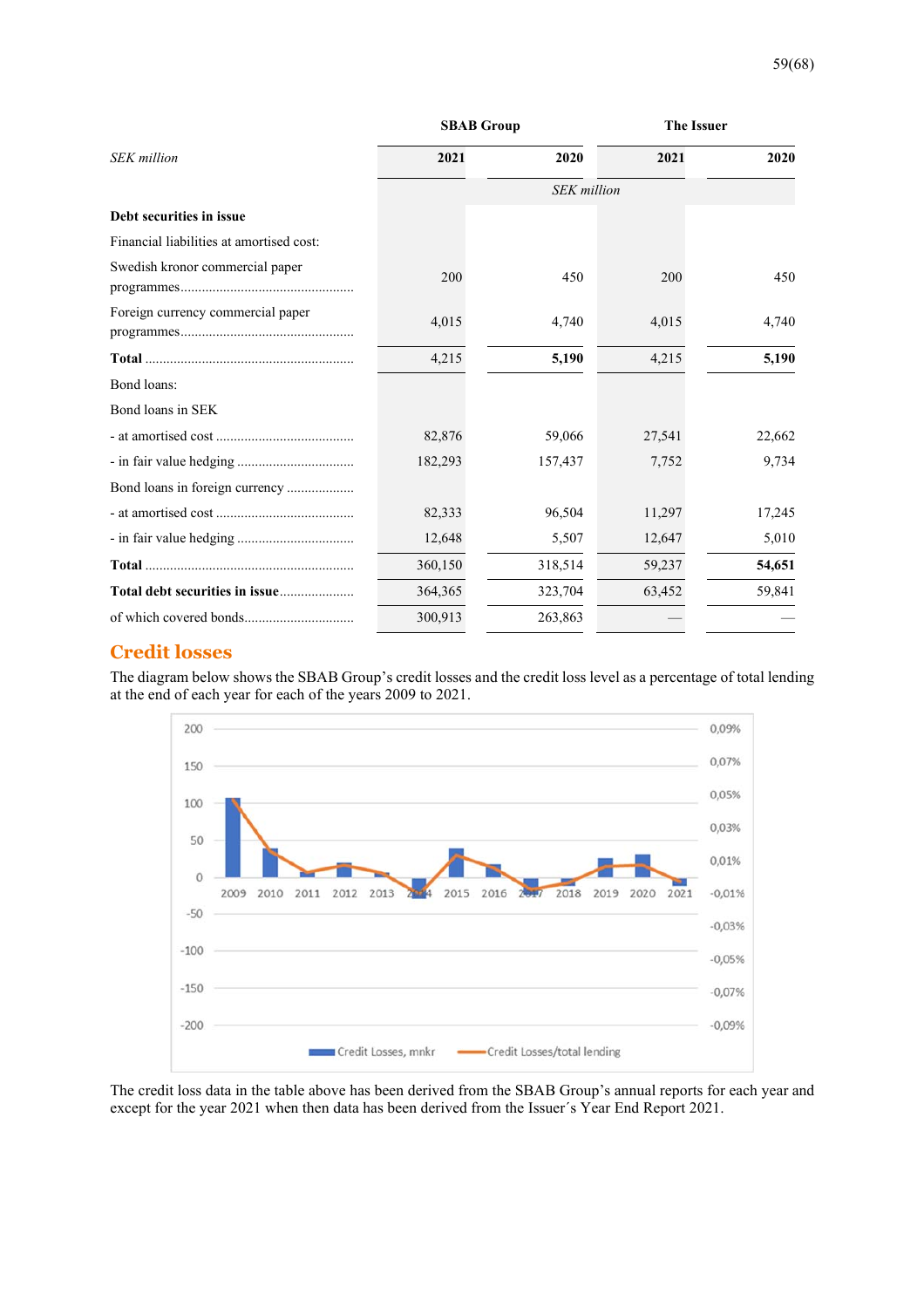# **Capital ratios**

As at 31 December 2021, the Consolidated Situation's total capital ratios was 18.1 per cent. (17.6 per cent. as at 31 December 2020). As at 31 December 2021, the Consolidated Situation's CET1 Ratio was 13.5 per cent. (13.4 per cent. as at 31 December 2020).

# **Liquidity reserve**

The SBAB Group's liquidity reserve primarily comprises liquid, interest-bearing securities with high ratings. As at 31 December 2021, the market value of the assets in the liquidity reserve amounted to SEK 82.3 billion (SEK 70.9 billion as at 31 December 2020). Taking the Riksbank's and the European Central Bank's haircuts into account, the liquidity value of the assets in the liquidity reserve amounted to SEK 78.4 billion as at 31 December 2021 (SEK 68 billion as at 31 December 2020).

Securities holdings are an integrated part of the SBAB Group's liquidity risk management. Holdings in the portfolio are limited by asset class and by country, respectively. In addition to these collective limits, limits for individual issuers may also be set.

For more information regarding the liquidity portfolio and the liquidity reserves, please see pages 135 to 139 of the Year End Report 2021.

# **Regulatory framework and capital requirements**

The Issuer's activities are regulated by, inter alia, the Swedish Companies Act (*aktiebolagslagen (2005:551)*), the Swedish Banking and Financing Business Act and its articles of association. As a banking company, the Issuer is subject to the supervision of the Swedish FSA and regulated by, *inter alia*, the Swedish Deposit Insurance Act (*lagen (1995:1571) om insättningsgaranti*) and the Swedish Annual Accounts Act for Credit Institutions and Securities Companies as well as the Swedish FSA's Regulatory Codes (which includes its regulations and general guidelines) and guidelines issued by the European Banking Authority.

The Issuer is further subject to the provisions set forth in the CRR as amended by CRR II, and in the Swedish Supervision of Credit Institutions and Investment Firms Act (*lagen (2014:968) om särskild tillsyn över kreditinstitut och värdepappers-bolag*) and the Swedish Act on Capital Buffers (*lagen (2014:966) om kapitalbuffertar*) which implements CRD IV as amended by CRD V.

In addition, the Issuer is subject to the BRRD and the Swedish Resolution Act.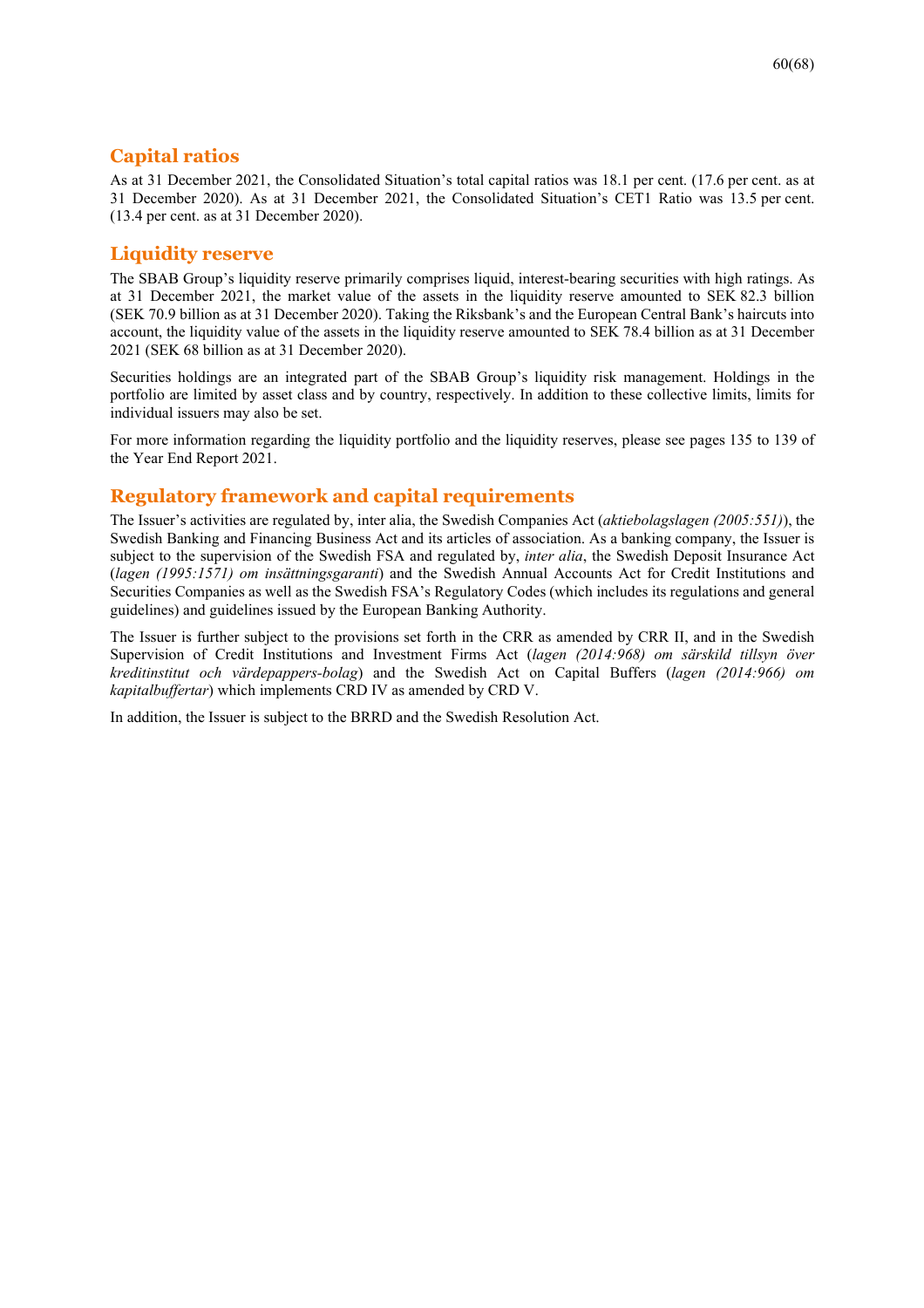# **THE BOARD OF DIRECTORS AND MANAGEMENT**

The members of the Board of Directors and Executive Management, whose business addresses are at the registered address of SBAB, are as of the date of this Prospectus:

# **Board of directors**

| Name                   | <b>Title</b>                                                             | <b>Principal outside activities</b>                                                                                                                                                                                                           |
|------------------------|--------------------------------------------------------------------------|-----------------------------------------------------------------------------------------------------------------------------------------------------------------------------------------------------------------------------------------------|
| Jan Sinclair           | Chairman                                                                 | Chairman of AB Sveriges<br>Säkerställda<br>Obligationer (publ), Nilsson Energy AB, REH2<br>AB and Fastighets Aktiebolaget Victorhuset.<br>Board member of STS Alpresor, Almi<br>Företagspartners AB, AB Bipon AB and Jan<br>M.L. Sinclair AB. |
| Lars Börjesson         | <b>Board Member</b>                                                      | Chairman of KGH Customs Services AB, KGH<br>Global Consulting AB, KGH Digital AB and<br>Atlantic Continental Holding AB. Board<br>member of Taggsvampen AB, board member<br>and CEO of KGH Customs.                                           |
| Inga-Lill Carlberg     | <b>Board Member</b>                                                      | Chairman of Trill Impact Microfinance AB,<br>COO and board member of Trill Impact AB,<br>board member of Trill Impact Executive<br>Holding AB and Trill Impact GP S.à.r.l. and<br>chair of Stiftelsen för Finansforskning                     |
| Daniel Kristiansson    | <b>Board Member</b>                                                      | Board member of Swedfund International AB<br>and stiftelsen Industrifonden. Under-secretary<br>at the Government Offices of Sweden.                                                                                                           |
| Jane Lundgren Ericsson | Board Member                                                             | Board member of AB Sveriges Säkerställda<br>Obligationer (publ), Copperstone Resources<br>AB (publ), Inyett AB. Deputy board member of<br>Miscatonic Ventures Aktiebolag.<br>Board<br>member and chief legal counsel at Visma<br>Finance AB.  |
| Synnöve Trygg          | <b>Board Member</b>                                                      | Board member and deputy chairman of<br>Volvofinans Bank AB, board member of AB<br>Sveriges Säkerställda Obligationer (publ) and<br>Precice Biometrics AB. Board member and<br>CEO of Synnöve Trygg Consulting AB.                             |
| Leif Pagrotsky         | <b>Board Member</b>                                                      | Chairman of Beckmans Skola AB, Husvärden<br>L Larsson & Co AB, Vitartes Intea Holding AB<br>Smartilizer Scandinavia AB. Board<br>and<br>member of YA Holding AB and Leif Pagrotsky<br>AB.                                                     |
| Karin Neville          | Board<br>Member,<br>Employee<br>Representative, SBAB                     |                                                                                                                                                                                                                                               |
| Margareta Naumburg     | Board<br>Member,<br>Employee<br>Representative, SBAB                     |                                                                                                                                                                                                                                               |
| Anders Heder           | Deputy<br>Board<br>Member,<br>Employee<br>Representative,<br><b>SBAB</b> |                                                                                                                                                                                                                                               |
| David Larsson          | Deputy<br>Board<br>Member,<br>Employee<br>Representative,<br><b>SBAB</b> |                                                                                                                                                                                                                                               |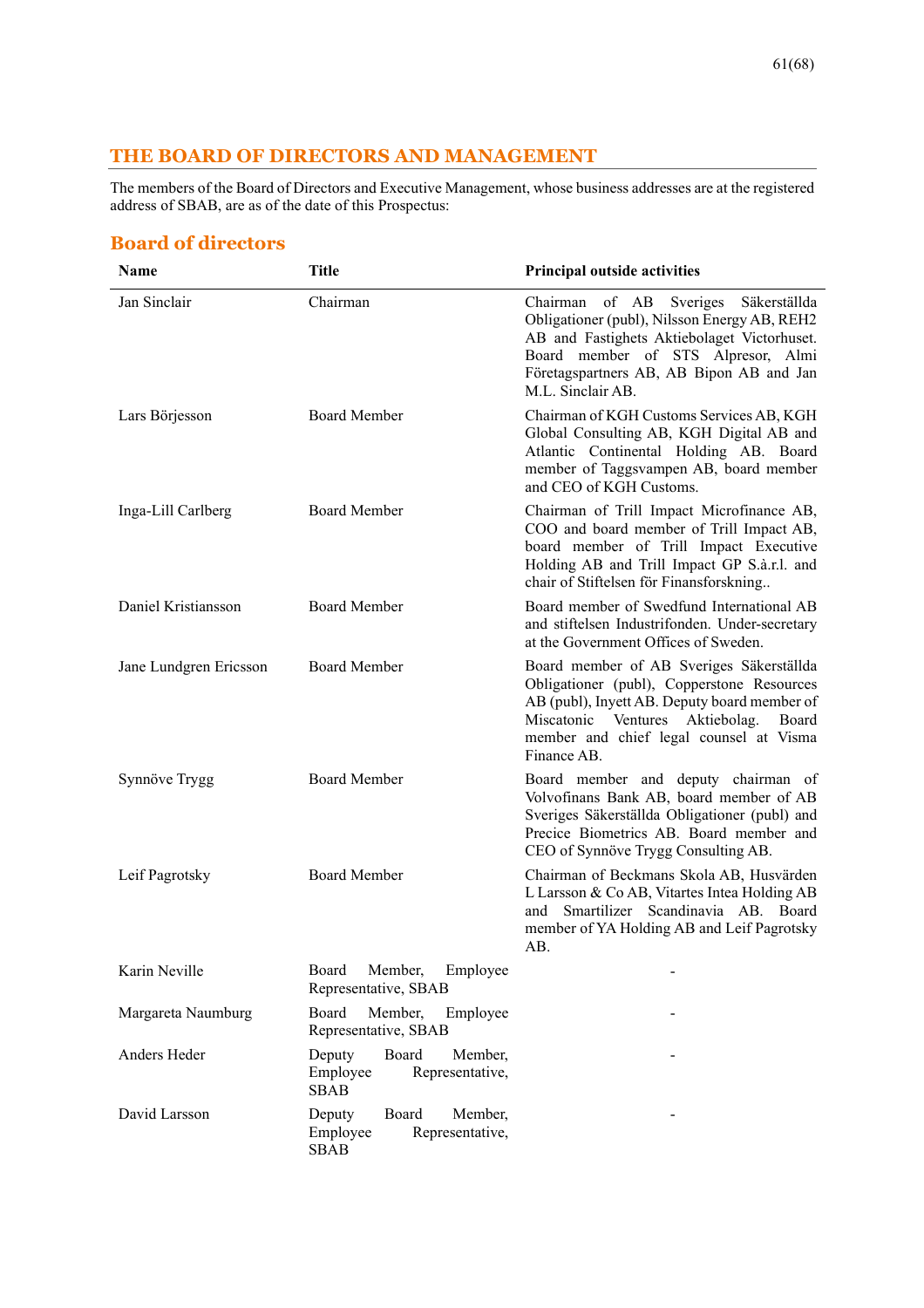| Name               | <b>Title</b>                                                                                             | <b>Principal outside activities</b>                                                                                                                                                                |
|--------------------|----------------------------------------------------------------------------------------------------------|----------------------------------------------------------------------------------------------------------------------------------------------------------------------------------------------------|
| Mikael Inglander   | Acting Chief Executive Officer<br>and Head of Corporate Clients<br>Tenant-Owners'<br>and<br>Associations | Board member of Booli Search Technologies<br>AB. CEO of AB Sveriges Säkerställda<br>Obligationer (publ).                                                                                           |
| Sara Davidgård     | Chief Risk Officer                                                                                       |                                                                                                                                                                                                    |
| Carina Eriksson    | Head of Human Resources                                                                                  |                                                                                                                                                                                                    |
| Kristina Frid      | Head of Customer Service                                                                                 |                                                                                                                                                                                                    |
| Carl Olsson        | Acting Chief Financial Officer                                                                           |                                                                                                                                                                                                    |
| Johan Prom         | Head of Business Area Private                                                                            | Watersprint AB (Board Member), Publit<br>Sweden AB (Board Member), NoseOption AB<br>(Board Member), Johan Prom AB (Board<br>Member) and Johan Prom Consulting and<br>Investment AB (Board Member). |
| Robin Silfverhielm | Chief Information Officer and<br>Chief Experience Officer                                                | Board member of Booli Search Technologies<br>AB . and Boappa AB.                                                                                                                                   |
| Malou Sjörin       | of<br>Sustainability,<br>Head<br>Marketing and Communication                                             |                                                                                                                                                                                                    |
| Kristina Tånneryd  | Acting Head<br>of<br><b>Business</b><br>Specialists                                                      |                                                                                                                                                                                                    |
| Andras Valko       | Head of Data Science                                                                                     |                                                                                                                                                                                                    |

# **Executive management**

SBAB's registered address and postal address is: P.O. Box 4209, SE-171 04 Solna, Sweden. The visiting address is Svetsarvägen 24, SE-171 04 Solna, Sweden.

There are no potential conflicts of interest between the duties to SBAB of the persons listed under the headings "*Board of Directors*" and "*Executive Management*" above and their private interests or other duties.

#### **Auditors**

Deloitte AB, Rehnsgatan 11, SE-113 79 Stockholm, Sweden, represented by the auditor in charge Patrick Honeth (Authorised Public Accountant) has been the Issuer's auditor since the annual general meeting held on 28 April 2016. Patrick Honeth is a member of FAR, the professional institute for authorised public accountants, authorised public accountants, licensed auditors for financial institutions and other highly qualified professionals in the accountancy sector in Sweden.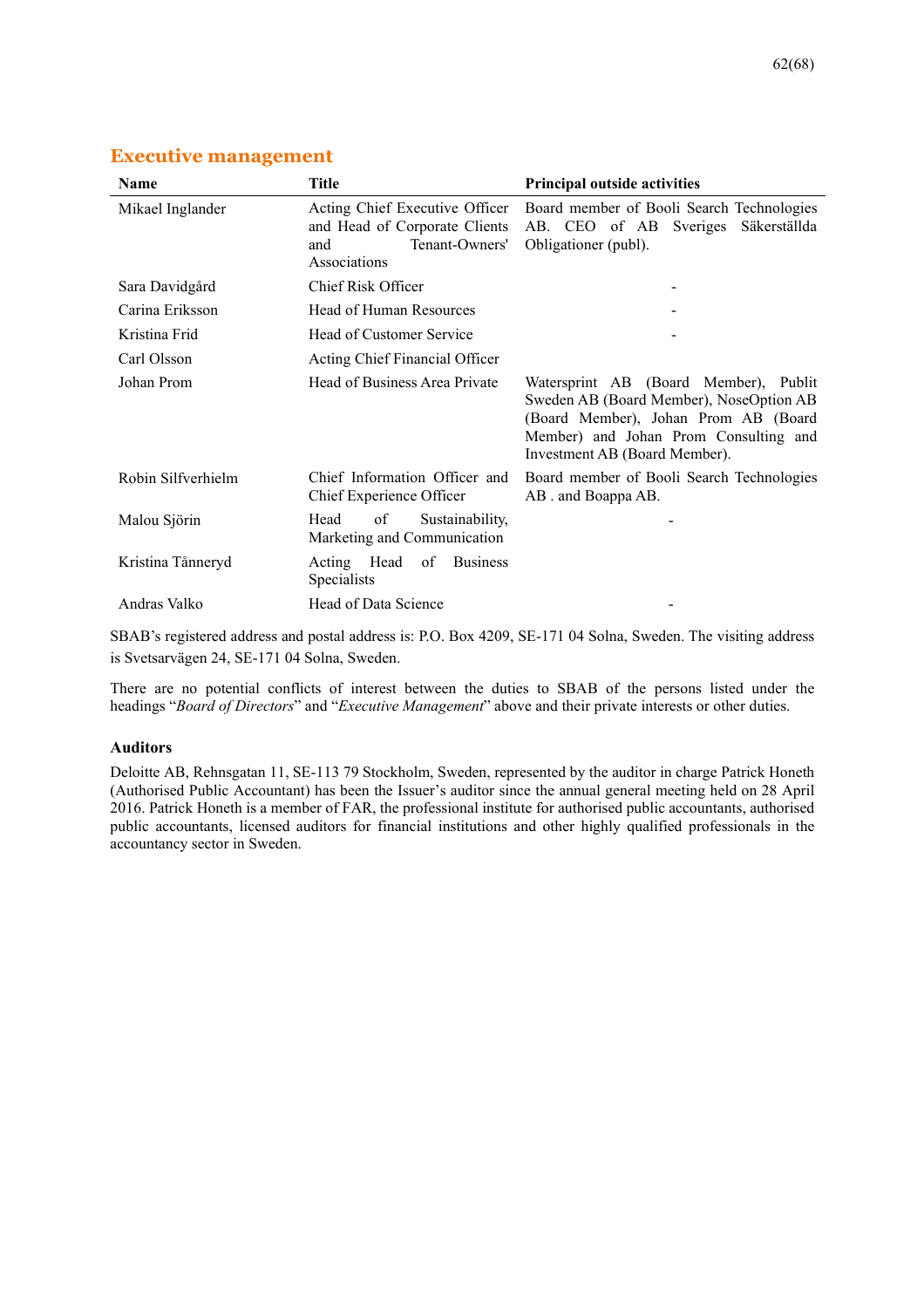# **LEGAL AND SUPPLEMENTARY INFORMATION**

# **Information about the Prospectus**

This Prospectus has been approved by the Swedish FSA as competent authority under the Regulation (EU) 2017/1129 (Prospectus Regulation). The Swedish FSA only approves this Prospectus as meeting the standards of completeness, comprehensibility and consistency imposed by the Regulation (EU) 2017/1129. The Swedish FSA's approval should not be considered as an endorsement of the Issuer that is the subject of this Prospectus, nor should it be considered as an endorsement of the quality of the securities that are the subject of this Prospectus. Investors should make their own assessment as to the suitability of investing in the securities.

The validity of this Prospectus will expire twelve months after the date of the approval of the Prospectus. The obligation to supplement this Prospectus in the event of significant new factors, material mistakes or material inaccuracies does not apply when the Prospectus is no longer valid.

# **Authorisations and responsibility statement**

The Issuer has obtained all necessary resolutions, authorisations and approvals required in conjunction with the Notes and the performance of its obligations relating thereto. The issuance of the Notes was authorised by a resolution of the board of directors of the Issuer on 9 February 2022.

The Issuer accepts responsibility for the information contained in this Prospectus and declares that, to the best of its knowledge, the information contained in this Prospectus is in accordance with the facts and the Prospectus makes no omission likely to affect its import. The board of directors of the Issuer is, to the extent provided by law, responsible for the information contained in this Prospectus and declares that, to the best of its knowledge, the information contained in this Prospectus is in accordance with the facts and the Prospectus makes no omission likely to affect its import.

# **Material agreements**

Neither the Issuer nor any other company within the SBAB Group has concluded any material agreements not entered into in the ordinary course of its business which could result in a member of the SBAB Group being under an obligation or entitlement that is material to the Issuer's ability to meet its obligations to Noteholders.

For information about the credit facility agreement between the Issuer and SCBC, please refer to "*Credit facility agreement between the Issuer and SCBC*" in "*Description of the Issuer*" above.

# **Governmental, legal and arbitration proceedings**

Neither the Issuer nor any other company within the SBAB Group has been party to any governmental, legal or arbitration proceedings (including any such proceedings which are pending or threatened that the Issuer is aware of) during the 12 months preceding the date of this Prospectus which may have, or have had in the recent past, significant effects on the Issuer's and/or the SBAB Group's financial position or profitability.

# **Certain material interests**

The Joint Bookrunners and the Issuing Agent (and their closely related companies) have engaged in, and may in the future engage in, certain investment banking and/or commercial banking and other services to the Issuer and the SBAB Group for which they will receive remuneration. Accordingly, conflicts of interest may arise as a result of the Joint Bookrunners and the Issuing Agent in the future engaging in transactions with other parties, having multiple roles or carrying out other transactions for third parties.

# **Trend information**

There has been no material adverse change in the prospects of the Issuer since 25 March 2022, being the date of the Issuer's last published audited financial statements.

Except as set out above, there has been no significant change in the financial performance or financial position of the SBAB Group since 31 December 2021, being the date of the end of the last financial period for which financial information has been published to the date of this Prospectus.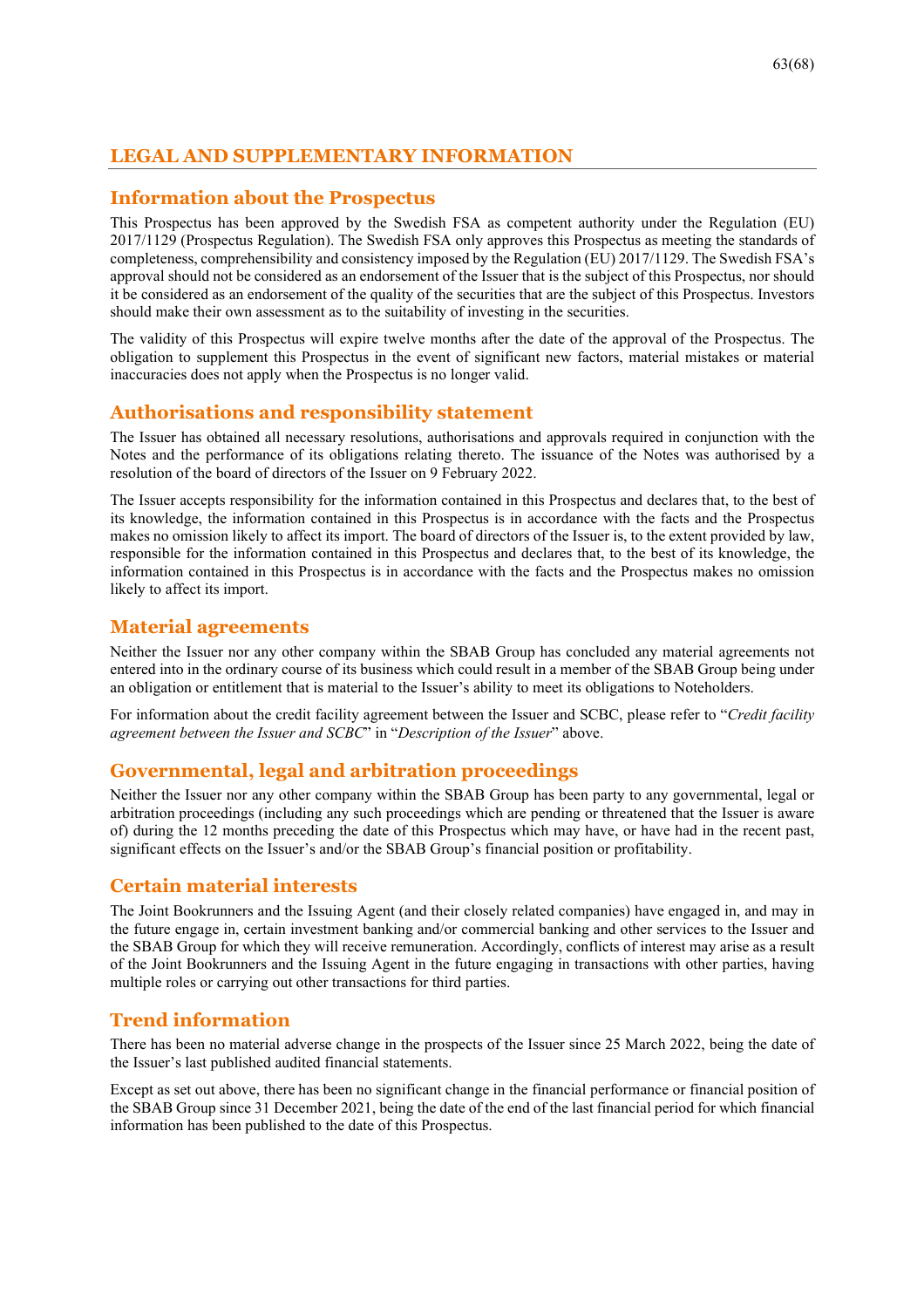# **Third party information**

The Issuer confirms that the information sourced from third parties has been accurately reproduced and that as far the Issuer is aware and is able to ascertain from information published by the relevant third parties, no facts have been omitted which would render the reproduced information inaccurate or misleading. The information sourced from third parties has not been audited and has not been scrutinised or approved by the Swedish FSA.

# **Incorporation by reference**

The following information has been incorporated into this Prospectus by reference and should be read as part of the Prospectus. Reference is made as follows:

| <b>Annual Report for 2017</b> <sup>2</sup> | Administration report (p. 44–63), consolidated income<br>statement (p. 79), consolidated statement of comprehensive<br>income (p. 79), consolidated balance sheet (p. 80), consolidated<br>statement of changes in equity (p. 81), consolidated cash-flow<br>statement (p. 82–83), notes (p. 84–134), auditor's report<br>$(p. 143-145)$ and alternative performance measures $(p. 147)$ .                                  |
|--------------------------------------------|-----------------------------------------------------------------------------------------------------------------------------------------------------------------------------------------------------------------------------------------------------------------------------------------------------------------------------------------------------------------------------------------------------------------------------|
| <b>Annual Report for 2018</b> <sup>3</sup> | Administration report (p. 62–87, 89, 91), consolidated income<br>statement (p. 88), consolidated statement of comprehensive<br>income (p. 88), consolidated balance sheet (p. 90), consolidated<br>statement of changes in equity (p. 92-93), consolidated cash-<br>flow statement (p. 94–95), notes (p. 96–160), auditor's report<br>$(p. 175-177)$ and alternative performance measures $(p. 180)$ .                      |
| <b>Annual Report for 2019</b>              | Administration report (p. 64-93, 95, 97), consolidated income<br>statement (p. 94), consolidated statement of comprehensive<br>income (p. 94-95), consolidated balance sheet (p. 96-97),<br>consolidated statement of changes in equity (p. 98-99),<br>consolidated cash-flow statement (p. 100-101), notes (p. 102-<br>168), auditor's report (p. 183-185) and alternative performance<br>measures (p. 188).               |
| <b>Annual Report for 2020<sup>5</sup></b>  | Administration report (p. 74-110), consolidated income<br>statement (p. 108), consolidated statement of comprehensive<br>income (p. 108-109), consolidated balance sheet (p. 110-111),<br>consolidated statement of changes in equity (p. 112-113),<br>consolidated cash-flow statement (p. 113-115), notes (p. 116-<br>188), auditor's report (p. 205-207) and alternative performance<br>measures (p. $210$ ).            |
| <b>Annual Report 2021<sup>6</sup></b>      | Administration report (p. 68-87, 95 and 100-186), consolidated<br>income statement (p. 101), consolidated statement of<br>comprehensive income (p. 100-101), consolidated balance<br>sheet (p. 102-103), consolidated statement of changes in equity<br>(p. 104-105), consolidated cash-flow statement (p. 106-107),<br>notes (p. 108-186), auditor's report (p. 205-207) and alternative<br>performance measures (p. 210). |

Information in the above documents which is not incorporated by reference is either deemed by the Issuer not to be relevant for investors in Notes or is covered elsewhere in the Prospectus.

<sup>&</sup>lt;sup>2</sup> https://www.sbab.se/download/18.2656ae1716251f3adfec1/1522826698483/SBAB\_AR\_2017\_ENG.pdf.

<sup>3</sup> https://www.sbab.se/download/18.79afd808169b93442444f/1553781796347/ENG-SBAB\_AR\_2018\_FINAL.pdf.

<sup>4</sup> https://www.sbab.se/download/18.2a8e0e9e17111db4ead24/1585561335171/SBAB\_AR\_2019\_ENG\_FINAL.pdf

<sup>5</sup> https://www.sbab.se/download/18.479067b71773fa213c372b/1612977332785/SBAB\_Q4\_2020\_FINAL\_ENG.pdf.

<sup>6</sup> https://www.sbab.se/download/18.1a43fdec17fb5d81a2b3c/1648115953842/SBAB\_AR\_2021\_ENG\_FINAL\_20220325.pdf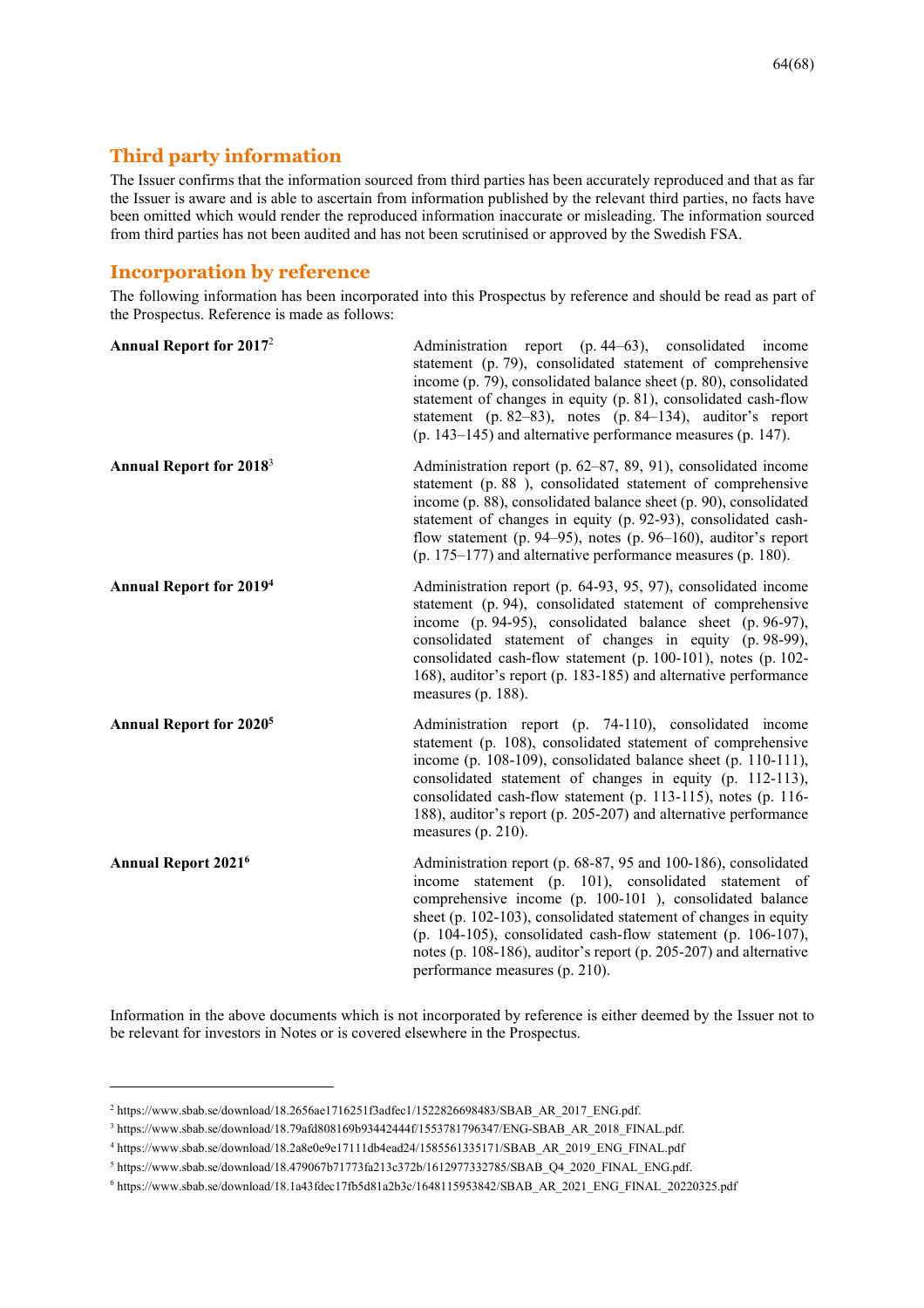The Issuer's annual reports have been prepared in accordance with International Financial Reporting Standards (IFRS) as adopted by the European Union. In addition, certain complementary rules in the Swedish Annual Accounts Act for Credit Institutions and Securities Companies (*lagen 1995:1559 om årsredovisning i kreditinstitut och värdepappersbolag*), the accounting regulations of the Swedish FSA in respect of Credit Institutions and Securities Companies (*Föreskrifter och allmänna råd (FFFS 2008:25) om årsredovisning i kreditinstitut och värdepappersbolag* (including its amendments)) and the Supplementary Accounting Rules for the SBAB Group (RFR 1) of the Swedish Financial Reporting Board have been applied. The Annual Reports for 2017–2021 have been audited by the Issuer's auditor, and the Year-end Report for 2021 has been reviewed by the Issuer's auditor in accordance with the International Standard on Review Engagements (ISRE) 2410. With the exception of the annual reports, no information in this Prospectus has been audited by the Issuer's auditor.

# **Documents available**

During the term of this Prospectus, the following documents are available at the Issuer's website:

- $\bullet$  the Issuer's articles of association and certificate of registration;<sup>7</sup> and
- the Terms and Conditions of the Notes.<sup>8</sup>

<sup>&</sup>lt;sup>7</sup> https://www.sbab.se/1/in\_english/about\_sbab/facts\_about\_sbab/corporate\_governance.html

<sup>&</sup>lt;sup>8</sup>https://www.sbab.se/1/in\_english/investor\_relations/investor\_relations/the\_sbab\_groups\_funding\_programmes/sbab\_-\_unsecured\_funding/capital\_instruments/capital\_instruments.html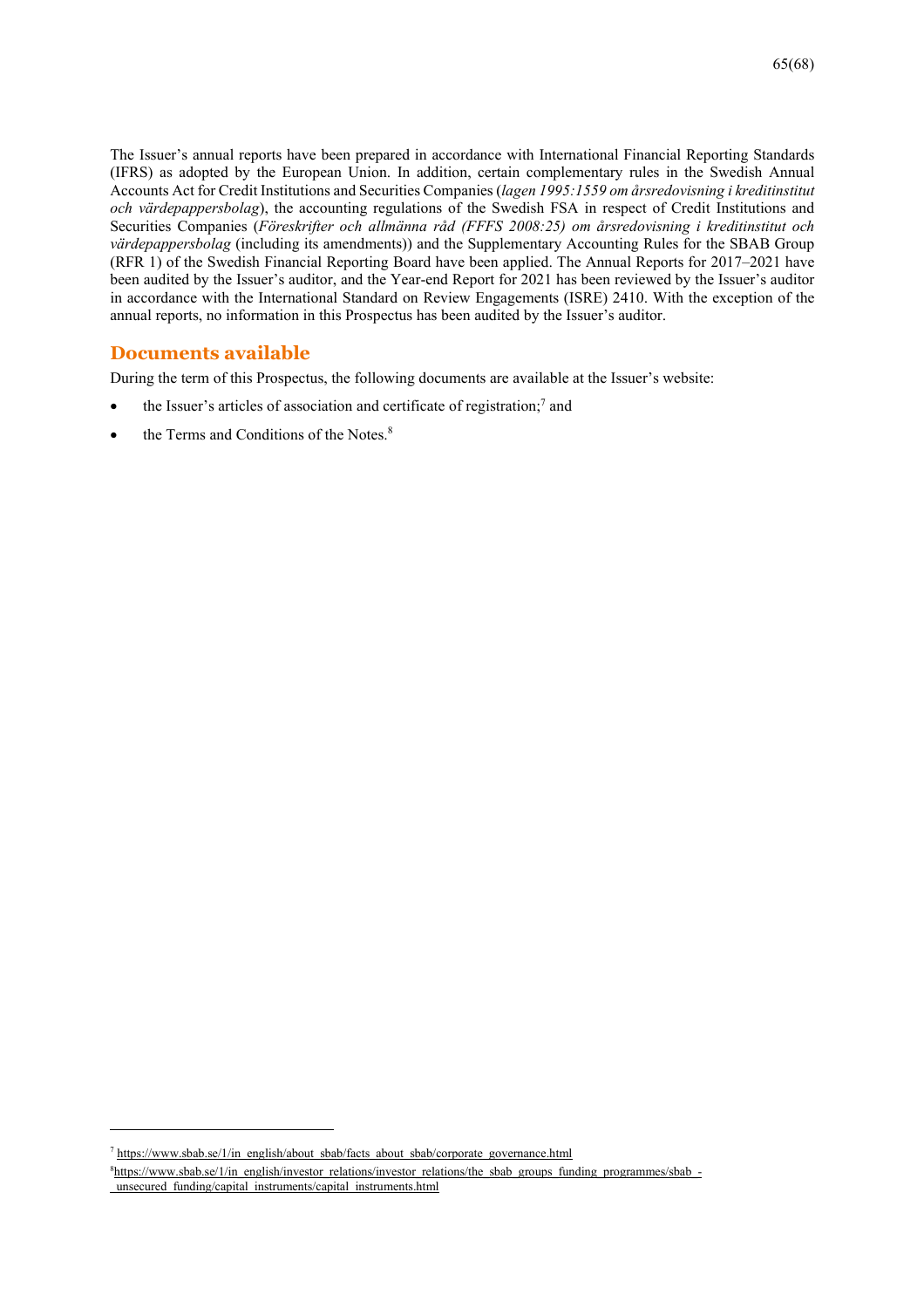# **ALTERNATIVE PERFORMANCE MEASURES**

Alternative performance measures (APMs) are financial metrics of historical or future performance, financial position or cash flows that are not defined in the applicable rules for financial reporting (among others, IFRS and the Swedish Annual Accounts Act) or in the EU's Capital Requirements Directive (CRD IV)/Capital Requirements Regulation (CRR) (as amended) The SBAB Group uses APMs when these are relevant for the presentation and follow-up of the SBAB Group's financial position and when these metrics are deemed to provide additional valuable information to readers of the financial reports. The SBAB Group has also chosen to present the APMs as they are in common use within the industry. APMs can be calculated with various approaches and, accordingly, SBAB's metrics are not directly comparable with similar metrics presented by other companies. All alternative performance measures in this prospectus have been derived from SBAB's annual report for 2020 and SBAB's annual report for 2021. Alternative performance measures have not been audited nor reviewed by SBAB's auditor. In addition to the alternative performance measures that are incorporated by reference (see "*Incorporation by reference*" above), the following alternative performance measures are also presented in this Prospectus.

| $\frac{6}{9}$                      | 2021   | 2020 | 2019 |
|------------------------------------|--------|------|------|
| Credit impairment ratio            | 0,05   | 0.06 | 0.07 |
| Maximum distributable amount (MDA) | ے .    |      |      |
| MDA Buffer                         | 4,3    | 6.4  |      |
| Net credit losses/MDA buffer       | $-0.2$ | 0.4  |      |

| Measure                      | <b>Definition</b>                                                                                                                                                    | <b>Explanation</b>                                                                                                                                                                                                                                                                                                                                          |
|------------------------------|----------------------------------------------------------------------------------------------------------------------------------------------------------------------|-------------------------------------------------------------------------------------------------------------------------------------------------------------------------------------------------------------------------------------------------------------------------------------------------------------------------------------------------------------|
| Credit impairment ratio      | public according to IFRS 9) for the period in information regarding asset quality.<br>relation to lending to the public as per closing<br>balances of balance sheet. | Impaired loans (credit stage 3 gross lending to the The APM aims to provide the reader with further                                                                                                                                                                                                                                                         |
| (MDA)                        | CRR).                                                                                                                                                                | Maximum distributable amount CET1 pillar1 requirement + combined buffer The MDA aims to provide the reader with further<br>requirement (both as calculated in accordance with information regarding the CET1 capital level under<br>which discretionary payments on dividends and<br>additional tier 1 (AT1) coupons would be constrained.                  |
| MDA buffer                   | CET1 capital ratio less MDA (both as a percentage<br>of total risk-weighted exposure amount).                                                                        | The APM aims to provide the reader with further<br>information regarding the buffer of CET1 capital that<br>is available for coupon payments before reaching the<br>maximum distributable amount, i.e., the cushion<br>above the capital level at which discretionary<br>payments on dividends and additional tier 1 (AT1)<br>coupons would be constrained. |
| Net credit losses/MDA buffer | buffer                                                                                                                                                               | Net credit losses (for the period) in relation to MDA. The APM aims to provide the reader with further<br>information regarding the asset quality and risk in<br>relation to the ability to pay coupons.                                                                                                                                                    |

#### **Definitions and explanations**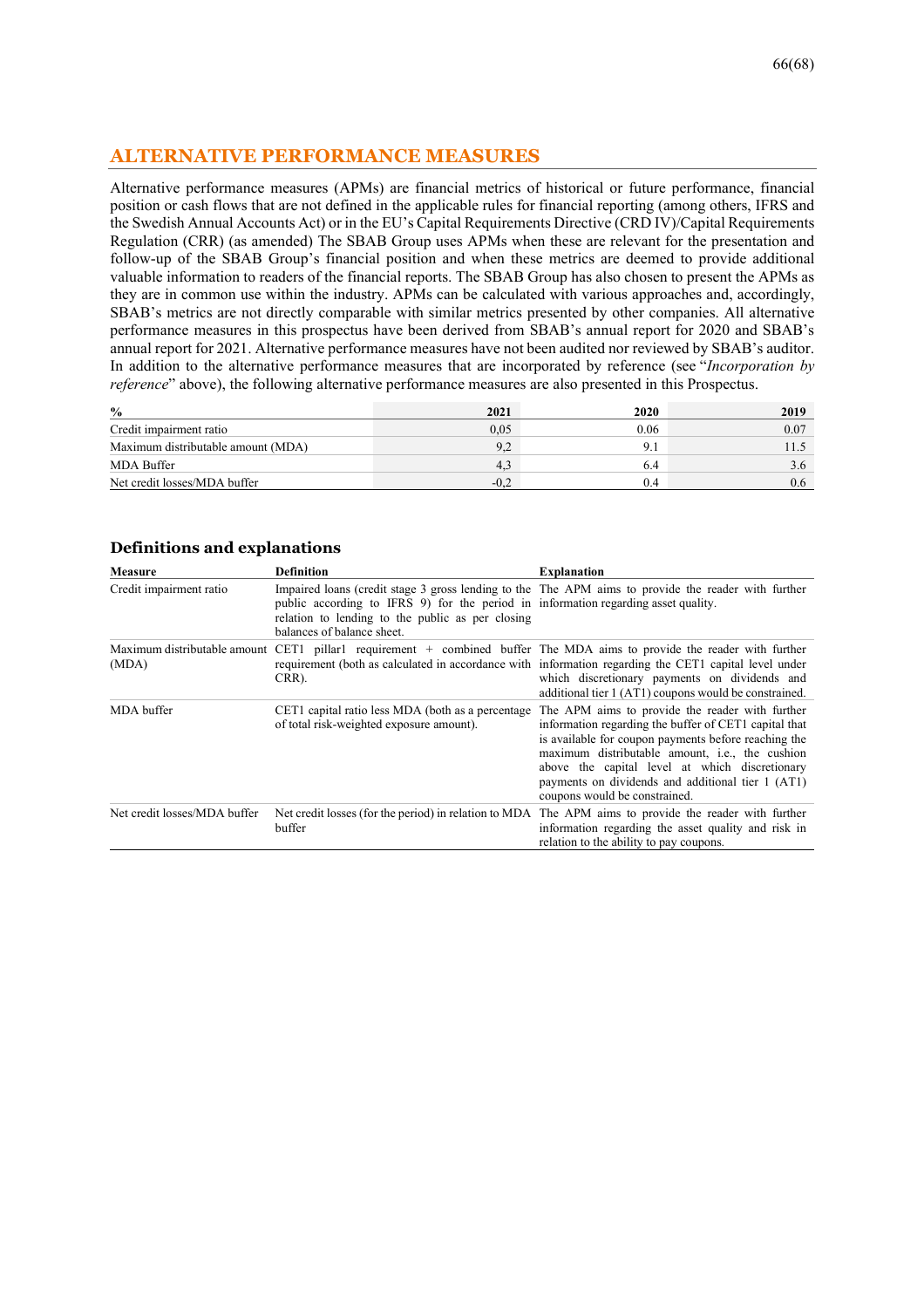# **Reconciliation of alternative performance measures**

# *Credit impairment ratio*

|                                                 | 2021     | 2020     | 2019     |
|-------------------------------------------------|----------|----------|----------|
| Impaired loans (net of provision), SEK m        | 200      | 208      | 251      |
| Lending to the public (net of provision), SEK m | 467 041  | 422,835  | 383,807  |
| Credit impairment ratio, %                      | $0.04\%$ | $0.05\%$ | $0.07\%$ |

# *MDA buffer and Net credit losses in relation to MDA buffer*

|                                       | 2021     | 2020    | 2019    |
|---------------------------------------|----------|---------|---------|
| CET1 capital, %                       | 13.5     | 13.4    | 13.1    |
| Maximum distributable amount (MDA), % | 9,20     | 7.0     | 9.5     |
| MDA buffer, %                         | $4.30\%$ | $6.4\%$ | 3.6%    |
|                                       |          |         |         |
| Net credit losses, SEK m              | $-11$    | 32      | 26      |
| MDA Buffer, SEK m                     | 6031     | 8,337   | 4,342   |
| Net credit losses/MDA buffer, %       | $-0.2\%$ | $0.4\%$ | $0.6\%$ |